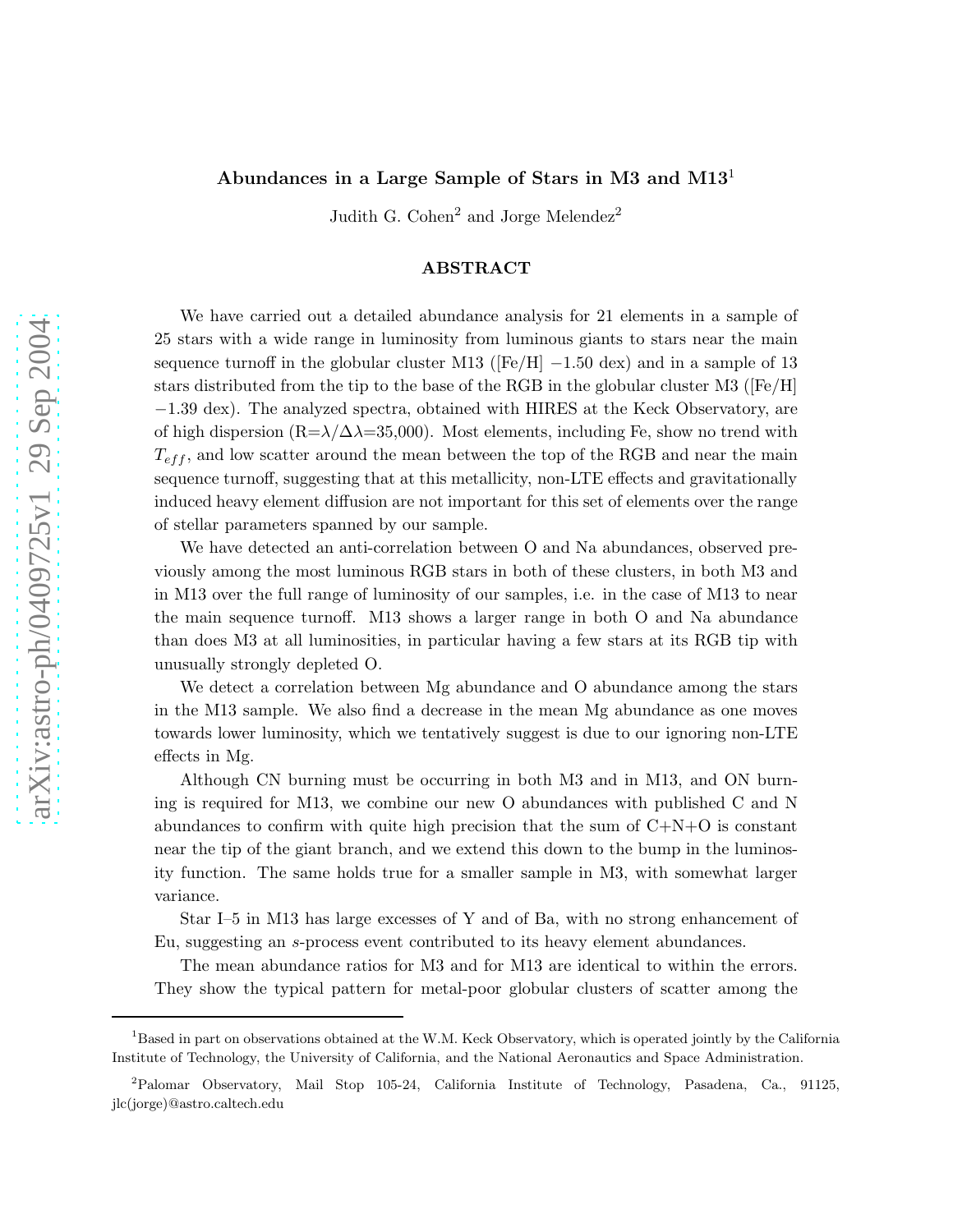light elements, with the odd atomic number elements appearing in the mean enhanced. The Fe-peak elements, where the odd atomic number elements are excessively depleted, do not show any detectable star-to-star variations in either cluster.

The abundance ratios for 13 Galactic globular clusters with recent detailed abundance analyses, obtained by combining our samples with published data, are compared to those of published large surveys of metal-poor halo field stars. For most elements, the agreement is very good, suggesting a common chemical history for the halo field and cluster stars.

*Subject headings:* globular clusters: general — globular clusters: individual (M3, M13) — stars: evolution – stars: abundances

### 1. Introduction

Abundance determinations of stars in Galactic globular clusters can provide valuable information about important astrophysical processes such as stellar evolution, stellar structure, Galactic chemical evolution and the formation of the Milky Way. Surface stellar abundances of C, N, O, and often Na, Mg, and Al are found to be variable among red giants within a globular cluster. The physical process responsible for these star-to-star element variations is still uncertain (see the reviews of Kraft 1994 and Pinsonneault 1997, as well as Cohen, Briley & Stetson 2002 and Ventura *et al.* 2001).

In order to study the origin of the star-to-star abundance variations, we started a program to determine chemical abundances of the nearer Galactic globular cluster stars. In previous papers in this series, we studied a sample of 25 stars in M71, the nearest globular cluster reachable from the northern hemisphere (Cohen, Behr & Briley 2001; Ramírez *et al.* 2001; Ramírez & Cohen 2002), followed by a similar sized sample in M5, the nearest intermediate metallicity globular cluster accessible from a northern hemisphere site (Ramírez & Cohen 2003). Our sample in each cluster includes stars over a large range in luminosity, in order to study in a consistent manner red giants, horizontal branch stars, and stars at the main sequence turnoff. We measured the iron abundance and the abundance ratios for ∼20 elements with respect to Fe in each case, using high dispersion  $(R=\lambda/\Delta\lambda=35,000)$  optical spectra obtained with HIRES at the Keck Observatory. We found that the  $[Fe/H]$  abundances<sup>1</sup> from both Fe I and Fe II lines agree with each other and with earlier determinations and that the [Fe/H] obtained from Fe I and Fe II lines is constant within the rather small uncertainties over the full range in effective temperature  $(T_{eff})$  and luminosity (Ramírez *et al.* 2001). We also found that the neutron capture, the iron peak and the  $\alpha$ -element abundance ratios show no trend with  $T_{eff}$ , and low scatter around the mean between the top of the RGB and

<sup>&</sup>lt;sup>1</sup>The standard nomenclature is adopted; the abundance of element X is given by  $\epsilon(X) = N(X)/N(H)$  on a scale where  $N(H) = 10^{12}$  H atoms. Then  $[X/H] = \log_{10}[N(X)/N(H)] - \log_{10}[N(X)/N(H)]_{\odot}$ , and similarly for [X/Fe].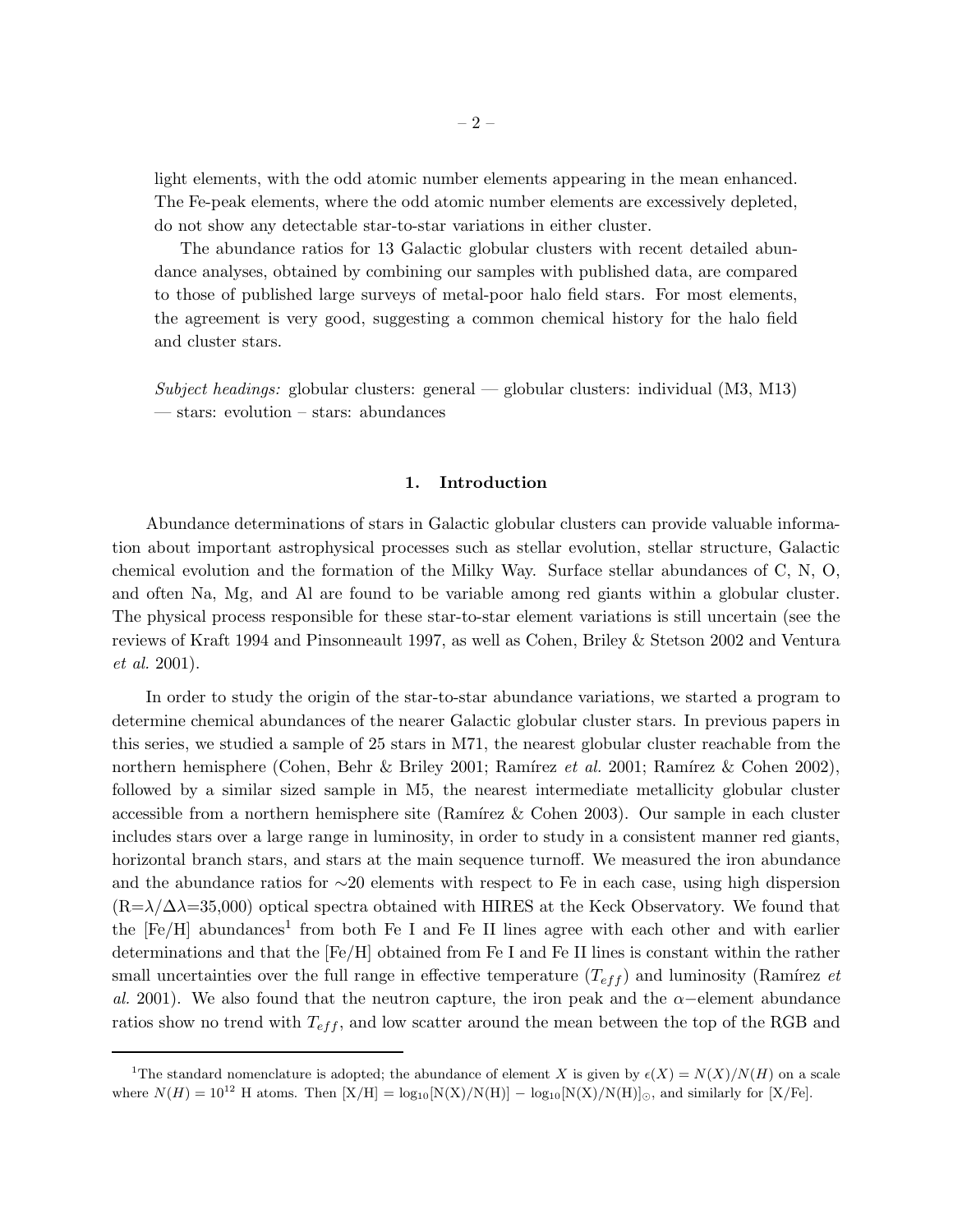near the main sequence turnoff in each cluster. We detected an anti-correlation between O and Na abundances in our sample of members of M71 which extends to the main sequence. We observed a statistically significant correlation in M5 between Al and Na abundances extending to  $M_V = +1.8$ , fainter than the luminosity of the RGB bump in M5. We merged our data with data compiled from the literature for the Na –  $O$  anticorrelation seen among globular cluster stars to find that the slope of this relation is the same for all clusters studied to date, but the amplitude of the effect varies from cluster to cluster.

In the present paper, we study a sample of stars in M3 and in M13, globular clusters of even lower metallicity than M5, again covering a wide range in luminosity. There are many photometric studies of these two clusters as they are the classic second parameter pair, having similar abundances yet very different horizontal branch morphologies. Those which were utilized in the present work are noted in §5.

The most important characteristic of the globular cluster M13 as compared to M71 and M5 is that M13 is well known to show unusually large star-to-star differences in abundance of Al, Mg, Na and O among its red giants (see, e.g. Kraft *et al.* 1997). A study of C and N variations among a large sample of M13 stars from the tip of the red giant branch to the main sequence turnoff is given in Briley, Cohen & Stetson (2002, 2004); large star-to-star differences in C and N abundances were found. M3, on the other hand, resembles M5 and M71 in being relatively inactive in this regard, although its metallicity is quite close to that of M13.

M3 and M13 have been the subject of several previous high dispersion analyses, beginning with that of Cohen (1978). Sneden *et al.* (2004) have recently presented a high dispersion study of 28 red giants in M3 to confirm the lower level of star-to-star variations in this cluster in contrast to M13; they compare their results with the older work of their group on both M3 and M13, see, e.g. Kraft *et al.* (1997).

M3 is more distant than M5 or M71, and we made no effort to reach the main sequence turnoff in this cluster, although our sample reaches far down the RGB. For M13, which is at a distance comparable to that of M5, we reach close to the main sequence turnoff.

# 2. Observations

To the maximum extent possible, the observing strategy, the atomic data and the analysis procedures used here are identical to those developed in our earlier papers on M71 and on M5 (Cohen, Behr & Briley 2001; Ramírez *et al.* 2001; Ramírez & Cohen 2002; Ramírez & Cohen 2003)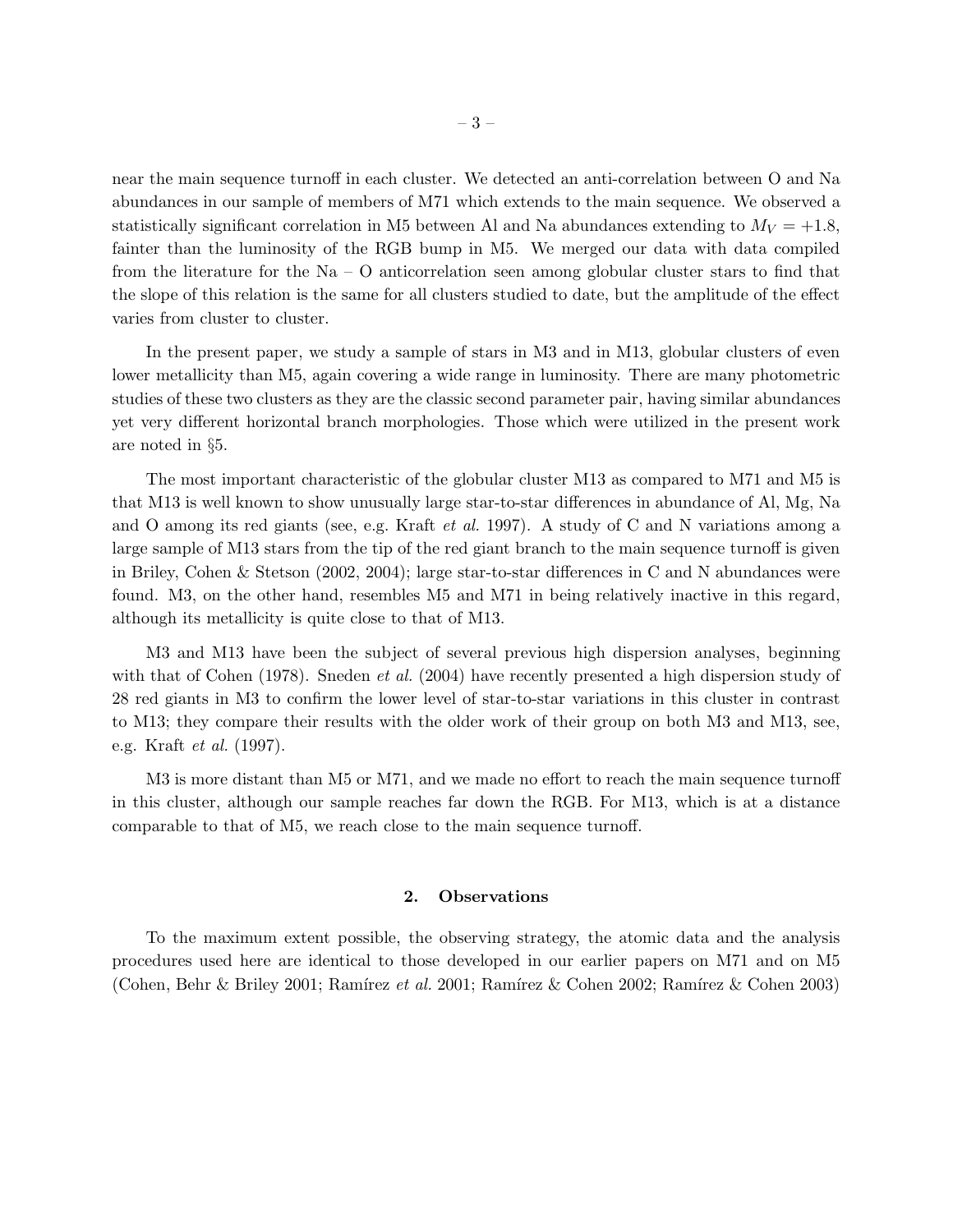#### 2.1. The Stellar Sample

Stars were chosen to span the range from the tip of the red giant branch to the base of the subgiant branch in M13 and to well below the RGB bump in M3. Both of these clusters lie far from the Galactic plane, hence field star contamination is minimal. The photometric database of Stetson, Hesser & Smecker-Hane (1998) and Stetson (2000), which is described in considerable detail in Cohen, Briley & Stetson (2002), was used to verify that the selected stars lie on the cluster locus in various color-magnitude diagrams. This database, in the form available at the time, only included small sections of the solid angle required to fully cover each of these two clusters.

Pairs were selected in M3 for which both stars lie below the luminosity of the RGB bump and appear, based on their broad band colors, to be members. A separation of less than 9 arcsec was required. Only reasonably isolated stars were selected. To this we added a sample of bright giants, most of which were selected to span the full range in Na and/or O abundances from Kraft *et al.* (1992). Throughout this paper, the star names are from Sandage (1953) for the brightest stars in M3, from Von Zeipel (1908) for the two bright stars near the center of M3 not included in the former work, or, for the stars previously not cataloged, are assigned based on the object's J2000 coordinates, so that a star with RA, Dec of 13 rm rs.s +28 dm ds is identified in this paper with the name Crmrss dmds. For M13, the primary source of star identifications is Arp (1955) (see also Kadla 1966). For the M13 stars not previously cataloged, names are assigned based on the object's J2000 coordinates, so that a star with RA, Dec of 16 rm rs.s +36 dm ds is identified in this paper with the name Crmrss dmds.

Our sample in M3 totals 13 stars, including 5 on the RGB well below the luminosity of the HB and one RHB star. Figure 1a shows the sample in M3 superposed on a color-magnitude diagram of this globular cluster.

Eight pairs of stars were selected for observation in M13 using criteria similar to those used for the M3 pairs. Two of the 16 stars turned out not to be members of M13, and two others are horizontal branch stars too hot to analyze. These members of M13 reach to  $V=17.9$  mag. In addition, 13 bright giants were observed, chosen to have previous observations of [C/Fe] and of [N/Fe] from Suntzeff (1981) or from Smith *et al.* (1996). This sample include stars covering the full range of Na, Mg and Al abundances found in M13 by Kraft *et al.* (1997). Figure 1b shows the sample in M13 superposed on a color-magnitude diagram of this globular cluster.

Our sample in M13 totals 25 stars reaching from the tip of the RGB to almost the main sequence turnoff, plus two hot HB stars which we have not attempted to analyze.

### 2.2. Data Acquisition and Reduction

All spectra were obtained with HIRES (Vogt *et al.* 1994) at the Keck Observatory. In May 2001, we observed with an instrumental configuration similar to that used in our earlier globular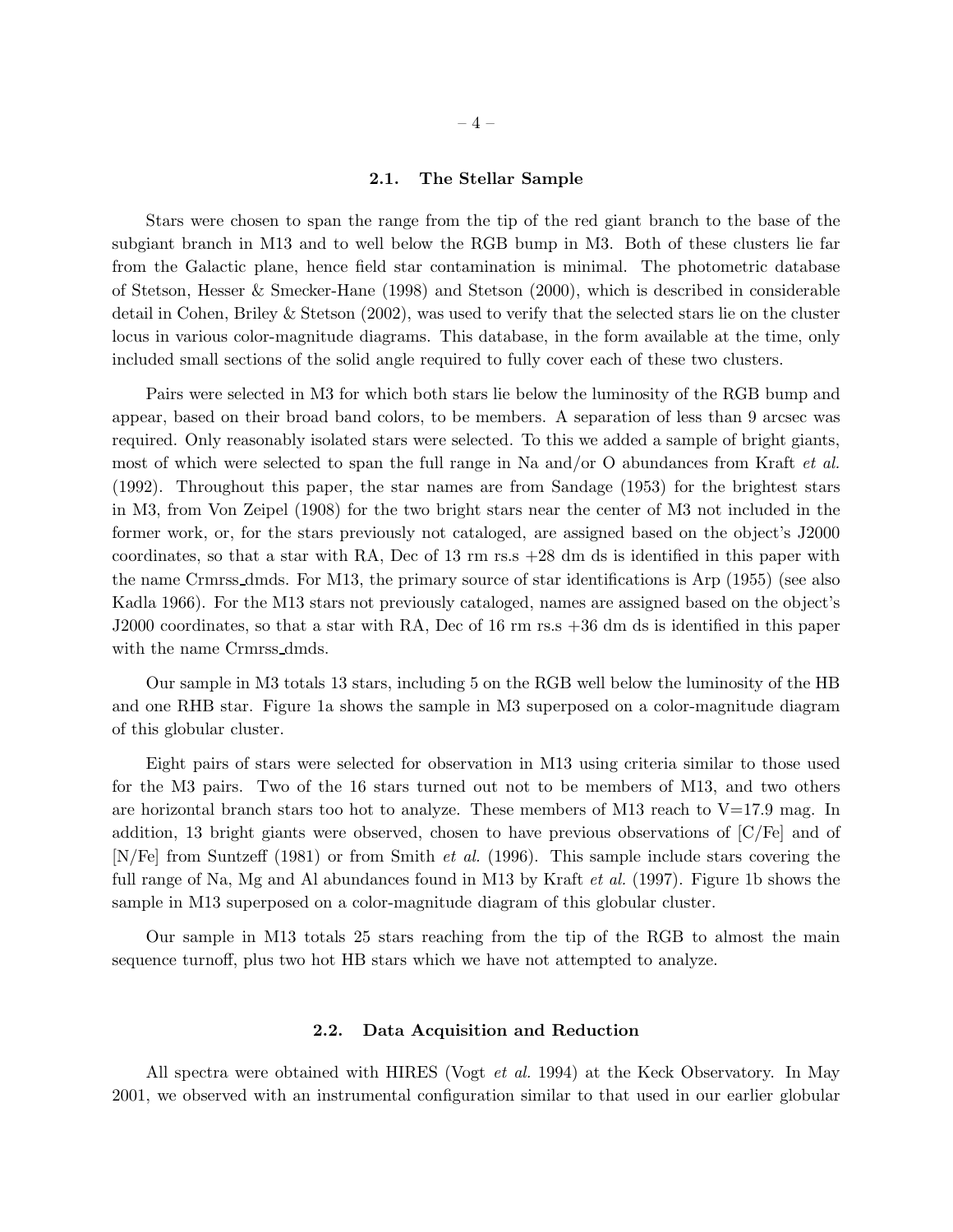cluster work. The wavelength range from 5500 to 7800 Å was covered with gaps between the orders due to the undersized HIRES detector. We wanted to include key lines of critical elements, specifically the 6300, 6363 [OI] lines, the 7770 O triplet, the Na doublet at 6154, 6160Å, and the 6696, 6698Å Al I lines. However, it was impossible to create a single instrumental configuration which included all the desired spectral features in the wavelength range  $6000$  to  $8000$  Å, and a single compromise configuration had to be adopted. In particular, although the 6696, 6698A Al I doublet is the most useful feature of that element in this spectral region, we could not get it to fit into a single HIRES setting together with the O lines. A 1.1 arcsec wide slit, corresponding to a spectral resolution of 34,000, was used. A maximum slit length of 14 arc sec can be used with this instrumental configuration without orders overlapping. However, we found that covering beyond 7000 Å, while highly desirable to reach the O I triplet, added little else of interest in the spectra of these low metallicity stars. Thus for the June 2003 observations (the spring 2002 run being totally lost to weather), we shifted the instrument configuration toward the blue, covering the range  $4650$  to  $7010$  Å, again with small gaps between the orders. The maximum slit length without orders overlapping at the blue end of the spectrum is then reduced to 7 arcsec. We call these two instrument configurations the "yellow" and the "red" configurations.

Since an image rotator for HIRES is available (built under the leadership of David Tytler), if we can find pairs of program stars with suitable separations, they can be observed together on a single exposure. Pairs were pre-selected as described above to contain two members of the fainter M3 stars. In May 2001, three (6) pairs of M3 (M13) stars<sup>2</sup> were observed with HIRES using the "red" setting. One of the six stars in the M3 pairs turned out to be a red horizontal branch star. In June 2003, two of the pairs in M3 as well as seven bright giants were reobserved at higher SNR using the "yellow" setting; the third pair was too far apart for this HIRES configuration. For M13, two of the pairs were reobserved in June or August 2003, as were two new pairs as well as several bright giants with the "yellow" HIRES configuration.

The desired minimum SNR was 75 over a 4 pixel resolution element for a wavelength near the center of the HIRES detector. This is calculated strictly from the counts in the object spectrum, and excludes noise from cosmic ray hits, sky subtraction, flattening problems, etc. Since the nights were relatively dark, sky subtraction is not an issue except at the specific wavelengths corresponding to strong night sky emission lines, such as the Na D doublet. This SNR goal was achieved for most of the stars reported here; see Table 1b for details regarding the faintest stars in the M13 sample. Note that for a fixed SNR in the continuum, for a star of a given luminosity, the lower metallicity of these clusters leads to weaker absorption lines, making it difficult to maintain the desired precision of the analysis. It is this which led to the repeat spectra with the "yellow" HIRES configuration.

The magnitude of the cluster radial velocity is large for both M3 and M13, and the cluster abundances are low. It was easy to tell after one integration whether or not a star is a member

<sup>&</sup>lt;sup>2</sup>When values of a parameter are given simultaneously for both M3 and M13, the value for M3 is given, with that for M13 following in parentheses.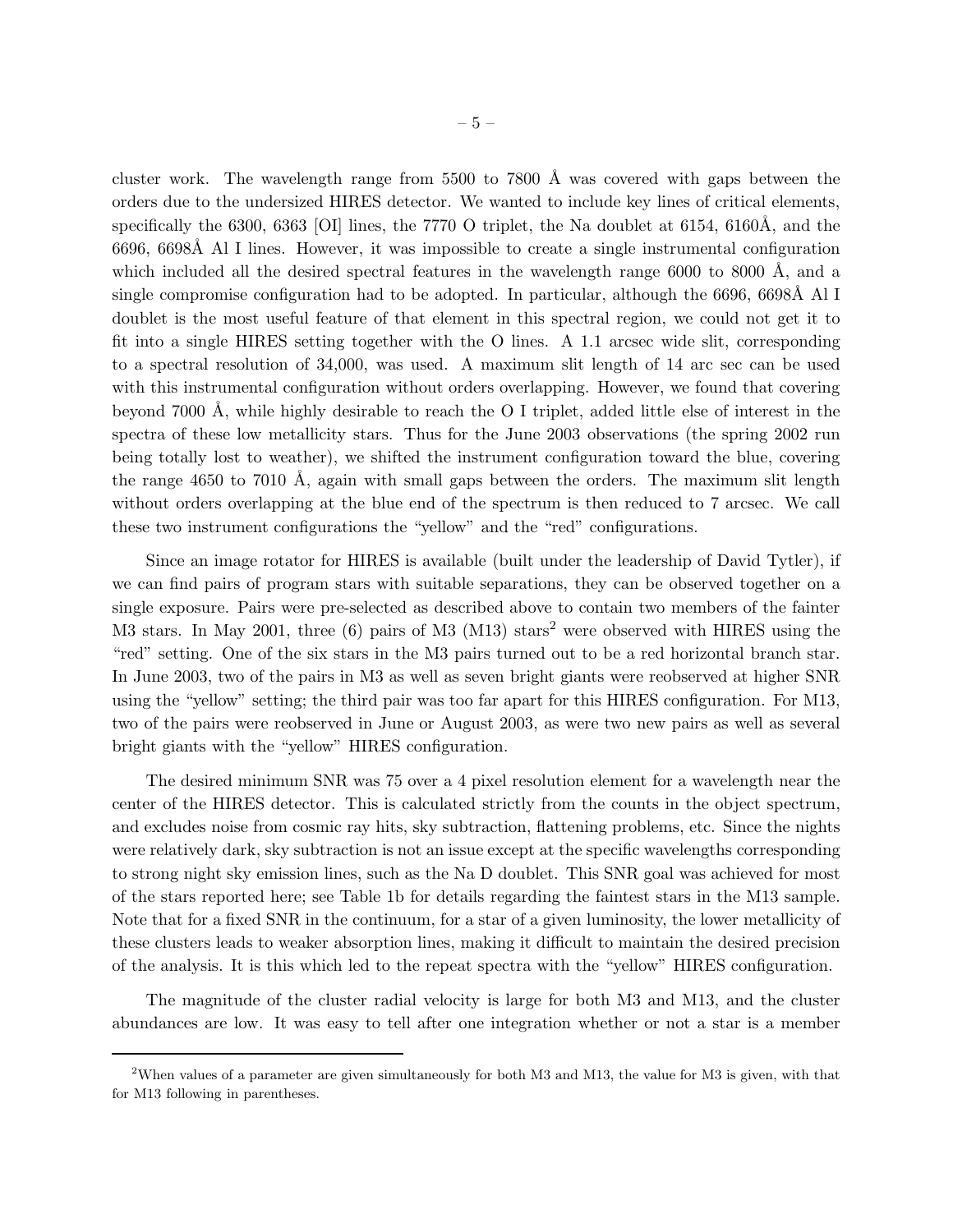of the cluster. Approximate measurements of the radial velocity were made on line, and if a star was determined to be a non-member, the observations were terminated. Very few non-members turned up in this way. If the probable non-member was the second component in a pair, an attempt was made to switch to another position angle to pick up a different second star, when a possible candidate that was bright enough was available within the maximum allowed separation.

These data were reduced using a combination of Figaro scripts and the software package  $MAKEE<sup>3</sup>$ .

Table 1a gives details of the HIRES exposures for each star, with the total exposure time for each object. All long integrations were broken up into separate exposures, each 1200 sec long, to optimize cosmic ray removal. The last column of the table gives the heliocentric radial velocity for each star, measured from the HIRES spectra; see Ramírez & Cohen  $(2003)$  for the details of the procedure used to determine  $v_r$ . Based on their measured  $v_r$ , the 13 stars of our sample are all members of M3. They have a mean  $v_r$  of  $-147.6 \text{ km s}^{-1}$ , which agrees exactly with the value of Harris (1996). The velocity dispersion of our sample in M3 is  $\sigma = 4.7 \pm 1$  km s<sup>-1</sup>, which when the instrumental contribution is removed is about 4.4 km s−<sup>1</sup> . This is comparable to the value of 5.6 km s−<sup>1</sup> obtained by Gunn & Griffin (1979) and by Pryor, Latham & Hazen (1988). For the 27 stars in M13 in our sample, the mean  $v_r$  is  $-245.7 \text{ km s}^{-1}$ , with  $\sigma = 7.1 \text{ km s}^{-1}$ . This is identical to the velocity dispersion obtained by Lupton, Gunn & Griffin (1989) from a sample of more than 130 bright giants.

Based on their HIRES spectra, stars  $C41262_{-}2248$  (V=15.6) and C40560 $_{-}2847$  are not members of M13.

## 3. EQUIVALENT WIDTHS

The search for absorption features present in our HIRES data and the measurement of their equivalent width  $(W_\lambda)$  was done automatically with a FORTRAN code, EWDET, developed for our globular cluster project. Details of this code and its features are described in Ramírez *et al.* (2001). Because M3 and M13 are considerably more metal poor than M5 or M71, the determination of the continuum level was easier, and the equivalent widths measured automatically should be more reliable.

The initial list of unblended atomic lines and their atomic parameters was adopted from our work on M5, where it was created by inspection of the spectra of M5 stars, as well as the online Solar spectrum taken with the FTS at the National Solar Observatory of Wallace *et al.* (1998) and the set of Solar line identifications of Moore *et al.* (1966). The list of lines identified and measured by EWDET was then correlated, taking the radial velocity into account, to the template list of suitable

<sup>&</sup>lt;sup>3</sup>MAKEE was developed by T.A. Barlow specifically for reduction of Keck HIRES data. It is freely available on the world wide web at the Keck Observatory home page, http://www2.keck.hawaii.edu:3636/.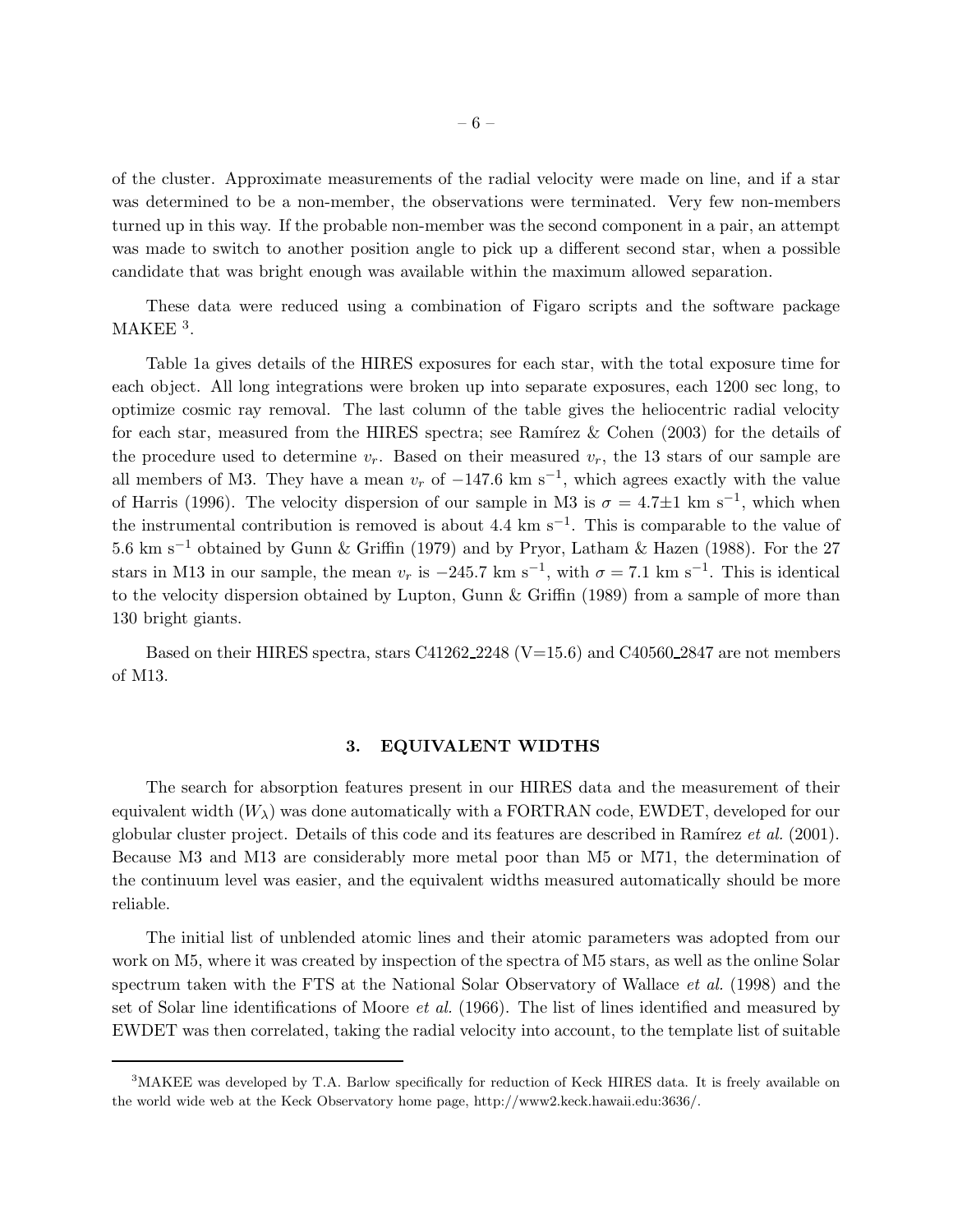unblended lines to specifically identify the various atomic lines. The automatic identifications were accepted as valid for lines with  $W_{\lambda} \geq 15$  mÅ. They were checked by hand for all lines with smaller  $W_{\lambda}$  and for all the rare earths. The equivalent widths of the O I lines were measured by hand, since they were generally very weak. The resulting  $W_{\lambda}$  for ∼320 lines in the spectra of the 13 stars in M3 are listed in Table 5a.  $W_{\lambda}$  for the 25 stars in M13 are listed in Tables 5b and Table 5c. Note that lines with  $W_{\lambda}$  > 200 mA are not generally tabulated and are not used unless there are no other available lines of that species.

### 4. ATOMIC PARAMETERS

The provenance of the gf values and damping constants we adopt in our analysis of M3 and M13 stars is discussed below. In general, the atomic data and the analysis procedures used here are identical to those developed in our recent paper on  $M5$  (Ramírez & Cohen 2003).

### 4.1. Transition Probabilities

Transition probabilities for the Fe I lines were obtained from several laboratory experiments, including studies of Fe I absorption lines produced by iron vapor in a carbon tube furnace (Blackwell *et al.* 1979, 1982a,b, 1986) (Oxford Group), measurement of radiative lifetimes of Fe I transitions by laser induced fluorescence (O'Brian *et al.* 1991; Bard *et al.* 1991; Bard & Kock 1994), Fe I emission line spectroscopy from a low current arc (May *et al.* 1974), and emission lines of Fe I from a shock tube (Wolnik *et al.* 1971). We also considered solar gf values from Thévenin (1989, 1990) when needed. The Fe I gf values obtained by the different experiments were placed into a common scale with respect to the results from O'Brian *et al.* (1991) (see Ramírez *et al.* (2001) for details). The  $gf$  values for our Fe II lines were taken from the solar analysis of Blackwell *et al.* (1980), Biémont *et al.* (1991), and from the semi-empirical calculations of Kurucz (1993b). For Fe I and Fe II gf values, we used the same priority order for the  $gf$  values from different experiments as in Ramírez *et al.* (2001).

Transition probabilities for the lines of atomic species other than iron were obtained from the NIST Atomic Spectra Database (NIST Standard Reference Database #78, see (Weise *et al.* 1969; Martin *et al.* 1988; Fuhr *et al.* 1988; Weise *et al.* 1996)) when possible. Nearly 80% of the lines selected as suitable from the HIRES spectra have transition probabilities from the NIST database. For the remaining lines the  $gf$  values come from the inverted solar analysis of Thévenin (1989, 1990), with the exception of La II, Nd II and Eu II lines, for which we have updated our values to those of Lawler, Bonvallet & Sneden (2001), Lawler *et al.* (2001) and Den Hartog *et al.* (2003).

Six elements show hyperfine structure splitting (Sc II, V I, Mn I, Co I, Cu I, and Ba II). The corresponding hyperfine structure constants were taken from Prochaska *et al.* (2000). For Ba II, we adopt the HFS from McWilliam (1998). We use the laboratory spectroscopy of Lawler, Bonvallet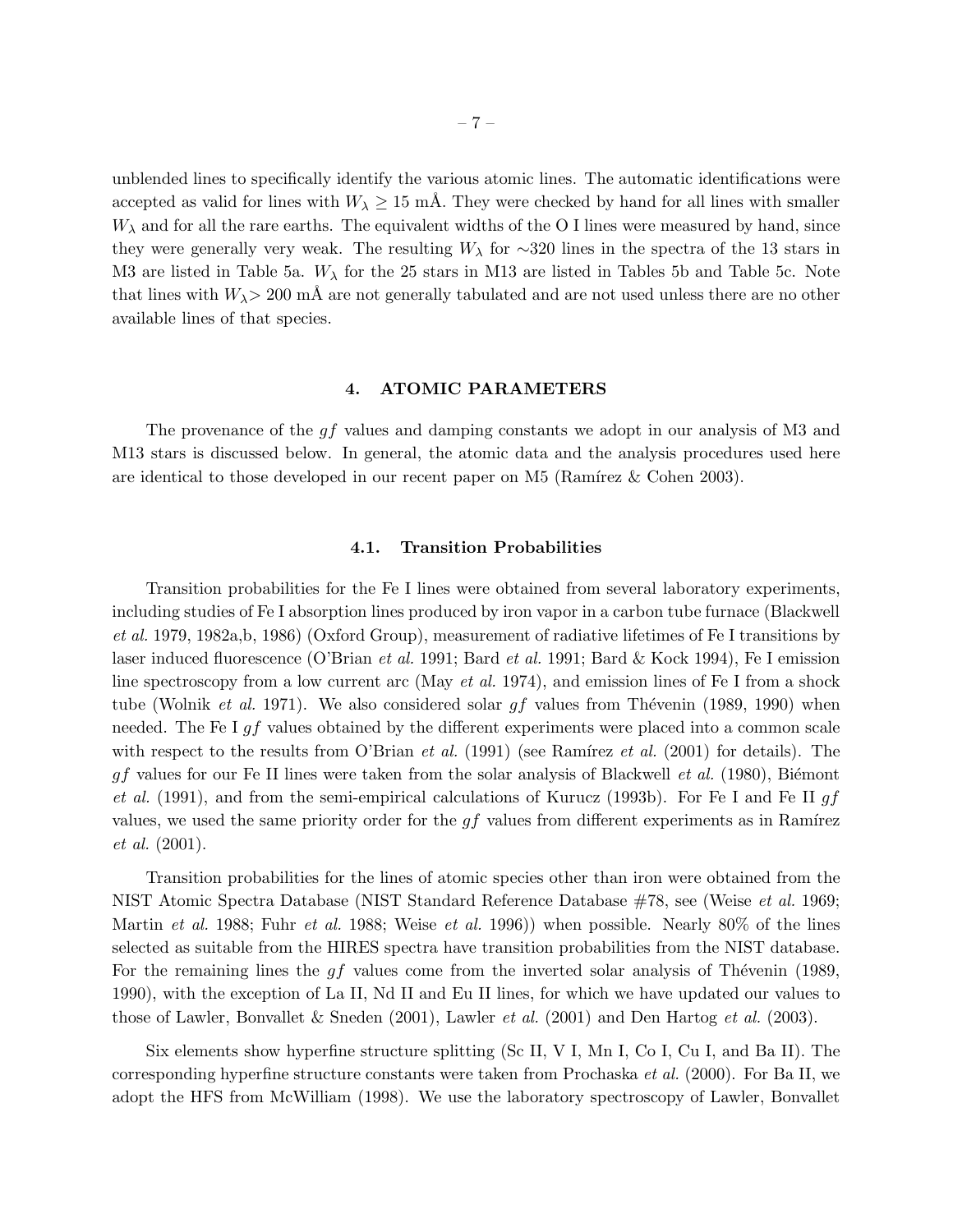& Sneden (2001) and Lawler *et al.* (2001) to calculate the HFS patterns for La II and for Eu II.

We use the damping constants of Barklem, Piskunov & O'Mara (2000) which were calculated based on the theory of Anstee, Barklem & O'Mara (Barklem, Anstee & O'Mara 2000) when available. If there is no entry in their database, as in our earlier work, the damping constants were set to twice that of the Unsöld approximation for van der Waals broadening following Holweger *et al.* (1991).

#### 4.2. Solar Abundances

The regime in which we are operating is so metal poor that we cannot in general attempt to calculate Solar abundances corresponding to our particular choices of atomic data because the lines seen in these metal poor globular cluster stars are far too strong in the Sun. We must therefore rely on the accuracy of the  $gf$  values for each element across the large relevant range of line strength and wavelength. We adopt the Solar abundances of Anders & Grevesse (1989) for most elements. For Ti and for Sr, we adopt the slightly modified values given in Grevesse & Sauval (1998). For the special cases of La II, Nd II and Eu II we use the results found by the respective recent laboratory studies cited above. For Mg, we adopt the slightly updated value suggested by Holweger (2001), ignoring the small suggested non-LTE and granulation corrections, since we do not implement such in our analyses.

There is considerable controversy regarding the abundances of the CNO elements in the Sun, with the recent results of Allende-Prieto, Lambert & Asplund (2002), Asplund (2003) and Asplund *et al.* (2004) being considerably (∼0.2 dex) lower than those of Anders & Grevesse (1989) and somewhat lower than those of Grevesse & Sauval (1998). We have derived an inverse Solar O abundance for our particular choice of atomic data and of model atmospheres using both the forbidden doublet at  $6300,6363$  Å and the triplet at 7770 Å. The equivalent widths of these lines in the Sun were measured from the Solar atlas of Kurucz *et al.* (1984), and checked in the McDonald Observatory Solar spectrum used by Allende-Prieto *et al.* (2004). Corrections for the contribution of the Ni I line for the 6300 Å line (Allende Prieto, Lambert  $\&$  Asplund 2001) and the CN lines for the 6363 Å line (Asplund *et al.* 2004) were made. We adopted the O abundance from [OI]; after applying a non-LTE correction interpolated from the calculations of Gratton *et al.* (1999), the O abundance from the triplet lines is only 0.05 dex smaller than derived from the forbidden lines.

We adopt  $log_{\epsilon}(Fe) = 7.45$  dex for iron following the revisions in the Solar photospheric abundances suggested by Asplund *et al.* (2000) and by Holweger (2001). This value is somewhat lower than that given by Grevesse & Sauval (1998) and considerably lower than that recommended by Anders & Grevesse (1989). Some papers in the literature use the Grevesse & Sauval (1998) value and some older ones use 7.67 dex, the value recommended by Anders & Grevesse (1989). In such cases, their values of [Fe/H] will be 0.1 to 0.2 dex smaller than ours while their abundance ratios [X/Fe] the same amount larger than ours.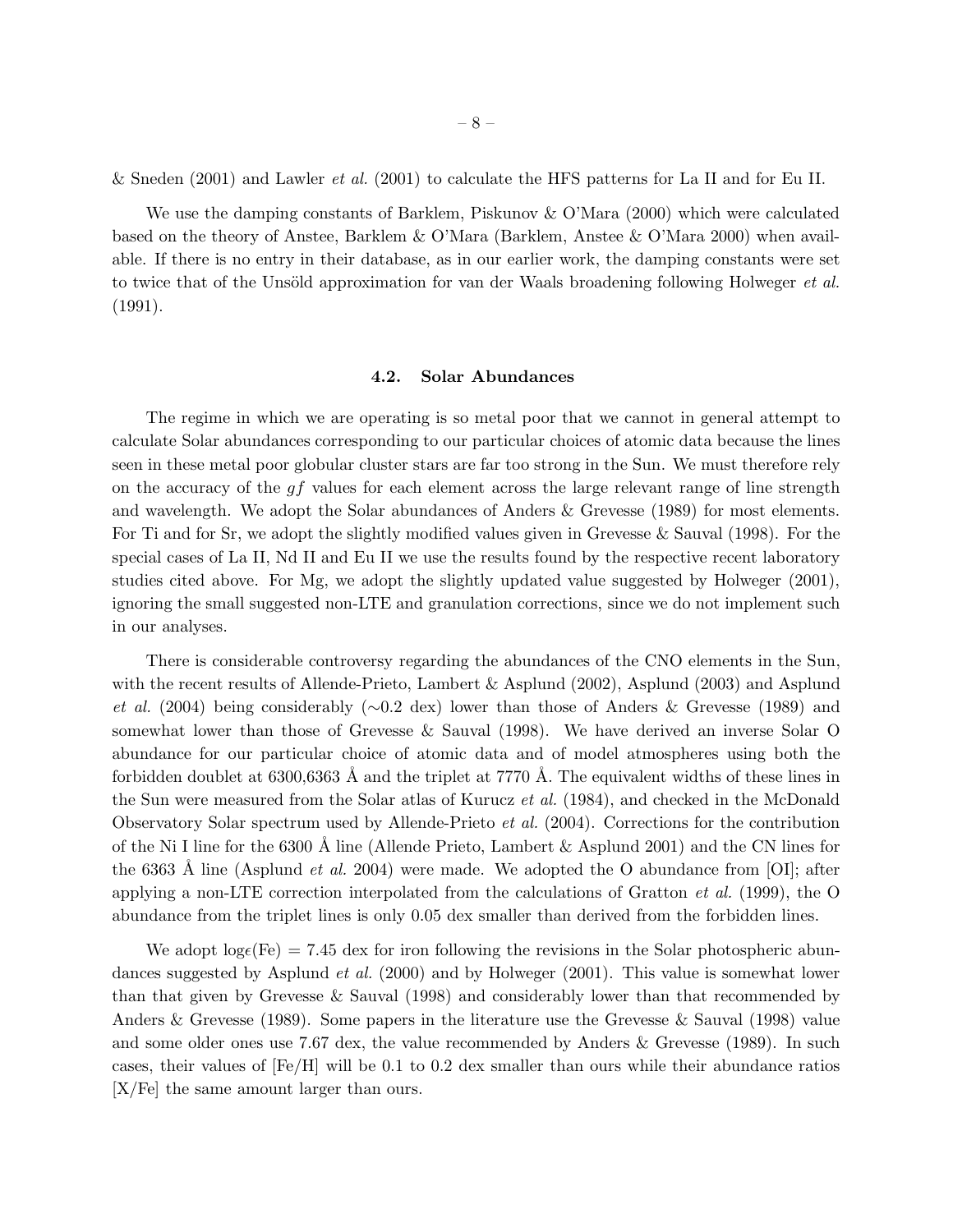Table 2 gives the Solar abundances used here.

#### 5. Stellar Parameters

We follow the philosophy developed in our earlier work on globular cluster stars and described in Cohen, Behr & Briley (2001).  $T_{eff}$  is derived by comparing reddening-corrected broad band colors with the predictions of grids of model atmospheres. We utilize here the grid of predicted broad band colors and bolometric corrections of Houdashelt, Bell & Sweigart (2000) based on the MARCS stellar atmosphere code of Gustafsson *et al.* (1975). In Cohen, Behr & Briley (2001) we demonstrated that the Kurucz and MARCS predicted colors are essentially identical, at least for the specific colors used here. We adopt current values from the on-line database of Harris (1996) for the distances of 10.4 (7.5) kpc for M3 (M13) with a reddening of  $E(B-V) = 0.01$  (0.02) mag. The relative extinction in various passbands is taken from Cohen *et al.* (1981) (see also Schlegel, Finkbeiner & Davis 1998). Based on the earlier high dispersion analyses of Kraft *et al.* (1997) and Sneden *et al.* (2004), we adopt as an initial guess  $[Fe/H] = -1.5$  dex for these two globular clusters.

Our primary source for optical photometry is the BVI database of Stetson (Stetson, Hesser & Smecker-Hane 1998; Stetson 2000). All the bright giants in M3 except VZ 1000 and VZ 1397, which are too close to the center of this cluster, are included there. All components of the pairs except V-30  $+$  V-31, which are too far from the center of M3, are included as well. Photometry for the missing stars was obtained from Sandage (1953), Johnson & Sandage (1956), Buonanno *et al.* (1994) or Ferraro *et al.* (1997), with preference given to the most recent study.

For M13, we used (in order of preference) the optical photometry of Cudworth (1979), Rey *et al.* (2001) Buonanno *et al.* (1994), and Stetson (Stetson, Hesser & Smecker-Hane 1998; Stetson 2000). After a small adjustment in the zero point of the (uncalibrated) photometry of Buonanno *et al.* (1994), the agreement between the various datasets is reasonable. The area in M13 covered by the work of Johnson & Bolte (1998), Rosenberg *et al.* (2000) and by Piotto *et al.* (2002) does not overlap with our stars, nor does that of the IR photometry of Davidge & Courteau (1999) and of Valenti *et al.* (2004).

We only used V and I magnitudes from these sources, combining them with J and K photometry from 2MASS (Skrutskie *et al.* 1997; Cutri *et al.* 2003). This worked extremely well for the bright giants, with a scatter in deduced  $T_{eff}$  from V-I, V-J and V-K of under 40 K. The fainter stars in our sample (i.e. the pairs) show much larger scatter in their deduced  $T_{eff}$  from the various colors. These stars are too crowded (and in some cases rather faint) for 2MASS, which uses an aperture size of 2 arcsec. This problem is more serious in M13, as our sample reaches fainter there than in M3; a large fraction of the pairs observed in M13 had no entry or only a single entry in the 2MASS database.

To get around this problem, in April, 2004 we observed the fields of the fainter stars in our samples in both M3 and M13 with the Wide Field Infrared Camera (Wilson *et al.* 2003) at the 5-m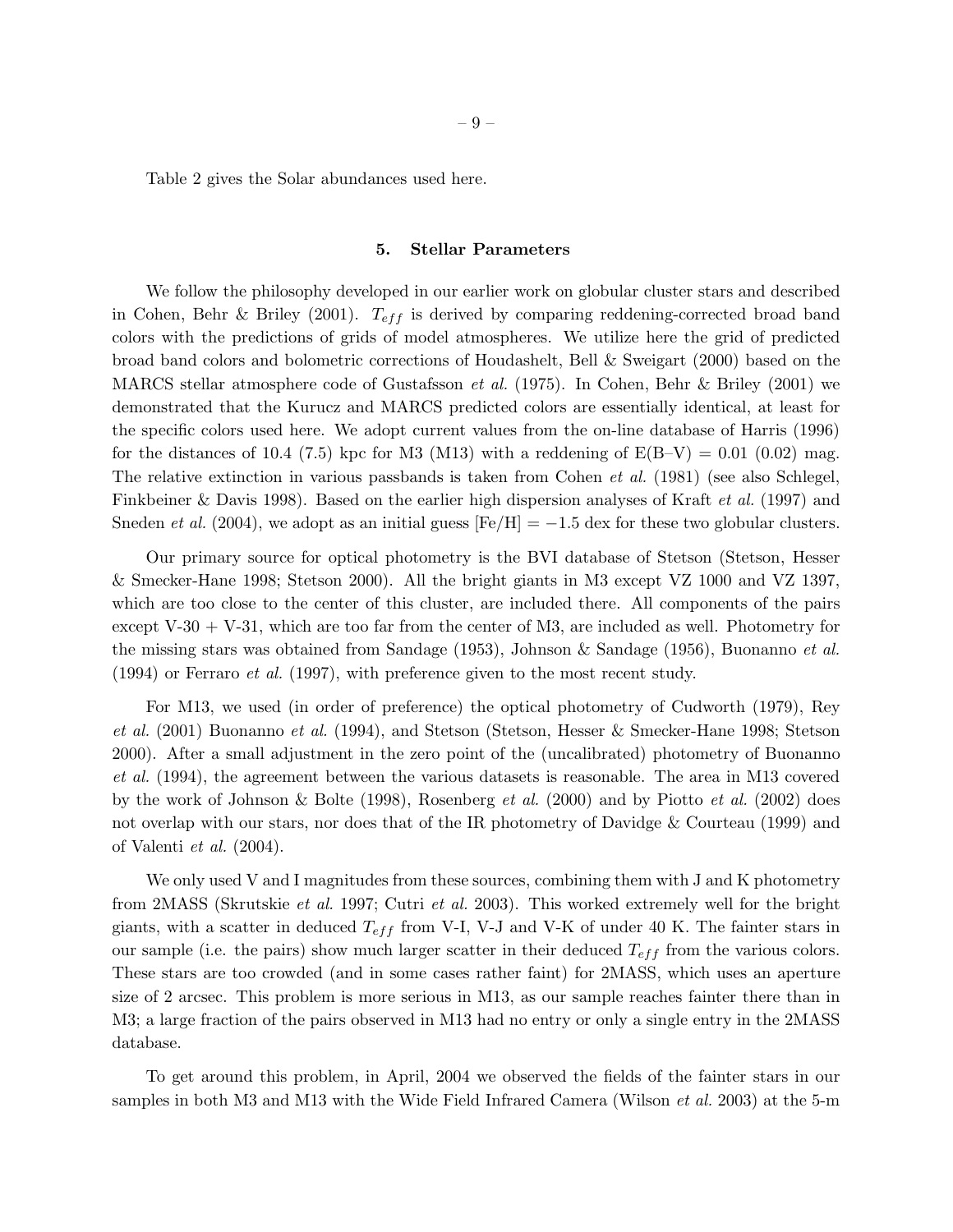Hale Telescope for the purpose of establishing reliable J,K magnitudes for the fainter stars in our sample. The 2MASS colors of nearby isolated somewhat brighter stars were used to calibrate our WIRC photometry. This new infrared photometry for only the pairs in M3 and M13 is listed in Table 3. The agreement with 2MASS is very good for the brighter, wider pairs.

With improved infrared photometry in hand, the observed broad band colors V-I, V-J and V-K for each program star from the sources listed above, corrected for extinction, were used to determine  $T_{eff}$ . The set of models with metallicity of  $-1.5$  dex, nearest to our initial estimate of [Fe/H], is used. Table 4a (Table 4b) lists the  $T_{eff}$  thus deduced for the sample in M3 and in M13. The reddening to each of these clusters is small, making possible extinction variations across the cluster irrelevant. We assume a random photometric error of 0.02 mag applies to  $V-I$  from Stetson (2000). Following Cohen, Behr & Briley (2001), this translates into a total uncertainty in  $T_{eff}$  of 75 K for giants rising to 150 K for main sequence stars using only  $V-I$ . The errors in  $T_{eff}$ deduced from V-J or V-K are about a factor of two smaller.

We have slightly smoothed the  $T_{eff}$  for the fainter stars in our sample by small amounts to ensure that stars at the approximately same evolutionary stage have approximately the same stellar parameters.

Once an initial guess at  $T_{eff}$  has been established from a broad band color, it is possible with minimal assumptions to evaluate  $log(g)$  using observational data. The adopted distance modulus for the cluster, initial guess at  $T_{eff}$  for the star, and an assumed stellar mass (we adopt 0.8  $M_{\odot}$  for the stars in M3 and in M13) are combined with the known interstellar absorption, the bolometric corrections predicted by the model atmosphere grid, as well as a broad band observed V mag to calculate  $log(g)$ . An iterative scheme is used to correct for the small dependence of the predictions of the model atmosphere grid on  $log(g)$  itself. Rapid convergence is achieved.

It is important to note that because of the constraint of a known distance to each cluster, the uncertainty in  $log(g)$  for any star in our sample is small,  $\leq 0.1$  dex when comparing two members of the same cluster. Propagating an uncertainty of 15% in the cluster distance, 5% in the stellar mass, and a generous  $3\%$  in  $T_{eff}$ , and ignoring any covariance, leads to a potential systematic error of  $\pm 0.2$  dex for  $\log(q)$ .

#### 6. Abundance Analysis

We rely heavily in the present work on the procedures and atomic data for abundance analyses of metal-poor stars described in our earlier papers referenced above reporting analyses of globular cluster stars.

Given the derived stellar parameters from Table 4a (4b), we determined the abundances using the equivalent widths obtained as described above. The abundance analysis is carried out using a current version of the LTE spectral synthesis program MOOG (Sneden 1973). We employ the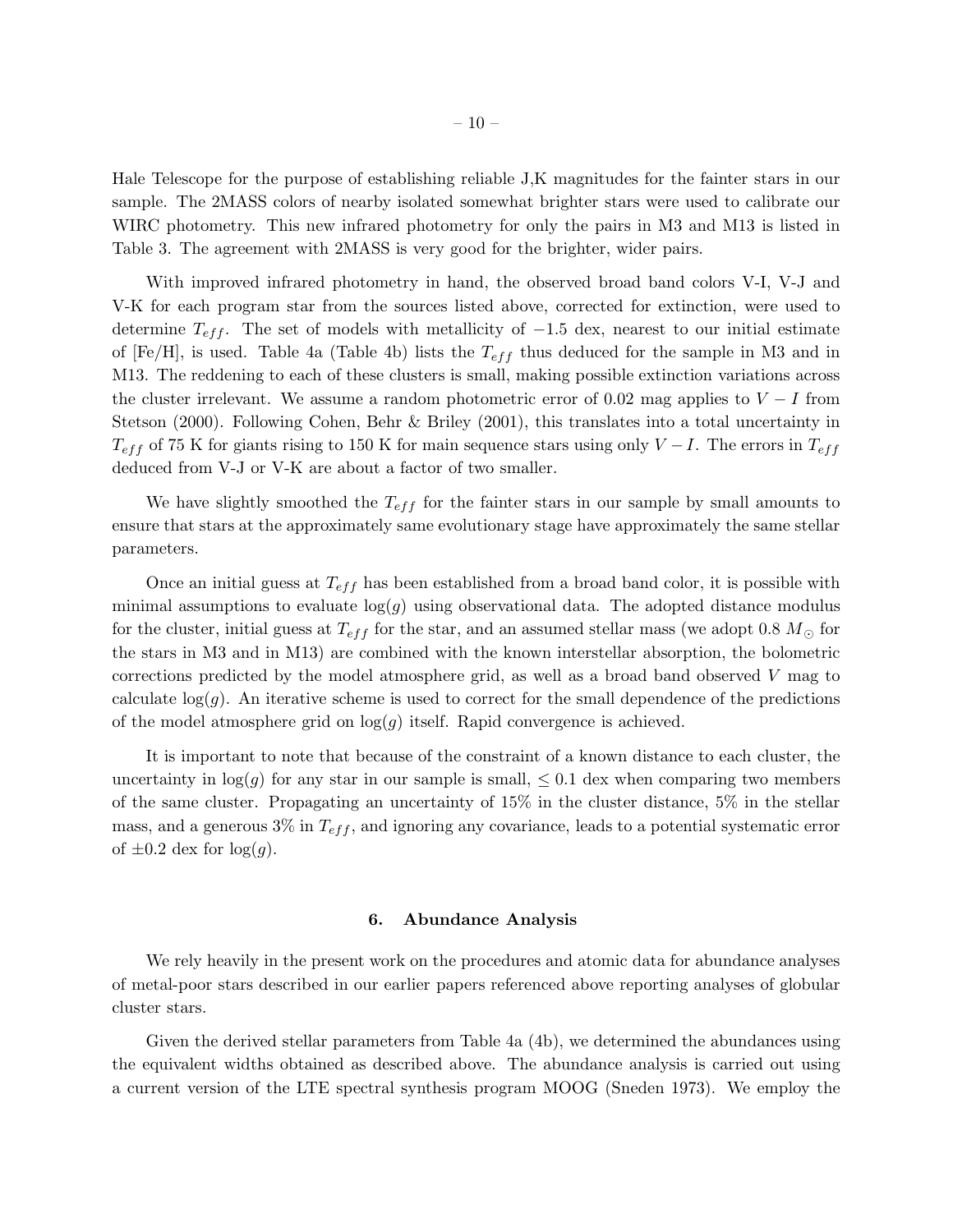grid of stellar atmospheres from Kurucz (1993a) without convective overshoot, when available. We compute the abundances of the species observed in each star using the four stellar atmosphere models with the closest  $T_{eff}$  and log(g) to each star's parameters. The abundances were interpolated using results from the closest stellar model atmospheres to the appropriate  $T_{eff}$  and  $\log(g)$  for each star given in Table 4a (4b).

The microturbulent velocity  $(v_t)$  of a star is determined spectroscopically by requiring the abundance to be independent of the strength of the lines. The uncertainty in our derived  $v_t$  is estimated to be  $+0.4, -0.2$  km s<sup>-1</sup> based on repeated trials with the same line list for several stars varying  $v_t$ . We apply this technique here to the large sample of detected Fe I lines in each star; the results are listed with the stellar parameters in Table 4a (4b).

Iron is the only element with more than a few detected lines in each of two different stages of ionization, hence useful for determining the ionization equilibrium. Figure 2 (9) shows the Fe abundance as inferred from lines of Fe I as well as the Fe ionization equilibrium for the stars in our sample in M3 (M13). The ionization equilibrium for Fe I versus Fe II is satisfactory in each of these globular clusters. The average difference between [Fe/H] as inferred from Fe II lines and from Fe I lines for the 8 luminous RGB stars in M3 is 0.00 dex, while the largest difference (in absolute value) is only 0.11 dex. For the 5 low luminosity giants in M3, the range is somewhat larger, but the average difference is only 0.01 dex. Over the full M13 sample, the average difference is only 0.04 dex. The Fe ionization equilibrium shifts by 0.2 dex for a 100 K change in  $T_{eff}$  in this temperature regime, so our  $\pm 50$  K uncertainty in  $T_{eff}$  is capable of producing the observed dispersion in Fe ionization equilibrium. For Ti, which has far fewer detected lines of the neutral species than does Fe, the mean difference in [Ti/Fe] as deduced from the neutral lines and from the ionized lines for the stars in our sample in M3 (M13) is only 0.10 (0.15) dex.

Following upon our previous work, no non-LTE corrections have been applied for the specific ions studied in the M3 and M13 stars, with the exception of O, where we rely on the calculations of Gratton *et al.* (1999). The detailed non-LTE calculations of Gratton *et al.* (1999) and of Takeda *et al.* (2003) for the two Na I doublets we use suggest that for this regime of  $T_{eff}$ , the non-LTE correction is about  $+0.15$  dex. For Ba II, the non-LTE calculations of Mashonkina & Gehren (1999) and of Mashonkina, Gehren & Bikmaev (2000) suggest that a non-LTE correction of −0.1 dex is appropriate for the metallicity of M3 and M13 and the set of Ba II lines we used. In comparing with other abundance analyses, the issue of implementing non-LTE corrections and their adopted values must be considered.

The resulting abundance ratios for 13 (25) stars in M3 (M13) are given in Tables 6a to 6e (Tables 9a to 9e). The abundance ratio for a species with only one detected line in a particular star is assigned an uncertainty of 0.10 dex. Table 7 indicates the changes in derived abundance ratios for small changes in the adopted stellar parameters, the [Fe/H] for the adopted model atmosphere, or the set of  $W_{\lambda}$  for the lines of each species. Table 8 (Table 10) gives the mean abundance and  $1\sigma$ variance for the species observed in M3 (M13).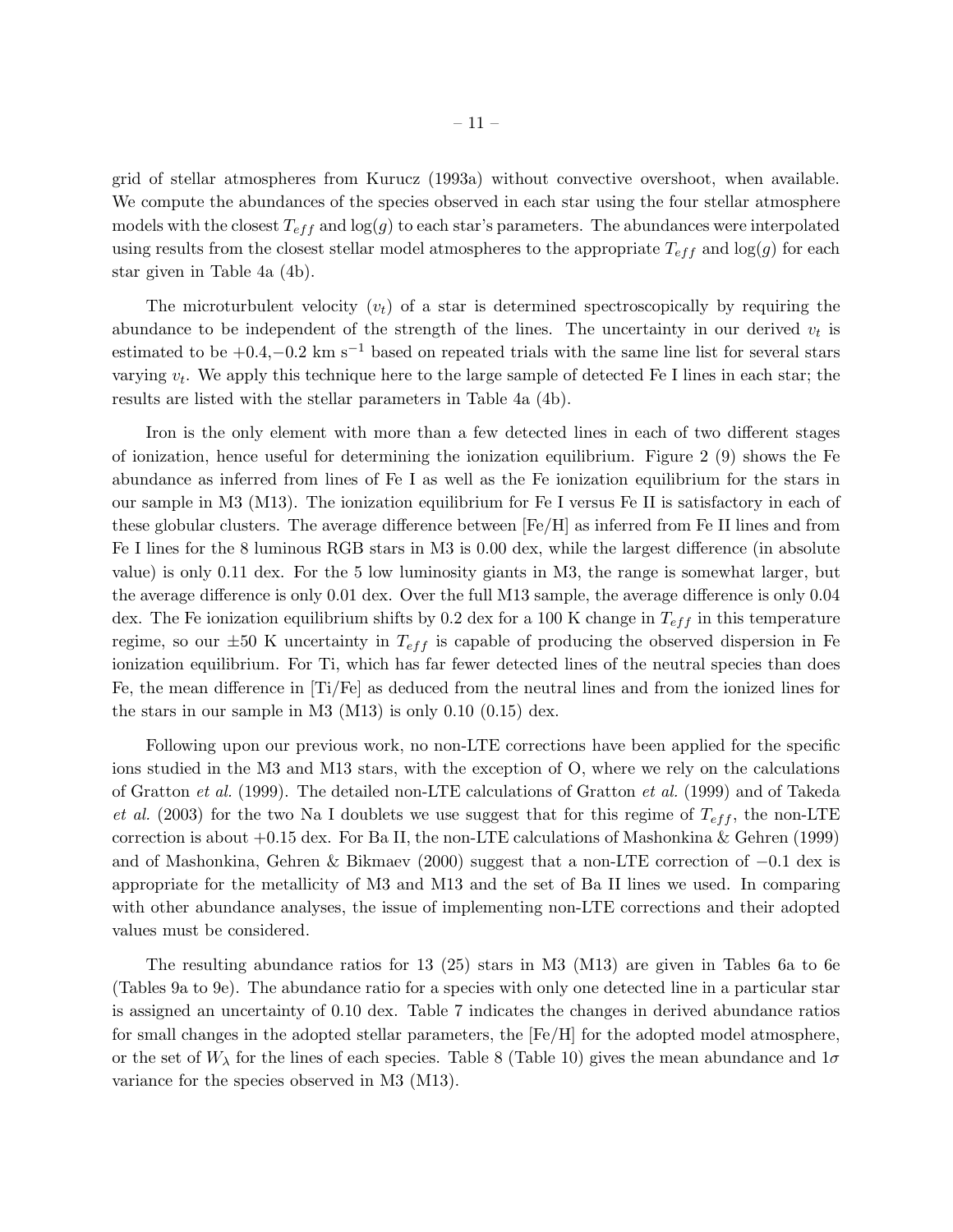#### 6.1. Comments on Individual Elements

The oxygen abundance is derived from the forbidden lines at  $6300$  and  $6363$  Å and from the triplet lines at 7770 Å when these were included within the wavelength range and were detected. The subtraction of the night sky emission lines for the forbidden lines was reasonably straightforward given that the radial velocities of M3 and of M13 sufficiently different from 0 km s<sup>-1</sup> that their  $W_{\lambda}$ can be reliably measured. The C/O ratio was assumed to be Solar. Small non-LTE corrections, calculated from Gratton *et al.* (1999), were applied for abundances deduced from the O I triplet. Since  $N(\text{CN})/N(\text{H})$  is roughly  $\propto \{N(\text{Fe})/N(\text{H})\}^2$ , CN lines are much weaker relative to O lines in metal poor stars, so that the correction for CN contamination to the 6363  $\AA$  [OI] line for the M3 and M13 stars is negligible. Finally, the contribution of the Ni I line to the  $6300 \text{ Å}$  forbidden line of O can be ignored in M3 and M13, as we will see that  $O/Fe$  (and  $O/Ni$ ) is larger than the Solar value<sup>4</sup>. The O abundance from the triplet lines is given with respect to  $[Fe/H]$  deduced from lines of Fe I, while that from the forbidden lines is given with respect to Fe II; the mean [O/Fe] becomes 0.04 dex larger if expressed using the Fe II lines instead.

The usual lines of Al in this wavelength region, in particular the  $6696,6698$  Å doublet, can not be reached with our HIRES configuration as they fall in an interorder gap. We have detected the much weaker Al I line at 5557  $\AA$  in the coolest M13 giants only. There is a difference of 0.4 dex between the Al abundance we deduce and that obtained by Sneden *et al.* (2004) (see also Kraft *et al.* 1997; Shetrone 1996) for the two M13 luminous giants in common. The gf value adopted for this rarely used line  $(-1.67 \text{ dex})$  may be wrong, or non-LTE may play a role; Baumüller & Gehren (1997) have demonstrated that non-LTE effects can be very strong for Al I features in this  $T_{eff}$ range, and the effect varies a lot from multiplet to multiplet.

The Na abundance was obtained from the 5680 Å doublet in general. For the faintest, hottest stars in M13, these lines become very weak, and so the Na abundance was checked using the D lines (after a small empirical correction not exceeding 0.08 dex to put them on the same abundance scale as for the weak Na lines).

The abundances of the elements with respect to Fe,  $[X/Fe]$ , as a function of  $T_{eff}$  are shown in Figures 3 (10), covering O, Na, Mg and Si, Figures 4 (11), which include Ca, Sc, Ti and V, Figures 5 (12), which include Cr, Mn, Co and Ni, Figures 6 (13), which include Cu, Zn, Y and Zr, and Figure 7 (14), for Ba, La, Nd, Eu and Dy. Note the apparent star-to-star variation in  $O/Fe$ and in  $\text{Na}/\text{Fe}$ , which becomes undetectably small, if it exists at all, for the elements heavier than Na. The scatter for Ni, which is detected with several lines in every star, is remarkably small. Even the rare earths, for which in general only a few weak lines are detected only in the more luminous stars, show very small variations in general.

<sup>&</sup>lt;sup>4</sup>Sneden *et al.* (2004) estimate that  $W_{\lambda}$  for this Ni I lines is less than 0.5 mÅ.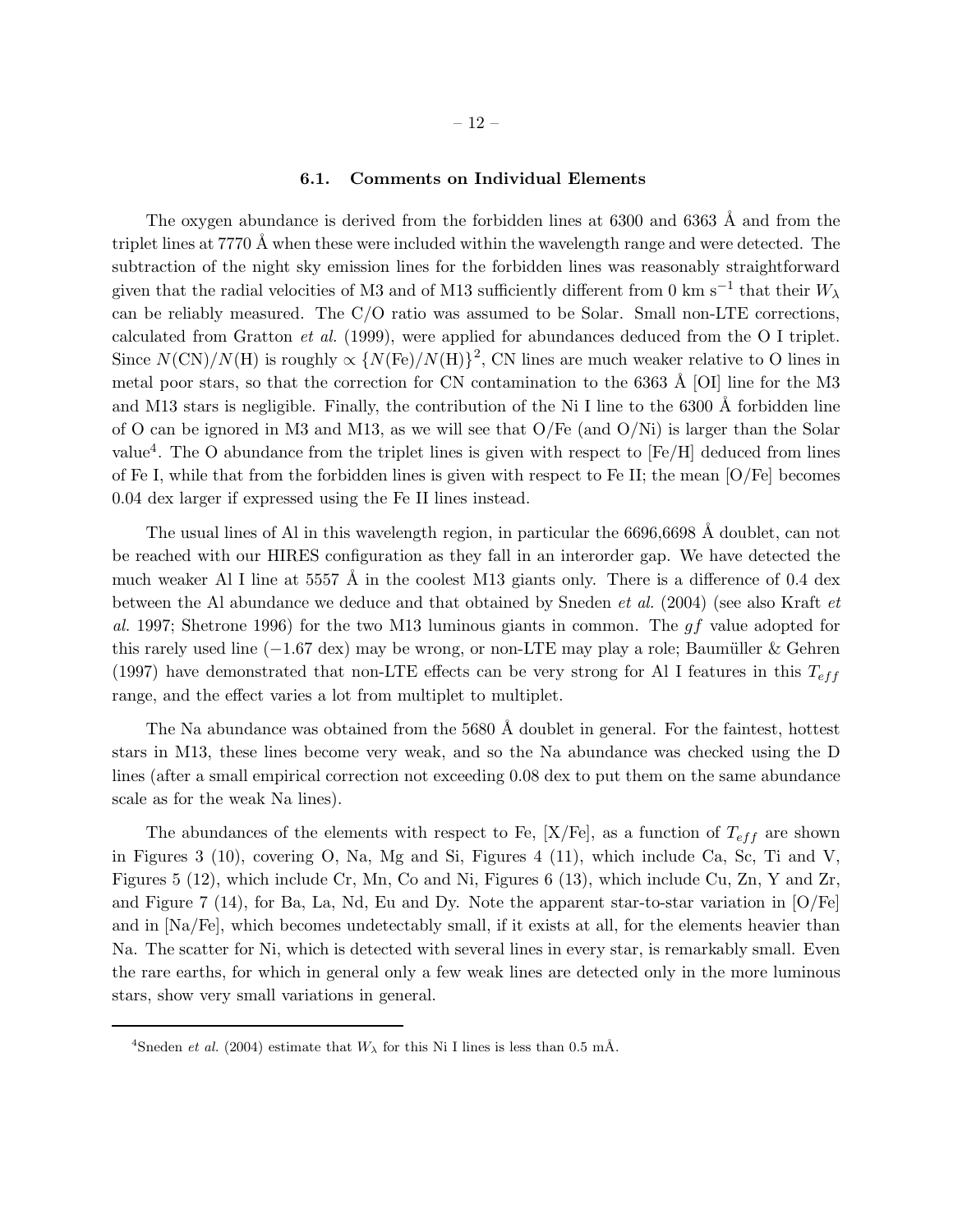#### 6.2. Abundance Spreads

Detection and quantitative measurement of star-to-star variations in abundance ratios within a single Galactic globular cluster is one of the primary goals of this effort. As a global indicator of the presence of such effects we use a parameter we call the "spread ratio"  $(SR)$ . The numerator of  $SR$  is the  $1\sigma$  rms variance for the sample of 13 (25) stars in M3 (M13) about that mean abundance for each atomic species  $(X)$  with detected absorption lines, denoted  $\sigma$ . The mean abundance and  $\sigma$  for each species observed are given in the first three columns of Table 8 (Table 10). The denominator of  $SR$  is the total expected uncertainty,  $\sigma (tot)$ , which is the sum in quadrature of the known contributing terms. Included are a term corresponding to an uncertainty of 50 K in  $T_{eff}$ , the same for an uncertainty of 0.2 dex in  $log(g)$ , and for an uncertainty of 0.2 km s<sup>-1</sup> in  $v_t$ , and the observed uncertainty  $[\sigma(\omega s)]$ , The parameter  $\sigma(\omega s)$ , which is calculated from data given in Tables 6a to 6e (Tables 9a to 9e), is taken as the variance about the mean abundance for a given species in a given star, i.e. the  $1\sigma$  rms value about the mean abundance of species X in a given  $\frac{1}{\text{star}}/\sqrt{N}$ , where N is the number of observed lines of species X. It includes contributions from errors in the measured  $W_{\lambda}$ , random errors (i.e. between lines of a given species) in the adopted gf values, etc. Some species, an example being  $Fe I$  with its very large value of  $N$ , have unrealistically small values of  $\sigma(\text{obs})$ ; we adopt a minimum of 0.05 dex for this parameter.

The ratio  $\sigma/\sigma(tot)$  is an indication of whether there is any intrinsic star-to-star variation in [X/Fe]. A high value of this "spread ratio", tabulated in the fifth column of this table, suggests a high probability of intrinsic scatter for the abundance of the species  $X$ . Ideally the mean  $SR$ for those elements with no star-to-star variation should be unity. However, we use the entries in Table 7 for the lowest  $T_{eff}$ , i.e. for giants near the RGB tip, to calculate  $\sigma (tot)$ . Since the abundance sensitivities in general decrease as  $T_{eff}$  increases, we will slightly overestimate  $\sigma (tot)$ , and hence underestimate  $SR$ , thus explaining why the deduced values for  $SR$  tend to be slightly less than 1. A second indication of the reality of the star-to-star variation in  $[X/Fe]$  for any species X is deduced using a  $\chi^2$  analysis, and evaluating the probability of exceeding by chance the measured value of  $\chi^2$  from our sample of stars in a globular cluster. Only O I and Na I have values of  $\chi^2$ much higher than the number of degrees of freedom  $(N(stat) - 1)$ , where  $N(star)$  is the number of stars in which that species was detected.

Inspection of Table 8 shows that for all but two species the  $SR$  in M3 ranges from 0.5 to 1.1, indicating little sign of an intrinsic star-to-star range in abundance. O I and Na I, however, have SR exceeding 2.0 and their  $\chi^2$  are very large. Note that SR for Mg I is 0.7, suggesting no real star-to-star abundance variations for this element in M3. For M13, O I and Na I again have by far the largest values of SR, exceeding 2.5 in both cases, with no other species having a value exceeding 1.5. We therefore assume that the range of abundances seen in our M3 and in our M13 samples for Na I and O I represent real star-to-star abundance variations; while no other element shows definite evidence for such variations from this simple analysis, but see §7.

We have also examined whether one can discern a difference in the mean  $\langle [Fe/H] \rangle$  between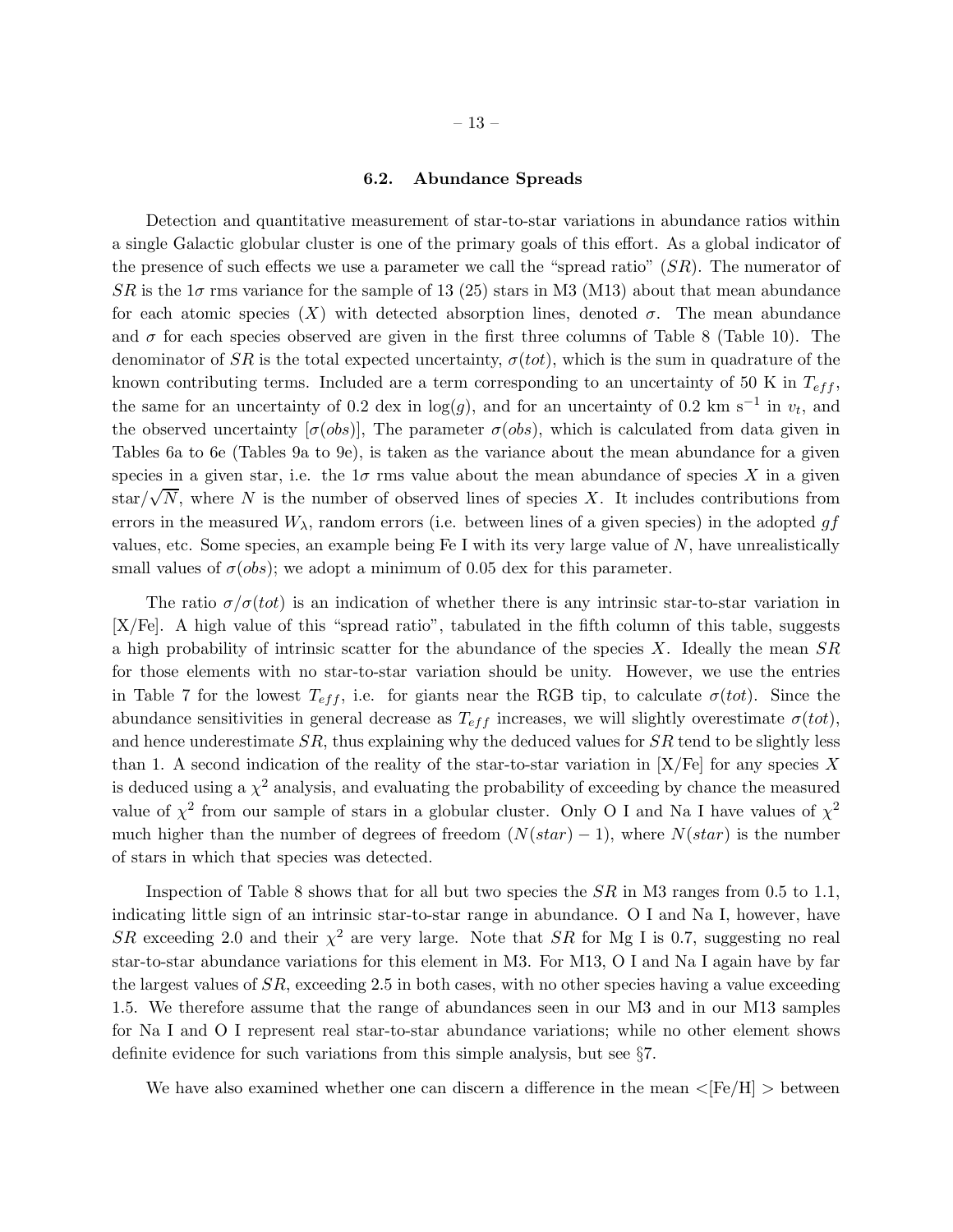stars with high and low O abundances in M13 and between stars with high and low Na abundances in M13. No statistically significant difference was found.

#### 6.3. The Peculiar Star M13 I–5

With regard to the heavy elements, astute readers will have noticed that there is one star (M13 I–5) with anomalously high Y and Ba (see Table 9d). This star, which is too faint to have been included in any previous high dispersion analyses in this globular cluster, stands out (and is marked) in Figure 13 (Y panel) and in Figure 14 (Ba panel). It has the highest abundance of each of these two elements in the entire M13 sample; its deduced  $\epsilon(Y)$  is five times the mean of the remaining 24 stars in the M13 sample. Y II has the fourth largest values of  $SR(SR = 1.27)$  in M13, but eliminating this star would reduce it to below 0.5. Figure 15 shows a section of the spectrum of this star compared with one of similar luminosity and  $T_{eff}$  in M13. This figure demonstrates convincingly that the very high abundance of Y measured for star M13 I–5 is definitely real.

With regard to the other heavy elements, in the spectrum of star M13 I–5 there is one weak and uncertain detection for La II, and several weak lines ascribed to Nd II; these give [La/Fe] at the upper end of those for the other M13 stars and the largest (but only by ∼0.05 dex) [Nd/Fe] for any star in our sample in M13. An upper limit to the  $6645 \text{ Å}$  line of Eu II of 10.5 mÅ yields an upper limit to  $\text{[Eu/Fe]}$  of  $+0.7$  dex. Since the M13 mean for  $\text{[Eu/Fe]}$  is  $+0.57$  dex, Eu is not significantly enhanced in this star, consistent with a s-process enhancement. A better spectrum for this peculiar star has just been acquired, and results will be reported in a future publication.

#### 6.4. Comparison With Previous Analyses

Since M3 and M13 are key globular clusters, there have been several previous high dispersion analyses of the most luminous stars in them. A comparison of the  $T_{eff}$  determined in the present work with those from previous investigations (most of which relied on B–V colors) for the stars in common in M3 and in M13 with the analyses of Cohen (1978), Kraft *et al.* (1992), Kraft *et al.* (1997), Cavallo & Nagar (2000) and Sneden *et al.* (2004) is shown in Table 11. The agreement is very gratifying. No difference exceeds 100 K, and most are 50 K or less.

A comparison of the mean abundance ratios of large sample of bright giants in M3 (M13) analyzed by Sneden *et al.* (2004) with our determinations is given in Table 12. The results are encouraging. The differences are given in the last column of the table. The deduced  $[Fe/H]$  (Fe I) between the current work and that of Sneden *et al.* (2004) differ by 0.23 (0.13) dex, while the difference using Fe II is only 0.12 (0.03) dex. The largest difference in abundance ratios  $[X/Fe]$  for M3 is 0.24 dex (for Sc II), with only 3 species (O I, Mg I and Sc II) having differences exceeding 0.15 dex. For M13, [O/Fe] and [Mg/Fe] both have differences exceeding 0.15 dex. Part of the difference in O arises as Sneden *et al.* (2004) adopt a Solar O abundance of 8.93 dex, 0.08 dex higher than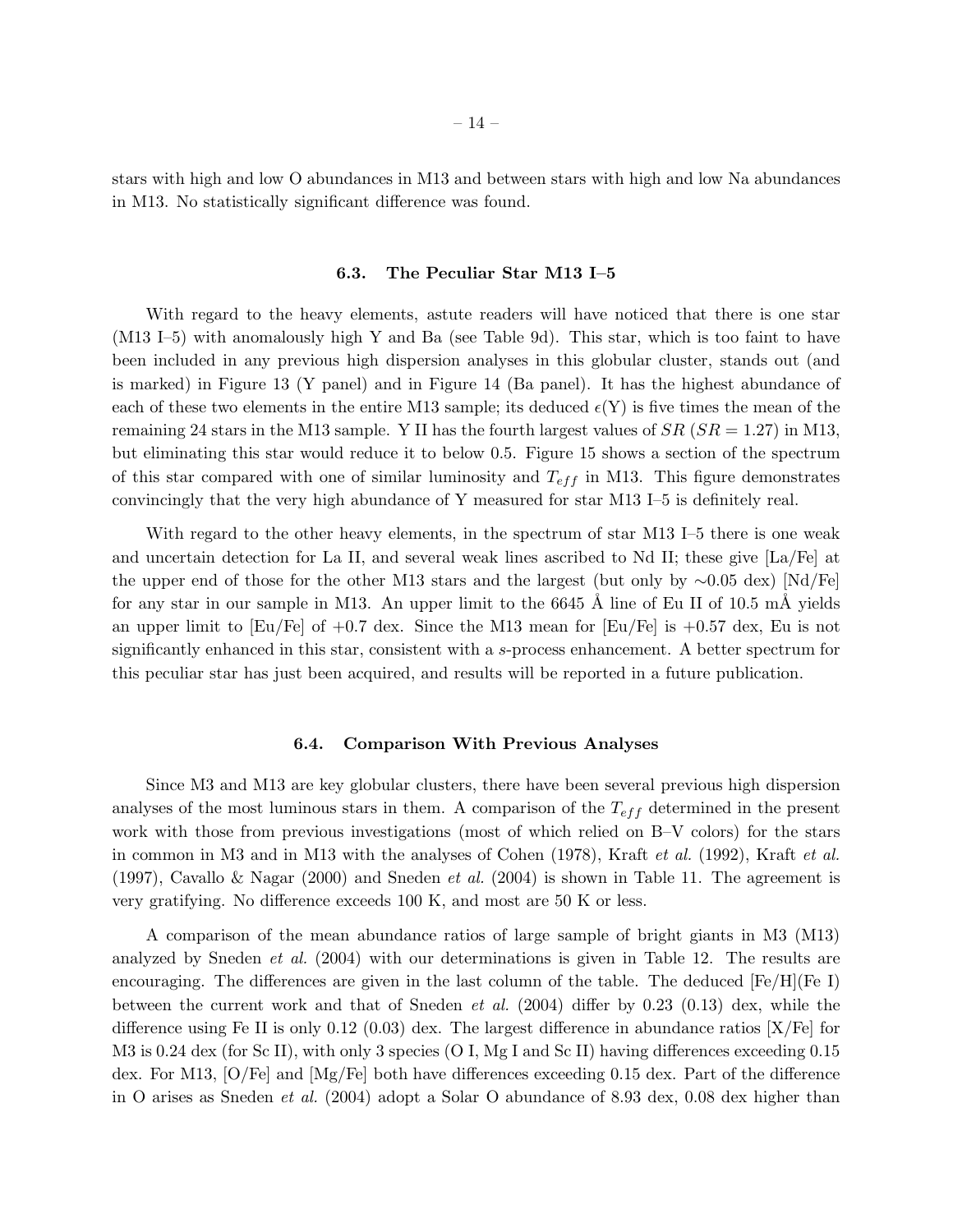we do. It could also in principle, at least partially, be produced if the amplitude of the star-to-star variations of O were a function of stellar luminosity or equivalently  $T_{eff}$ , given the differences in mean luminosity of the two samples. Other differences in the details of the analysis may enter as well. For example, the difference in Ca appears to be due to difference in the absolute scaling of the Ca I gf values adopted by the Lick-Texas group and by us. This may also play a role for Sc II, but there are not sufficient lines in common to be certain. The HFS corrections for Sc II in these stars are probably not large enough to contribute significantly to this difference.

Because we are interested in star-to-star variations in abundance, we also carry out a comparison of our derived O and Na abundances for the individual stars in common with the sample of bright giants of Sneden *et al.* (2004), rather than comparing the mean of the samples in M3 as was done in Table 12. We choose to compare only to the most recent detailed abundance analysis for stars in these two clusters, ignoring earlier work, in the hopes of demonstrating good agreement. The results are shown in Table 13a (Table 13b); the mean differences for each species have been removed, thus removing the systematic differences in the analyses. The table reveals the scatter about the mean, i.e. the non-systematic differences, whose variance is given as the final column in each table. There are three stars in common in M3 and five in M13. For these stars in common, the Na abundances as analyzed by Sneden *et al.* (2004) and by us are in extremely good agreement, ignoring a constant offset between us and the Lick-Texas group, but the O abundances are not. Overall, for M3, the agreement is pretty good, with  $\sigma \leq 0.15$  dex for 9 of the 12 species; only for [O/Fe], [Sc/Fe] and [Eu/Fe] is it larger. O has only a few weak lines in the relevant wavelength region, and difficulties in determining the O abundance are notorious. [Eu/Fe] has essentially the same mean in our analysis of M3 and of M13 as was found by Sneden *et al.* (2004). There is only one line used by both analyses, that of Eu II at  $6645 \text{ Å}$ , which is very weak. The derived Sc abundances might be affected by differences in the treatment of HFS. The largest  $\sigma$  is 0.22 dex, for [Eu/Fe]. In M13 two of the 8 differences have  $\sigma > 0.3$  dex ([O/Fe] and [La/Fe]), again two species with only a few weak lines. (Sc is not included in Sneden *et al.*'s analysis for M13, while there are no stars in common in M3 with [La/Fe] measurements.)

Having already removed the systematic differences, one might admit "random" variations in deduced abundance ratios of up to 0.15 dex as resulting from different assumptions made in these two independent analyses. However, the larger differences found for M13, with  $\sigma > 0.3$ dex for two species, suggest that the abundance errors in one or both of these analyses are being underestimated. We have compared our measured  $W_{\lambda}$  with those of the Lick-Texas group, when available. The agreement is extremely good;  $W_{\lambda}$ (us: Keck) –  $W_{\lambda}$ (Sneden et al 2004, Keck) has a mean of 7% with  $\sigma = 7\%$ , while  $W_\lambda$ (us: Keck) –  $W_\lambda$ (Kraft et al 1992, Lick) has a mean of –5% with  $\sigma = 8\%^5$ .

To summarize, there is very good agreement on a star-by-star basis for the derived [Na/Fe] in M3 and in M13 for the sample of stars in common with Sneden *et al.* (2004). The agreement in de-

<sup>&</sup>lt;sup>5</sup>This good agreement suggests that our adoption of the uncertainty in  $W_\lambda$  as 10% is reasonable.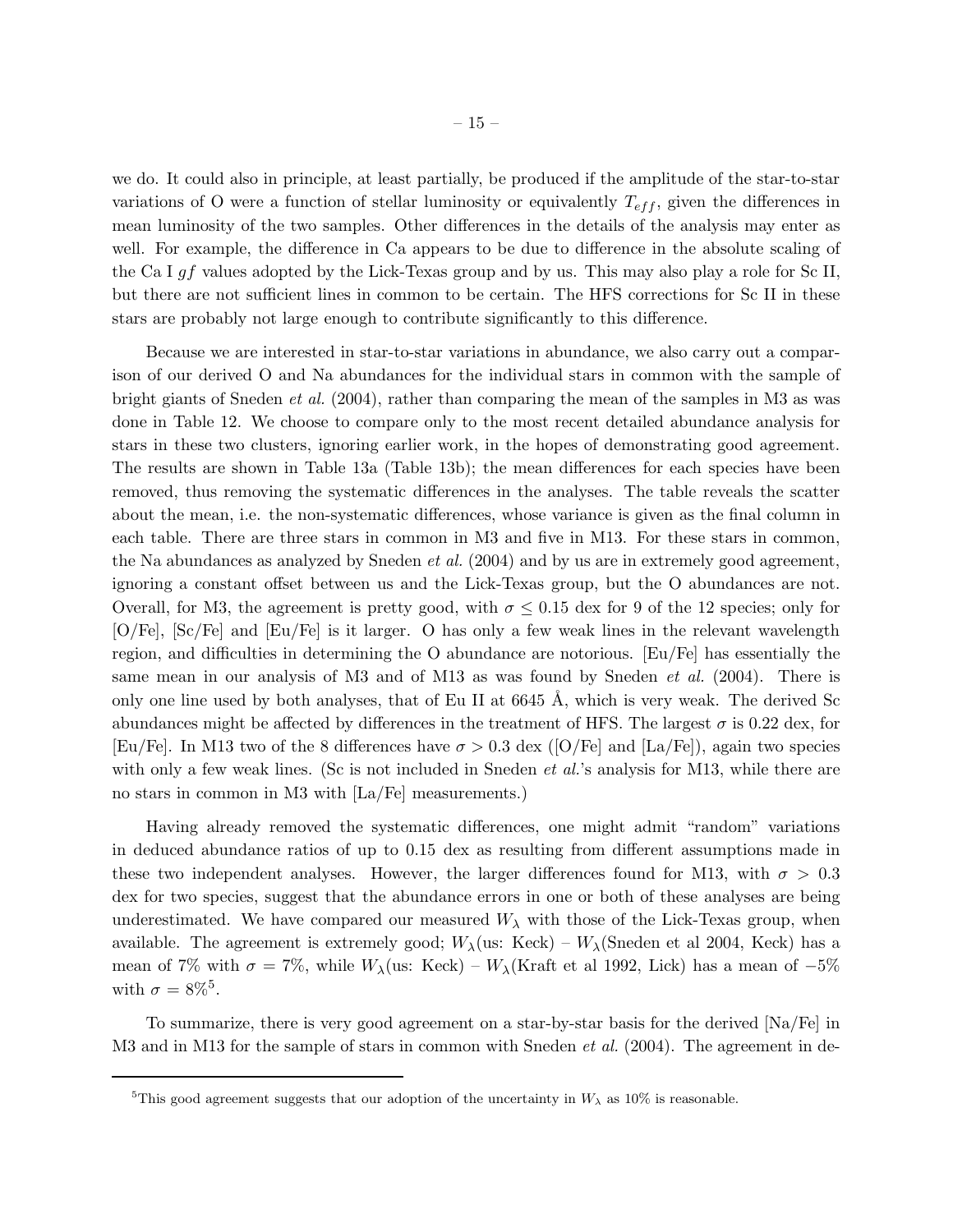rived [O/Fe] is not as good, but fortunately the star-to-star variations in O are large. Furthermore, we believe we understand the origin of most of the discrepancies, and believe that our analysis is sound. Hence we have some confidence that we may proceed to analyze the abundance spreads in terms of star-to-star variations in [X/Fe].

#### 7. Correlated Abundance Variations of the Light Elements

C, N, O, Na, Mg, and Al are known to show correlated abundance variations from star-to-star among the most luminous stars in globular clusters; see, e.g. the review of Kraft (1994). Our simple spread ratio analysis (see §6.2) shows definite star-to-star variations in abundance of both O and Na in both M3 and in M13. Variations in Mg, if present are smaller and subtle. Al is not effectively covered in our spectra<sup>6</sup>.

It is well established that O and Na are anti-correlated among luminous giants in globular clusters, see, e.g. Kraft (1994). Furthermore, Ramírez & Cohen (2002) compiled the data from the literature, combined it with their own, and showed that the same linear relation can be used to fit the O and Na data for all globular clusters studied in detail thus far. The latest addition to the clusters studied in detail, NGC 2808, by Carretta, Bragaglia & Cacciari (2004), does so as well. The question of interest is what happens when we look at lower luminosity stars.

Figure 8 shows the relationship between Na and O abundances (both with respect to Fe) for our sample in M3. Also superposed is the line representing the fit for this anti-correlation determined by Sneden *et al.* (2004) for the luminous giants in M13, shifted by +0.07 dex in [O/Fe]. The first and last quartiles of the O–Na anti-correlation seen by Sneden *et al.* (2004) in their sample of luminous giants in M3 are indicated. There is a reasonably clear anti-correlation even for the faintest stars in our M3 sample, which agrees well with that of Sneden *et al.* (2004), given a small shift in O abundance scale. Thus the anti-correlation between O and Na persists in M3 from the RGB to at least V = 16.6 mag, which is about 2 mag fainter than the regime over which Sneden *et al.* (2004) established this relationship. The anti-correlation between O and Na has approximately the same slope and extends over approximately the same range among the fainter stars in M3 as it does among the most luminous M3 giants.

Although Sneden *et al.* (2004) claim a marginal detection of variations in [Mg/Fe] among their sample of luminous giants in M3, with increasing Mg abundance being correlated with increasing Na abundance, we fail to find any credible evidence of such in M3; it might be only slightly larger than  $\sigma(tot)$ .

For M13, there is a much richer phenomenology. Figure 16 shows the relationship between Na and O abundances (both with respect to Fe) for our sample. Also superposed is the line representing

<sup>&</sup>lt;sup>6</sup>Our spectra only include the line at 5557 Å, which is very weak and only detected in a few stars; they do not include the most commonly used Al lines.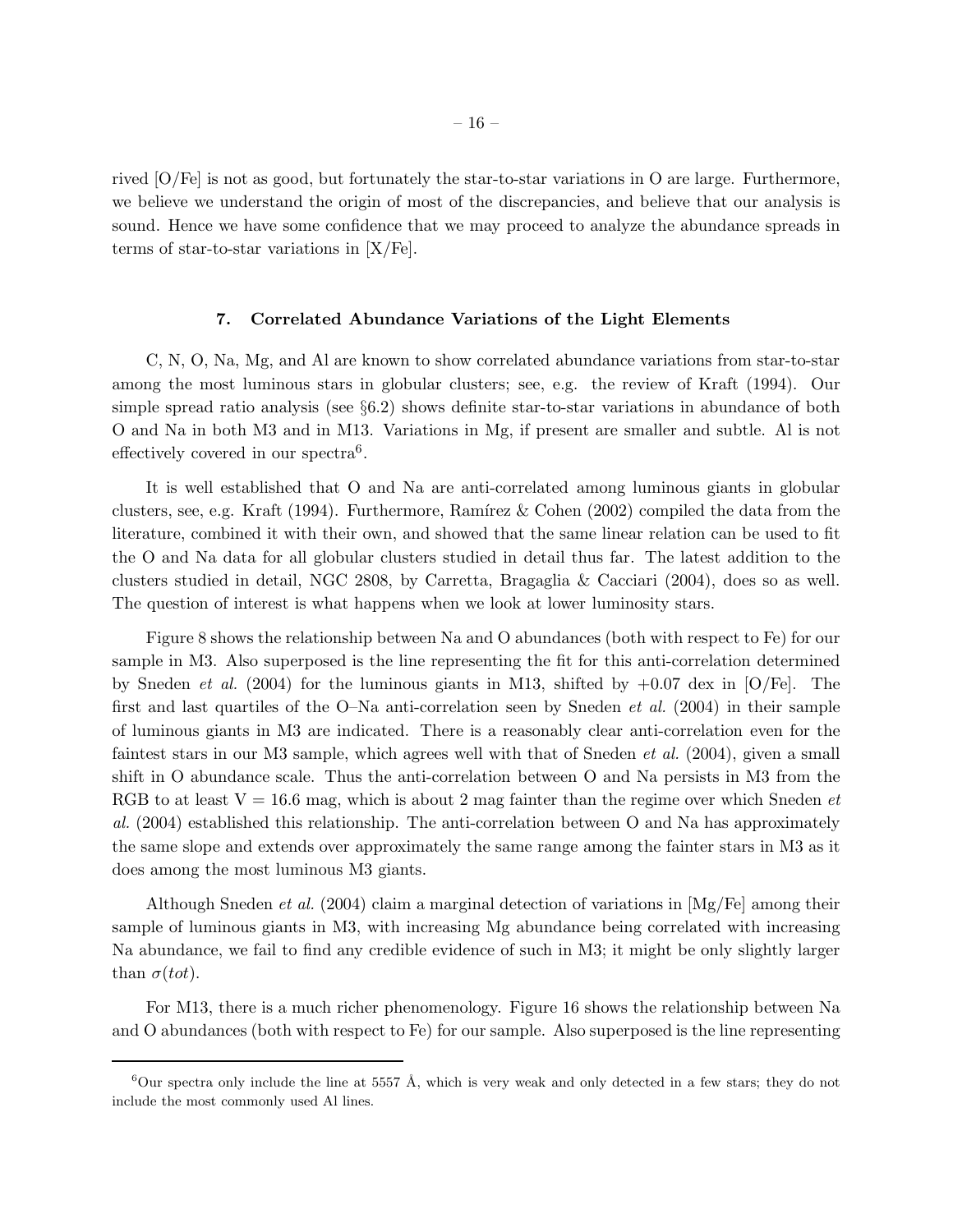the fit for this anti-correlation we determined for the luminous giants in M3, shifted vertically by +0.22 dex. The anti-correlation is immediately apparent. It contains a regime extending to very strong depletion of O at the highest values of  $[Na/Fe]$ , which is not seen in M3, but was seen by Kraft *et al.* (1997) in M13. This regime is populated only by the most luminous giants in M13. It is also immediately apparent that the anti-correlation holds to the lowest luminosities probed in the present dataset, i.e. to the regime just above the main sequence turnoff in M13. With the exception of the extremely O-depleted RGB tip stars, the amplitude of the Na-O anti-correlation in M13 appears to be constant over the full range of luminosities in the present sample.

Figure 17 shows the behavior of Mg as a function of [O/Fe]. The general previously observed small trend of increasing Mg as O increases or Na decreases is present with an amplitude of ∼0.4 dex, as was found by Kraft *et al.* (1997). This trend is present at all luminosities probed. However the mean abundance ratio [Mg/Fe] appears to decrease with decreasing luminosity along the RGB. The effect is small, ∼0.2 dex in [Mg/Fe] over the range of our sample, but is clearly seen in this figure and also in Figure 18, which shows  $[Mg/Fe]$  as a function of  $[Na/Fe]$ . A similar difference between [Mg/Fe] for dwarfs and for subgiants for stars in metal-poor GCs was noted by Gratton *et al.* (2001). We are using the same three Mg lines for each star (the Mg triplet lines are not used), and in all but the three faintest stars, all three lines are detected. We use the same atomic parameters throughout. Given the strong increase in Mg I line strength with luminosity along the RGB, a systematic error in the choice of  $v_t$  with  $T_{eff}$  could in principle produce this increase in Mg abundance with luminosity along the M13 RGB. However, a more likely culprit is non-LTE effects in Mg. These, as calculated by Zhao & Gehren (2000) (see also Gehren *et al.* 2004) increase with  $T_{eff}$  and with decreasing [Fe/H] and have the right amplitude and sign to produce this effect.

## 7.1. Correlations of C, N and O

Correlated C and N variations in M13 have been studied in detail by Briley, Cohen & Stetson (2002, 2004). They determined C abundances from the G band of CH for a large sample of stars reaching from the RGB to below the main sequence turnoff in M13. Combining their results with the earlier work of Smith *et al.* (1996) and Suntzeff (1981) who cover the most luminous RGB stars in M13, they evaluated the variation from star-to-star of  $\overline{C}/\overline{F}e$  from the RGB tip to very low luminosities. They find big spreads in [C/Fe] at all luminosities probed, with [C/Fe] ranging from −0.8 to −0.2 dex among the lower luminosity giants. There is a marked decline in [C/Fe] towards higher luminosities among the upper RGB M13 stars, found originally by Suntzeff (1981). Briley, Cohen & Stetson also see a large range in  $[N/Fe]$  of 0.0 to  $+1.5$  dex.

A crucial test is to determine whether just CN burning is occurring, C being transformed into N, in which case  $\epsilon$ (C+N) will be constant, or if ON burning is also occurring. In either case, the sum  $\epsilon$ (C+N+O) should be approximately constant, as nucleosynthesis of even heavier elements proceeds only at very high temperatures. Such a test was carried out by Brown, Wallerstein & Oke (1991) for a small sample of stars; we carry it out for a considerably larger sample of 5 (12) stars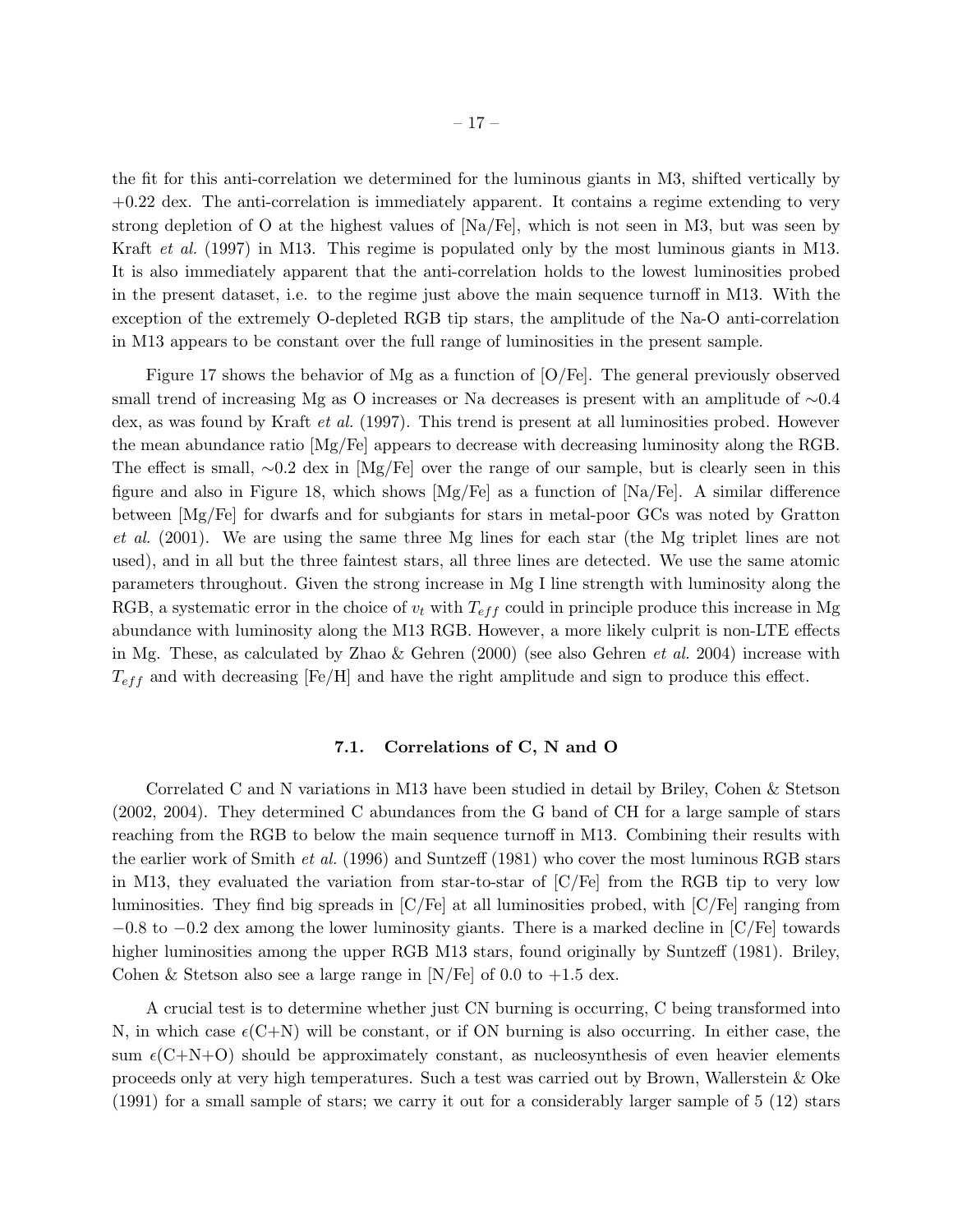using our new O abundances and the C and N abundances of Smith *et al.* (1996) or Suntzeff (1981). Figure 19 shows the result for M13;  $\log[\epsilon(C+N+O)]$  is constant at  $-1.24$  dex with a relatively small  $\sigma$  of 0.12 dex; this value is ~ 0.3 dex higher than [Fe/H] for M13. The sum of C+N is not constant, and O burning, especially near the RGB tip of M13, is required. For M3, the necessary data exists for five stars, combining our new determination of [O/Fe] with the C,N measurements of Smith *et al.* (1996), Suntzeff (1981) or of Bell & Dickens (1980). We find a value of −1.2 dex for the mean of sum of  $log[\epsilon(C+N+O)]$ , identical to that of M13.

#### 7.2. Comments on Nucleosynthesis

We now turn to what we can learn about the chemical history of the two globular clusters M3 and M13 from our work. Figure 20 shows the abundance  $[X/Fe]$  we have derived for these two populous Galactic GCs. The light elements are characterized by very large ranges of starto-star abundance variations. Since the odd atomic number elements among the light elements normally are of lower abundance (in terms of  $X/H$ ), a small increment of these elements can lead to large enhancements in [X/Fe]. Such behavior is seen throughout this range of atomic number. The correlations among the elements showing such star-to-star variations suggest that CN and, especially for M13, ON burning, as well NaMg burning are required. These spreads have been widely discussed in the literature for the luminous giants in these and other Galactic GCs.

Our main contributions are twofold. We have confirmed with quite high precision that the sum of C+N+O is constant near the tip of the giant branch as shown by Smith *et al.* (1996) but we extend this down to the bump in the luminosity function. Second we have demonstrated that the correlations and anti-correlations among these light elements extend with the same amplitude seen on the upper RGB (but not with the extreme ratios characteristic of the tip of the RGB in M13) to the faintest luminosities probed, which for our sample in M13, is near the main sequence turnoff. The range of luminosities for our sample in each of these two GCs reaches well below their RGB bump, which is at  $V = 15.45$  for M3 and at  $V=14.75$  for M13 (Ferraro *et al.* 1999), and is where the first dredge up is believed to begin. Stars less luminous than this cannot have mixed significantly according to current theory (see, e.g. Charbonnel 1995; Pinsonneault 1997; Palacios *et al.* 2003).

This behavior demonstrates yet again that intrinsic nuclear processes within these low mass, and in some cases relatively unevolved, stars is not capable of explaining the observed phenomena. In this context, we note the work of Gratton *et al.* (2000) on metal-poor field stars, which do not show these phenomena, but rather a much more orderly and smaller amplitude change in abundance ratios with luminosity. Thus these phenomena seem restricted to globular clusters, where the stellar density is high, and the gas density presumably was also quite high in the past. Since internal nucleosynthesis has been ruled out, some form of external pollution onto the low mass stars we currently see in GCs is required. This could be from a companion AGB star or from mass loss into the ISM of the cluster itself by higher mass stars presumably in the AGB phase,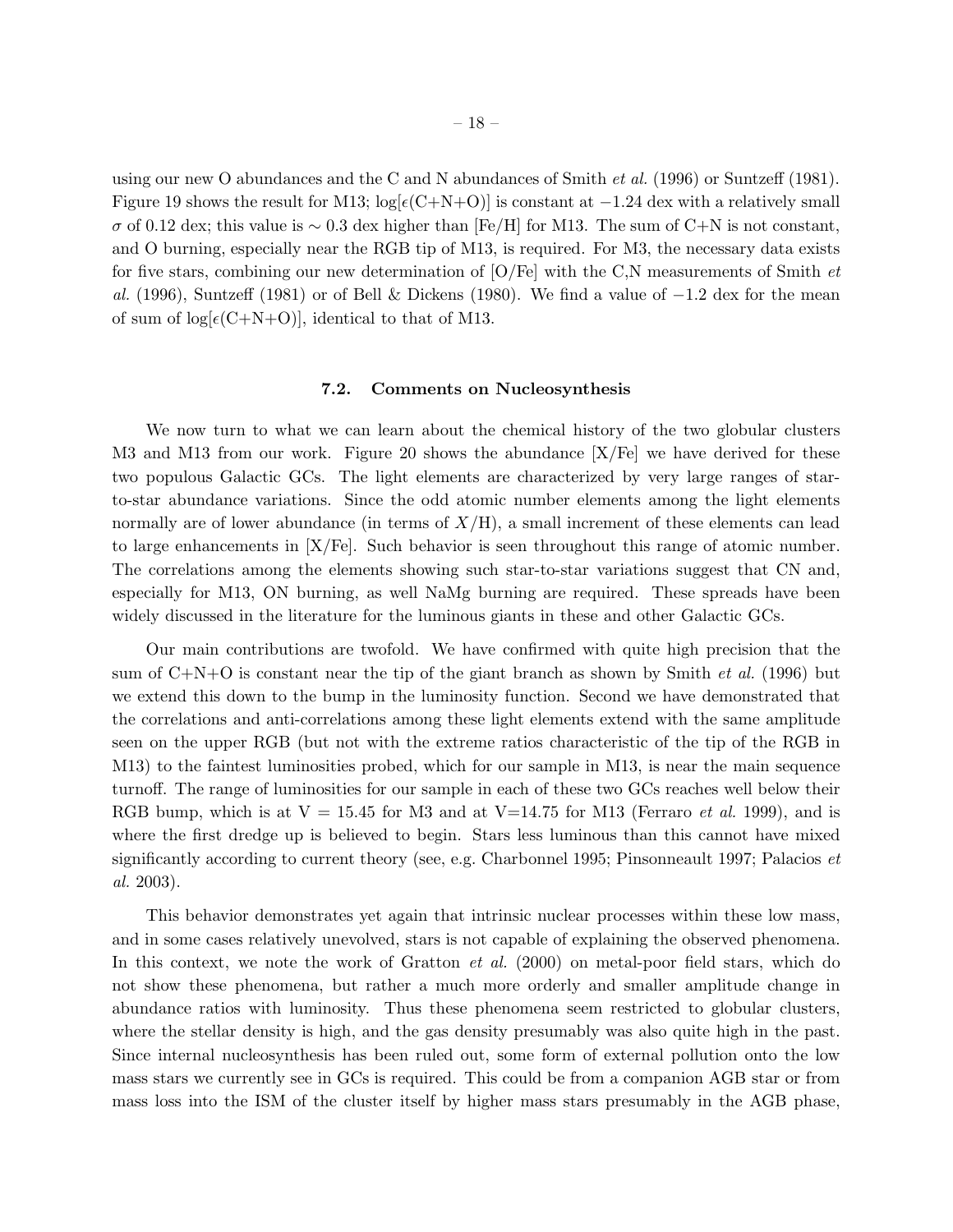followed by accretion as the low mass star passes through the denser regions near the cluster core, or by incomplete mixing of the cluster ISM prior to the formation of the generation of stars we see today. The problems with this general type of mechanism have been discussed at length by many, see, e.g. Cohen, Briley & Stetson  $(2002)$ , and basically involve whether enough mass can be accreted, whether with the additional accreted material the observed abundance ratios can be reproduced (see, e.g. Fenner *et al.* 2004, for a discussion regarding massive AGB stars), and over what mass zones and how deeply down from the surface does the accreting star mix and hence dilute the accreted material.

All this exotic behavior ceases with Si, whose abundance appears to be constant, with a small range consistent with the observational and modeling uncertainties. The regime from Si through the Fe-peak is characterized by no detectable star-to-star variations, and by strong over-depletion of the odd atomic number elements, expected for Fe-peak nuclei from considerations of explosive nucleosynthesis (Arnett 1971, 1996). (Recall that among the lightest elements, the odd atomic numbers show large enhancements in [X/Fe].)

The heaviest elements are not well sampled by our data. However, the  $[Ba/Eu]$  ratio is  $-0.35$ (−0.31) dex in M3 (M13), which value is intermediate between the Solar ratio and that of the pure r-process, presumably reflecting the increased dominance of the r-process contribution at low metallicities.

The heaviest elements also show the first signs of star-to-star variations again, not surprising since their abundances  $X/H$  are so low that any small addition of material could raise  $[X/Fe]$ . In particular, M13 I–5 shows strong excesses of Y and of Ba, presumably from a s-process event, but we need, and have already obtained, better spectra with more complete wavelength coverage to verify this. Ignoring  $\omega \text{ Cen}^7$ , star-to-star variations among the heavy elements have been previously detected only in M15 (Sneden *et al.* 1997), and there they appear quite different in character.

#### 8. The Evolution of Abundances Within the GC System

While it is clear that the GCs differ from the field stars in the amplitude of their star-to-star variation of the light elements, we need to establish whether this difference persists in their average abundance ratios. If so, this would provide evidence for a difference in the chemical history and/or formation mechanisms for globular clusters from those of the halo field stars. With the advent of our program at the Keck Observatory and similar programs at ESO using UVES, there are now a substantial number of Galactic GCs for which detailed abundance analyses using high precision,

<sup>&</sup>lt;sup>7</sup>We ignore  $\omega$  Cen in discussing star-to-star variations among globular clusters for the rest of this paper as it has been known for more than 20 years to have a wide range of heavy element abundance (see, e.g. the latest such work, Pancino *et al.* 2002) and has been repeatedly suggested recently as the remnant of the nucleus of an accreted dwarf galaxy.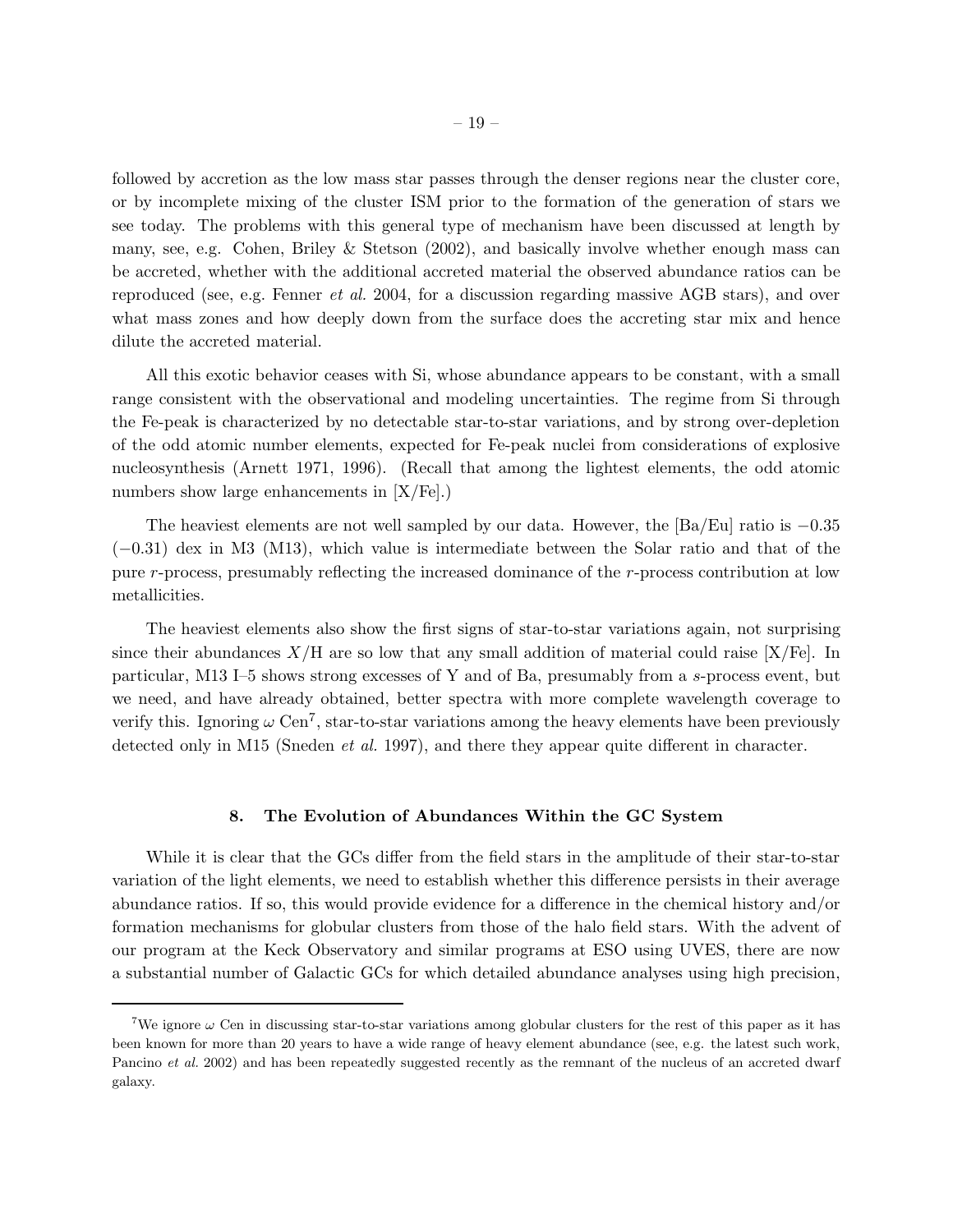high resolution spectra have been published. We collect those carried out at Keck and at the VLT, and add in only recent analyses of relatively nearby GCs using 4-m telescopes. We impose a minimum of 4 stars per cluster. Ignoring the GCs associated with the Sgr dwarf galaxy, we find 13 clusters with suitable analyses, which in order of decreasing metallicity are NGC 6528 (Carretta *et al.* 2001), NGC 6553 (Cohen *et al.* 1999; Carretta *et al.* 2001), 47 Tuc (Carretta *et al.* 2004; James *et al.* 2004), M71 (Ramírez & Cohen 2002, 2003), M5 (Ramírez & Cohen 2003), NGC 288 (Shetrone & Keane 2000), NGC 362 (Shetrone & Keane 2000), NGC 6752 (James *et al.* 2004), M3 (this paper, see also Sneden *et al.* 2004), M13 (this paper, see also Sneden *et al.* 2004), NGC 7492 (Cohen & Melendez, in preparation), NGC 6397 (Thévenin *et al.* 2001; Gratton *et al.* 2001; James *et al.* 2004) and M15 (Sneden *et al.* 1997). There are at least 10 more Galactic GCs which have been observed at Keck or at the VLT within the past two years with analyses in progress, so a significant fraction of the total Galactic population of GCs has been covered.

This strict selection of GC analyses guarantees the maximum possible accuracy of the abundance ratios, without of course guaranteeing consistency between the various analyses. Although the first author has been associated with seven of the 13, we have not tried to homogenize the details of the procedures adopted by other groups.

To characterize the behavior of the metal-poor halo field stars, we adopt abundance ratios from recent large surveys of such by Gratton & Sneden (1991), McWilliam *et al.* (1995), Fulbright (2000), Nissen *et al.* (2000) and by Johnson (2002). No effort has been made to homogenize these analyses either, but since they were carried out over the course of more than a decade, we have corrected for the difference in the Solar Fe abundance adopted by each.

For both the field star surveys and the GCs, we have looked at the differences between the transition probabilities used for each of these analyses, and set them to the same absolute scale. Such differences are small for most species, but are large (up to 0.2 dex) for Ca I, with substantial scatter in the difference from line to line.

When one examines the resulting relations between  $[X/H]$  and  $[Fe/H]$  for the Galactic globular clusters and for the halo field stars, one is struck by the similarity for many elements of the trends between the two systems, present in spite of completely independent analyses on very different samples (the halo stars being mostly dwarfs, while the GC samples focus on giants in many cases). Two typical cases are illustrated; for Ti (Figure 21) and for Ba (Figure 22), as for most elements, the relations of abundance ratio with metallicity of the GCs and of the halo field are indistinguishable.

The most credible difference we notice is shown by the  $\alpha$ -elements Mg and Ca (we show that of [Ca/Fe] versus [Fe/H] in Figure 23). The most metal poor GC appears to be deficient in Mg and in Ca at  $[Fe/H] \le -1.5$  dex by ~0.3 dex as compared to the field. One explanation for this could be that the luminous giants usually analyzed in the GCs are slightly depleted in Mg, an element which shows modest star-to-star variations in GCs, or perhaps non-LTE effects in Mg are playing a role. The notoriously uncertain Mg  $gf$  values could also be relevant if the same lines are not used by all the groups, and there are also problems in the gf values for Ca I at the level of ∼0.2 dex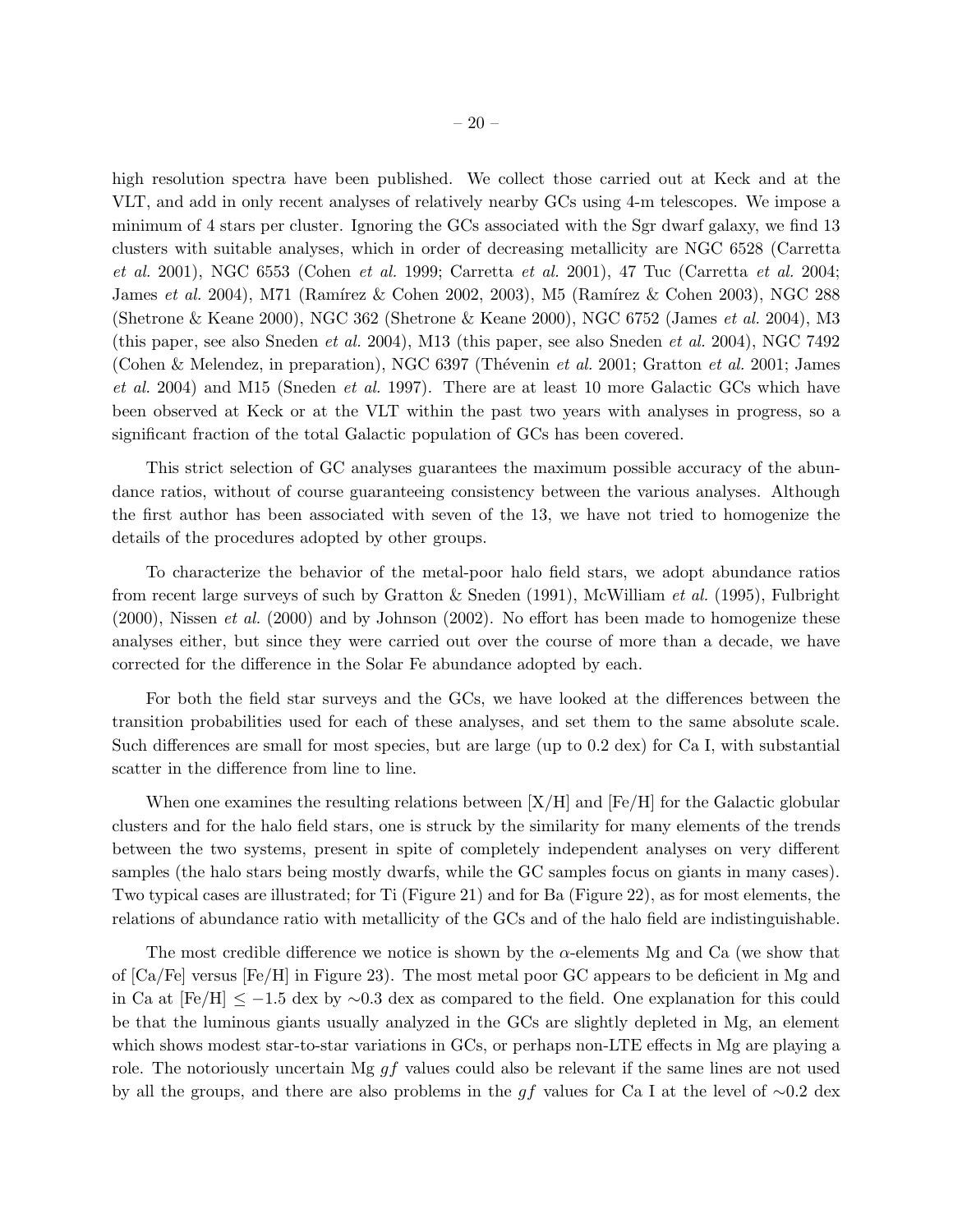which may not have been completely removed. This difference in behavior between the GCs and the halo field is at present smaller than  $2\sigma$  and involves just the most metal poor GC. We await publication of analyses for more of the most metal deficient halo GCs to confirm the reality of this potential difference.

#### 9. Summary

We have carried a detailed abundance analysis for 21 elements in a sample of 25 stars with a wide range in luminosity from luminous giants to stars near the main sequence turnoff in the globular cluster M13 ( $[Fe/H]$  –1.50 dex) and in a sample of 13 stars distributed from the tip to the base of the RGB in the globular cluster M3 ([Fe/H]−1.39 dex). The analyzed spectra, obtained with HIRES at the Keck Observatory, are of high dispersion  $(R=\lambda/\Delta=35,000)$ . Most elements, including Fe, but excluding the elements lighter than Si, show no trend in abundance ratio  $[X/Fe]$ with  $T_{eff}$ , and scatter around the mean between the top of the RGB and near the main sequence turnoff consistent with observational uncertainties. This suggests that at this metallicity, non-LTE effects and gravitationally induced heavy element diffusion are not important for this set of elements over the range of stellar parameters spanned by our sample.

The elements lighter than Si that have been studied in detail, i.e. C and N (by Briley, Cohen & Stetson 2002, 2004), O, Na, Mg, and Al (see Sneden *et al.* 2004) all show strong star-to-star variations and correlations among each other. We have detected an anti-correlation between O and Na abundances, observed previously only among the most luminous RGB stars in both of these clusters. We find these anti-correlations to persist in both M3 and in M13 over the full range of luminosity of our samples, i.e. in the case of M13 to near the main sequence turnoff. M13 shows a larger range in both O and Na abundance than does M3 at all luminosities, in particular having a few stars at its RGB tip with very strongly depleted O.

We detect a correlation between Mg abundance and O abundance among the stars in the M13 sample, but no credible star-to-star variation in [Mg/Fe] within the M3 sample. We also find a decrease in the mean Mg abundance as one moves towards lower luminosity, which we tentatively suggest is due to ignoring non-LTE effects in Mg.

Although CN burning must be occurring in both M3 and in M13, and ON burning is required for M13, we have confirmed with quite high precision that the sum of  $C+N+O$  is constant,  $\log[\epsilon(C+N+O)] = -1.24$  dex with a relatively small  $\sigma$  of 0.12 dex, previously shown near the tip of the giant branch by Smith *et al.* (1996) for luminous giants, but we extend this down to the bump in the luminosity function. The same holds true for a smaller sample in M3, with somewhat larger variance.

We have shown that these star-to-star abundance variations among the light elements continue well below the RGB bump in both M3 and M13. The low luminosity at which these phenomena are now detected in M3 and M13, and from our previous work, in M71 and in M5 (Ramírez  $\&$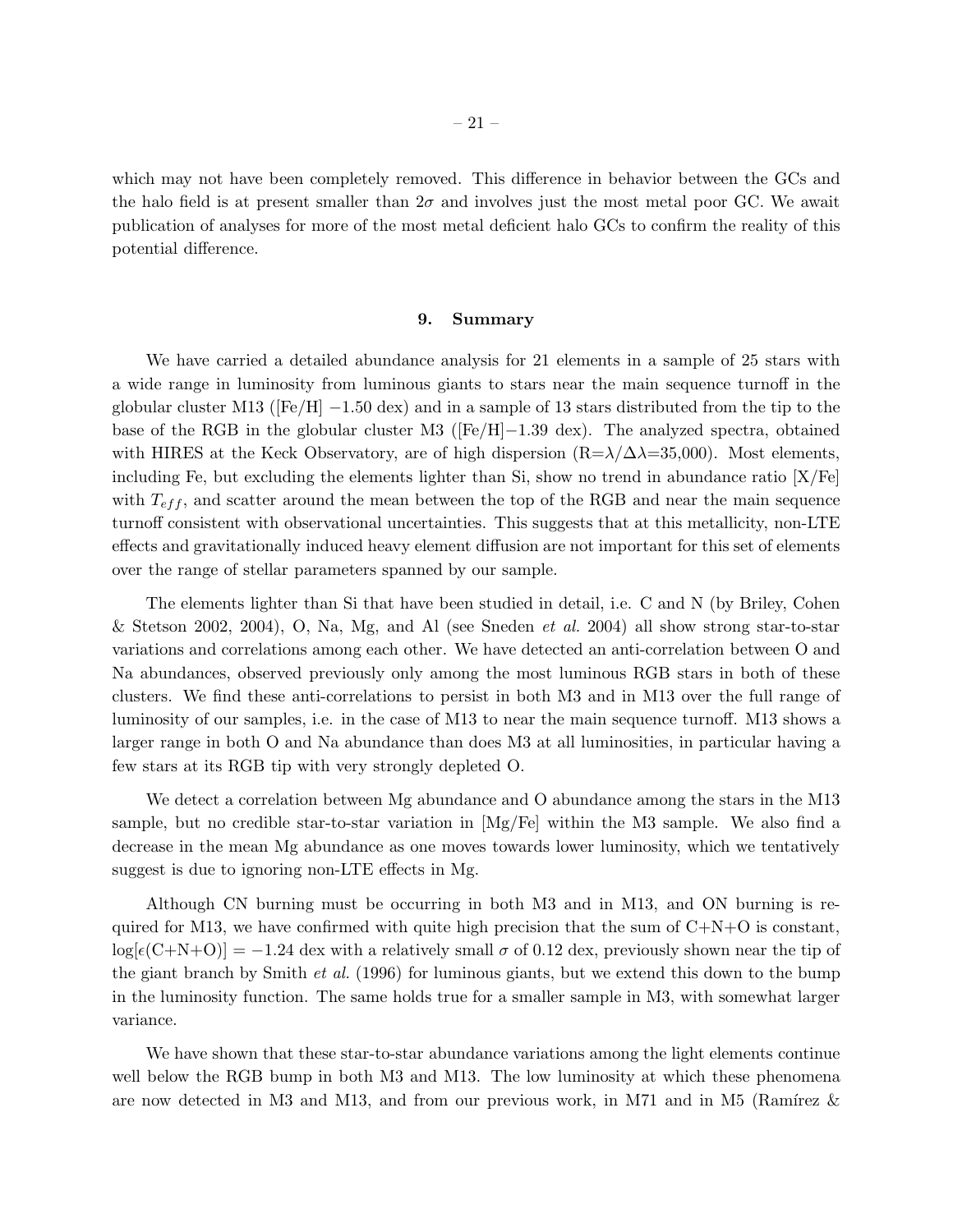Cohen 2003), as in other published analyses (see, e.g. Gratton *et al.* 2001; Carretta *et al.* 2004) has effectively ruled out the possibility of generating the spreads through internal nucleosynthesis and mixing within the stars we observe today. Instead some form of external pollution involving a previous generation of stars, combined with binaries or accretion of gas from the cluster ISM, must be involved. But as discussed most recently by Fenner *et al.* (2004), the details do not fit (yet).

Star I–5 in M13 has large excesses of Y and of Ba, with no strong enhancement of Eu, suggesting an s-process event contributed to its heavy element abundances. This is the first star we have found in the present long term effort that shows any credible deviation from the cluster mean for any heavy element.

The mean abundance ratios we derive for M3 and for M13 are identical to within the errors. They show the typical pattern of scatter among the light elements, with the odd atomic number elements appearing enhanced, then no star-to-star variations among the Fe-peak elements, where the odd atomic number elements are excessively depleted. The mean [Eu/Ba] ratio is essentially the same in both clusters; it is intermediate between the Solar ratio and that of the  $r$ -process, suggesting the additional r-process contribution characteristic of metal-poor populations. It does not appear possible to explain the significant differences in horizontal branch characteristics of M3 and M13, the classic second parameter pair, through differences in abundances (unless He is the culprit), since we have shown that these two clusters have essentially identical values of  $[Fe/H]$  and of mean  $|X/Fe|$ , for all elements studied here.

The abundance ratios for 13 Galactic globular clusters with recent detailed abundance analyses, obtained by combining our samples with published data, are compared to those of published large surveys of metal-poor halo field stars. For most elements, the agreement is very good, suggesting a common chemical history for the halo field and for the Galactic globular clusters.

We see yet again that the abundances of the Fe-peak elements in M3 and in M13, which are rather massive globular clusters ( $\sim 6 \times 10^5 M_{\odot}$ ) are single valued, with extremely narrow peaks. It is ironic that such intense theoretical and observational effort has in recent years focused on the correlations and anti-correlations among the light elements C, N, O, Na, Mg and Al in globular clusters, and the mixing and nuclear processes that might produce these, and so little has focused on the amazingly narrow range of abundances of the Fe-peak elements characteristic of the Galactic globular clusters.

The entire Keck/HIRES user communities owes a huge debt to Jerry Nelson, Gerry Smith, Steve Vogt, and many other people who have worked to make the Keck Telescope and HIRES a reality and to operate and maintain the Keck Observatory. We are grateful to the W. M. Keck Foundation for the vision to fund the construction of the W. M. Keck Observatory. The authors wish to extend special thanks to those of Hawaiian ancestry on whose sacred mountain we are privileged to be guests. Without their generous hospitality, none of the observations presented herein would have been possible. This publication makes use of data from the Two Micron All-Sky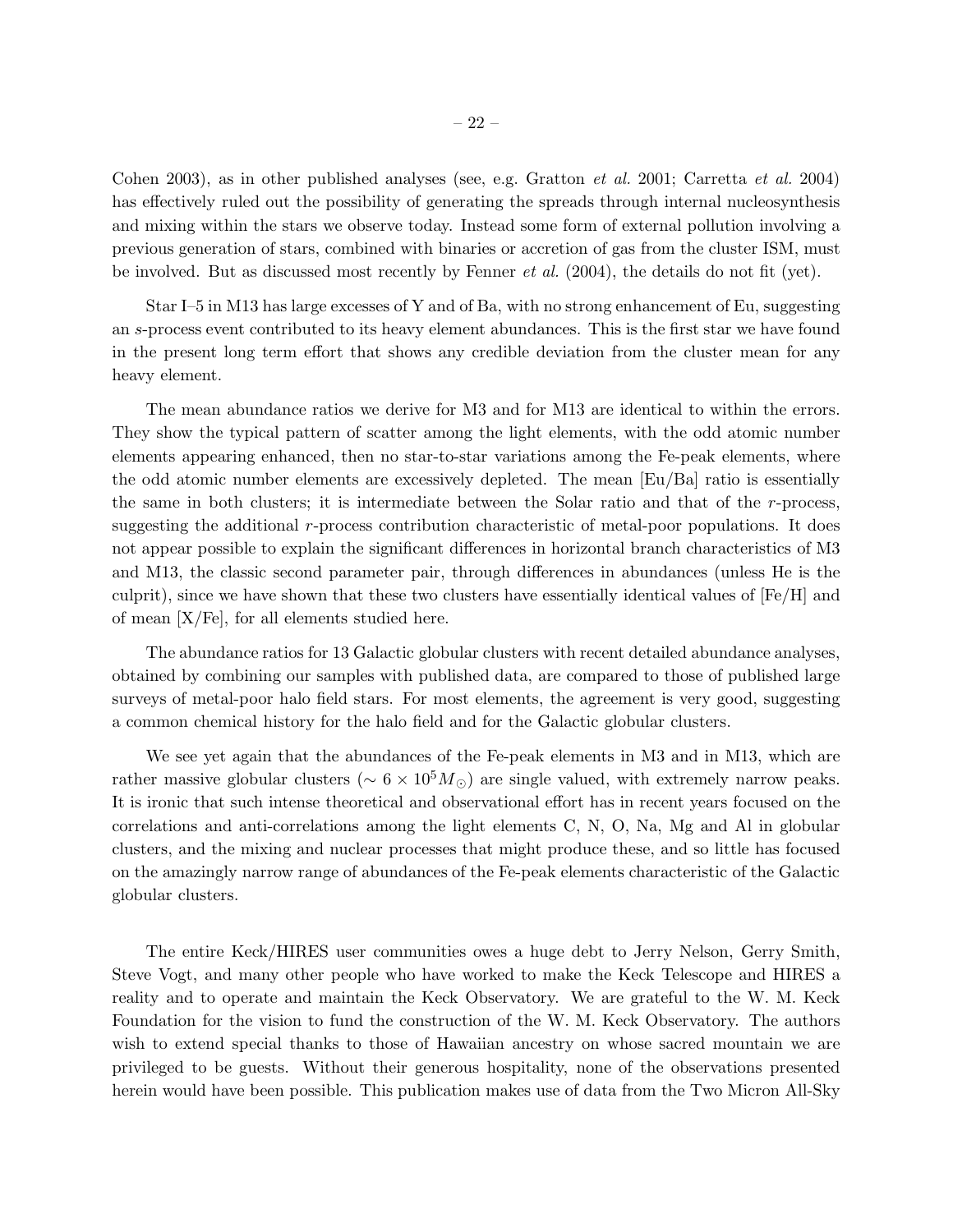Survey, which is a joint project of the University of Massachusetts and the Infrared Processing and Analysis Center, funded by the National Aeronautics and Space Administration and the National Science Foundation. We are grateful to the National Science Foundation for partial support under grant AST-0205951 to JGC.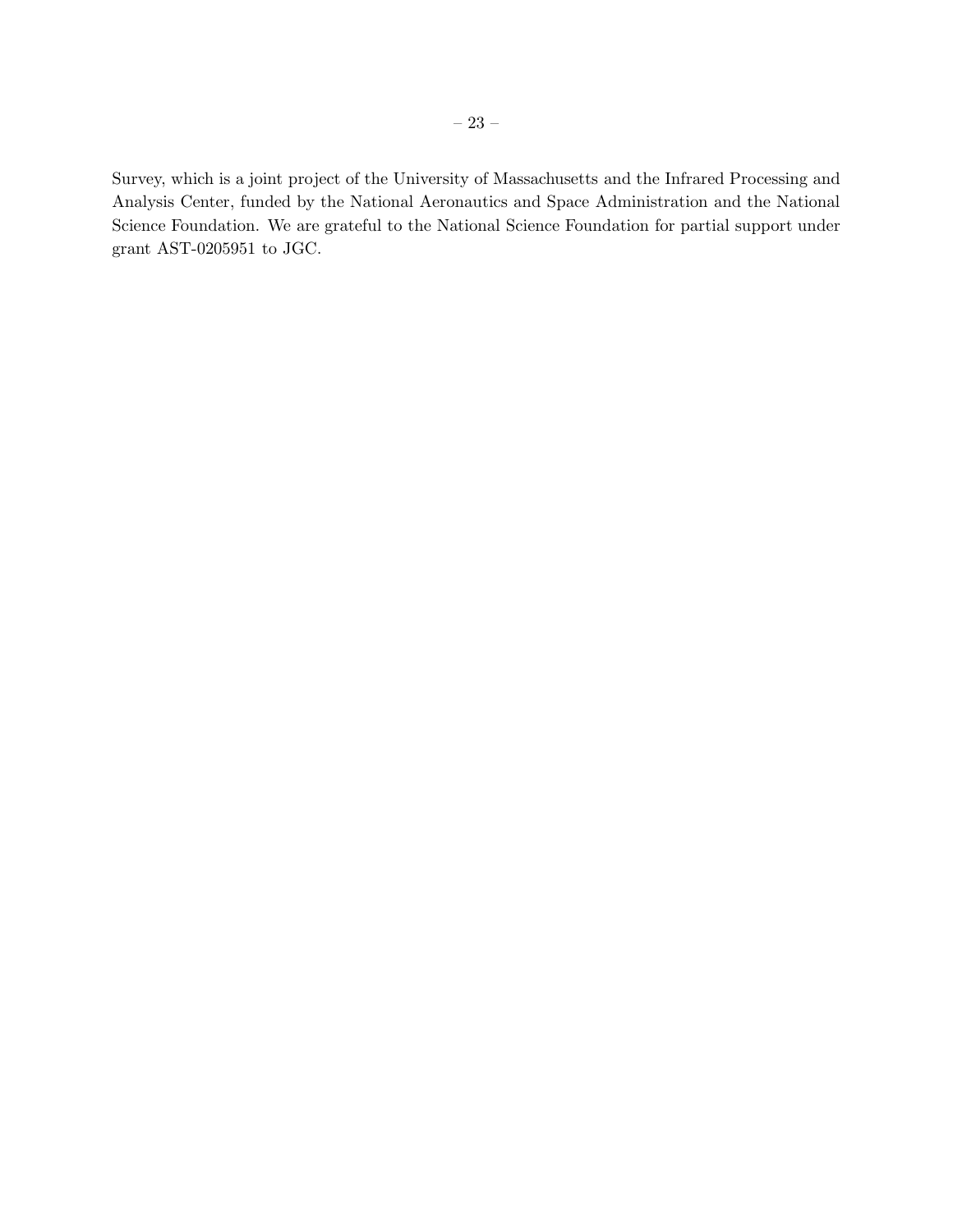# REFERENCES

- Allende Prieto, C., Lambert, D. L., & Asplund, M., 2001, ApJ, 556, L63
- Allende-Prieto, C., Lambert, D. L. & Asplund, M., 2002, ApJ, 573, L137
- Allende Prieto, C., Barklem, P. S., Lambert, D. L. & Cunha, K., 2004, A&A, 420, 183
- Anders, E. & Grevesse, N., 1989, Geochim. Cosmochim. Acta, 53, 197
- Arnett, W. D., 1971, ApJ, 166, 153
- Arnett, D., *Supernovae and Nucleosynthesis*, Princeton U. Press, 1996, page 275
- Arp, H. C., 1955, AJ, 60, 317
- Asplund, M., Nordlund, A., Trampedach, R., Prieto, C. A. & Stein, R. F., 2000, A&A, 359, 729
- Asplund, M., 2003, in *CNO in the Universe*, ed. G. Charbonnel, D. Schaerer & G. Meynet, ASP Conf. Series Vol. 304, pg. 275
- Asplund, M., Grevesse, N., Sauval, A. J., Allende Prieto, C. & Kiselman, D., 2004, A&A, 417, 751
- Bard, A., Kock, A., & Kock, M., 1991, A&A, 248, 315
- Bard, A., & Kock, M., 1994, A&A, 282, 1014
- Barklem, P. S., Anstee, S. D. & O'Mara, B. J., 1998, Pub. Astr. Soc. Australia, 15, 336
- Barklem, P. S., Piskunov, N. & O'Mara, B. J., 2000, A&AS, 142, 467
- Baumüller. D. & Gehren, T., 1997, A&A, 325, 108
- Bell, R. A. & Dickens, R. J.,1980, ApJ, 242, 657
- Biémont, E., Baudoux, M., Kurucz, R. L., Ansbacher, W., & Pinnimgton, E. H., 1991, A&A, 249, 539
- Blackwell, D. E., Petford, A. D., & Shallis, M. J., 1979, MNRAS, 186, 657
- Blackwell, D. E., Shallis, M. J., & Simmons, G. J., 1980, A&A, 81, 340
- Blackwell, D. E., Petford, A. D., Shallis, M. J., & Simmons, G. J., 1982a, MNRAS, 199, 43
- Blackwell, D. E., Petford, A. D., & Simmons, G. J., 1982b, MNRAS, 201, 595
- Blackwell, D. E., Booth, A. J., Haddock, D. J., Petford, A. D., & Leggett, S. K., 1986, MNRAS, 220, 549
- Briley, M. M., Cohen, J. G. & Stetson, P. B., 2002, ApJ, 579, L17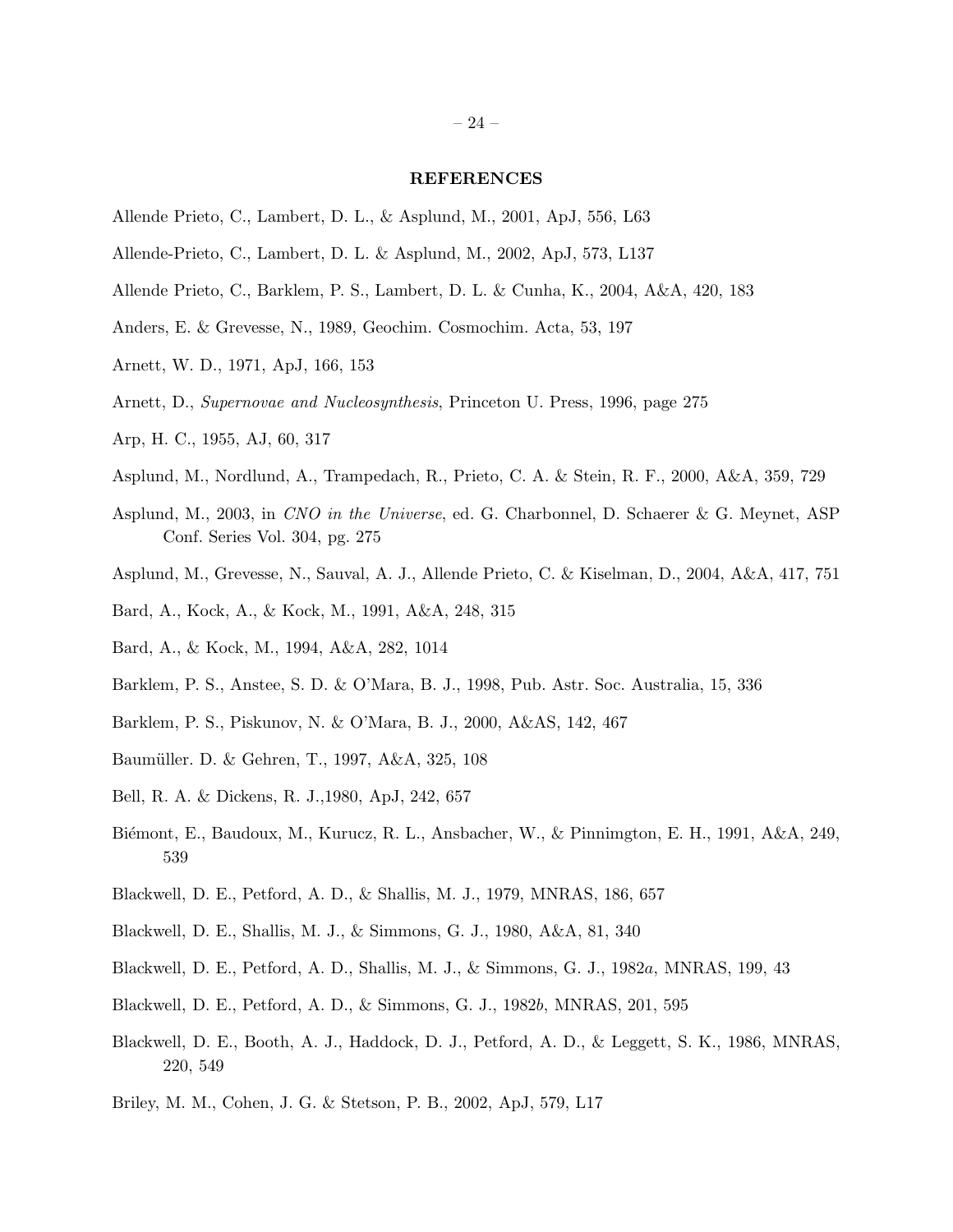- Briley, M. M., Cohen, J. G. & Stetson, P. B., 2004, AJ, 127, 1579
- Brown, J. A., Wallerstein, G. & Oke, J. B., 1991, AJ, 101, 1693
- Buonanno, R., Corsi, C. E., Buzzoni, A., Cacciari, C., Ferraro, F. R. & Fusi Pecci, F., 1994,A&A, 290, 69
- Carretta, E., Cohen, J. G., Gratton, R. G. & Behr, B. B., 2001, AJ, 122, 1469
- Carretta, E., Gratton, R., Bragaglia, A., Bonifacio, P. & Pasquini, L., 2004,A&A, 416, 925
- Carretta, E., Bragaglia, A. & Cacciari, C., 2004, A&A, in press
- Cavallo, R. M. & Nagar, N. M., 2000, AJ, 120, 1364
- Charbonnel, C., 1995, ApJ, 453, L41
- Cohen, J. G., 1978, ApJ, 223, 487
- Cohen, J. G., Frogel, J. A., Persson, S. E. & Elias, J. H., 1981, ApJ, 249, 481, 1981
- Cohen, J. G., Gratton, R. G., Behr, B. B. & Carretta, E., 1999, ApJ, 523, 739
- Cohen, J. G., Behr, B. B. & Briley, M. M., 2001, AJ, 122, 1420
- Cohen, J. G., Briley, M. M. & Stetson, P. B., 2002, AJ, 123, 2525
- Cudworth, K. C., 1979, AJ,84, 1312
- Cudworth, K. C. & Monet, D. M., 1979, AJ, 84, 774
- Cutri, R. M. *et al.*, 2003, "Explanatory Supplement to the 2MASS All-Sky Data Release, http://www.ipac.caltech.edu/2mass/releases/allsky/doc/explsup.html
- Davidge, T. J. & Courteau, S., 1999, AJ, 117, 129
- Den Hartog, E.A., Lawler, J.E., Sneden, C. & Cowan J.J., 2003, ApJS, 148, 543
- Fenner, Y. Campbell, S., Karakas, A. I., Lattanzio, J. C. & Gibson, B. K., 2004, MNRAS, in press
- Ferraro, F. R., Carretta, E., Corsi, C.E., Fusi Pecci, F., Cacciari, C., Buonanno, R., Paltrinieri, B. & Hamilton, D., 1997, A&A, 320, 757
- Ferraro, F. R., Messineo, M., Fusi Pecci, F., Da Palo, M. A. D., Straniero, O., Chieffi, A. & Limongi, M., 1999, AJ, 118, 1738
- Fuhr, J. R., Martin, G. A., & Wiese, W. L., 1988, J. Phys. Chem. Ref. Data 17, Suppl. 4
- Fulbright, J. P., 2000, AJ, 120, 1841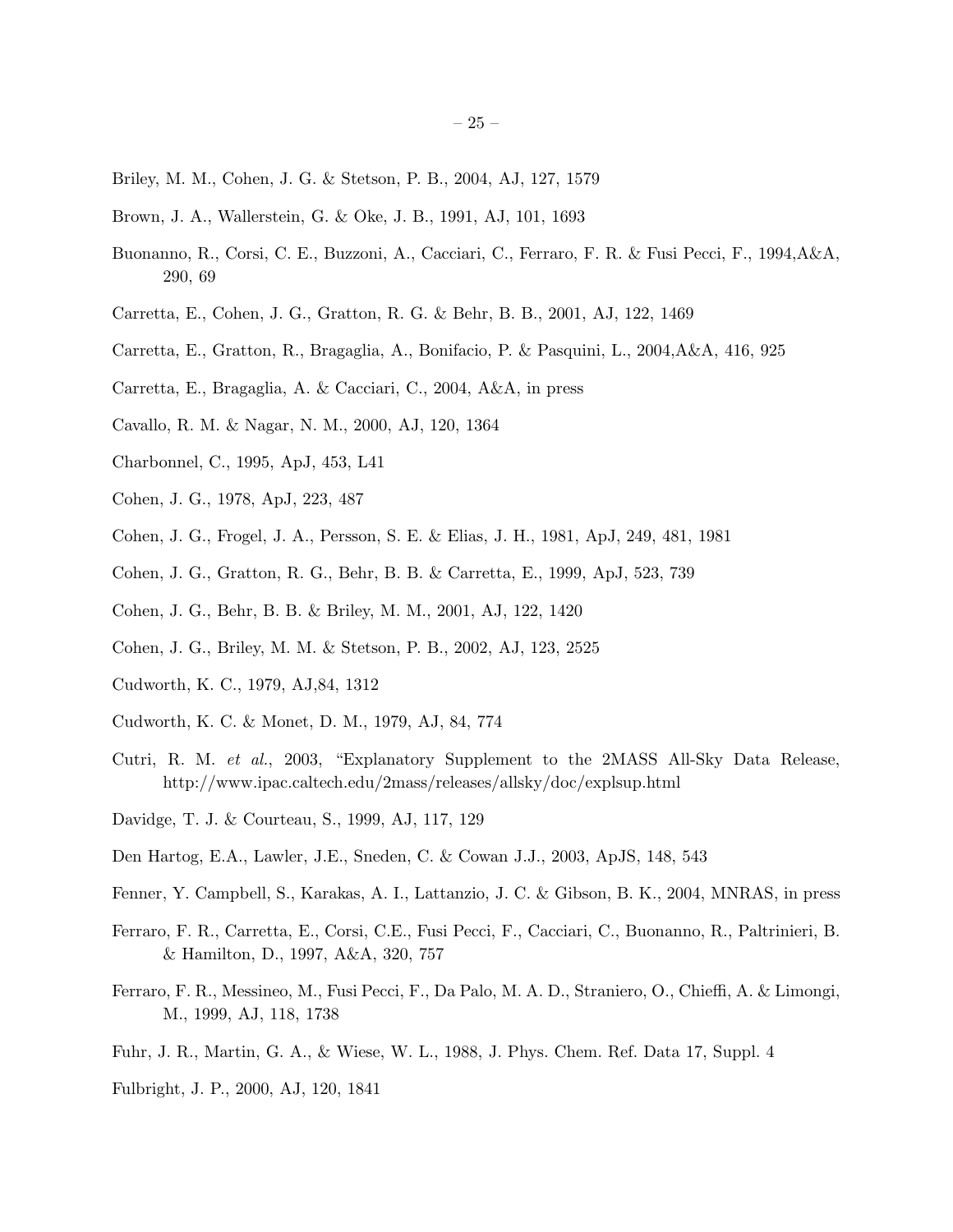- Gehren, T., Liang, Y. C., Shi, J. R., Zhang, H. W. & Zhao, G., 2004, A&A, 413, 1045
- Gratton, R. G. & Sneden, C., 1991, A&A, 241, 501
- Gratton, R. G., Carretta, E., Eriksson, K. & Gustafsson, B., 1999, A&A, 350, 955
- Gratton, R. G., Sneden, C., Carretta, E. & Bragaglia, A., 2000, A&A, 354, 169
- Gratton. R. G., *et al.*, 2001, A&A, 369, 87
- Grevesse, N. & Sauval, A. J., 1998, Space Science Reviews, 85, 161
- Gunn, J. E. & Griffin, R. F., 1979, AJ, 84, 752
- Gustafsson, B., Bell, R.A., Eriksson, K. & Nordlund, A&A, 1975, A&A, 42, 407
- Harris, W. E., 1996, AJ, 112, 1487
- Harris, W. E. & Canterna, R., 1980, ApJ, 239, 815
- Holweger, H., Bard, A., Kock, A., & Kock, M., 1991, A&A, 249, 545
- Holweger, H., 2001, in *Solar and Galactic Composition*, ed R.F.Wimmer-Schweingruber, AIP Conf. Proceedings, (see Astro-ph/0107426)
- Houdashelt, M. L., Bell, R. A. & Sweigart, A. V., 2000, AJ, 119, 1448
- James, G. *et al.*, 2004, A&A, 414, 1071
- James, G., Francois, P., Bonifacio, P. Carretta, E., Gratton, R. G. & Spite, F., 2004, A&A, in press
- Johnson, J. A., 2002, ApJS, 139, 219
- Johnson, J. A. & Bolte, M. M., 1998, AJ, 115, 693
- Johnson, H. L. & Sandage, A. R., 1956, ApJ, 124, 379
- Kadla, Z. I., 1966, Common. Pulkova Obs., 24, No.181, 93
- Kraft, R. P., 1994, PASP, 106, 553
- Kraft, R. P., Sneden, C., Langer, G. E. & Prosser, C. F., 1992, AJ, 105, 645
- Kraft, R. P., Sneden, C., Smith, G. H., Shetrone, M. D., Langer, G. E. & Pilachowski, C. A., 1997, AJ, 113, 279
- Kurucz, R. L., Furenlid, I., Brault, J. & Testerman L., 1984, *Solar Flux Atlas From 296 to 1300 Nm*, National Solar Observatory Atlas No. 1 (Harvard University).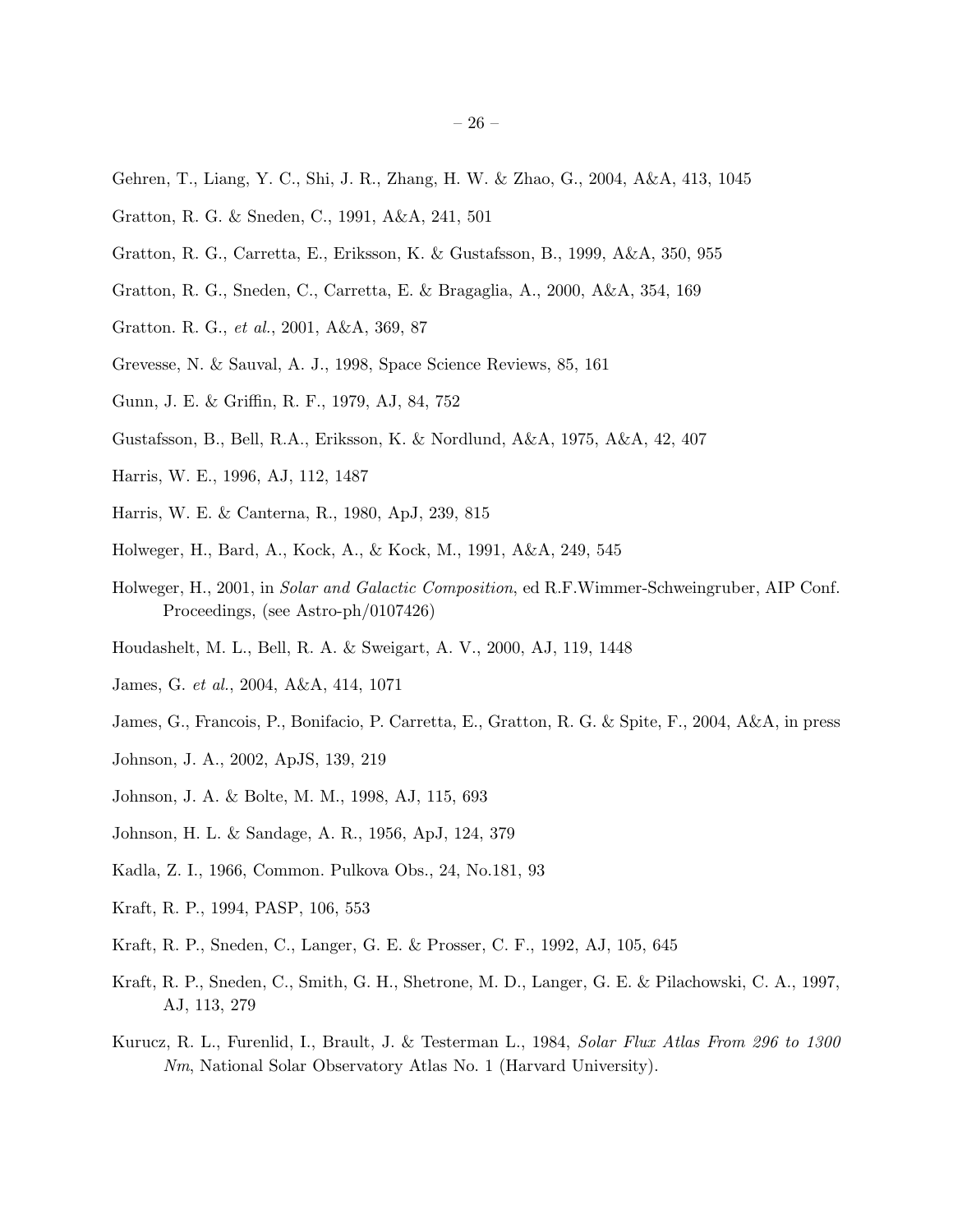- Kurucz, R. L., 1993a, ATLAS9 Stellar Atmosphere Programs and 2 km/s Grid, (Kurucz CD-ROM No. 13)
- Kurucz, R. L., 1993b, SYNTHE Spectrum Synthesis Programs and Line Data (Kurucz CD-ROM No. 18)
- Lawler, J. E., Bonvallet, G. & Sneden, C., 2001, ApJ, 556, 452
- Lawler, J. E., Wickliffe, M. E., den Hartog, E. A. & Sneden, C., 2001, ApJ, 563, 1075
- Lupton, R. H., Gunn, J. E. & Griffin, R. F., 1989, AJ, 93, 1114
- Martin, G. A., Fuhr, J. R., & Wiese, W. L., 1988, J. Phys. Chem. Ref. Data 17, Suppl. 3
- Mashonkina, L. & Gehren, T., 1999, A&A, 364, 249
- Mashonkina, L., Gehren, T. & Bikmaev, I., 2000, A&A, 343, 519
- May, M., Richter, J., & Wichelmann, J., 1974, A&AS, 18, 405
- McWilliam, A., Preston, G. W., Sneden, C. & Searle, L., 1995, AJ, 109, 2757
- McWilliam, A., 1998, AJ, 115, 1640
- Moore, C. E., Minnaert, M. G. J., & Houtgast, J., 1966, *The Solar Spectrum 2935 Å to 8770 ˚A*, National Bureau of Standards Monograph, Washington: US Government Printing Office (USGPO).
- Nissen, P. E., Chen, Y. Q., Schuster, W. J. & Zhao, G., 2000, A&A, 353, 722
- O'Brian, T. R., Wickliffe, M. E., Lawler, J. E., Whaling, W., & Brault, J. W., 1991, J. Opt. Soc. Am., B8, 1185
- Palacios, A., Talon, S., Charbonnel, C. & Forestini, M., 2003, A&A, 399, 603
- Pancino, E., Pasquini, L., Hill, V., Ferraro, F. R. & Bellazzini, M., 2002, ApJ, 568, L101
- Pinsonneault, M., 1997, ARA&A, 35, 557
- Piotto, G. *et al.*, 2002, A&A, 391, 945
- Prochaska, J. X., Naumov, S. O., Carney, B. W., McWilliam, A., & Wolfe, A. M., 2000, ApJ, 120, 2513
- Pryor, C., Latham, D. W. & Hazen, M. L., 1988, AJ, 96, 123
- Ramírez, S. V., Cohen, J. G., Buss, J., & Briley, M. M., 2001, AJ, 122, 1429
- Ramírez, S. V. & Cohen, J. G., 2002, AJ, 123, 3277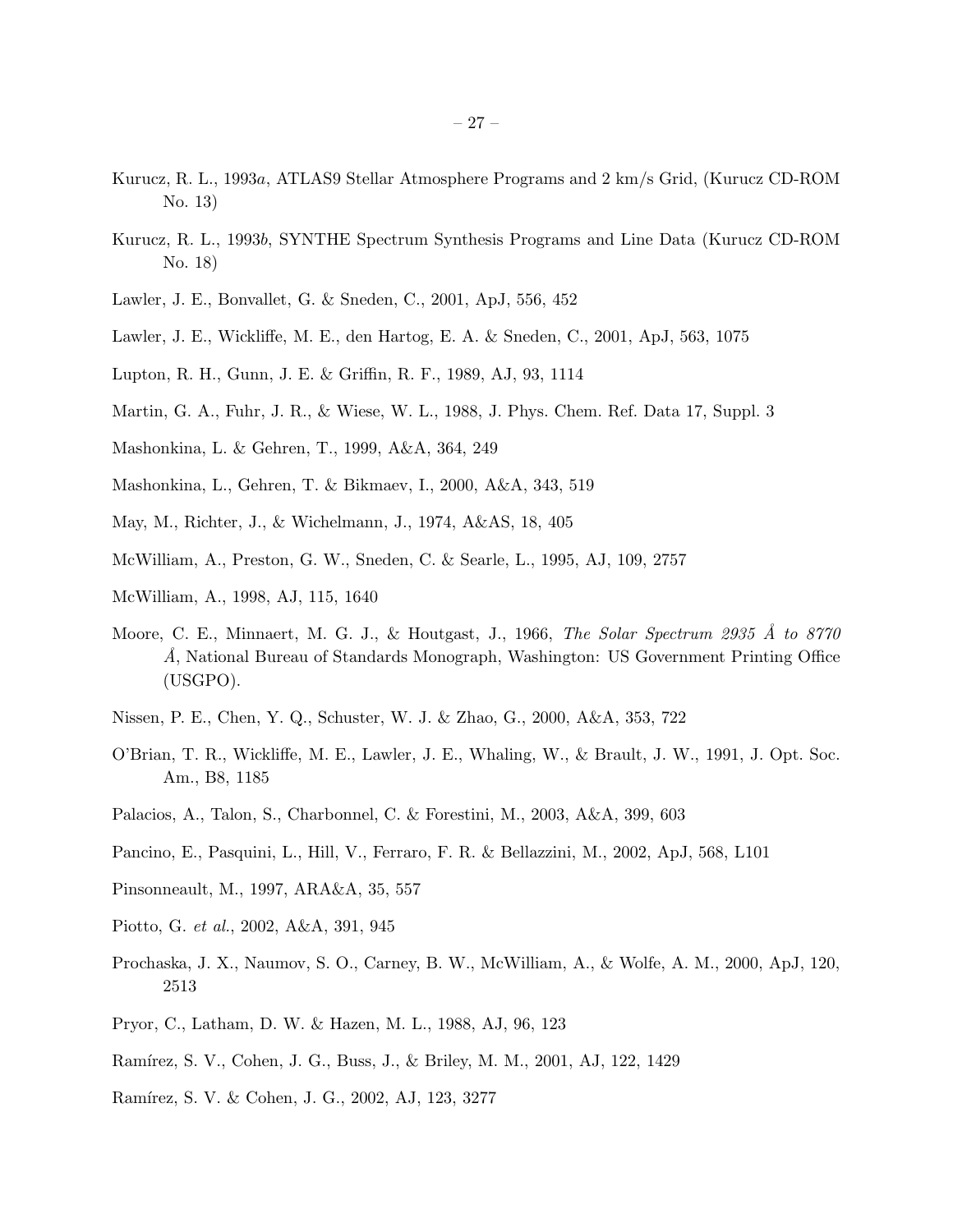- Ramírez, S. V. & Cohen, J. G., 2003, AJ, 125, 224
- Rosenberg, A., Aparicio, A., Saviane, I. & Piotto, G., 2000, A&AS, 145, 451
- Rey, S.-C., Yoon, S.-J., Lee, Y. W., Chaboyer, B. & Sarajedini, A., 2001, AJ, 122, 3219
- Sandage, A. R., 1953, AJ, 58, 61
- Schlegel, D. J., Finkbeiner, D. P. & Davis, M., 1998, ApJ, 500, 525
- Shetrone, M. D., 1996, AJ, 112, 1517
- Shetrone, M. & Keane, 2000, AJ, 119, 840
- Skrutskie, M. F., Schneider, S.E., Stiening, R., Strom, S.E., Weinberg, M.D., Beichman, C., Chester, T. *et al.*, 1997, in *The Impact of Large Scale Near-IR Sky Surveys*, ed. F.Garzon *et al.* (Dordrecht: Kluwer), p. 187
- Smith, G. H., Shetrone, M. D., Bell, R. A., Churchill, C. & Briley, M. M., 1996, AJ, 112, 1511
- Sneden, C., 1973, Ph.D. thesis, Univ. of Texas
- Sneden, C., Kraft, R. P., Shetrone, M. D., Smith, G. H., Langer, G. E. & Prosser, C. F., 1997, AJ, 114, 1964
- Sneden, C., Kraft, R. P., Guhathakurta, P., Peterson, R. C. & Fulbright, J. P., 2004, AJ, 127, 2162
- Stetson, P.B., Vandenberg, D. A., Bolte, M., Hesser, J. E. & Smith, G. H., 1989, AJ, 97, 1360
- Stetson, P. B., Hesser, J. E. & Smecker-Hane, T., 1998, PASP, 110, 533
- Stetson, P. B., 2000, PASP, 112, 925
- Suntzeff, N. B., 1981, ApJS, 47, 1
- Takeda, Y., Zhoa, G., Takada-Hidai, M., Chen, Y.-Q., Saito, Y. & Zhang, H.-W., 2003, Chinese Jrl. Astron. & Astrophys., 3, 316
- Thévenin, F., 1989, A&AS, 77, 137
- Thévenin, F., 1990, A&AS, 82, 179
- Thévenin, F. & Idiart, T. P., 1999, ApJ, 521, 753
- Thevenin, F., Carbonnel, C., de Freitas Pacheco, J. A., Idiart, T. P., Jasniewsicz, G., de Lavery, P. & Plez, B., 2001, A&A, 373, 905
- Valenti, E., Ferraro, F. R., Perina, S. & Origlia, L., 2004, A&A, 419, 139
- Ventura, J., D'Antona, F., Mazzitelli, I. & Gratton, R., 2001, ApJ, 550, L65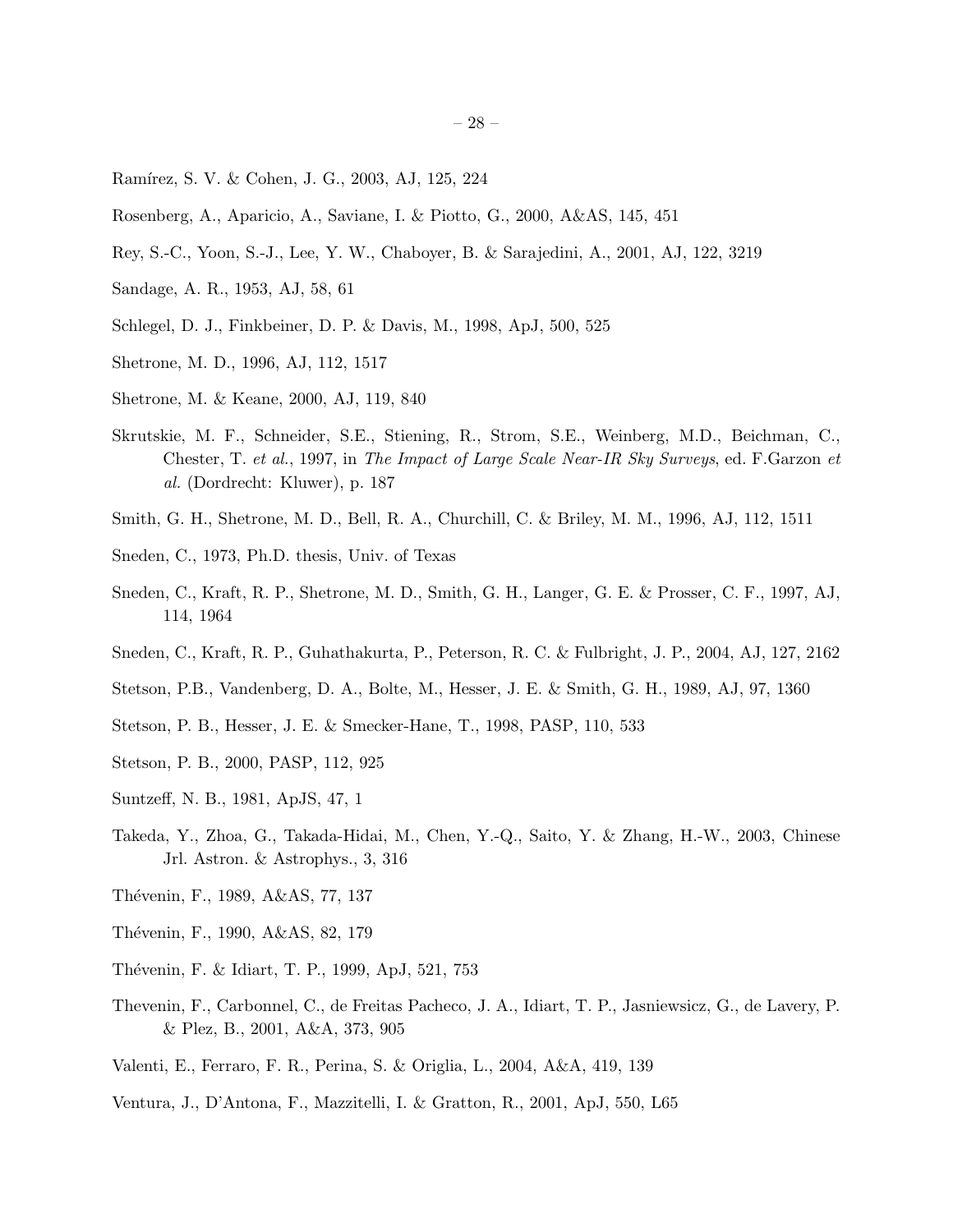Vogt, S. E. *et al.* 1994, SPIE, 2198, 362

- Von Zeipel, M. H., 1908, Ann. Obs. Paris. Mem. 25, 108
- Wallace, L., Hinkle, K. & Livingston, W.C., 1998, N.S.O. Technical Report 98-001, http://ftp.noao.edu.fts/visatl/README
- Weise, W. L., Smith, M. W., & Miles, B. M., 1969, Natl Stand. Ref. Data Ser., Natl Bur. Stand. (U.S.), NSRDS-NBS 22, Vol. II
- Weise, W. L., Fuhr, J. R., & Deters, T. M., 1996, J. Phys. Chem. Ref. Data Monograph No. 7
- Wilson, W. C. *et al.*, 2003, SPIE, 484, 4157
- Wolnik, S. J., Berthel, R. O., & Wares, G. W., 1971, ApJ, 166, L31
- Zhao, G. & Gehren, T., 2000, A&A, 362, 1077

This preprint was prepared with the AAS IATEX macros v5.2.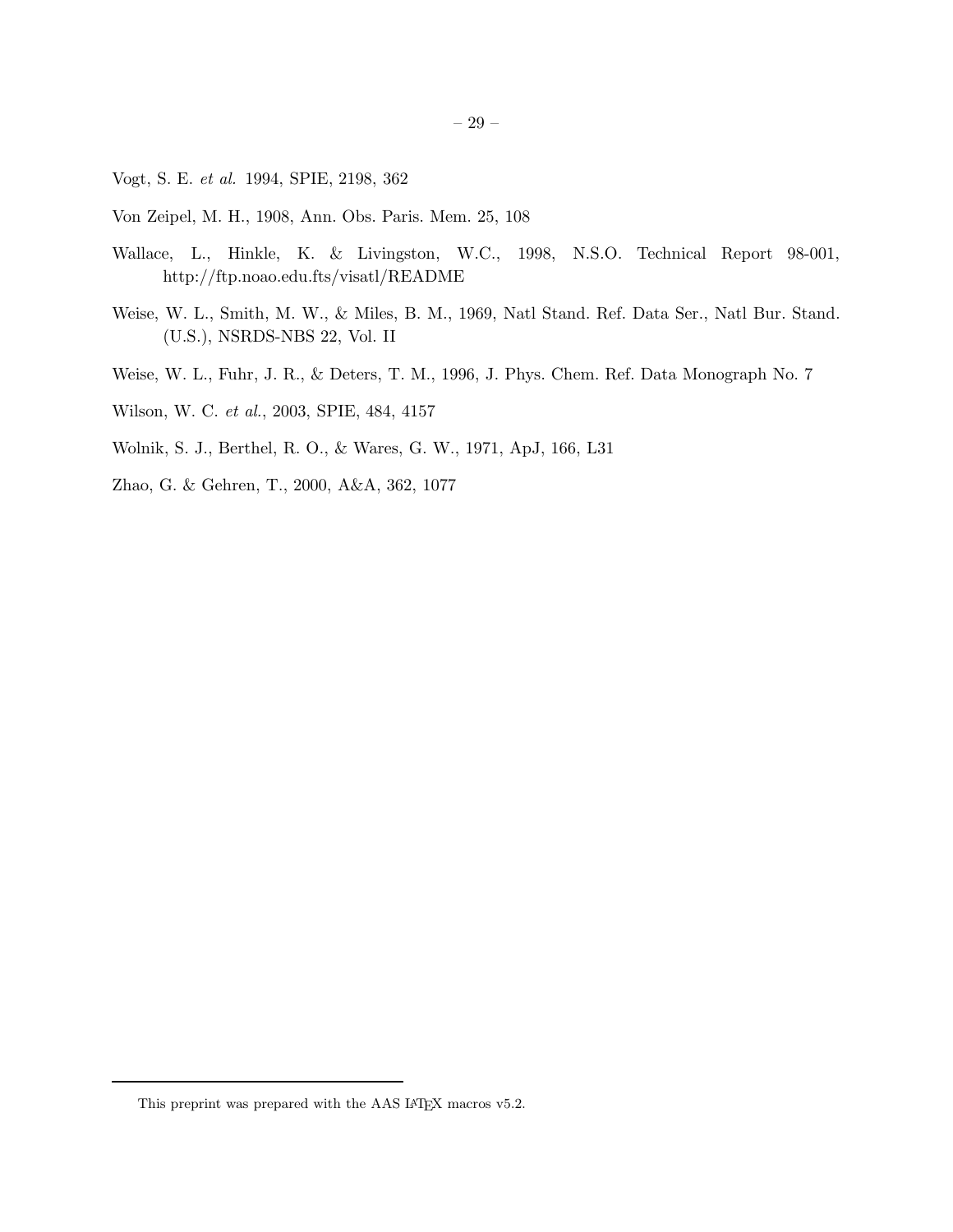| ID <sup>a</sup> | $\rm V^b$<br>(mag) | Date Obs. | Exp. Time<br>$(\sec)$ | SNR <sup>c</sup> | $v_r$<br>$(km s^{-1})$ |
|-----------------|--------------------|-----------|-----------------------|------------------|------------------------|
| VZ1397          | 12.65              | 6/2003    | 600                   | >100             | $-146.1$               |
| $II-46$         | 12.68              | 6/2003    | 600                   | >100             | $-151.4$               |
|                 |                    |           |                       |                  |                        |
| $III-28$        | 12.73              | 6/2003    | 800                   | >100             | $-154.0$               |
| VZ1000          | 13.01              | 6/2003    | 400                   | >100             | $-151.8$               |
| $IV-25$         | 13.60              | 6/2003    | 1000                  | >100             | $-150.4$               |
| C41303_2217     | 13.75              | 6/2003    | 1000                  | >100             | $-144.5$               |
| $IV-27$         | 13.95              | 6/2003    | 1000                  | >100             | $-151.4$               |
| C41543_2334     | 15.71              | 5/2001    | 4800                  | >100             | $-139.9$               |
| C41543_2334     | 15.71              | 6/2003    | 7200                  | 100              | $-145.7$               |
| $III-61$        | 16.33              | 5/2001    | 3600                  | 80               | $-148.7$               |
| $III-60$        | 16.44              | 5/2001    | 3600                  | 75               | $-141.4$               |
| $V-30$          | 16.58              | 5/2001    | 4800                  | 85               | $-143.6$               |
| $V-30$          | 16.58              | 6/2003    | 8400                  | 90               | $-143.7$               |
| C41544_2336     | 16.65              | 5/2001    | 4800                  | 80               | $-150.4$               |
| C41544_2336     | 16.65              | 6/2003    | 7200                  | 90               | $-153.8$               |
| $V-31$          | 16.65              | 5/2001    | 4800                  | 80               | $-138.6$               |
| $V-31$          | 16.65              | 6/2003    | 8400                  | 90               | $-149.8$               |

Table 1a. The Sample of Stars in M3

a Identifications are from Sandage (1953) or from Von Zeipel (1908), or are based on J2000 coordinates (Cmmsss mmsss means R.A. 13 mm ss.s, Dec.  $+28$  mm ss.s)

<sup>b</sup>V photometry from Sandage (1953), Buonanno *et al.* (1994), Ferraro *et al.* (1997), Stetson (2000)

<sup>c</sup>Signal to noise ratio in the continuum near  $6380 \text{ Å}$  for the 2001 spectra and near 5865 Å for the 2003 spectra per 4 pixel spectral resolution element.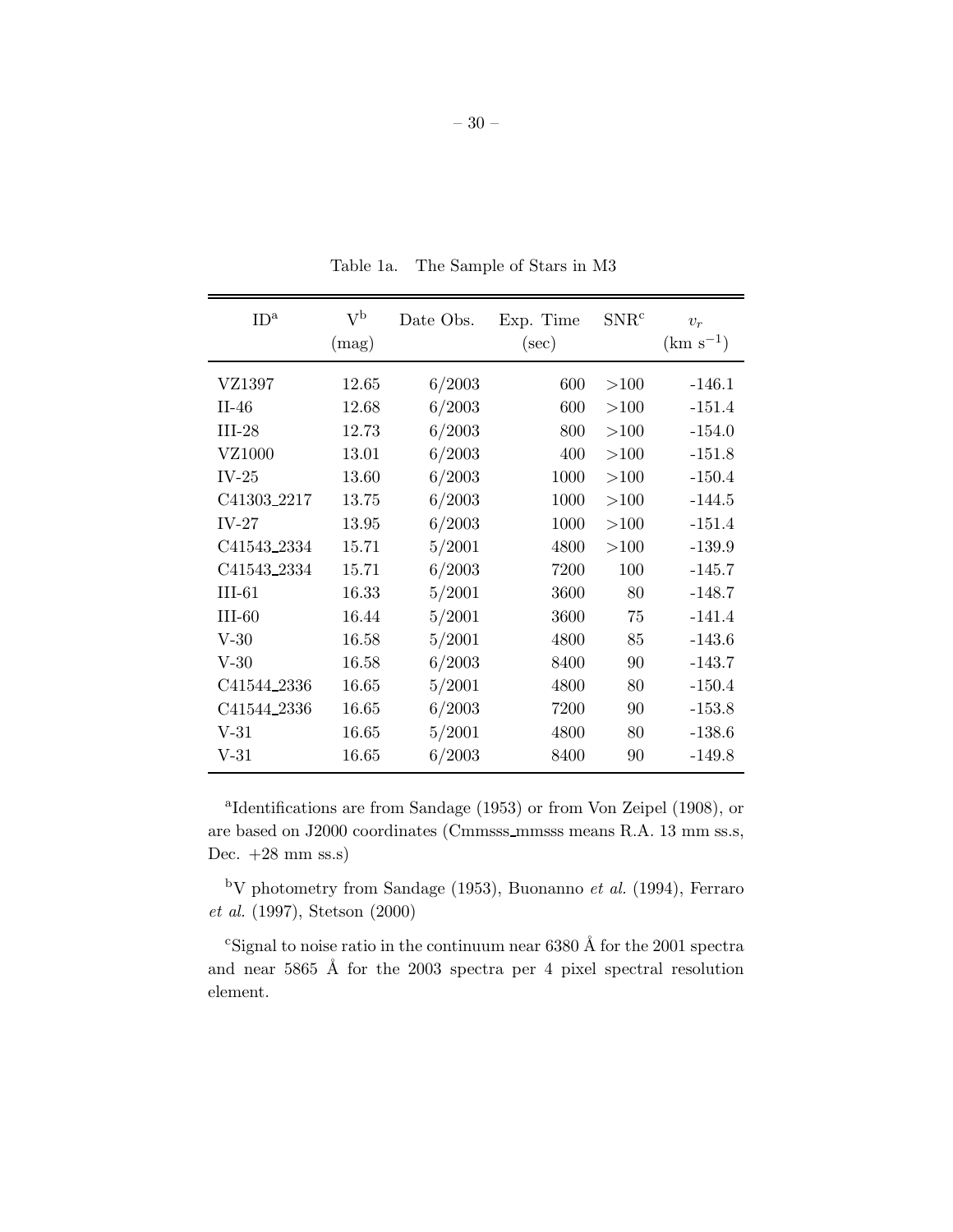| ID <sup>a</sup>         | $V^{\rm b}$ | Date Obs. | Exp. Time | $SNR^c$  | $v_r$         |
|-------------------------|-------------|-----------|-----------|----------|---------------|
|                         | (mag)       |           | $(\sec)$  |          | $(km s^{-1})$ |
| $II-67$                 | 12.12       | 8/2003    | 200       | >100     | $-244.0$      |
| $IV-25$                 | 12.19       | 8/2003    | 200       | >100     | $-252.3$      |
| $II-76$                 | 12.51       | 6/2003    | 400       | >100     | $-240.7$      |
| $III-18$                | 12.77       | 6/2003    | 800       | >100     | $-234.9$      |
| K188                    | 13.39       | 6/2003    | 800       | 100      | $-246.3$      |
| $III - 7$               | 13.47       | 8/2003    | 1200      | >100     | $-261.5$      |
| $I-18$                  | 13.91       | 6/2003    | 1000      | >100     | $-247.1$      |
| $I-49$                  | 14.03       | 8/2003    | 1200      | >100     | $-261.2$      |
| <b>J37</b>              | 14.51       | 6/2003    | 1200      | 95       | $-249.3$      |
| C41196_2632             | 14.52       | 8/2003    | 2400      | >100     | $\mathbf d$   |
| $II-4$                  | 14.59       | 6/2003    | 1200      | 100      | $-241.3$      |
| $IV-29$                 | 14.90       | 6/2003    | 1800      | 100      | $-245.1$      |
| J45                     | 14.93       | 8/2003    | 2400      | 100      | $-243.7$      |
| C41155_3103             | 15.24       | 5/2001    | 3000      | ${>}100$ | $-237.8$      |
| $I-5$                   | 15.44       | 8/2003    | 2700      | 90       | $-249.8$      |
| C41148 <sub>-3103</sub> | 16.33       | 5/2001    | 3000      | 80       | $-235.7$      |
| C40559_2839             | 16.76       | 5/2001    | 1800      | 50       | $-241.2$      |
| C41134_3056             | 17.21       | 6,8/2003  | 10800     | 90       | $-256.6$      |
| C41134_3056             | 17.21       | 5/2001    | 8400      | 90       | $-252.2$      |
| C41099 <sub>-3046</sub> | 17.27       | 6/2003    | 7200      | 85       | $-252.6$      |
| C41099_3046             | 17.27       | 5/2001    | 6000      | 70       | $-250.4$      |
| C40535_2813             | 17.27       | 5/2001    | 7200      | 65       | $-244.9$      |
| C41101_3050             | 17.28       | 6/2003    | 7200      | 85       | $-241.8$      |
| C41101 <sub>3050</sub>  | 17.28       | 5/2001    | 6000      | 65       | $-239.8$      |
| C41135_3053             | 17.66       | 6,8/2003  | 10800     | 75       | $-248.7$      |
| C41135 <sub>-3053</sub> | 17.66       | 5/2001    | 8400      | 75       | $-244.4$      |
| C41133_2750             | 17.62       | 5/2001    | 7200      | 65       | $-237.2$      |
| C40535_2819             | 17.82       | 5/2001    | 7200      | 65       | $-242.4$      |
| C41135_2753             | 17.92       | 5/2001    | 7200      | 60       | $-238.2$      |
| HB Stars                |             |           |           |          |               |
| C41195_2635             | 15.1        | 8/2003    | 2400      | 85       |               |
| C41265_2249             | 15.9        | 8/2003    | 1550      | 70       |               |

Table 1b. The Sample of Stars in M13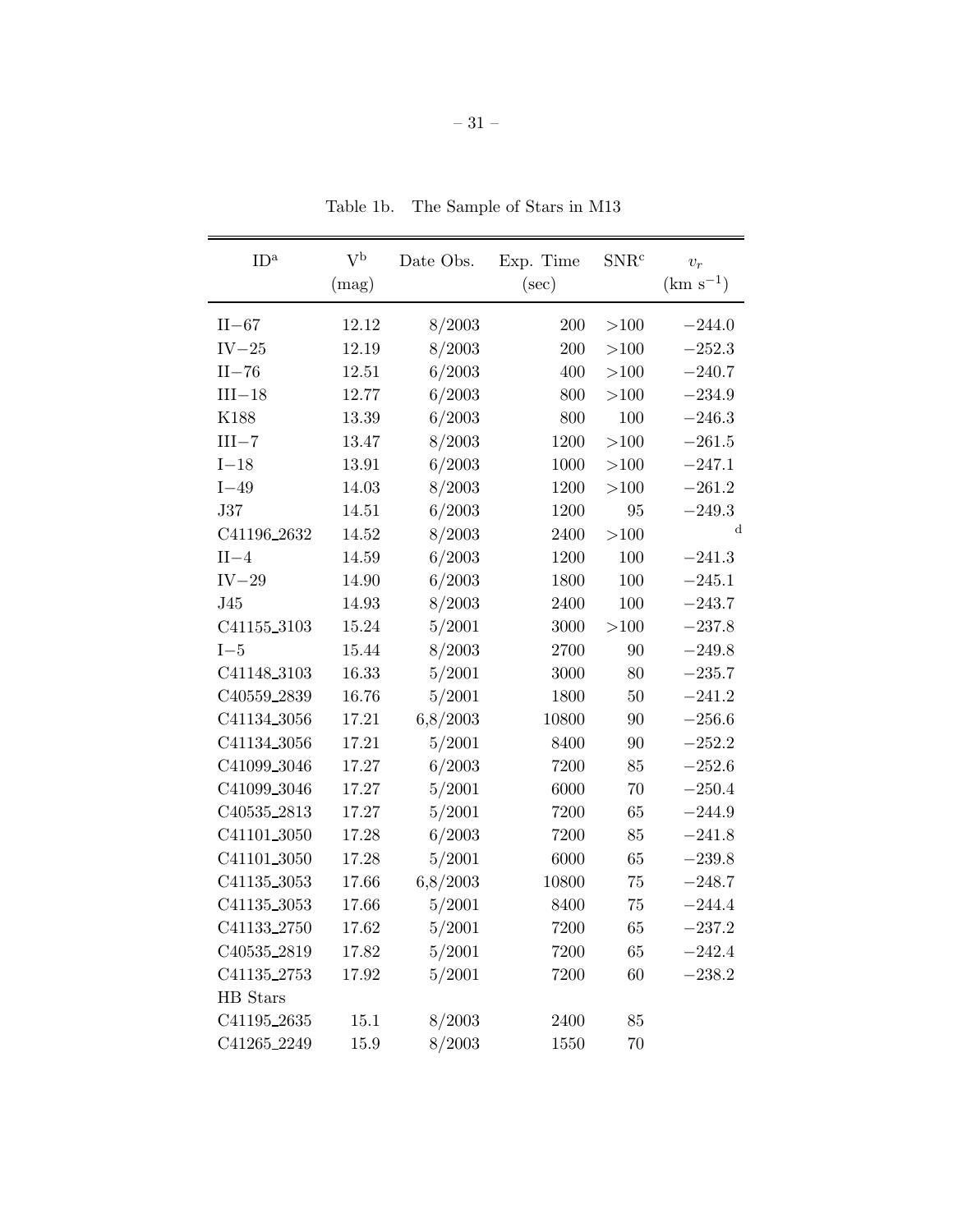Table 1b—Continued

| (mag)<br>$(\sec)$ | ID <sup>a</sup> |  | $V^b$ Date Obs. Exp. Time SNR <sup>c</sup> |               |
|-------------------|-----------------|--|--------------------------------------------|---------------|
|                   |                 |  |                                            | $(km s^{-1})$ |

a Identifications are from Arp (1955), Kadla (1966) or, if not included in the above, based on J2000 coordinates (Cmmsss mmsss means R.A. 16 mm ss.s, Dec. +36 mm ss.s)

<sup>b</sup>V photometry from Stetson's database (Stetson, Hesser & Smecker-Hane 1998; Stetson 2000), from a 1990 update of Cudworth & Monet (1979) (private communication from K. Cudworth), or from Rey *et al.* (2001).

<sup>c</sup>Signal to noise ratio in the continuum near  $6380 \text{ Å}$  for the 2001 spectra and near 5865 Å for the 2003 spectra per 4 pixel spectral resolution element.

 $d_{v_r}$  for this star not measured due to technical issues. Star is a member of M13.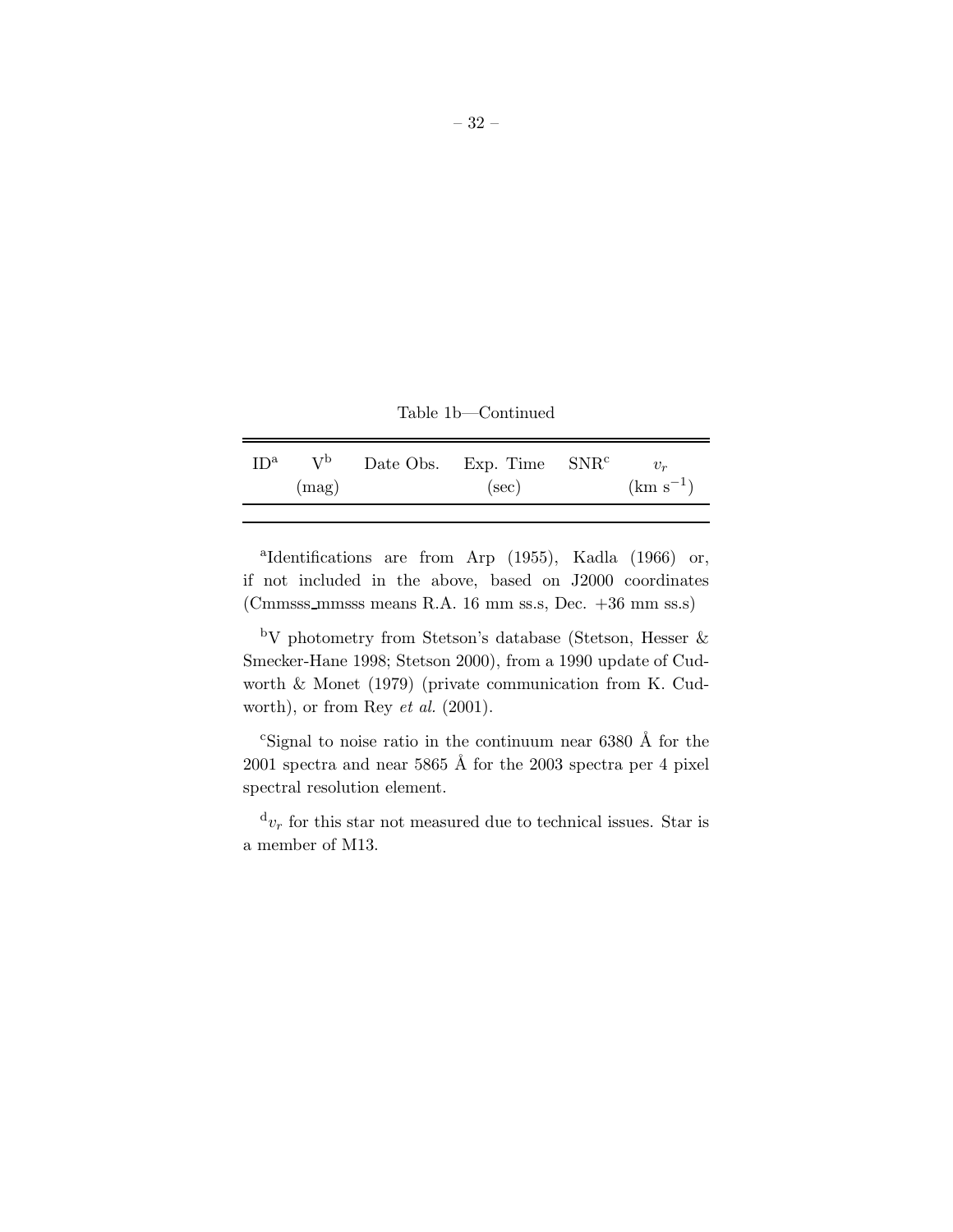| Table 2. |  |  | Adopted Solar Abundances |
|----------|--|--|--------------------------|
|----------|--|--|--------------------------|

 $\overline{\phantom{0}}$ 

– 33 –

| O<br>8.85<br>Fe<br>7.45<br>Ni<br>Na<br>6.33<br>6.25<br>4.21<br>7.54<br>Cu<br>Mg<br>A1<br>6.47<br>4.60<br>Zn<br>Si<br>7.55<br>Ba<br>2.13<br>Ca<br>6.36<br>Y<br>2.24<br>Sc<br>$3.10\,$<br>Zr<br>2.60<br>Ti<br>4.99<br>La.<br>1.14<br>V<br>Nd<br>4.00<br>1.45 | $[X/H]^a$ |
|------------------------------------------------------------------------------------------------------------------------------------------------------------------------------------------------------------------------------------------------------------|-----------|
|                                                                                                                                                                                                                                                            |           |
|                                                                                                                                                                                                                                                            |           |
|                                                                                                                                                                                                                                                            |           |
|                                                                                                                                                                                                                                                            |           |
|                                                                                                                                                                                                                                                            |           |
|                                                                                                                                                                                                                                                            |           |
|                                                                                                                                                                                                                                                            |           |
|                                                                                                                                                                                                                                                            |           |
|                                                                                                                                                                                                                                                            |           |
|                                                                                                                                                                                                                                                            |           |
| Cr<br>5.67<br>Eu<br>0.51                                                                                                                                                                                                                                   |           |
| Мn<br>5.39<br>1.10<br>Dy                                                                                                                                                                                                                                   |           |

<sup>a</sup>Given on a scale where  $log(N(H))=12.0$ ; values in dex.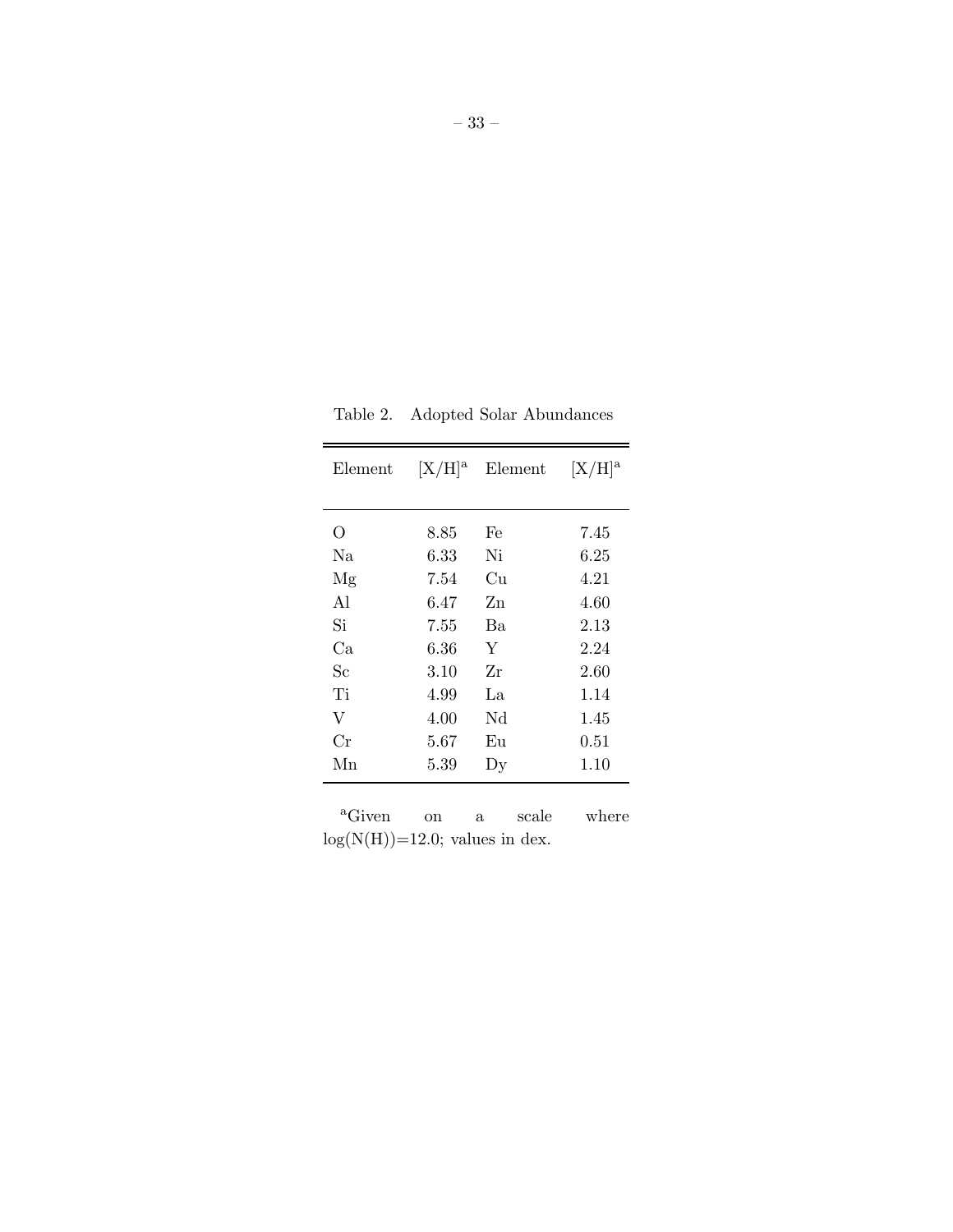| ID <sup>a</sup>         | $\boldsymbol{J}$ | K         |  |  |  |
|-------------------------|------------------|-----------|--|--|--|
|                         | $(mag)^b$        | $(mag)^b$ |  |  |  |
|                         |                  |           |  |  |  |
|                         | $M_{3}$          |           |  |  |  |
| C41544_2336             | 15.16            | 14.68     |  |  |  |
| C41543_2334             | 14.67            | 14.38     |  |  |  |
| $III-60$                | 15.03            | 14.52     |  |  |  |
| $III-61$                | 14.92            | 14.41     |  |  |  |
| $V-31$                  | 15.33            | 14.74     |  |  |  |
| $V-30$                  | 15.18            | 14.61     |  |  |  |
|                         |                  |           |  |  |  |
| M <sub>13</sub>         |                  |           |  |  |  |
| C41134_3056             | 15.73            | 15.32     |  |  |  |
| C41135_3053             | 16.29            | 15.91     |  |  |  |
| C41101_3050             | 15.88            | 15.40     |  |  |  |
| C41099_3046             | 15.88            | 15.44     |  |  |  |
| C40539 <sub>-2813</sub> | 16.49            | 16.08     |  |  |  |
| C40535 <sub>-2819</sub> | 16.58            | 16.19     |  |  |  |
| C41135_2753             | 16.87            | 16.44     |  |  |  |
| C41133_2750             | 16.30            | 15.86     |  |  |  |
| C41148_3103             | 14.87            | 14.30     |  |  |  |
| C41155_3103             | 13.64            | 13.09     |  |  |  |
| C40559 <sub>-2839</sub> | 12.84            | 12.20     |  |  |  |
| C41196 <sub>-2632</sub> | 12.84            | 12.20     |  |  |  |
| C41195 <sub>-2635</sub> | 14.72            | 14.82     |  |  |  |

Table 3. New IR Photometry for the Fainter Stars

a Identifications as in notes to Table 1a (1b).

<sup>b</sup>1 $\sigma$  uncertainties are  $\pm 0.03$ mag.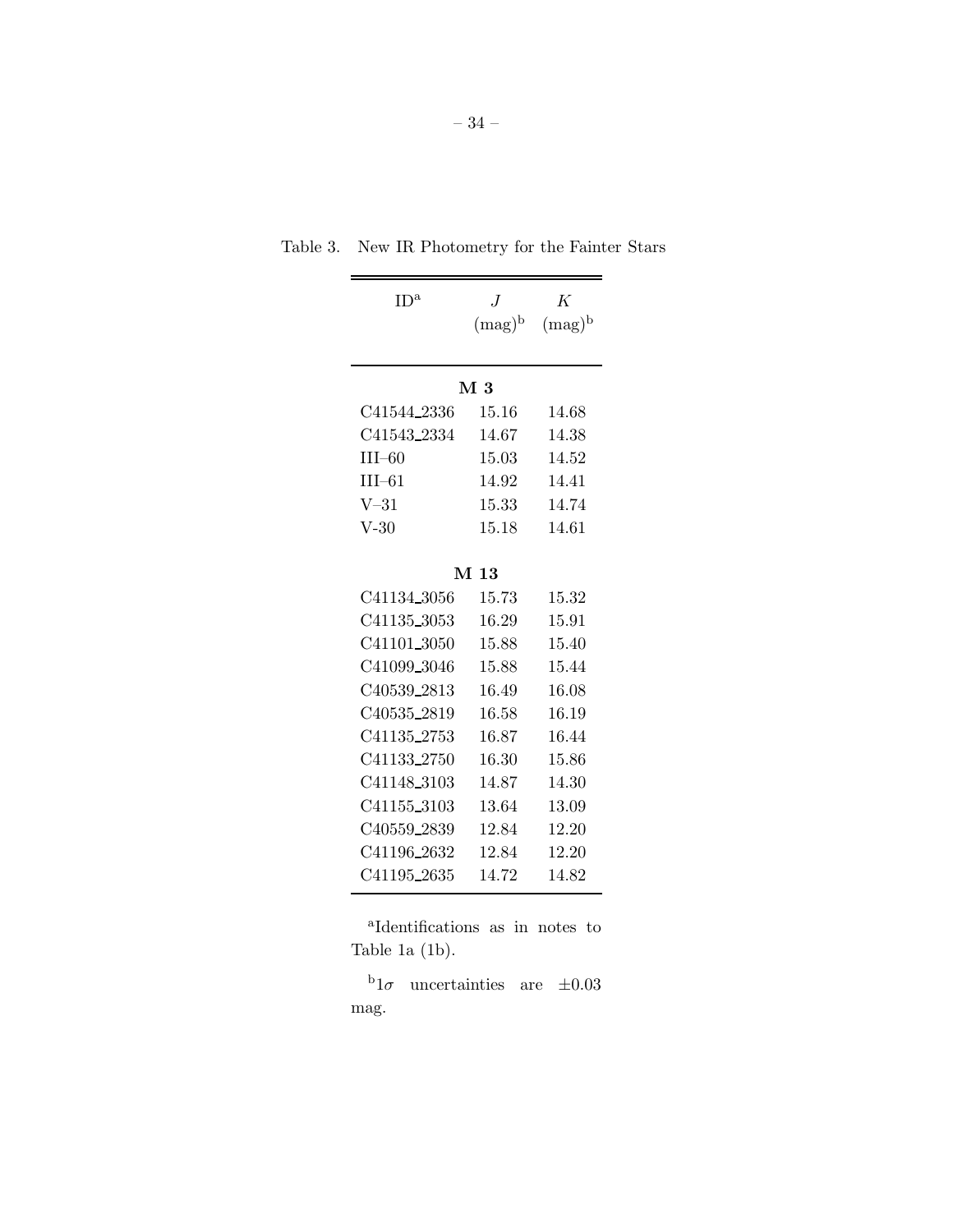| ID <sup>a</sup>          | $T_{eff}$<br>(K) | $\log(g)$<br>$(\text{dex})$ | $v_t$<br>(km/s) |
|--------------------------|------------------|-----------------------------|-----------------|
| VZ1397                   | 3985             | 0.40                        | 1.90            |
| $II-46$                  | 3998             | 0.40                        | 1.90            |
| VZ1000                   | 4175             | 0.70                        | 1.85            |
| $III-28$                 | 4200             | 0.60                        | 1.80            |
| $IV-25$                  | 4408             | 1.10                        | 1.60            |
| C41303 <sub>-2217</sub>  | 4436             | 1.20                        | 1.60            |
| $IV-27$                  | 4547             | 1.30                        | 1.60            |
| $III-61$                 | 5140             | 2.70                        | 1.35            |
| III-60                   | 5170             | 2.65                        | 1.30            |
| C41544 2336              | 5170             | 2.70                        | 1.25            |
| V-30                     | 5170             | 2.75                        | 1.40            |
| $V-31$                   | 5170             | 2.80                        | 1.20            |
| C41543_2334 <sup>b</sup> | 6090             | 2.70                        | $2.05\,$        |

Table 4a. Stellar Parameters for the M3 Sample.

a Identifications as in notes to Table 1a.

 $\rm ^bThis$  is a RHB star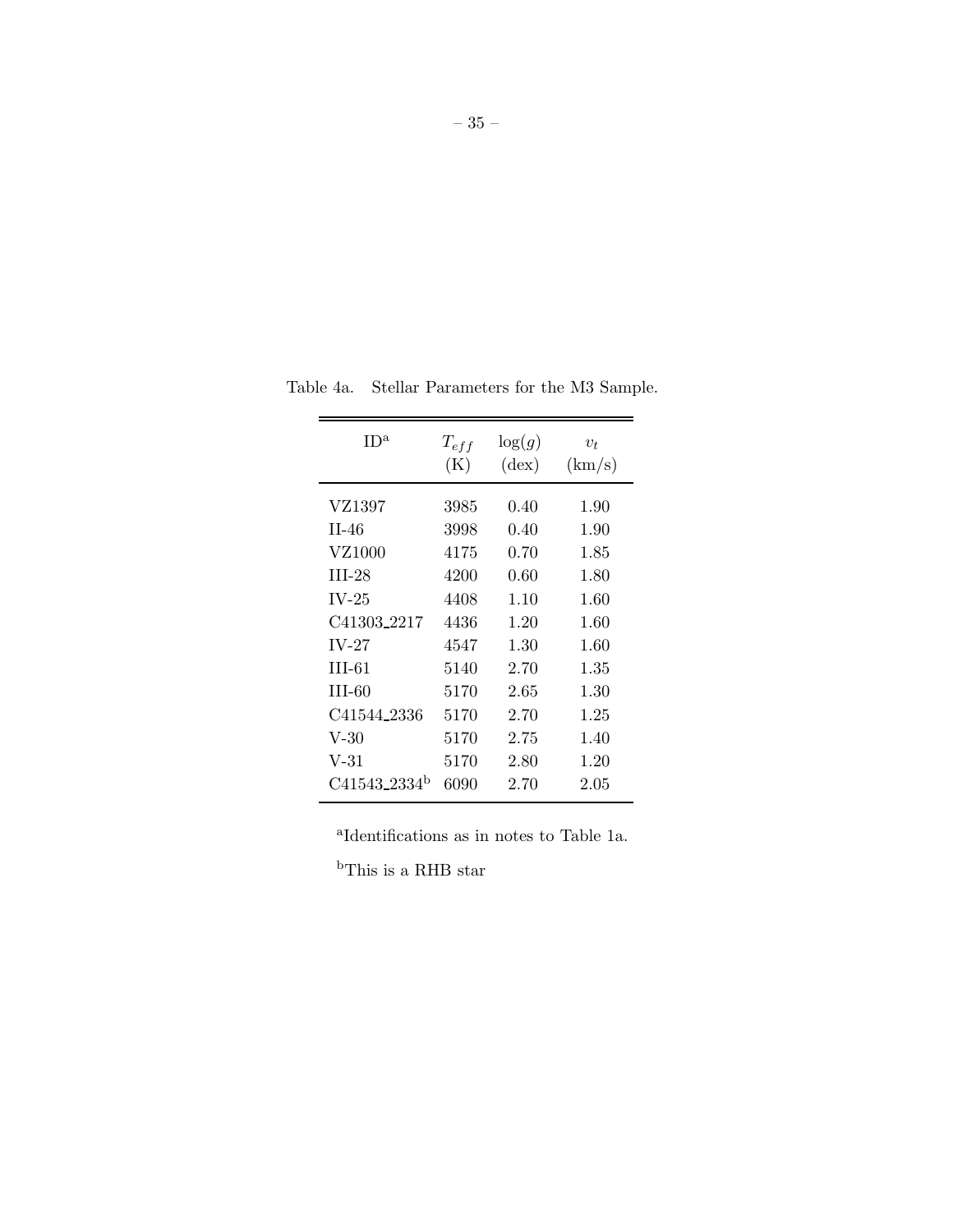| ID <sup>a</sup>         | $T_{eff}$<br>(K) | $\log(g)$<br>$(\text{dex})$ | $v_t$<br>(km/s) |
|-------------------------|------------------|-----------------------------|-----------------|
| $II-67$                 | 3900             | 0.45                        | 1.9             |
| $IV-25$                 | 3985             | 0.50                        | 1.95            |
| $II-76$                 | 4300             | 0.85                        | 1.95            |
| $III-18$                | 4350             | 1.00                        | 1.65            |
| K188                    | 4535             | 1.37                        | 1.45            |
| $III - 7$               | 4550             | 1.40                        | 1.35            |
| $I-18$                  | 4690             | 1.65                        | 1.5             |
| $I-49$                  | 4745             | 1.75                        | 1.55            |
| $\rm J37$               | 4895             | 2.00                        | 1.45            |
| C41196 <sub>-2632</sub> | 4900             | 2.00                        | 1.5             |
| $II-4$                  | 4910             | 2.05                        | 1.5             |
| $IV-29$                 | 5007             | 2.22                        | 1.55            |
| J45                     | 5055             | 2.25                        | 1.55            |
| C41155_3103             | 5068             | 2.37                        | 1.55            |
| $I-5$                   | 5070             | 2.45                        | 1.5             |
| C41148_3103             | 5247             | 2.89                        | 1.55            |
| C40559_2839             | 5349             | 3.10                        | 1.6             |
| C41134_3056             | 5305             | 3.25                        | 1.0             |
| C41099_3046             | 5414             | 3.35                        | 1.05            |
| C40535_2813             | 5718             | 3.60                        | 2.3             |
| C41101_3050             | 5370             | 3.30                        | 1.2             |
| C41135_3053             | 5500             | 3.50                        | 1.15            |
| C41133_2750             | 5520             | 3.50                        | 1.65            |
| C40535_2819             | 5722             | 3.65                        | 2.05            |
| C41135_2753             | 6045             | 3.80                        | 2.3             |

Table 4b. Stellar Parameters for the M13 Sample.

a Identifications as in notes to Table 1b.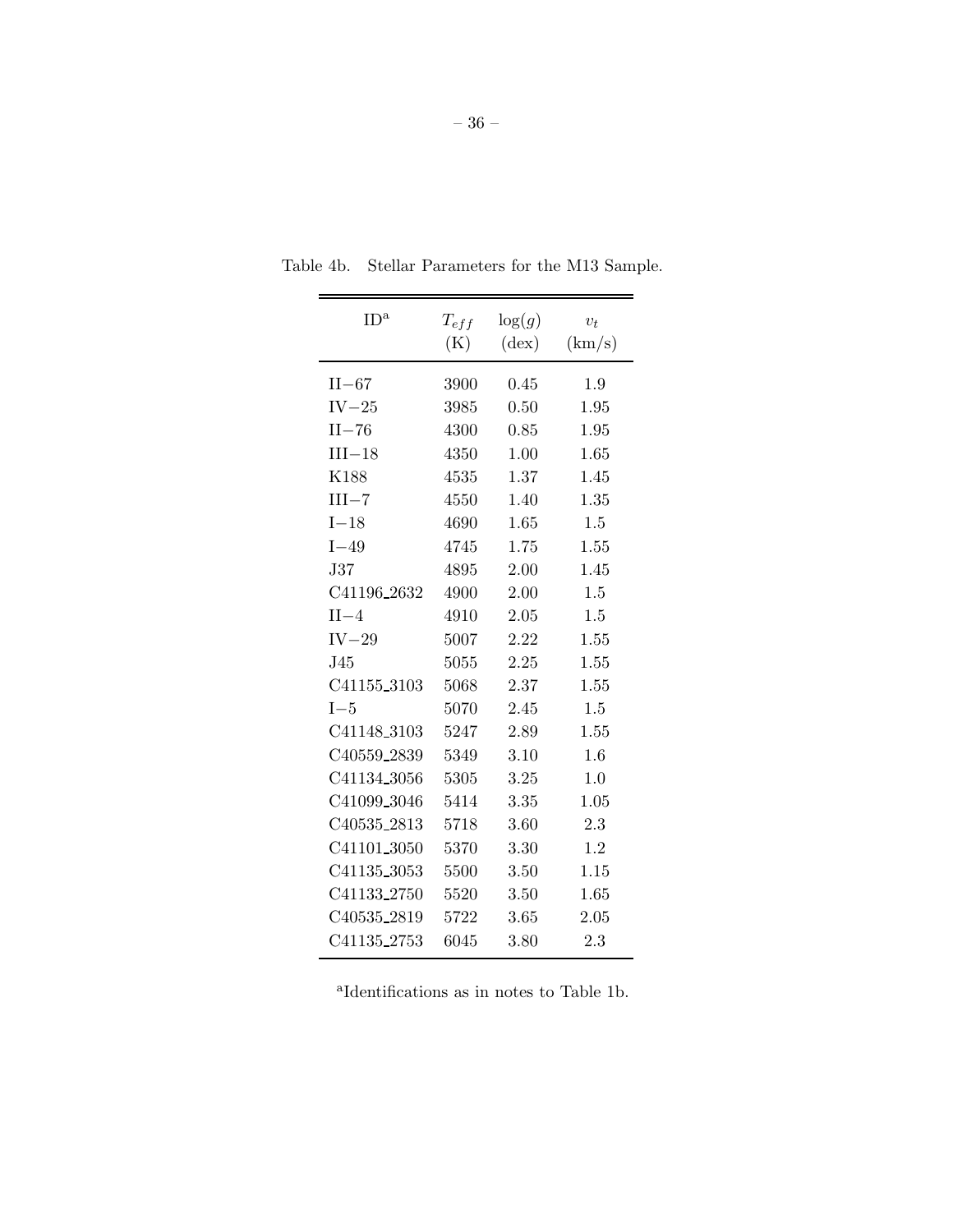Table 5a. Equivalent Widths for the M3 Stars

| Ion | (A)     | $\chi$<br>$\left( \mathrm{eV}\right)$ | $\log gf$ | VZ<br>1397<br>(mA) | 46<br>(mA) | Ш<br>28<br>$(m\text{\AA})$ | VZ<br>1000<br>(mA) | IV<br>25<br>(mA) | C41303<br>-2217<br>$(m\AA)$ | IV<br>27<br>(mA) | 41543<br>-2334<br>(mA) | Ш<br>61<br>(mA) | Ш<br>60<br>(mA) | V<br>30<br>(mA) | 41 |
|-----|---------|---------------------------------------|-----------|--------------------|------------|----------------------------|--------------------|------------------|-----------------------------|------------------|------------------------|-----------------|-----------------|-----------------|----|
| ΟI  | 6300.30 | 0.00                                  | $-9.78$   | 77.2               | 66.5       | 55.0                       | 28.5               | 39.0             | 37.0                        | 16.0             | $\cdots$               | $\cdots$        | $\cdots$        | $\cdots$        |    |
| ΟI  | 6363.78 | 0.02                                  | $-10.30$  | 41.0               | 27.5       | 28.1                       | 14.6               | 14.0             | 15.7                        | 7.0              | $\cdots$               | $\cdots$        | $\cdots$        | $\cdots$        |    |
| ΟI  | 7771.94 | 9.15                                  | 0.37      | $\cdots$           | $\cdots$   | $\cdots$                   | $\cdots$           | $\cdots$         | $\cdots$                    | $\cdots$         | 111.0                  | 32.0            | 27.0            | < 14.0          |    |
| ΟI  | 7774.17 | 9.15                                  | 0.22      | $\cdots$           | $\cdots$   | $\cdots$                   | $\cdots$           | $\cdots$         | $\cdots$                    | $\cdots$         | 90.0                   | 30.0            | 20.0            | $\cdots$        |    |
| ΟI  | 7775.39 | 9.15                                  | 0.00      | $\cdots$           | $\cdots$   | $\cdots$                   | $\cdots$           | $\cdots$         | $\cdots$                    | $\cdots$         | 71.0                   | $\cdots$        | $\cdots$        | $\cdots$        |    |
| NaI | 5682.63 | 2.10                                  | $-0.70$   | 72.1               | 58.0       | 30.2                       | 73.9               | 46.3             | 33.0                        | 55.9             | $\cdots$               | $\cdots$        | $\cdots$        | 41.0            |    |
|     |         |                                       |           |                    |            |                            |                    |                  |                             |                  |                        |                 |                 |                 |    |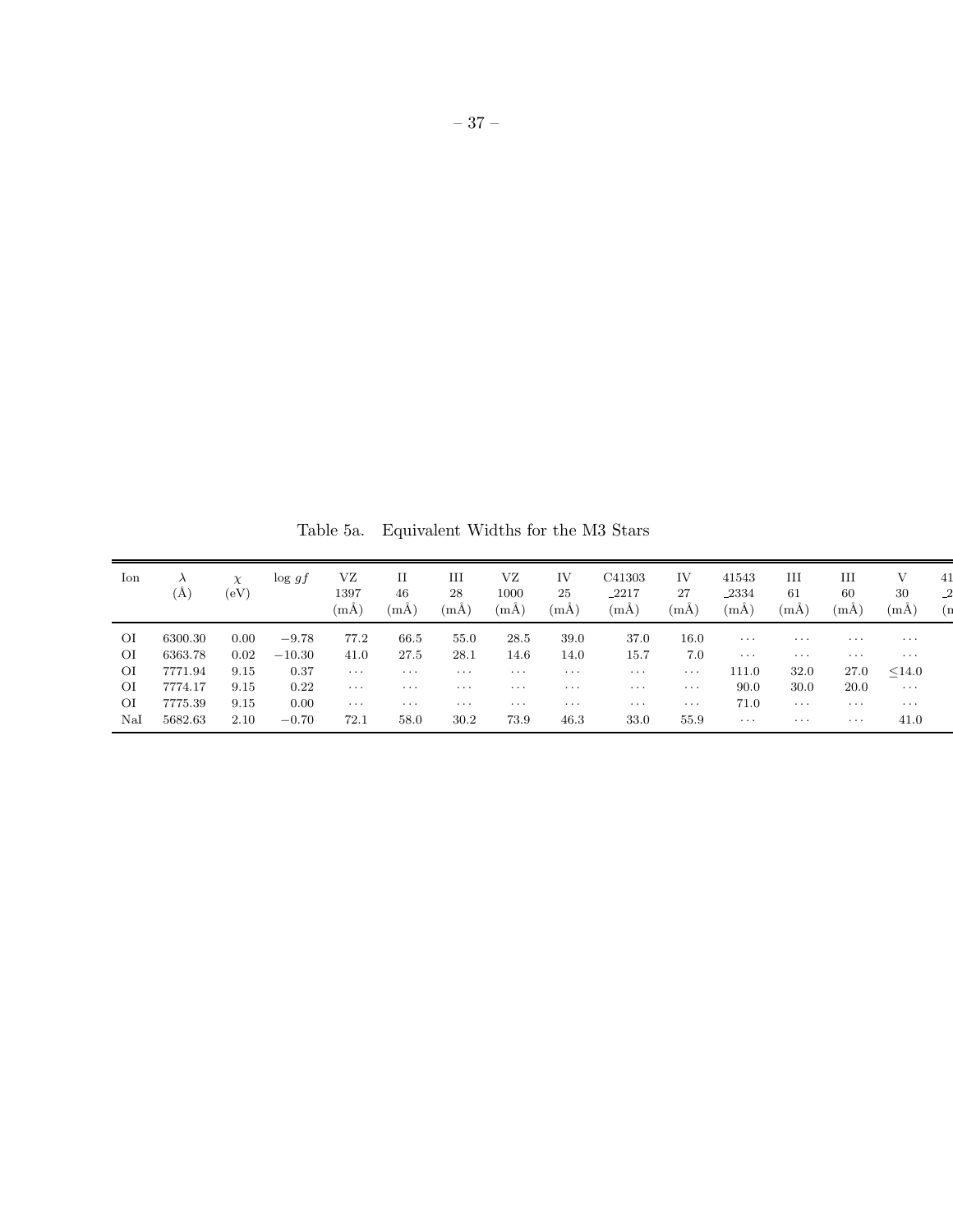| Ion | (A)     | $\chi$<br>(eV) | $\log gf$ | П<br>67<br>(mA) | IV<br>25<br>(mA) | П<br>76<br>(mA) | Ш<br>18<br>(mA) | Κ<br>188<br>(mA) | Ш<br>(mA) | 18<br>$(m\text{\AA})$ | 49<br>(mA) | J<br>37<br>(mA) | 41196<br>2632<br>(mA) | П<br>$\overline{4}$<br>(mA) | IV<br>29<br>(mA) | 45<br>(mA) |
|-----|---------|----------------|-----------|-----------------|------------------|-----------------|-----------------|------------------|-----------|-----------------------|------------|-----------------|-----------------------|-----------------------------|------------------|------------|
| ΟI  | 6300.30 | 0.00           | $-9.78$   | 6.1             | 20.0             | 55.0            | 10.0            | 26.0             | 30.0      | 16.0                  | 30.0       | 9.0             | 6.5                   | 10.0                        | 14.0             | 7.0        |
| ΟI  | 6363.78 | 0.02           | $-10.30$  | $\cdots$        | 7.0              | 23.8            | $\cdots$        | 11.7             | 14.0      | $\cdots$              | 9.0        | $\cdots$        | $\cdots$              | $\cdots$                    | $\cdots$         | $\cdots$   |
| NaI | 5682.63 | 2.10           | $-0.70$   | 109.2           | 112.0            | 30.0            | 83.7            | 36.0             | 40.7      | 55.0                  | 39.4       | 56.0            | 42.3                  | 43.5                        | 15.5             | 41.0       |
| NaI | 5688.19 | 2.10           | $-0.42$   | 124.0           | 138.0            | 52.8            | 106.4           | 59.0             | 57.8      | 80.4                  | 53.0       | 75.6            | 61.7                  | 63.4                        | 29.4             | 57.3       |
| NaI | 6154.23 | 2.10           | $-1.53$   | 45.7            | 46.9             | 6.6             | 27.0            | 10.0             | $\cdots$  | 14.5                  | $\cdots$   | 19.0            | $\cdots$              | 8.5                         | $\cdots$         | $\cdots$   |
| NaI | 6160.75 | 2.00           | $-1.23$   | $\cdots$        | 67.9             | 11.0            | 44.0            | 18.1             | $\cdots$  | 29.6                  | 17.0       | 23.5            | 20.0                  | 21.0                        | $\cdots$         | 16.0       |

Table 5b. Equivalent Widths for the Brighter M13 Stars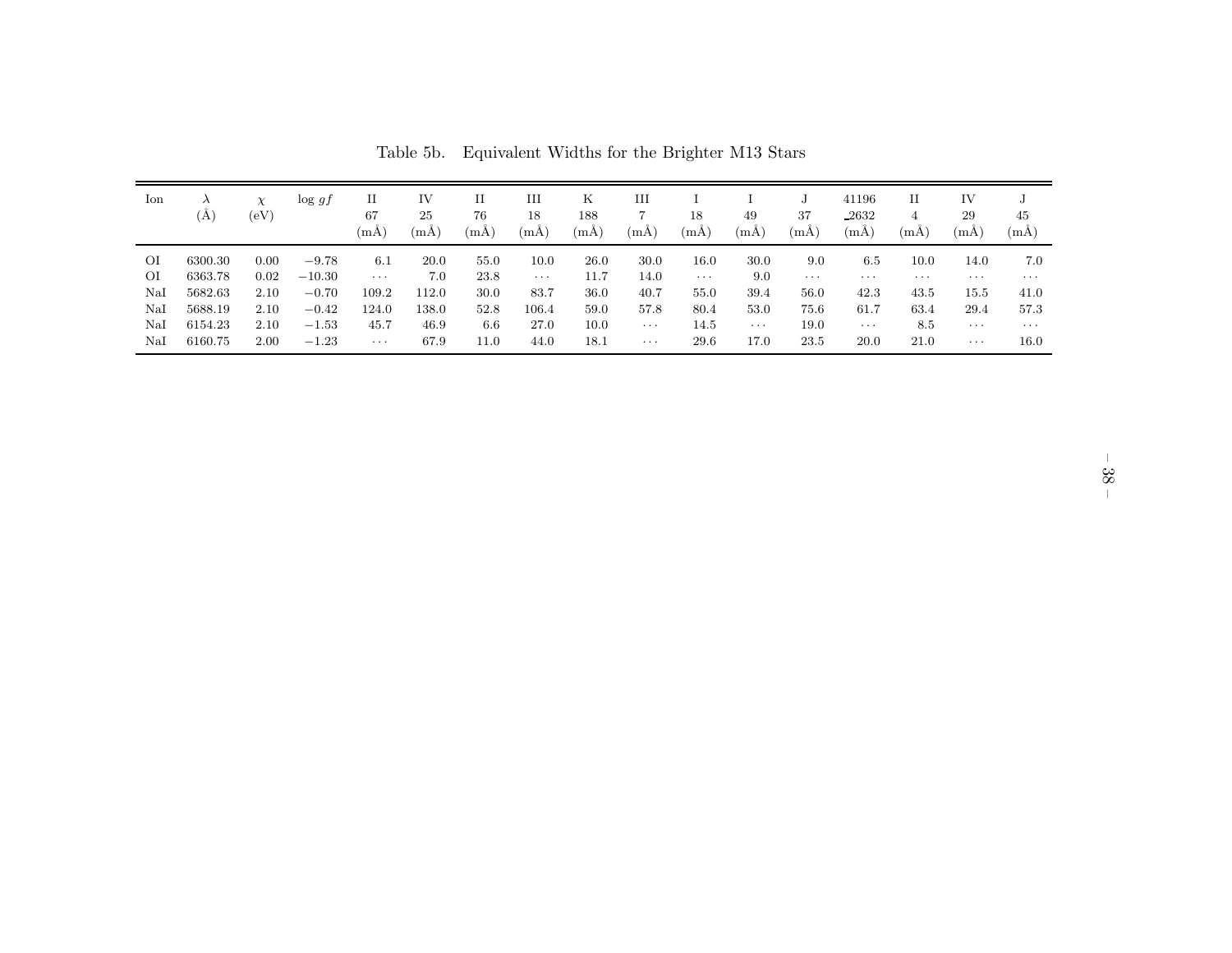| lon           | $\lambda$<br>(A | $\chi$<br>(eV) | $\log gf$ | 5<br>(mA) | 41155<br>_3103<br>(mA) | 41148<br>3103<br>(mA) | 41134<br>-3056<br>(mA) | 40559<br>2839<br>(mA) | 41101<br>.3050<br>(mA) | 41099<br>-3046<br>(mA | 41135<br>.3053<br>(mA) | 41133<br>2750<br>$(m\text{\AA})$ | 40535<br>2819<br>(mA) | 40539<br>-2813<br>(mA) | 41135<br>-2753<br>(mA) |
|---------------|-----------------|----------------|-----------|-----------|------------------------|-----------------------|------------------------|-----------------------|------------------------|-----------------------|------------------------|----------------------------------|-----------------------|------------------------|------------------------|
| ΟI            | 7771.94         | 9.15           | 0.37      | $\cdots$  | 12.0                   | 34.0                  | 16.0                   | 25.0                  | 22.5                   | 20.0                  | 20.0                   | 20.0                             | 25.0                  | 19.0                   | 16.5                   |
| ΟI            | 7774.17         | 9.15           | 0.22      | $\cdots$  | $\cdots$               | 25.0                  | 14.0                   | 17.0                  | $\cdots$               | 15.0                  | 18.0                   | 14.0                             | 25.0                  | 19.0                   | 20.0                   |
| NaI           | 5682.63         | 2.10           | $-0.70$   | 56.0      | 49.0                   | 20.0                  | 21.7                   | 26.0                  | 30.3                   | 29.0                  | 14.0                   | $\cdots$                         | 19.0                  | 20.0                   | $\cdots$               |
| NaI           | 5688.19         | 2.10           | $-0.42$   | 76.5      | 69.0                   | 29.0                  | 44.3                   | 33.0                  | 44.3                   | 48.0                  | 23.3                   | 27.0                             | 26.0                  | 35.0                   | 27.0                   |
| $_{\rm Na I}$ | 6160.75         | 2.00           | $-1.23$   | 26.6      | 22.0                   | $\cdots$              | $\cdots$               | $\cdots$              | $\cdots$               | $\cdots$              | $\cdots$               | $\cdots$                         | $\cdots$              | $\cdots$               | $\cdots$               |

Table 5c. Equivalent Widths for the Fainter M13 Stars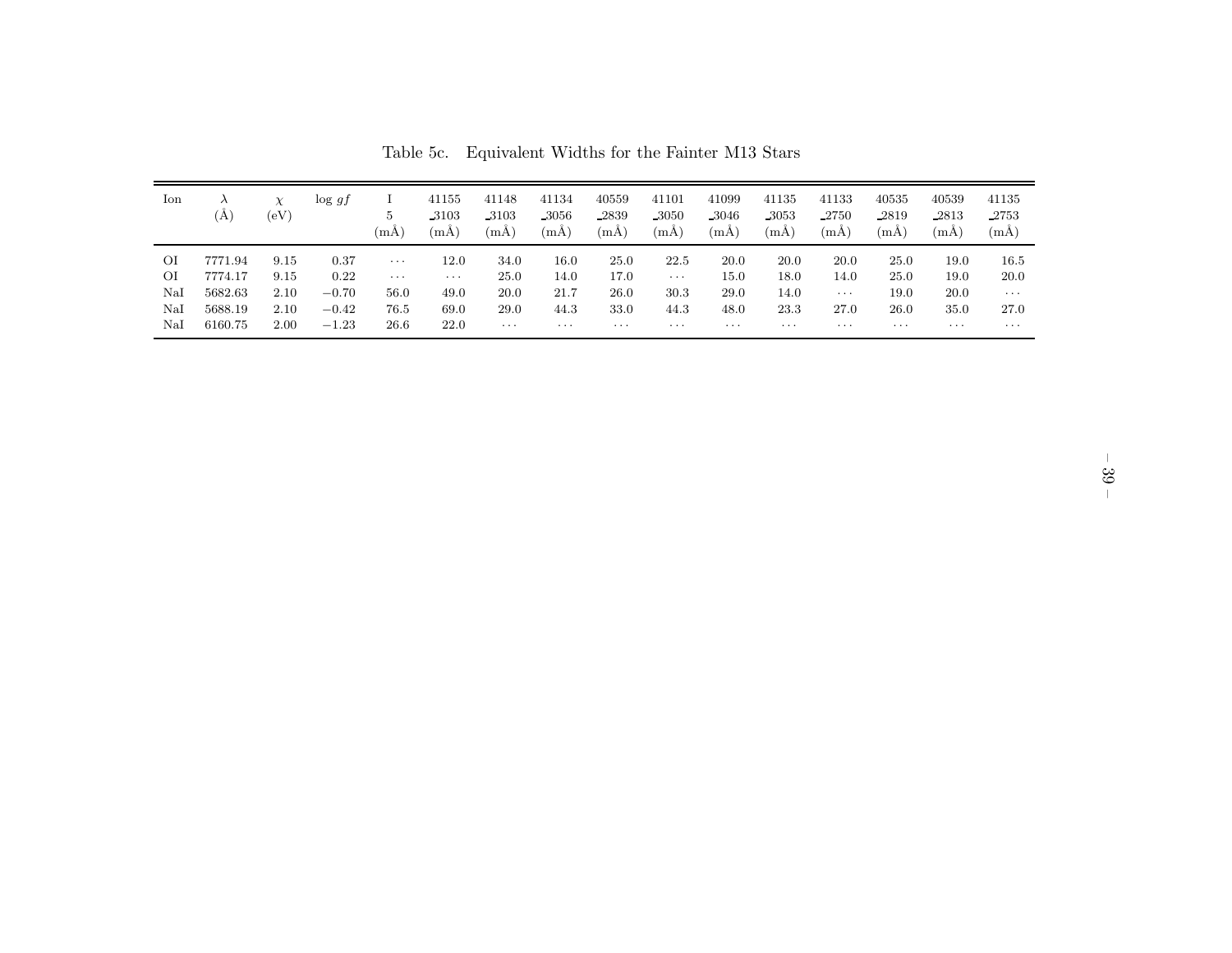| Star                    | $[Fe/H]_I$<br>$\pm \sigma/\sqrt{N}$<br>$(\text{dex})$ | $\boldsymbol{N}$ | $[Fe/H]_{II}$<br>$\pm \sigma/\sqrt{N}$<br>$(\text{dex})$ | N             | [O/Fe]<br>$\pm \sigma/\sqrt{N}$<br>$(\text{dex})$ | $\boldsymbol{N}$ | [Na/Fe]<br>$\pm \sigma/\sqrt{N}$<br>$(\text{dex})$ | $\boldsymbol{N}$            | [Mg/Fe]<br>$\pm \sigma/\sqrt{N}$<br>$(\text{dex})$ | N              |
|-------------------------|-------------------------------------------------------|------------------|----------------------------------------------------------|---------------|---------------------------------------------------|------------------|----------------------------------------------------|-----------------------------|----------------------------------------------------|----------------|
| VZ1397                  | $-1.36 \pm 0.05^*$                                    | 149              | $-1.36 \pm 0.06$                                         | 13            | $0.52 \pm 0.05^*$                                 | $\overline{2}$   | $-0.16 \pm 0.05$                                   | 4                           | $0.59 \pm 0.13$                                    | 3              |
| $II-46$                 | $-1.50 \pm 0.05^*$                                    | 148              | $-1.39 \pm 0.05$                                         | 13            | $0.37 \pm 0.05^*$                                 | $\overline{2}$   | $-0.23 \pm 0.07$                                   | 4                           | $0.56 \pm 0.15$                                    | 3              |
| VZ1000                  | $-1.43 \pm 0.05^*$                                    | 143              | $-1.40 \pm 0.05$                                         | 13            | $0.08 \pm 0.10$                                   | $\overline{2}$   | $+0.10 \pm 0.06$                                   | 4                           | $0.44 \pm 0.10$                                    | 3              |
| $III-28$                | $-1.54 \pm 0.05^*$                                    | 134              | $-1.54 \pm 0.05$                                         | 10            | $0.55 \pm 0.07$                                   | $\overline{2}$   | $-0.33 \pm 0.06$                                   | $\overline{2}$              | $0.49 \pm 0.15$                                    | 3              |
| $IV-25$                 | $-1.39 \pm 0.05^*$                                    | 141              | $-1.45 \pm 0.05^*$                                       | 14            | $0.38 \pm 0.05^*$                                 | $\overline{2}$   | $-0.10 \pm 0.05$                                   | $\overline{4}$              | $0.41 \pm 0.11$                                    | 3              |
| C41303 <sub>-2217</sub> | $-1.37 \pm 0.05^*$                                    | 126              | $-1.34 \pm 0.05^*$                                       | 14            | $0.33 \pm 0.05^*$                                 | $\overline{2}$   | $-0.39 \pm 0.09$                                   | 3                           | $0.40 \pm 0.11$                                    | 3              |
| $IV-27$                 | $-1.35 \pm 0.05^*$                                    | 129              | $-1.45 \pm 0.05$                                         | 10            | $0.08 \pm 0.08$                                   | $\overline{2}$   | $+0.11 \pm 0.06$                                   | 4                           | $0.31 \pm 0.17$                                    | 3              |
| $III-61$                | $-1.38 \pm 0.05^*$                                    | 61               | $-1.29 \pm 0.07$                                         | $\mathcal{S}$ | $0.60 \pm 0.05$                                   | $\overline{2}$   | $-0.45 \pm 0.09$                                   | $\mathcal{D}_{\mathcal{L}}$ | $0.29 \pm 0.10$                                    | $\mathbf{1}$   |
| $III-60$                | $-1.33 \pm 0.05^*$                                    | 65               | $-1.49 \pm 0.10$                                         | $\mathcal{S}$ | $0.29 \pm 0.05^*$                                 | $\overline{2}$   | $-0.23 \pm 0.13$                                   | $\mathcal{D}_{\mathcal{L}}$ | $0.25 \pm 0.10$                                    | $\mathbf{1}$   |
| C41544 <sub>-2336</sub> | $-1.26 \pm 0.05^*$                                    | 85               | $-1.50 \pm 0.07$                                         | 8             | $0.39 \pm 0.05^*$                                 | $\overline{2}$   | $-0.20 \pm 0.05^*$                                 | $\mathcal{D}_{\mathcal{L}}$ | $0.48 \pm 0.09$                                    | $\overline{2}$ |
| $V-30$                  | $-1.34 \pm 0.05^*$                                    | 80               | $-1.43 \pm 0.06$                                         | 8             | $\leq$ $-$ 0.03 $\pm$ 0.10                        | 1                | $+0.16 \pm 0.05$ *                                 | $\mathcal{D}_{\mathcal{L}}$ | $0.35 \pm 0.22$                                    | $\overline{2}$ |
| $V-31$                  | $-1.44 \pm 0.05^*$                                    | 76               | $-1.46 \pm 0.04*$                                        | 8             | $0.35 \pm 0.10$                                   | $\mathbf{1}$     | $-0.20 \pm 0.05^*$                                 | $\mathfrak{D}$              | $0.22 \pm 0.11$                                    | $\overline{2}$ |
| C41543_2334             | $-1.34 \pm 0.05^*$                                    | 43               | $-1.15 \pm 0.06$                                         | 8             | $0.50 \pm 0.07$                                   | 3                | $+0.25 \pm 0.05$ *                                 | $\overline{2}$              | $0.51 \pm 0.08$                                    | $\overline{2}$ |

Table 6a. Abundance Ratios for M3: O to Mg

| <b>Star</b>             | [Si/Fe]<br>$\pm \sigma/\sqrt{N}$<br>$(\text{dex})$ | $\boldsymbol{N}$ | [Ca/Fe]<br>$\pm \sigma/\sqrt{N}$<br>$(\text{dex})$ | $\boldsymbol{N}$ | [Sc/Fe]<br>$\pm \sigma/\sqrt{N}$<br>$(\text{dex})$ | $\boldsymbol{N}$ | [Ti/Fe]<br>$\pm \sigma/\sqrt{N}$<br>$(\text{dex})$ | $\overline{N}$ | [V/Fe]<br>$\pm \sigma/\sqrt{N}$<br>$(\text{dex})$ | N        |
|-------------------------|----------------------------------------------------|------------------|----------------------------------------------------|------------------|----------------------------------------------------|------------------|----------------------------------------------------|----------------|---------------------------------------------------|----------|
| VZ1397                  | $0.35 \pm 0.05^*$                                  | 11               | $0.09\pm 0.05*$                                    | 16               | $0.10 \pm 0.06$                                    | 7                | $0.3 \ 0 \pm 0.05^*$                               | 35             | $0.05 \pm 0.06$                                   | 9        |
| $II-46$                 | $0.28 \pm 0.06$                                    | 9                | $-0.02\pm 0.05*$                                   | 15               | $0.13 \pm 0.05^*$                                  | 7                | $0.08 \pm 0.05^*$                                  | 33             | $-0.21 \pm 0.05$                                  | 9        |
| VZ1000                  | $0.35 \pm 0.05^*$                                  | 9                | $0.11 \pm 0.05^*$                                  | 15               | $0.19 \pm 0.05$                                    | 7                | $0.13 \pm 0.05^*$                                  | 32             | $-0.10 \pm 0.05^*$                                | 10       |
| $III-28$                | $0.19 \pm 0.08$                                    | 3                | $0.05 \pm 0.05^*$                                  | 15               | $0.15 \pm 0.07$                                    | 7.               | $0.1 \pm 0.05^*$                                   | 29             | $-0.20 \pm 0.05^*$                                | 10       |
| $IV-25$                 | $0.25 \pm 0.05^*$                                  | 9                | $0.12 \pm 0.05^*$                                  | 15               | $0.11 \pm 0.05$                                    | 7.               | $0.1 \ 0 \pm 0.05^*$                               | 26             | $-0.17 \pm 0.05^*$                                | 8        |
| C41303 <sub>-2217</sub> | $0.20 \pm 0.05^*$                                  | 9                | $0.08 \pm 0.05^*$                                  | 15               | $0.15 \pm 0.05$                                    | 7                | $0.1 \ 0 \pm 0.05^*$                               | 25             | $-0.18 \pm 0.06$                                  | 8        |
| $IV-27$                 | $0.23 \pm 0.05^*$                                  | 12               | $0.10\pm 0.05*$                                    | 15               | $0.18 \pm 0.06$                                    | 7                | $0.1 \ 0 \pm 0.05^*$                               | 27             | $-0.15 \pm 0.05^*$                                | 8        |
| $III-61$                | $0.23 \pm 0.13$                                    | 4                | $0.18 \pm 0.05$                                    | 17               | $0.21 \pm 0.11$                                    | 7                | $0.13 \pm 0.06$                                    | 3              | $\cdots$                                          | $\Omega$ |
| $III-60$                | $0.29 \pm 0.05^*$                                  | 5                | $0.14 \pm 0.05^*$                                  | 17               | $0.08 \pm 0.08$                                    | $\overline{7}$   | $0.26 \pm 0.06$                                    | 5              | $\cdots$                                          | $\Omega$ |
| C41544 <sub>-2336</sub> | $0.32 \pm 0.06$                                    | 8                | $0.12 \pm 0.05^*$                                  | 17               | $0.04 \pm 0.05$                                    | $\overline{7}$   | $0.27 \pm 0.06$                                    | 13             | $\cdots$                                          | $\Omega$ |
| $V-30$                  | $0.19 \pm 0.05$                                    | 5                | $0.05 \pm 0.05^*$                                  | 17               | $0.13 \pm 0.06$                                    | $\overline{7}$   | $0.2 \; 1 \pm 0.05$                                | 11             | .                                                 | $\Omega$ |
| $V-31$                  | $0.30 \pm 0.06$                                    | 4                | $0.12 \pm 0.05^*$                                  | 16               | $0.10 \pm 0.05$                                    | 7                | $0.19 \pm 0.05^*$                                  | 10             | $\cdots$                                          | $\Omega$ |
| C41543 <sub>-2334</sub> | $0.32 \pm 0.05^*$                                  | $\overline{2}$   | $0.22 \pm 0.05$                                    | 9                | $-0.07 \pm 0.25$                                   | $\overline{2}$   | $0.18 \pm 0.05^*$                                  | 3              | $\cdots$                                          | $\Omega$ |

Table 6b. Abundance Ratios for M3: Si to V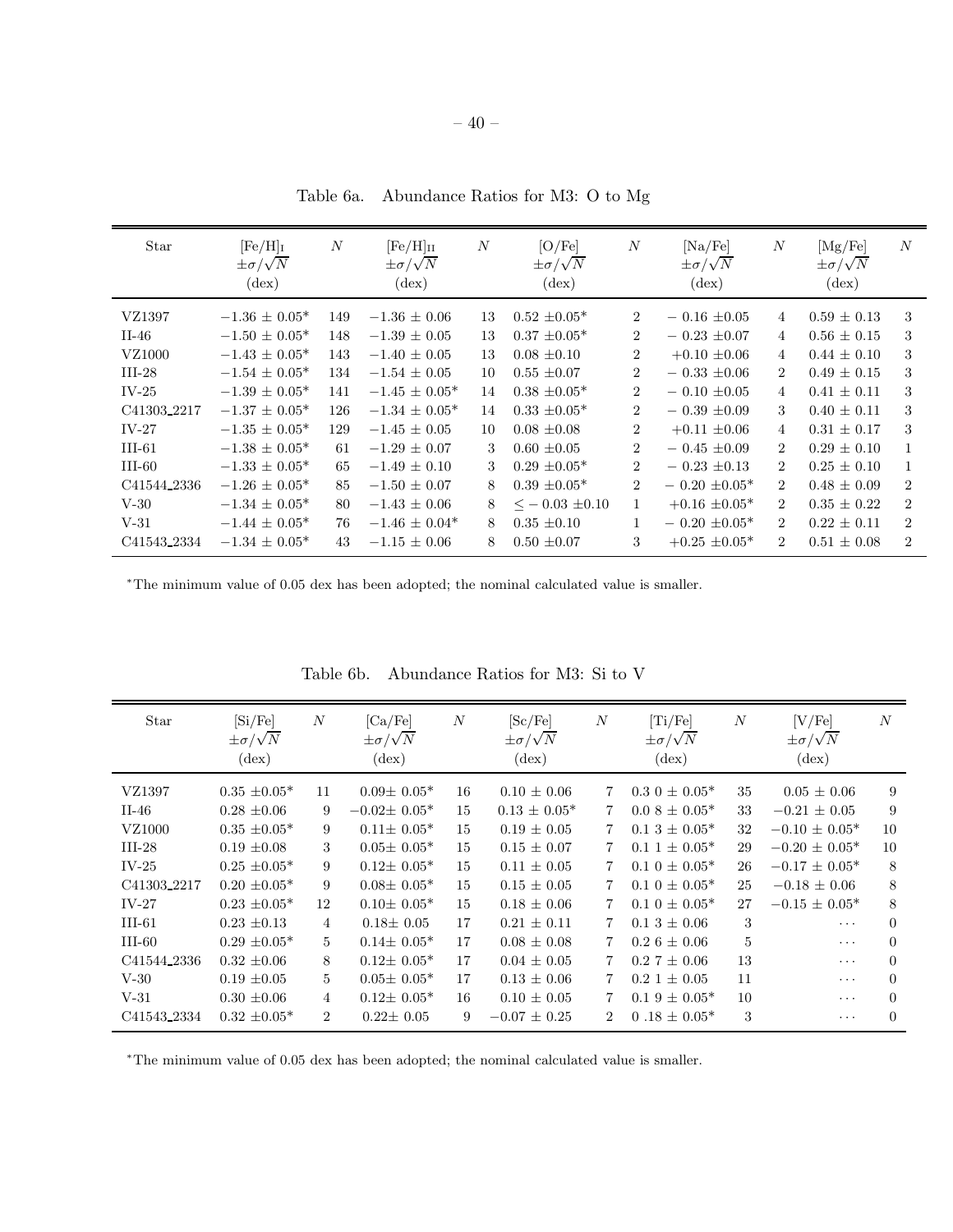| Star                    | [Cr/Fe]<br>$\pm \sigma/\sqrt{N}$<br>$(\text{dex})$ | $\boldsymbol{N}$ | [Mn/Fe]<br>$\pm \sigma/\sqrt{N}$<br>$(\text{dex})$ | N              | [Co/Fe]<br>$\pm \sigma/\sqrt{N}$<br>$(\text{dex})$ | $\boldsymbol{N}$ | [NiFe]<br>$\pm \sigma/\sqrt{N}$<br>$(\text{dex})$ | $\boldsymbol{N}$ | $\left[ Cu/Fe \right]$<br>$\pm \sigma/\sqrt{N}$<br>$(\text{dex})$ | N              |
|-------------------------|----------------------------------------------------|------------------|----------------------------------------------------|----------------|----------------------------------------------------|------------------|---------------------------------------------------|------------------|-------------------------------------------------------------------|----------------|
| VZ1397                  | $0.03 \pm 0.06$                                    | 8                | $-0.11 \pm 0.14$                                   | $5^{\circ}$    | $-0.01 \pm 0.05$                                   | $\overline{4}$   | $-0.10 \pm 0.05^*$                                | 24               | $-0.55 \pm 0.09$                                                  | 3              |
| $II-46$                 | $-0.06 \pm 0.05$                                   | 8                | $-0.20 \pm 0.15$                                   | $\frac{5}{2}$  | $-0.08 \pm 0.06$                                   | $\overline{4}$   | $-0.13 \pm 0.05^*$                                | 21               | $-0.55 \pm 0.09$                                                  | 3              |
| VZ1000                  | $-0.10 \pm 0.09$                                   | 9                | $-0.25 \pm 0.09$                                   | $\frac{5}{2}$  | $-0.07 \pm 0.09$                                   | $\overline{4}$   | $-0.14 \pm 0.05^*$                                | 20               | $-0.51 \pm 0.06$                                                  | 3              |
| $III-28$                | $0.10 \pm 0.08$                                    | 8                | $-0.34 \pm 0.12$                                   | 3              | $-0.02 \pm 0.09$                                   | $\overline{4}$   | $-0.18 \pm 0.05^*$                                | 13               | $-0.66 \pm 0.05^*$                                                | 3              |
| $IV-25$                 | $0.05 \pm 0.06$                                    | 10               | $-0.30 \pm 0.12$                                   | $5^{\circ}$    | $-0.06 \pm 0.08$                                   | $\overline{4}$   | $-0.14 \pm 0.05^*$                                | 20               | $-0.62 \pm 0.11$                                                  | $\overline{2}$ |
| C41303 <sub>-2217</sub> | $0.01 + 0.06$                                      | 9                | $-0.27 + 0.14$                                     | $\overline{4}$ | $-0.11 + 0.03$                                     | 3                | $-0.16 + 0.05*$                                   | 15               | $-0.56 + 0.21$                                                    | $\overline{2}$ |
| $IV-27$                 | $-0.03 + 0.05*$                                    | 9                | $-0.17 \pm 0.05$                                   | 3              | $-0.16 \pm 0.06$                                   | 3                | $-0.16 \pm 0.05^*$                                | 14               | $-0.71 \pm 0.05^*$                                                | $\overline{2}$ |
| $III-61$                | $\cdots$                                           | $\Omega$         | $\cdots$                                           | $\overline{0}$ | $\cdots$                                           | $\Omega$         | $-0.32 \pm 0.08$                                  | 6                | $\cdots$                                                          | $\Omega$       |
| $III-60$                | $\cdots$                                           | $\Omega$         | $\cdots$                                           | $\Omega$       | $\cdots$                                           | $\Omega$         | $-0.24 \pm 0.10$                                  | 6                | $\cdots$                                                          | $\Omega$       |
| C41544_2336             | $-0.32 \pm 0.09$                                   | 4                | $-0.32 \pm 0.17$                                   | 3              | $\cdots$                                           | $\Omega$         | $-0.08 \pm 0.05$                                  | $\overline{4}$   | $-0.46 \pm 0.10$                                                  |                |
| $V-30$                  | $-0.26 \pm 0.07$                                   | 3                | $-0.44 \pm 0.05$                                   | 3              | $\cdots$                                           | $\Omega$         | $-0.17 \pm 0.09$                                  | $\overline{4}$   | $-0.56 \pm 0.10$                                                  |                |
| $V-31$                  | $-0.17 \pm 0.12$                                   | 4                | $-0.33 \pm 0.09$                                   | 3              | $\cdots$                                           | $\Omega$         | $-0.13 \pm 0.05^*$                                | 6                | $-0.57 \pm 0.10$                                                  |                |
| C41543_2334             | $-0.07 \pm 0.17$                                   | 3                | $-0.43 \pm 0.06$                                   | 3              | $\cdots$                                           | $\Omega$         | $\cdots$                                          | $\Omega$         | $\cdots$                                                          | $\Omega$       |

Table 6c. Abundance Ratios for M3: Cr to Cu

| Star                    | [Zn/Fe]<br>$\pm \sigma/\sqrt{N}$<br>$(\text{dex})$ | $\boldsymbol{N}$            | [Y/Fe]<br>$\pm \sigma/\sqrt{N}$<br>$(\text{dex})$ | $\boldsymbol{N}$ | [Zr/Fe]<br>$\pm \sigma/\sqrt{N}$<br>$(\text{dex})$ | $\boldsymbol{N}$ | $[\text{Ba/Fe}]$<br>$\pm \sigma/\sqrt{N}$<br>$(\text{dex})$ | $\boldsymbol{N}$ | $\rm [La/Fe]$<br>$\pm \sigma/\sqrt{N}$<br>$(\text{dex})$ | N              |
|-------------------------|----------------------------------------------------|-----------------------------|---------------------------------------------------|------------------|----------------------------------------------------|------------------|-------------------------------------------------------------|------------------|----------------------------------------------------------|----------------|
| VZ1397                  | $-0.14 \pm 0.05^*$                                 | $\overline{2}$              | $-0.56 \pm 0.07$                                  | 3                | $0.13 \pm 0.05$                                    | 3                | $0.13 \pm 0.05$                                             | 3                | $0.07 \pm 0.05$                                          | 3              |
| $II-46$                 | $0.09 \pm 0.08$                                    | $\mathcal{D}_{\mathcal{L}}$ | $-0.27 \pm 0.10$                                  | 3                | $-0.12 \pm 0.05^*$                                 | 3                | $0.12 \pm 0.05$                                             | 3                | $0.03 \pm 0.08$                                          | 3              |
| VZ1000                  | $-0.12 \pm 0.05^*$                                 | $\overline{2}$              | $-0.25 \pm 0.09$                                  | $\overline{4}$   | $-0.11 \pm 0.05^*$                                 | 3                | $0.15 \pm 0.06$                                             | 3                | $0.01 \pm 0.05$                                          | 3              |
| $III-28$                | $-0.12 \pm 0.05^*$                                 | $\overline{2}$              | $-0.14 \pm 0.13$                                  | $\overline{4}$   | $-0.03 \pm 0.06$                                   | 3                | $0.08 \pm 0.09$                                             | 3                | $0.17 \pm 0.08$                                          | $\overline{2}$ |
| $IV-25$                 | $-0.10 \pm 0.07$                                   | $\mathcal{D}_{\mathcal{L}}$ | $-0.25 \pm 0.09$                                  | $\overline{4}$   | $0.05 \pm 0.05$                                    | 3                | $0.15 \pm 0.05^*$                                           | 3                | $-0.02 \pm 0.05$                                         | 3              |
| C41303 <sub>-2217</sub> | $-0.10 \pm 0.05^*$                                 | $\mathcal{D}_{\mathcal{L}}$ | $-0.15 \pm 0.10$                                  | $\overline{4}$   | $0.22 \pm 0.10$                                    | 3                | $0.16 \pm 0.05$                                             | 3                | $-0.02 \pm 0.15$                                         | $\overline{2}$ |
| $IV-27$                 | $-0.13 \pm 0.05^*$                                 | $\mathcal{D}_{\mathcal{L}}$ | $-0.35 \pm 0.09$                                  | $\overline{4}$   | $\cdots$                                           | $\Omega$         | $0.14 \pm 0.06$                                             | 3                | $0.05 \pm 0.05$                                          | 3              |
| $III-61$                | $\cdots$                                           | $\Omega$                    | $\ddots$                                          | $\Omega$         | $\cdots$                                           | $\Omega$         | $-0.09 \pm 0.05*$                                           | 3                | $\ddotsc$                                                | $\Omega$       |
| $III-60$                | $\sim$ $\sim$ $\sim$                               | $\Omega$                    | $\ddots$                                          | $\Omega$         | $\cdots$                                           | $\Omega$         | $0.12 \pm 0.05^*$                                           | 3                | $\ddotsc$                                                | $\Omega$       |
| C41544_2336             | $-0.19 \pm 0.05^*$                                 | $\overline{2}$              | $-0.29 \pm 0.06$                                  | 3                | $\cdots$                                           | $\Omega$         | $0.24 \pm 0.09$                                             | 3                | $\ddotsc$                                                | $\Omega$       |
| $V-30$                  | $-0.10 \pm 0.28$                                   | 2                           | $-0.38 \pm 0.20$                                  | 3                | $\cdots$                                           | $\Omega$         | $0.34 \pm 0.10$                                             | 3                | $\cdots$                                                 | $\Omega$       |
| $V-31$                  | $0.02 \pm 0.18$                                    | $\mathcal{D}_{\mathcal{L}}$ | $-0.26 \pm 0.09$                                  | 3                | $\cdots$                                           | $\Omega$         | $0.20 \pm 0.08$                                             | 3                | $\cdots$                                                 | $\Omega$       |
| C41543_2334             | $-0.15 \pm 0.05^*$                                 | $\overline{2}$              | $-0.12 \pm 0.05^*$                                | $\overline{2}$   | $\cdots$                                           | $\Omega$         | $0.38 \pm 0.15$                                             | 3                | .                                                        | $\Omega$       |

Table 6d. Abundance Ratios for M3: Zn to La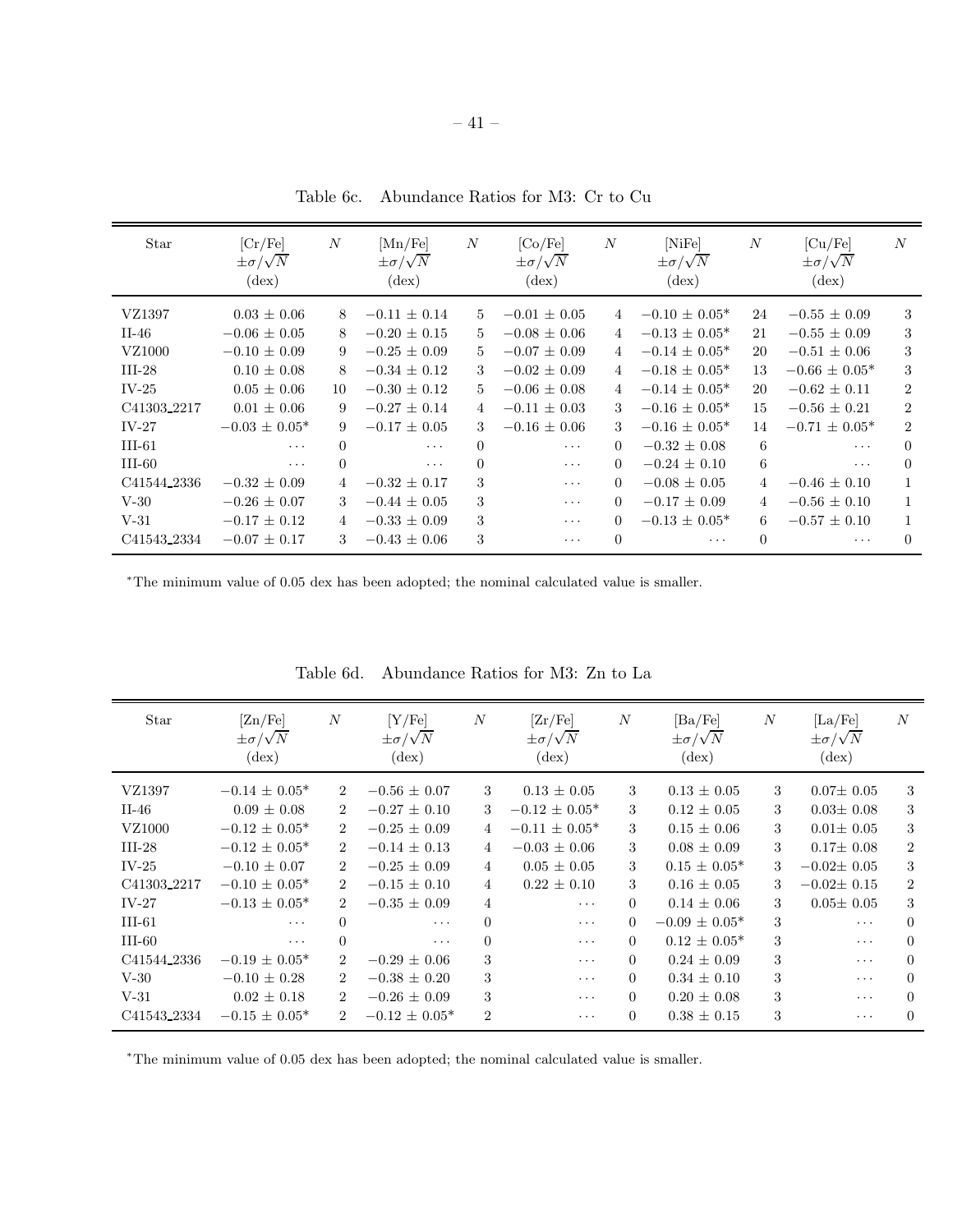Table 6e. Abundance Ratios for M3: Nd to Dy

| Star        | [Nd/Fe]<br>$\pm \sigma / \sqrt{N}$<br>$(\text{dex})$ | $\boldsymbol{N}$ | [Eu/Fe]<br>$\pm \sigma / \sqrt{N}$<br>$(\text{dex})$ | $\boldsymbol{N}$ | [Dy/Fe]<br>$\pm \sigma / \sqrt{N}$<br>$(\text{dex})$ | $\boldsymbol{N}$ |
|-------------|------------------------------------------------------|------------------|------------------------------------------------------|------------------|------------------------------------------------------|------------------|
| VZ1397      | $0.12 \pm 0.07$                                      | 5.               | $0.46 \pm 0.10$                                      | $\mathbf{1}$     | $-0.04 \pm 0.10$                                     | 1                |
| $II-46$     | $0.16 \pm 0.05$                                      | 5                | $0.51 \pm 0.10$                                      | 1                | $0.12 \pm 0.10$                                      | 1                |
| VZ1000      | $0.29 \pm 0.05$                                      | 7                | $0.44 \pm 0.10$                                      | $\mathbf{1}$     | $-0.09 \pm 0.10$                                     | 1                |
| $III-28$    | $0.15 \pm 0.05^*$                                    | 7                | $0.52 \pm 0.10$                                      | 1                | $0.08 \pm 0.10$                                      | 1                |
| $IV-25$     | $0.16 \pm 0.05^*$                                    | 7                | $0.46 \pm 0.10$                                      | 1                | $0.19 \pm 0.10$                                      | 1                |
| Stet189     | $0.28 \pm 0.06$                                      | 5                | $0.51 \pm 0.10$                                      | 1                | .                                                    | $\Omega$         |
| $IV-27$     | $0.21 \pm 0.05^*$                                    | 5                | $0.55 \pm 0.10$                                      | 1                | .                                                    | $\Omega$         |
| $III-61$    |                                                      | $\Omega$         |                                                      | $\theta$         |                                                      | $\Omega$         |
| III-60      | .                                                    | $\Omega$         | .                                                    | $\Omega$         |                                                      | $\Omega$         |
| C41544_2336 | $-0.06 \pm 0.10$                                     | 1                | $0.53 \pm 0.10$                                      | 1                |                                                      | 0                |
| $V-30$      |                                                      | $\theta$         | .                                                    | $\Omega$         |                                                      | 0                |
| $V-31$      |                                                      | $\theta$         |                                                      | $\theta$         |                                                      | 0                |
| C41543_2334 |                                                      | $\theta$         | .                                                    | $\theta$         |                                                      | $\Omega$         |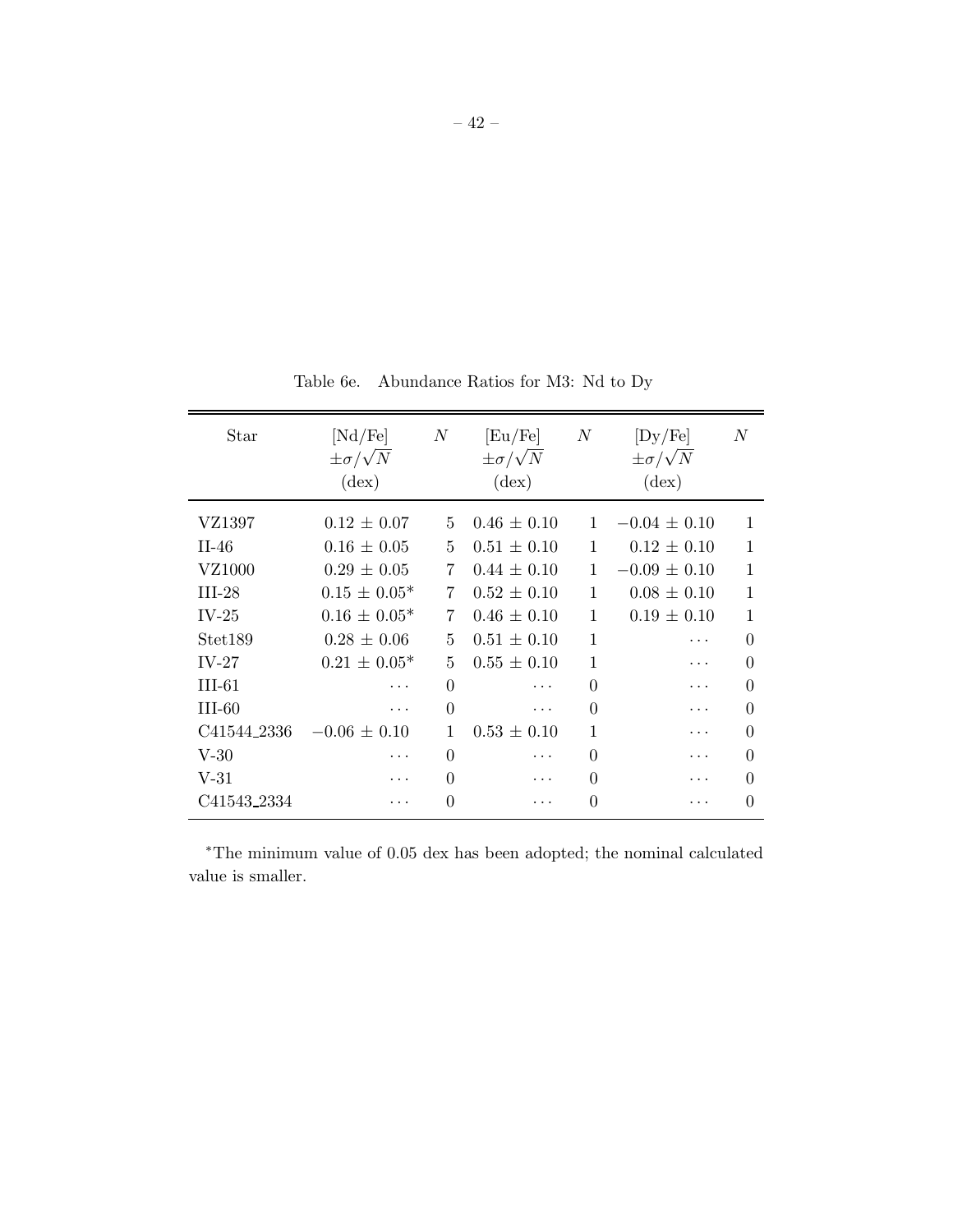Table 7. Sensitivity of Abundances

|                   | $\Delta$ (EW)<br>$10\%^{\rm a}$<br>$(\text{dex})$ | $\Delta(T_{eff})$<br>$+100~K^{\rm b}$<br>$(\text{dex})$ | $\Delta(\log g)$<br>$+0.2~\mathrm{dex}$<br>$(\text{dex})$ | $\Delta(vt)$<br>$+0.4/-0.2$ km s <sup>-1</sup><br>$(\text{dex})$ | $\Delta([Fe/H])$<br>$+0.2~\mathrm{dex}$<br>$(\text{dex})$ |
|-------------------|---------------------------------------------------|---------------------------------------------------------|-----------------------------------------------------------|------------------------------------------------------------------|-----------------------------------------------------------|
| $OI$ :            |                                                   |                                                         |                                                           |                                                                  |                                                           |
| 4250/1.0/1.6      | $0.05\,$                                          | $-0.01$                                                 | 0.09                                                      | $-0.01/0.00$                                                     | 0.08                                                      |
| 5250/3.0/1.3      | $0.06\,$                                          | $-0.09$                                                 | 0.07                                                      | $-0.01/+0.01$                                                    | $-0.01$                                                   |
| 5750/3.5/2.0      | $0.06\,$                                          | $-0.08$                                                 | 0.07                                                      | $-0.02/+0.01$                                                    | $-0.01$                                                   |
| $\rm Na~\sc I~$ : |                                                   |                                                         |                                                           |                                                                  |                                                           |
| 4250/1.0/1.6      | $0.07\,$                                          | $0.09\,$                                                | $-0.02$                                                   | $-0.02/+0.02$                                                    | $-0.01$                                                   |
| 5250/3.0/1.3      | $0.06\,$                                          | $0.06\,$                                                | $-0.03$                                                   | $-0.01/+0.01$                                                    | 0.00                                                      |
| 5750/3.5/2.0      | $0.05\,$                                          | 0.04                                                    | 0.00                                                      | $-0.01/0.00$                                                     | 0.00                                                      |
| $Mg I$ :          |                                                   |                                                         |                                                           |                                                                  |                                                           |
| 4250/1.0/1.6      | $0.17\,$                                          | 0.10                                                    | $-0.05$                                                   | $-0.16/+0.07$                                                    | 0.00                                                      |
| 5250/3.0/1.3      | $0.12\,$                                          | $0.08\,$                                                | $-0.05$                                                   | $-0.06/+0.03$                                                    | $0.01\,$                                                  |
| $SiI$ :           |                                                   |                                                         |                                                           |                                                                  |                                                           |
| 4250/1.0/1.6      | 0.06                                              | 0.01                                                    | 0.03                                                      | $-0.02/+0.01$                                                    | $-0.03$                                                   |
| 5250/3.0/1.3      | $0.06\,$                                          | $\rm 0.03$                                              | $0.01\,$                                                  | $-0.01/+0.01$                                                    | $0.01\,$                                                  |
| $CaI$ :           |                                                   |                                                         |                                                           |                                                                  |                                                           |
| 4250/1.0/1.6      | $0.16\,$                                          | $0.13\,$                                                | $-0.02$                                                   | $-0.16/+0.10$                                                    | $-0.02$                                                   |
| 5250/3.0/1.3      | $0.10\,$                                          | $0.07\,$                                                | $-0.02$                                                   | $-0.08/+0.04$                                                    | $0.00\,$                                                  |
| 5750/3.5/2.0      | $0.09\,$                                          | $0.06\,$                                                | $-0.01$                                                   | $-0.06/+0.03$                                                    | 0.00                                                      |
| Sc II:            |                                                   |                                                         |                                                           |                                                                  |                                                           |
| 4250/1.0/1.6      | $0.13\,$                                          | $-0.02$                                                 | 0.08                                                      | $-0.12/+0.07$                                                    | 0.06                                                      |
| 5250/3.0/1.3      | $0.09\,$                                          | $0.03\,$                                                | 0.08                                                      | $-0.05/+0.04$                                                    | 0.04                                                      |
| 5750/3.5/2.0      | $0.06\,$                                          | $\rm 0.03$                                              | $0.07\,$                                                  | $-0.02/+0.02$                                                    | $0.02\,$                                                  |
| Ti I:             |                                                   |                                                         |                                                           |                                                                  |                                                           |
| 4250/1.0/1.6      | $0.11\,$                                          | $0.19\,$                                                | $-0.01$                                                   | $-0.09/+0.06$                                                    | $-0.02$                                                   |
| 5250/3.0/1.3      | 0.08                                              | 0.11                                                    | $-0.01$                                                   | $-0.05/+0.03$                                                    | 0.00                                                      |
| $\rm Ti~II$ :     |                                                   |                                                         |                                                           |                                                                  |                                                           |
| 4250/1.0/1.6      | $0.20\,$                                          | $-0.02$                                                 | $0.06\,$                                                  | $-0.21/+0.14$                                                    | $0.12\,$                                                  |
| 5250/3.0/1.3      | 0.10                                              | $\rm 0.03$                                              | 0.08                                                      | $-0.05/+0.04$                                                    | 0.04                                                      |
| $VI$ :            |                                                   |                                                         |                                                           |                                                                  |                                                           |
| 4250/1.0/1.6      | $0.06\,$                                          | 0.22                                                    | $0.00\,$                                                  | $-0.03/+0.02$                                                    | $-0.02$                                                   |
| $CrI$ :           |                                                   |                                                         |                                                           |                                                                  |                                                           |
| 4250/1.0/1.6      | $0.13\,$                                          | $0.14\,$                                                | $-0.02$                                                   | $-0.15/+0.08$                                                    | $-0.02$                                                   |
| 5250/3.0/1.3      | $0.14\,$                                          | $0.12\,$                                                | $-0.02$                                                   | $-0.12/+0.08$                                                    | 0.00                                                      |
| Mn I:             |                                                   |                                                         |                                                           |                                                                  |                                                           |
| 4250/1.0/1.6      | $0.19\,$                                          | $0.16\,$                                                | $-0.02$                                                   | $-0.23/+0.13$                                                    | $-0.01$                                                   |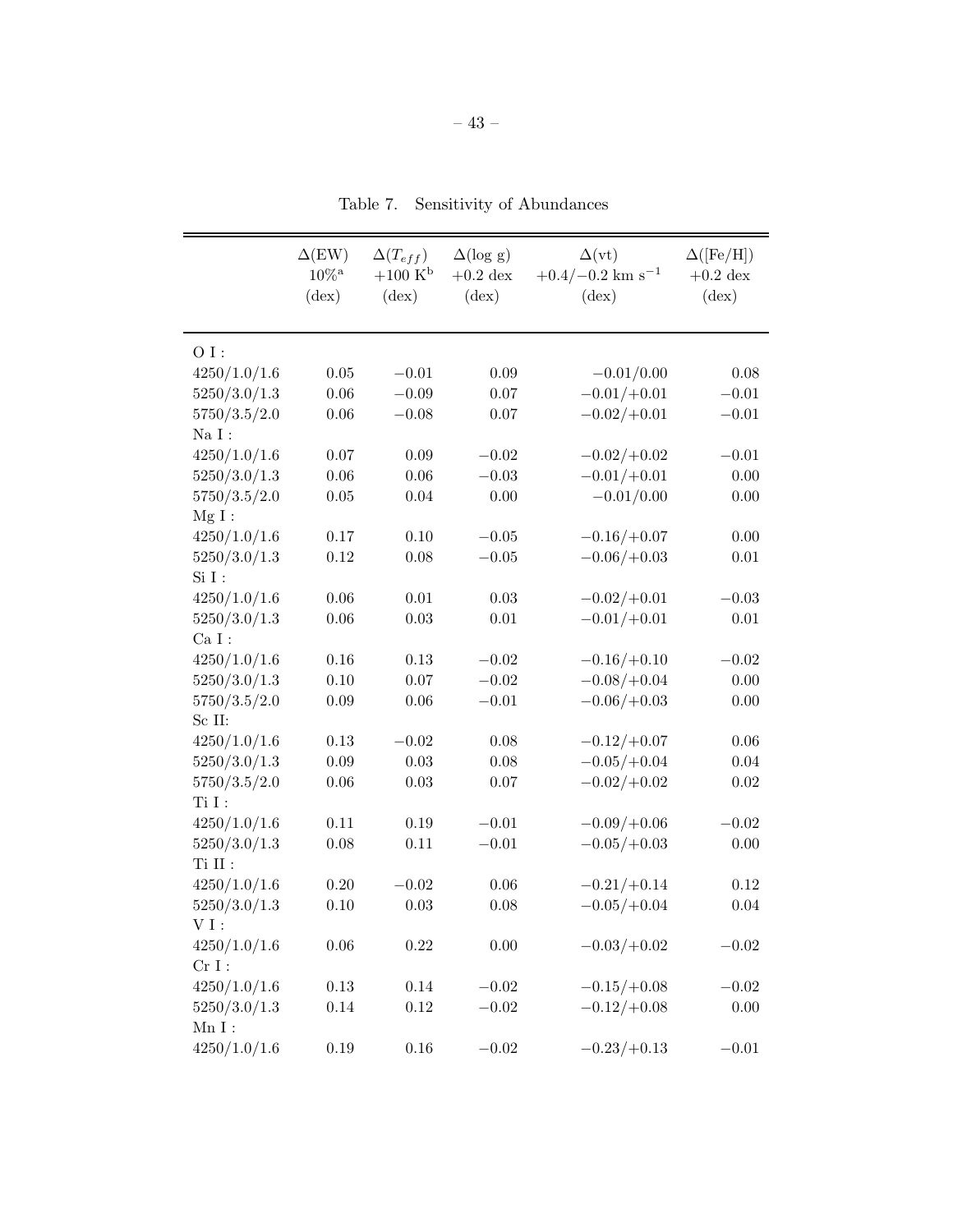– 44 –

Table 7—Continued

|                                   | $\Delta$ (EW)<br>$10\%^{\rm a}$<br>$(\text{dex})$ | $\Delta(T_{eff})$<br>$+100~K^{\rm b}$<br>$(\text{dex})$ | $\Delta(\log g)$<br>$+0.2$ dex<br>$(\text{dex})$ | $\Delta(vt)$<br>$+0.4/-0.2$ km s <sup>-1</sup><br>$(\text{dex})$ | $\Delta([Fe/H])$<br>$+0.2$ dex<br>$(\text{dex})$ |
|-----------------------------------|---------------------------------------------------|---------------------------------------------------------|--------------------------------------------------|------------------------------------------------------------------|--------------------------------------------------|
| 5250/3.0/1.3<br>Fe $\mathcal I$ : | 0.12                                              | 0.10                                                    | $-0.01$                                          | $-0.10/+0.06$                                                    | 0.00                                             |
| 4250/1.0/1.6                      | $0.12\,$                                          | $0.11\,$                                                | $0.00\,$                                         | $-0.13/+0.07$                                                    | $0.01\,$                                         |
| 5250/3.0/1.3                      | $0.11\,$                                          | 0.10                                                    | $-0.02\,$                                        | $-0.09/+0.05$                                                    | 0.00                                             |
| 5750/3.5/2.0                      | $0.09\,$                                          | 0.08                                                    | $0.00\,$                                         | $-0.05/+0.03$                                                    | $0.01\,$                                         |
| Fe II:                            |                                                   |                                                         |                                                  |                                                                  |                                                  |
| 4250/1.0/1.6                      | $0.11\,$                                          | $-0.08$                                                 | $0.08\,$                                         | $-0.12/+0.06$                                                    | $0.07\,$                                         |
| 5250/3.0/1.3                      | $0.08\,$                                          | $-0.01$                                                 | 0.08                                             | $-0.05/+0.03$                                                    | 0.03                                             |
| Co I:                             |                                                   |                                                         |                                                  |                                                                  |                                                  |
| 4250/1.0/1.6                      | $0.05\,$                                          | 0.13                                                    | 0.02                                             | $-0.02/+0.01$                                                    | 0.02                                             |
| $Ni$ $I$ :                        |                                                   |                                                         |                                                  |                                                                  |                                                  |
| 4250/1.0/1.6                      | 0.08                                              | $0.09\,$                                                | 0.03                                             | $-0.07/+0.04$                                                    | $0.02\,$                                         |
| 5250/3.0/1.3                      | $0.07\,$                                          | 0.10                                                    | 0.00                                             | $-0.05/+0.02$                                                    | 0.00                                             |
| 5750/3.5/2.0                      | $0.06\,$                                          | $0.06\,$                                                | 0.00                                             | $-0.02/+0.02$                                                    | $0.01\,$                                         |
| $\mathrm{Cu}\; \mathrm{I}$ :      |                                                   |                                                         |                                                  |                                                                  |                                                  |
| 4250/1.0/1.6                      | $0.16\,$                                          | 0.14                                                    | $0.03\,$                                         | $-0.17/+0.12$                                                    | $0.02\,$                                         |
| $Zn I$ :                          |                                                   |                                                         |                                                  |                                                                  |                                                  |
| 4250/1.0/1.6                      | $0.14\,$                                          | $\!-0.05$                                               | $0.04\,$                                         | $-0.13/+0.10$                                                    | 0.04                                             |
| 5250/3.0/1.3                      | $0.07\,$                                          | 0.04                                                    | 0.04                                             | $-0.05/+0.03$                                                    | $0.02\,$                                         |
| $\mathbf Y$ II :                  |                                                   |                                                         |                                                  |                                                                  |                                                  |
| 4250/1.0/1.6                      | $0.17\,$                                          | $-0.01$                                                 | 0.07                                             | $-0.18/+0.13$                                                    | $-0.06$                                          |
| 5250/3.0/1.3                      | $0.07\,$                                          | 0.04                                                    | 0.08                                             | $-0.03/+0.03$                                                    | 0.04                                             |
| $ZrI$ :                           |                                                   |                                                         |                                                  |                                                                  |                                                  |
| 4250/1.0/1.6                      | $0.05\,$                                          | 0.25                                                    | 0.00                                             | $0.00/+0.01$                                                     | $-0.02$                                          |
| Ba II:                            |                                                   |                                                         |                                                  |                                                                  |                                                  |
| 4250/1.0/1.6                      | 0.23                                              | 0.04                                                    | $0.06\,$                                         | $-0.36/+0.20$                                                    | $0.06\,$                                         |
| 5250/3.0/1.3                      | $0.17\,$                                          | $0.07\,$                                                | $0.05\,$                                         | $-0.23/+0.15$                                                    | $0.04\,$                                         |
| 5750/3.5/2.0                      | $0.12\,$                                          | $0.06\,$                                                | 0.06                                             | $-0.10/+0.07$                                                    | $0.02\,$                                         |
| La II:                            |                                                   |                                                         |                                                  |                                                                  |                                                  |
| 4250/1.0/1.6                      | $0.06\,$                                          | $\rm 0.02$                                              | $0.08\,$                                         | $-0.02/+0.02$                                                    | $0.07\,$                                         |
| Nd II:                            |                                                   |                                                         |                                                  |                                                                  |                                                  |
| 4250/1.0/1.6                      | $0.09\,$                                          | 0.03                                                    | 0.07                                             | $-0.07/+0.06$                                                    | 0.06                                             |
| Eu II:                            |                                                   |                                                         |                                                  |                                                                  |                                                  |
| 4250/1.0/1.6                      | $0.06\,$                                          | $-0.01$                                                 | 0.08                                             | $-0.03/+0.02$                                                    | $0.07\,$                                         |
| Dy II:                            |                                                   |                                                         |                                                  |                                                                  |                                                  |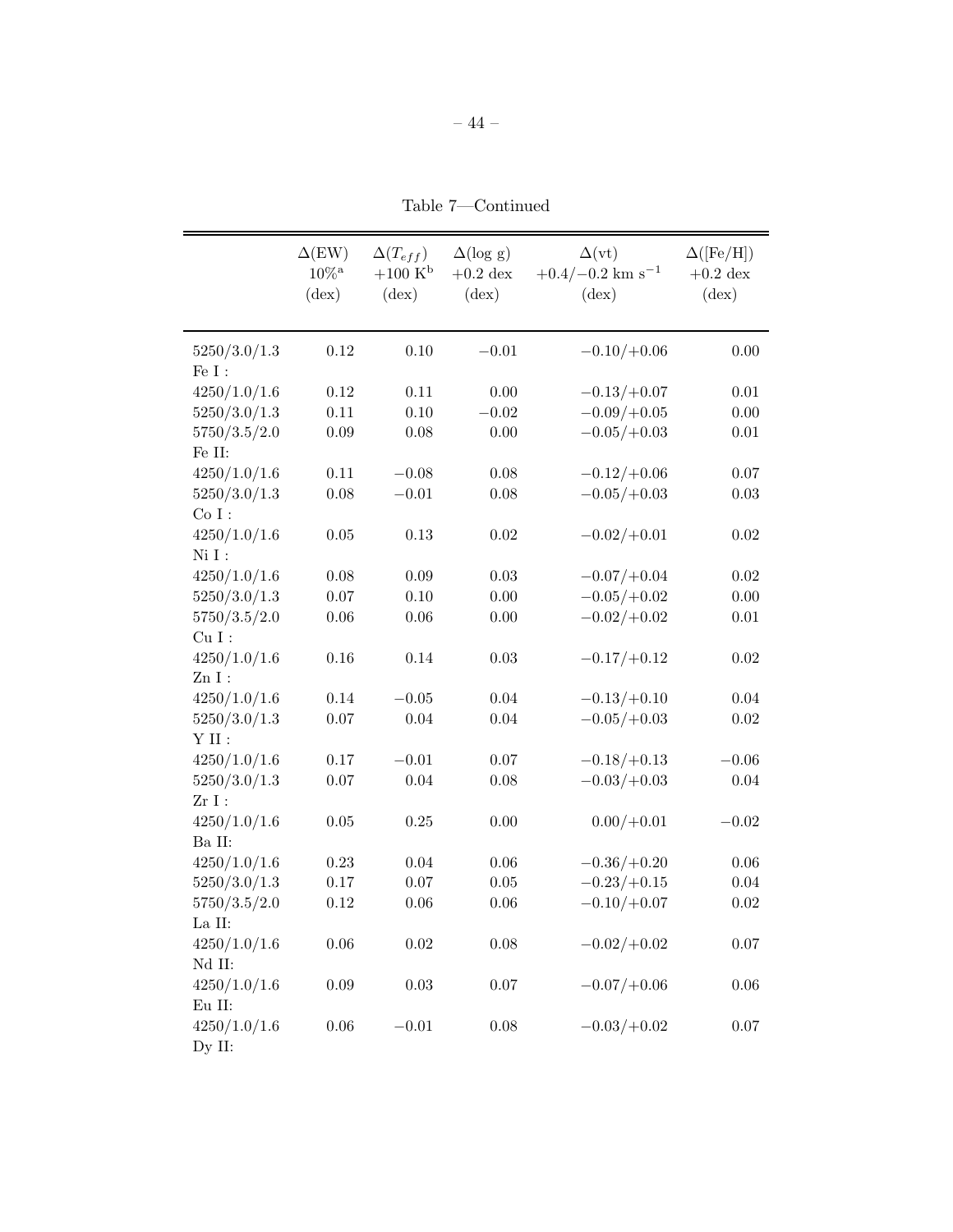|              | $\Delta$ (EW)       | $\Delta(T_{eff})$      | $\Delta(\log g)$ | $\Delta(vt)$                   | $\Delta$ ([Fe/H]) |
|--------------|---------------------|------------------------|------------------|--------------------------------|-------------------|
|              | $10\%$ <sup>a</sup> | $+100~{\rm K}^{\rm b}$ | $+0.2$ dex       | $+0.4/-0.2$ km s <sup>-1</sup> | $+0.2$ dex        |
|              | $(\text{dex})$      | $(\text{dex})$         | $(\text{dex})$   | $(\text{dex})$                 | $(\text{dex})$    |
| 4250/1.0/1.6 | 0.05                | 0.03                   | 0.08             | $-0.01/+0.01$                  | 0.07              |

Table 7—Continued

 $\,$  aThis is an underestimate of the uncertainty for the weakest lines.

<sup>b</sup>The  $T_{eff}$  uncertainty is a function of  $T_{eff}$ ; see §5.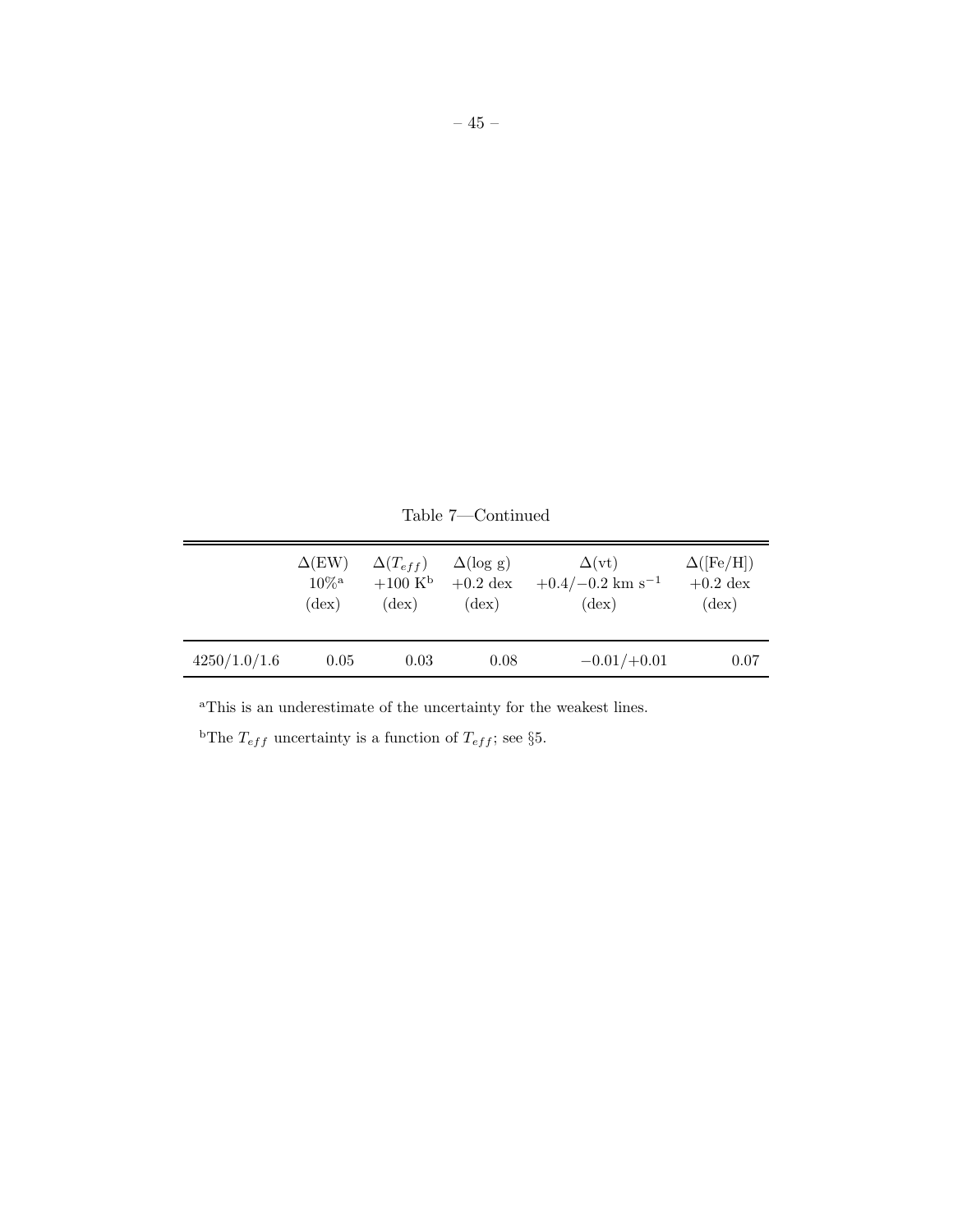| <b>Species</b> | Mean Abund.<br>$[X/Fe]$ (dex) | $\sigma$<br>$(\text{dex})$ | $\sigma(\text{tot})^{\text{a}}$<br>$(\text{dex})$ | Spread Ratio <sup>b</sup><br>$(\text{dex})$ | No. of<br>$\operatorname{Stars}^{\operatorname{e}}$ | $x^{2c}$ | $p(x)^{\mathrm{d}}$<br>$\%$ | Variation <sup>e</sup> |
|----------------|-------------------------------|----------------------------|---------------------------------------------------|---------------------------------------------|-----------------------------------------------------|----------|-----------------------------|------------------------|
|                |                               |                            |                                                   |                                             |                                                     |          |                             |                        |
| O <sub>I</sub> | 0.33                          | 0.20                       | $0.07\,$                                          | 2.26                                        | 12                                                  | 56.1     | < 0.1                       | Yes                    |
| $\rm NaI$      | $-0.16$                       | 0.20                       | 0.08                                              | 2.32                                        | 12                                                  | 55.4     | $<\!\!0.1$                  | Yes                    |
| MgI            | 0.40                          | 0.12                       | 0.17                                              | 0.71                                        | 12                                                  | 5.5      | 90.7                        | N <sub>o</sub>         |
| SiI            | 0.27                          | 0.06                       | 0.07                                              | 0.88                                        | 12                                                  | 7.6      | $75.0\,$                    | No                     |
| CaI            | 0.10                          | $0.05\,$                   | 0.12                                              | 0.43                                        | $12\,$                                              | $2.1\,$  | 99.8                        | No                     |
| ScII           | 0.13                          | 0.05                       | 0.12                                              | 0.41                                        | 12                                                  | 1.7      | $99.9\,$                    | No                     |
| TiI            | 0.17                          | 0.08                       | 0.12                                              | 0.65                                        | 12                                                  | 4.2      | 95.7                        | No                     |
| TiII           | 0.27                          | 0.11                       | 0.15                                              | 0.74                                        | 10                                                  | 4.6      | 86.6                        | No                     |
| VI             | $-0.14$                       | 0.09                       | 0.23                                              | 0.40                                        | $\overline{7}$                                      | 0.9      | 98.8                        | No                     |
| CrI            | $-0.08$                       | 0.14                       | $0.14\,$                                          | 1.04                                        | 10                                                  | 9.4      | 40.4                        | N <sub>o</sub>         |
| MnI            | $-0.27$                       | 0.10                       | 0.18                                              | 0.55                                        | 10                                                  | 2.5      | $98.2\,$                    | No                     |
| FeI            | $-1.39$                       | 0.08                       | 0.09                                              | 0.85                                        | 12                                                  | 7.3      | 77.2                        | N <sub>o</sub>         |
| FeII           | $-1.43$                       | $0.07\,$                   | 0.12                                              | 0.57                                        | $12\,$                                              | 3.8      | 97.6                        | No                     |
| CoI            | $-0.07$                       | $0.05\,$                   | 0.10                                              | 0.51                                        | $\overline{7}$                                      | 1.7      | 94.8                        | No                     |
| NiI            | $-0.16$                       | 0.06                       | 0.09                                              | 0.67                                        | 12                                                  | 5.4      | 90.9                        | N <sub>o</sub>         |
| CuI            | $-0.58$                       | $0.07\,$                   | $0.16\,$                                          | 0.45                                        | 10                                                  | 1.9      | $99.2\,$                    | No                     |
| ZnI            | $-0.09$                       | 0.08                       | 0.12                                              | 0.65                                        | 10                                                  | 3.6      | 93.7                        | No                     |
| YII            | $-0.29$                       | 0.12                       | 0.16                                              | 0.76                                        | 10                                                  | 5.1      | 82.3                        | N <sub>o</sub>         |
| ZrI            | 0.02                          | 0.14                       | 0.14                                              | 1.01                                        | $6\phantom{.}6$                                     | 4.8      | 44.6                        | No                     |
| BaII           | 0.15                          | 0.10                       | $\rm 0.21$                                        | 0.48                                        | 12                                                  | 2.5      | $99.5\,$                    | No                     |
| LaII           | 0.04                          | $0.07\,$                   | 0.11                                              | 0.65                                        | $\overline{7}$                                      | 2.1      | 91.0                        | No                     |
| NdII           | 0.16                          | 0.11                       | 0.10                                              | 1.08                                        | 8                                                   | 8.1      | 32.8                        | No                     |
| EuII           | 0.50                          | $0.04\,$                   | $\ldots$                                          | .                                           | $8\,$                                               | 1.1      | $99.2\,$                    | No                     |
| DyII           | 0.05                          | 0.12                       | .                                                 | .                                           | $\overline{5}$                                      | $5.3\,$  | 25.7                        | No                     |

Table 8. Mean Abundances and Abundance Spreads for Stars in M3

 $^a\sigma(tot)$  is defined in §6.2.

<sup>b</sup>This is the ratio of  $\sigma$  for the M3 sample stars to  $\sigma$ (tot). See text.

 ${}^c x^2 = \sum (y_i - \bar{y})^2 / \sigma_i^2$ , where  $\bar{y} = \sum (y_i / \sigma_i^2) / \sum (1 / \sigma_i^2)$ . A minimum  $\sigma_i = \sigma (tot)$  was adopted  ${}^d p(x)$  is the probability of exceeding  $x^2$  by chance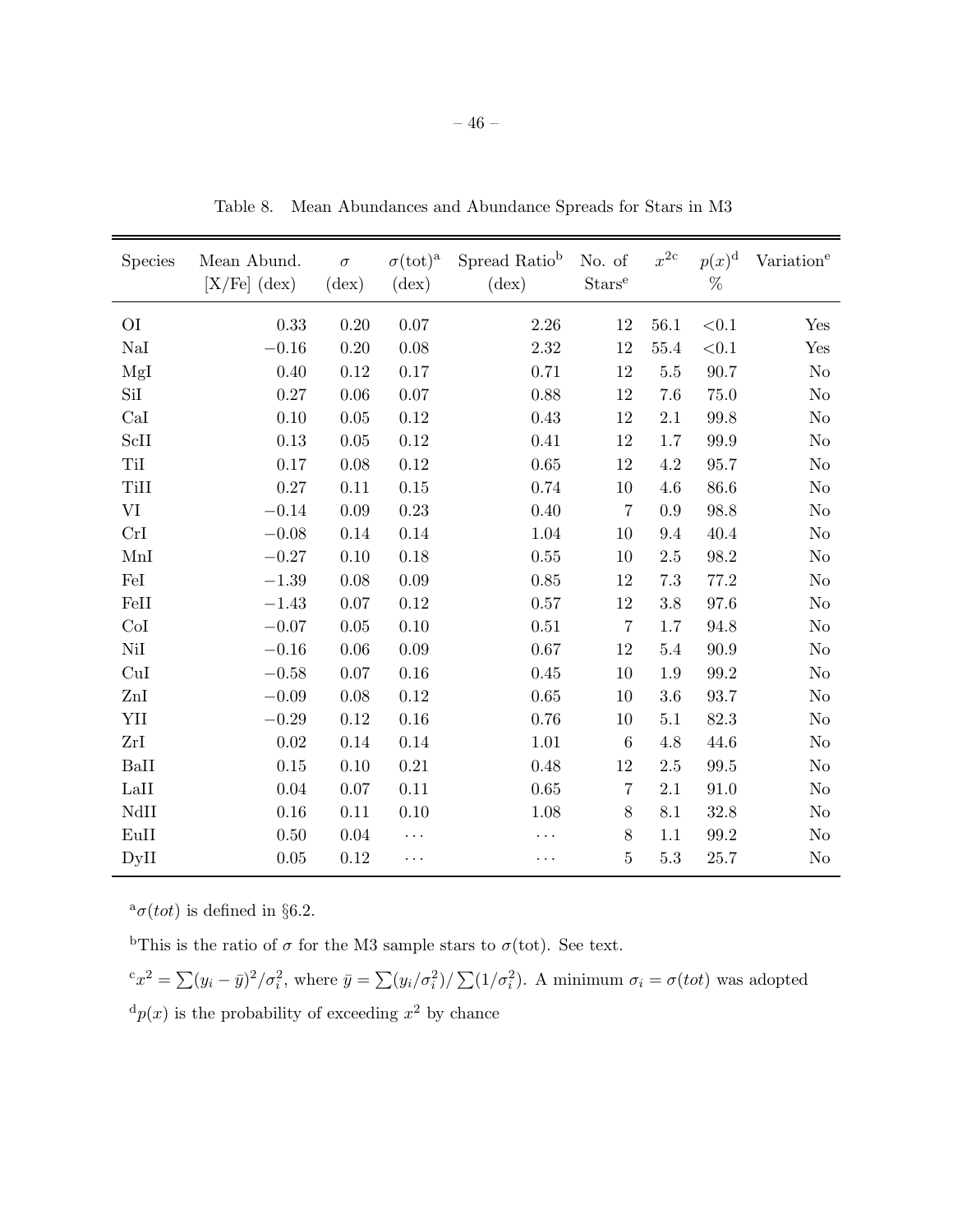<sup>e</sup>The number of stars in the M3 sample in which lines of this species were detected.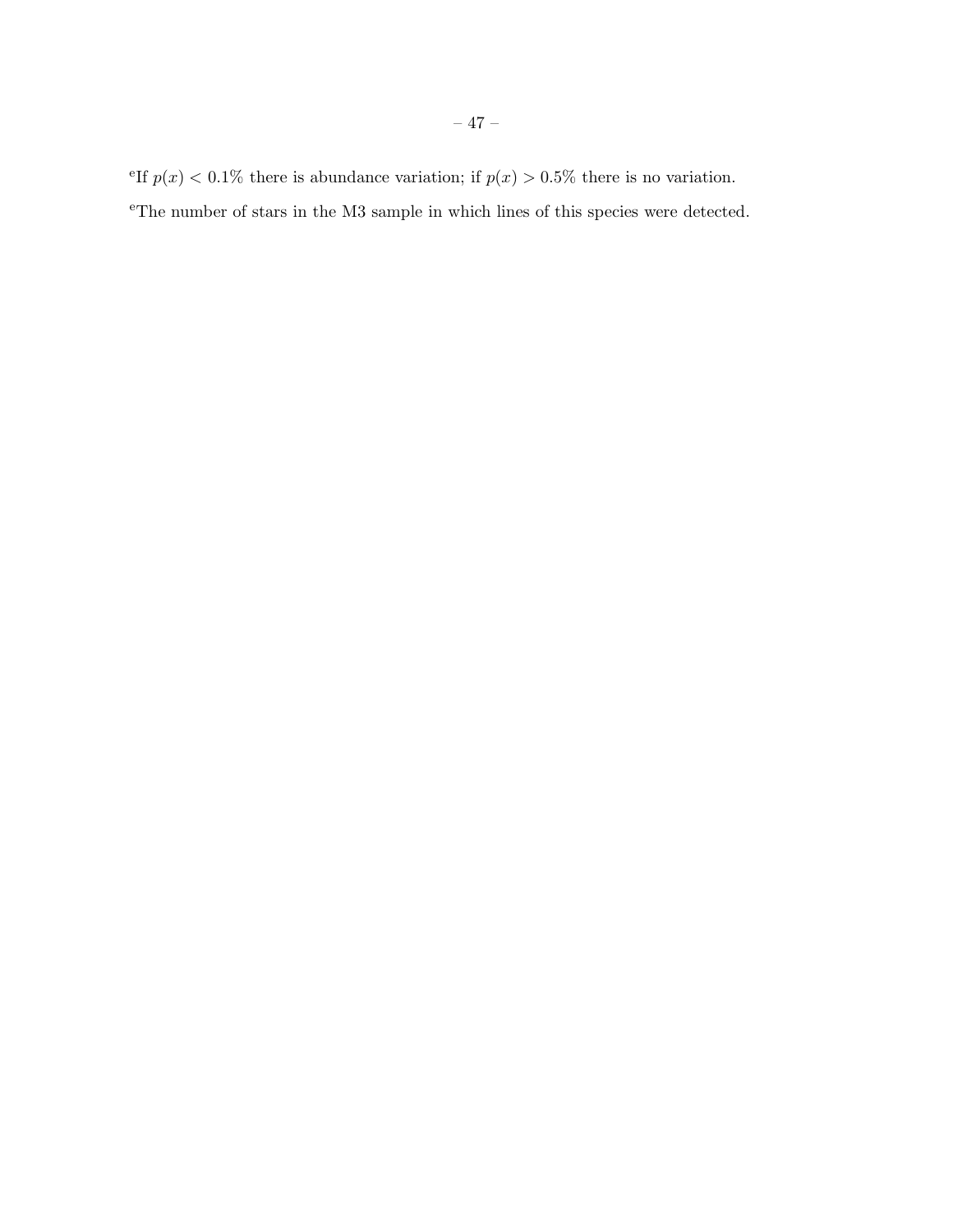Table 9a. Abundance Ratios for M13: O to Mg

| Star                    | $[Fe/H]$ <sub>I</sub><br>$\pm \sigma/\sqrt{N}$<br>$(\text{dex})$ | N   | $[Fe/H]_{II}$<br>$\pm \sigma/\sqrt{N}$<br>$(\text{dex})$ | $\cal N$         | [O/Fe]<br>$\pm \sigma/\sqrt{N}$<br>$(\text{dex})$ | $\cal N$       | [Na/Fe]<br>$\pm \sigma/\sqrt{N}$<br>$(\text{dex})$ | $\boldsymbol{N}$ | [Mg/Fe]<br>$\pm \sigma/\sqrt{N}$<br>$(\text{dex})$ | N            |
|-------------------------|------------------------------------------------------------------|-----|----------------------------------------------------------|------------------|---------------------------------------------------|----------------|----------------------------------------------------|------------------|----------------------------------------------------|--------------|
| $II-67$                 | $-1.45 \pm 0.05*$                                                | 110 | $-1.14 \pm 0.06$                                         | 12               | $-1.14 \pm 0.10$                                  | $\mathbf{1}$   | $0.32 \pm 0.05$                                    | 3                | $0.29 \pm 0.19$                                    | 3            |
| $IV-25$                 | $-1.47 \pm 0.05^*$                                               | 128 | $-1.35 \pm 0.05$                                         | 12               | $-0.33 \pm 0.05*$                                 | $\overline{2}$ | $0.41 \pm 0.09$                                    | 4                | $0.35 \pm 0.21$                                    | 3            |
| II-76                   | $-1.56 \pm 0.05*$                                                | 123 | $-1.49 \pm 0.05*$                                        | 13               | $0.55 \pm 0.05*$                                  | $\overline{2}$ | $-0.32 \pm 0.05$                                   | $\overline{4}$   | $0.49 \pm 0.17$                                    | 3            |
| $III-18$                | $-1.43 \pm 0.05^*$                                               | 123 | $-1.46 \pm 0.05^*$                                       | 13               | $-0.35 \pm 0.10$                                  | 1              | $0.36 \pm 0.06$                                    | $\overline{4}$   | $0.29 \pm 0.14$                                    | 3            |
| K188                    | $-1.45 \pm 0.05^*$                                               | 111 | $-1.44 \pm 0.05*$                                        | 13               | $0.33 \pm 0.07$                                   | $\,2$          | $-0.08 \pm 0.05*$                                  | $\overline{4}$   | $0.39 \pm 0.17$                                    | 3            |
| $III-7$                 | $-1.60 \pm 0.05*$                                                | 93  | $-1.46 \pm 0.05*$                                        | 13               | $0.46 \pm 0.08$                                   | $\overline{2}$ | $0.10 \pm 0.05*$                                   | $\overline{2}$   | $0.52 \pm 0.14$                                    | 3            |
| $I-18$                  | $-1.49 \pm 0.05^*$                                               | 88  | $-1.45 \pm 0.05^*$                                       | 13               | $0.17 \pm 0.10$                                   | $\mathbf{1}$   | $0.32 \pm 0.05^*$                                  | $\overline{4}$   | $0.31 \pm 0.18$                                    | $\,3$        |
| $I-49$                  | $-1.45 \pm 0.05^*$                                               | 87  | $-1.52 \pm 0.05^*$                                       | 12               | $0.58 \pm 0.05*$                                  | $\overline{2}$ | $0.00 \pm 0.05*$                                   | 3                | $0.38 \pm 0.12$                                    | 3            |
| <b>J37</b>              | $-1.44 \pm 0.05*$                                                | 79  | $-1.52 \pm 0.05^*$                                       | 11               | $0.15 \pm 0.10$                                   | $\mathbf{1}$   | $0.37 \pm 0.06$                                    | 4                | $0.09 \pm 0.10$                                    | 3            |
| C41196_2632             | $-1.45 \pm 0.05^*$                                               | 69  | $-1.51 \pm 0.05$                                         | 9                | $-0.01 \pm 0.10$                                  | 1              | $0.17 \pm 0.05*$                                   | 3                | $0.29 \pm 0.12$                                    | 3            |
| $II-4$                  | $-1.54 \pm 0.05^*$                                               | 69  | $-1.56 \pm 0.06$                                         | 10               | $0.26 \pm 0.10$                                   | $\mathbf{1}$   | $0.28 \pm 0.05*$                                   | $\overline{4}$   | $0.32\,\pm\,0.09$                                  | $\,3$        |
| $IV-29$                 | $-1.42 \pm 0.05*$                                                | 69  | $-1.56 \pm 0.05^*$                                       | 10               | $0.52 \pm 0.10$                                   | $\mathbf{1}$   | $-0.33 \pm 0.05*$                                  | $\overline{2}$   | $0.30 \pm 0.12$                                    | 3            |
| J45                     | $-1.44 \pm 0.05^*$                                               | 69  | $-1.49 \pm 0.05$                                         | 10               | $0.16 \pm 0.10$                                   | $\mathbf{1}$   | $0.18 \pm 0.05*$                                   | 3                | $0.03 \pm 0.13$                                    | 3            |
| $I-5$                   | $-1.51 \pm 0.05^*$                                               | 65  | $-1.59 \pm 0.06$                                         | 6                | $\cdots$                                          | $\Omega$       | $0.49 \pm 0.05^*$                                  | 3                | $0.27 \pm 0.13$                                    | 3            |
| C41155_3103             | $-1.47 \pm 0.05*$                                                | 70  | $-1.52 \pm 0.06$                                         | 3                | $-0.06 \pm 0.10$                                  | $\mathbf{1}$   | $0.35 \pm 0.05*$                                   | 3                | $-0.06 \pm 0.10$                                   | $\mathbf{1}$ |
| C41148 <sub>-3103</sub> | $-1.49 \pm 0.05*$                                                | 59  | $-1.53 \pm 0.07$                                         | $\overline{2}$   | $0.55 \pm 0.05*$                                  | $\overline{2}$ | $-0.09 \pm 0.05*$                                  | $\overline{2}$   | $0.10 \pm 0.10$                                    | $\mathbf{1}$ |
| C41134 <sub>-3056</sub> | $-1.44 \pm 0.05^*$                                               | 60  | $-1.36 \pm 0.06$                                         | $\overline{7}$   | $0.24 \pm 0.05*$                                  | $\overline{2}$ | $-0.02 \pm 0.07$                                   | $\overline{2}$   | $0.26 \pm 0.17$                                    | 3            |
| C40559_2839             | $-1.51 \pm 0.05^*$                                               | 42  | $-1.58 \pm 0.10$                                         | 1                | $0.37 \pm 0.06$                                   | $\overline{2}$ | $0.15 \pm 0.08$                                    | $\overline{2}$   | $0.27 \pm 0.10$                                    | $\mathbf{1}$ |
| C41101_3050             | $-1.46 \pm 0.05*$                                                | 56  | $-1.41 \pm 0.05$                                         | 6                | $0.37 \pm 0.10$                                   | $\mathbf{1}$   | $0.18 \pm 0.05*$                                   | $\overline{2}$   | $0.05 \pm 0.20$                                    | 3            |
| C41099 3046             | $-1.39 \pm 0.05*$                                                | 53  | $-1.33\,\pm\,0.06$                                       | $\overline{7}$   | $0.19 \pm 0.05^*$                                 | $\overline{2}$ | $0.04 \pm 0.05^*$                                  | $\overline{2}$   | $0.09 \pm 0.14$                                    | 3            |
| C41135 3053             | $-1.51 \pm 0.05^*$                                               | 44  | $-1.42 \pm 0.09$                                         | 4                | $0.35\,\pm\,0.05^*$                               | $\overline{2}$ | $-0.05 \pm 0.05*$                                  | $\overline{2}$   | $0.11 \pm 0.14$                                    | 3            |
| C41133_2750             | $-1.53 \pm 0.05^*$                                               | 33  | $\cdots$                                                 | $\overline{0}$   | $0.26 \pm 0.05^*$                                 | $\overline{2}$ | $-0.04 \pm 0.10$                                   | $\mathbf{1}$     | $\cdots$                                           | $\theta$     |
| C40535_2819             | $-1.55 \pm 0.05^*$                                               | 30  | $\ddotsc$                                                | $\boldsymbol{0}$ | $0.38 \pm 0.07$                                   | $\overline{2}$ | $0.05 \pm 0.06$                                    | $\overline{2}$   | .                                                  | $\theta$     |
| C40539_2813             | $-1.61 \pm 0.05*$                                                | 33  | $\cdots$                                                 | $\overline{0}$   | $0.25 \pm 0.07$                                   | $\sqrt{2}$     | $0.31 \pm 0.05*$                                   | $\overline{2}$   | .                                                  | $\Omega$     |
| C41135_2753             | $-1.72 \pm 0.05$                                                 | 15  | $\ddots$                                                 | $\overline{0}$   | $0.14 \pm 0.13$                                   | $\overline{2}$ | $0.30 \pm 0.10$                                    | $\mathbf{1}$     | $\cdots$                                           | $\Omega$     |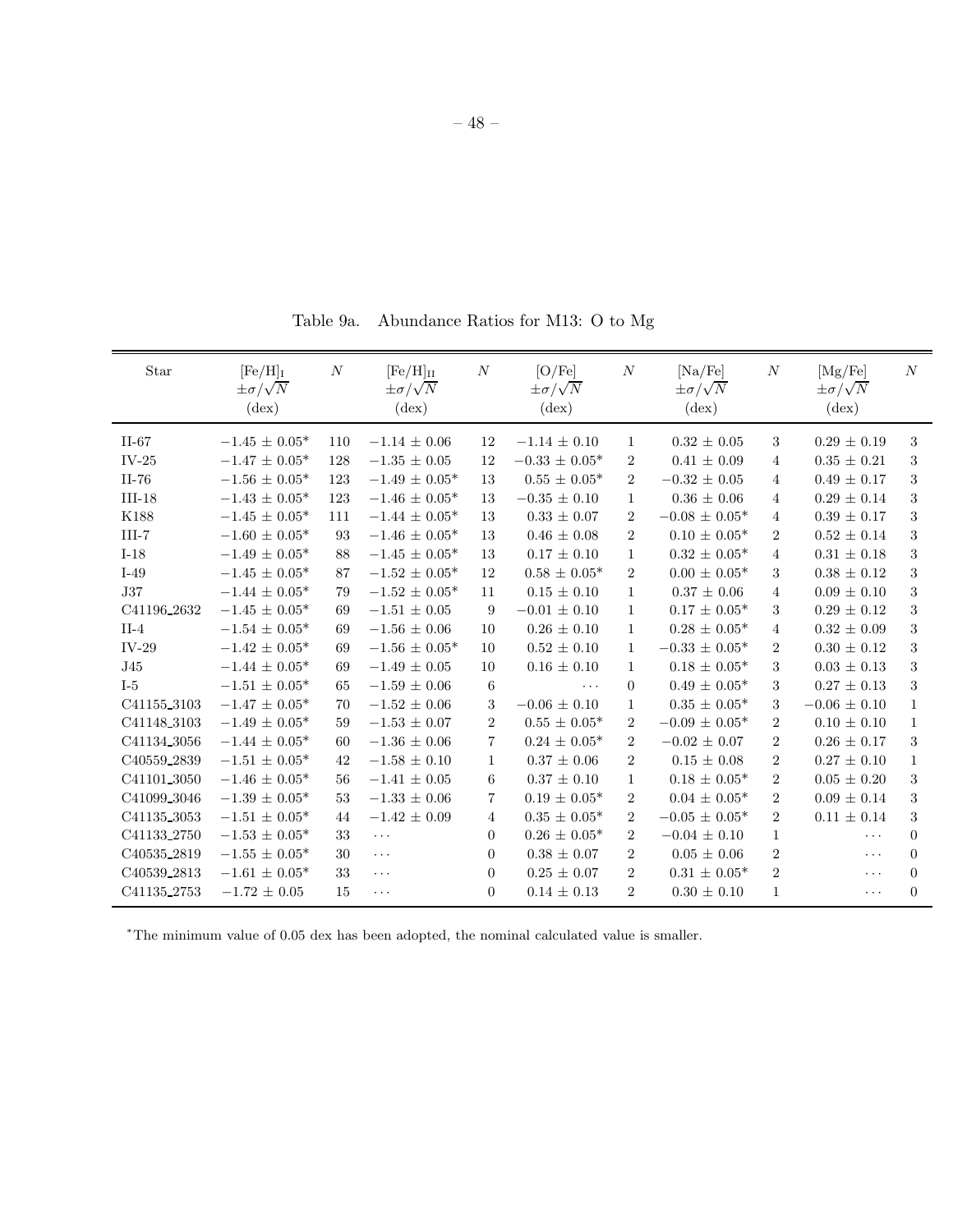Table 9b. Abundance Ratios for M13: Al to Ti

| Star                    | [A1/Fe]<br>$\pm \sigma/\sqrt{N}$<br>$(\text{dex})$ | $\boldsymbol{N}$ | [Si/Fe]<br>$\pm \sigma/\sqrt{N}$<br>$(\text{dex})$ | $\cal N$       | [Ca/Fe]<br>$\pm \sigma/\sqrt{N}$<br>$(\text{dex})$ | $\cal N$ | [Sc/Fe]<br>$\pm \sigma/\sqrt{N}$<br>$(\text{dex})$ | $\boldsymbol{N}$ | [Ti/Fe]<br>$\pm \sigma/\sqrt{N}$<br>$(\text{dex})$ | N              |
|-------------------------|----------------------------------------------------|------------------|----------------------------------------------------|----------------|----------------------------------------------------|----------|----------------------------------------------------|------------------|----------------------------------------------------|----------------|
| $II-67$                 | $0.64 \pm 0.10$                                    | $\mathbf{1}$     | $0.56 \pm 0.05$                                    | 9              | $-0.10 \pm 0.05^*$                                 | 13       | $0.31 \pm 0.06$                                    | $\overline{7}$   | $-0.13 \pm 0.05^*$                                 | 28             |
| $IV-25$                 | $0.85 \pm 0.10$                                    | 1                | $0.44 \pm 0.07$                                    | 8              | $0.04 \pm 0.05*$                                   | 13       | $0.27 \pm 0.05^*$                                  | $\overline{7}$   | $0.04 \pm 0.05*$                                   | 27             |
| $II-76$                 | $\leq$ 0.59                                        | 1                | $0.41 \pm 0.05$                                    | 8              | $0.03 \pm 0.05*$                                   | 13       | $0.20 \pm 0.05*$                                   | $\overline{7}$   | $0.07 \pm 0.05*$                                   | 24             |
| $III-18$                | $0.74 \pm 0.10$                                    | $\mathbf{1}$     | $0.36 \pm 0.05^*$                                  | 8              | $0.10 \pm 0.05^*$                                  | 13       | $0.21 \pm 0.05^*$                                  | $\overline{7}$   | $0.09 \pm 0.05^*$                                  | 22             |
| K188                    | $\leq$ 0.57                                        | $\mathbf{1}$     | $0.27 \pm 0.05^*$                                  | 9              | $0.11 \pm 0.05*$                                   | 13       | $0.16 \pm 0.05*$                                   | $\overline{7}$   | $0.13 \pm 0.05*$                                   | 15             |
| $III-7$                 | ${}< 0.70$                                         | $\mathbf{1}$     | $0.37 \pm 0.05^*$                                  | 8              | $0.16 \pm 0.05^*$                                  | 13       | $0.19 \pm 0.05*$                                   | $\overline{7}$   | $0.04 \pm 0.05*$                                   | 11             |
| $I-18$                  | $\leq$ 0.76                                        | 1                | $0.39 \pm 0.05*$                                   | 7              | $0.15 \pm 0.05*$                                   | 13       | $0.21\,\pm\,0.05^*$                                | $\overline{7}$   | $0.16 \pm 0.05*$                                   | 10             |
| $I-49$                  | $\leq$ 0.67                                        | 1                | $0.32 \pm 0.05*$                                   | 7              | $0.15 \pm 0.05^*$                                  | 13       | $0.13 \pm 0.06$                                    | $\overline{7}$   | $0.15 \pm 0.05$                                    | 10             |
| $_{\rm J37}$            | $\leq$ 0.97                                        | $\mathbf{1}$     | $0.31 \pm 0.05^*$                                  | 6              | $0.12 \pm 0.05^*$                                  | 12       | $0.09 \pm 0.05*$                                   | $\overline{7}$   | $0.11 \pm 0.07$                                    | $\overline{7}$ |
| C41196 <sub>-2632</sub> | $\cdots$                                           | $\overline{0}$   | $0.28 \pm 0.06$                                    | 6              | $0.12 \pm 0.05*$                                   | 12       | $0.14 \pm 0.05$                                    | 7                | $0.17 \pm 0.07$                                    | $\overline{5}$ |
| $II-4$                  | $\cdots$                                           | $\overline{0}$   | $0.35 \pm 0.05$                                    | 6              | $0.13 \pm 0.05^*$                                  | 12       | $0.12 \pm 0.05^*$                                  | $\overline{7}$   | $0.31 \pm 0.08$                                    | $\,6$          |
| $IV-29$                 | $\cdots$                                           | $\theta$         | $0.30 \pm 0.07$                                    | 6              | $0.03 \pm 0.05$                                    | 12       | $0.04 \pm 0.05$                                    | 7                | $0.20 \pm 0.05*$                                   | $\,6\,$        |
| J45                     | $\cdots$                                           | $\Omega$         | $0.30 \pm 0.05*$                                   | 6              | $0.11 \pm 0.05*$                                   | 12       | $0.13 \pm 0.06$                                    | $\overline{7}$   | $0.24 \pm 0.05$                                    | $\overline{5}$ |
| $I-5$                   | $\cdots$                                           | $\theta$         | $0.28 \pm 0.06$                                    | 5              | $0.12 \pm 0.05*$                                   | 12       | $0.12 \pm 0.05$                                    | 7                | $0.25 \pm 0.08$                                    | $\bf 5$        |
| C41155_3103             | $\ddots$                                           | $\overline{0}$   | $0.32 \pm 0.06$                                    | 5              | $0.22 \pm 0.05^*$                                  | 16       | $0.11 \pm 0.05$                                    | $\overline{7}$   | $0.24 \pm 0.08$                                    | $\,6\,$        |
| C41148_3103             | $\cdots$                                           | $\theta$         | $0.15 \pm 0.05*$                                   | 4              | $0.20 \pm 0.05*$                                   | 16       | $0.09 \pm 0.09$                                    | 5                | $0.30 \pm 0.07$                                    | $\overline{4}$ |
| C41134_3056             | $\cdots$                                           | $\overline{0}$   | $0.22 \pm 0.07$                                    | 5              | $0.08 \pm 0.05*$                                   | 13       | $0.05 \pm 0.09$                                    | $\overline{2}$   | $-0.02 \pm 0.09$                                   | $\overline{4}$ |
| C40559 <sub>-2839</sub> | $\cdots$                                           | $\theta$         | $0.09 \pm 0.05$                                    | 3              | $0.07 \pm 0.06$                                    | 14       | $0.10 \pm 0.08$                                    | $\overline{2}$   | $0.23 \pm 0.05$                                    | $\overline{2}$ |
| C41101 3050             | $\cdots$                                           | $\overline{0}$   | $0.35 \pm 0.06$                                    | 5              | $0.06 \pm 0.05*$                                   | 14       | $-0.02 \pm 0.05^*$                                 | $\overline{2}$   | $0.22 \pm 0.10$                                    | $\sqrt{3}$     |
| C41099 3046             | $\cdots$                                           | $\theta$         | $0.10 \pm 0.05*$                                   | $\overline{2}$ | $0.14 \pm 0.05*$                                   | 13       | $0.11 \pm 0.05*$                                   | 2                | $0.29 \pm 0.05*$                                   | $\,6$          |
| C41135 3053             | $\cdots$                                           | $\overline{0}$   | $0.34 \pm 0.11$                                    | $\overline{2}$ | $0.20 \pm 0.05$                                    | 12       | $-0.08 \pm 0.11$                                   | $\overline{2}$   | $0.25 \pm 0.08$                                    | $\sqrt{3}$     |
| C41133_2750             | $\cdots$                                           | $\overline{0}$   | $\ldots$                                           | $\Omega$       | $0.20 \pm 0.06$                                    | 13       | $0.00 \pm 0.10$                                    | $\mathbf{1}$     | $\cdots$                                           | $\overline{0}$ |
| C40535_2819             | $\cdots$                                           | $\overline{0}$   | $\cdots$                                           | $\overline{0}$ | $0.24 \pm 0.05$                                    | 12       | $-0.03 \pm 0.10$                                   | $\mathbf{1}$     | $\cdots$                                           | $\overline{0}$ |
| C40539_2813             | $\cdots$                                           | $\overline{0}$   | $\ldots$                                           | $\overline{0}$ | $0.12 \pm 0.05^*$                                  | 13       | $-0.02 \pm 0.10$                                   | $\mathbf{1}$     | $\cdots$                                           | $\overline{0}$ |
| C41135_2753             | $\ldots$                                           | $\overline{0}$   | $\ldots$                                           | $\overline{0}$ | $0.18 \pm 0.08$                                    | 9        | $0.36 \pm 0.10$                                    | $\mathbf{1}$     | $\ldots$                                           | $\Omega$       |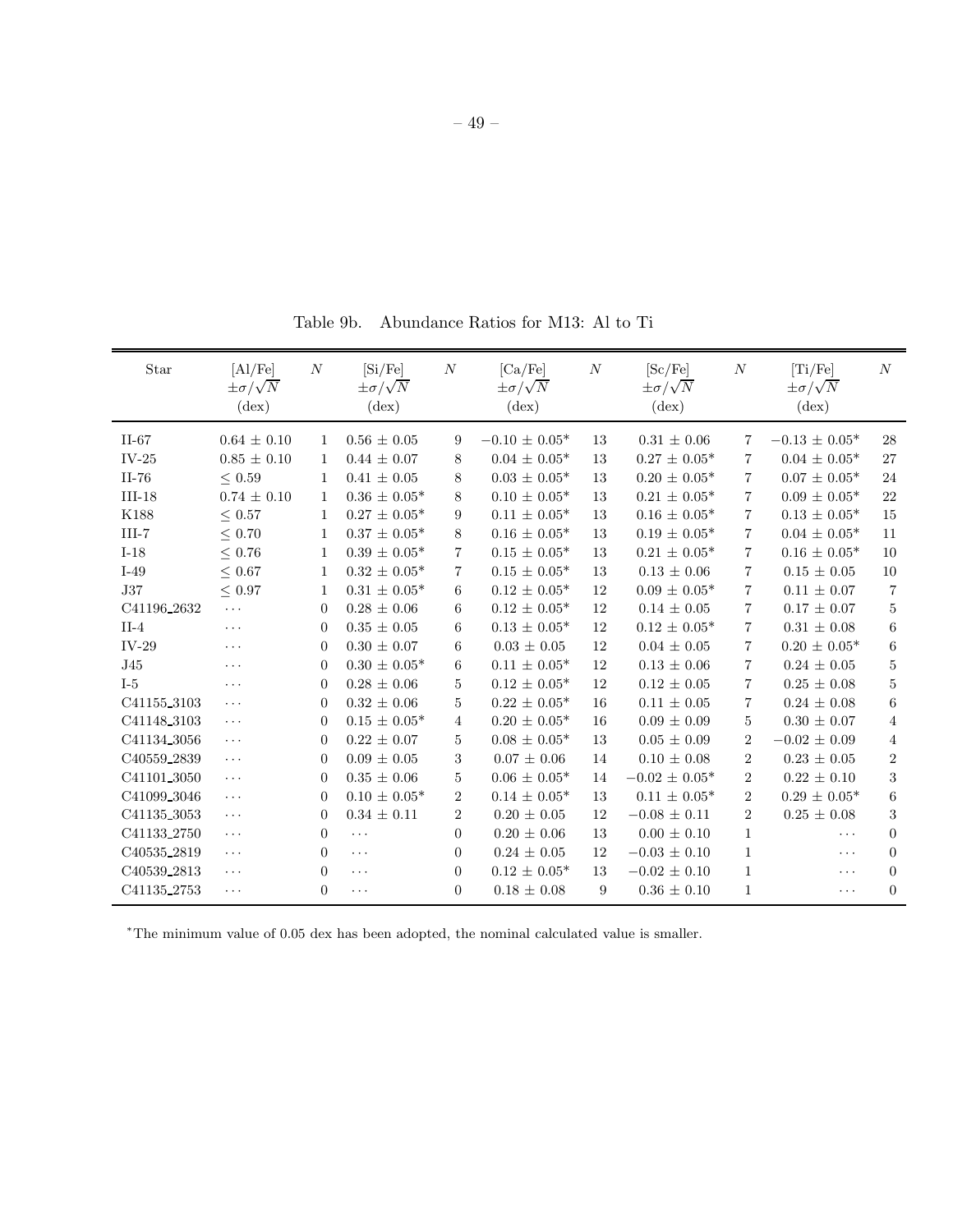Table 9c. Abundance Ratios for M13: V to Ni

| Star        | [V/Fe]<br>$\pm \sigma/\sqrt{N}$<br>$(\text{dex})$ | $\boldsymbol{N}$ | [Cr/Fe]<br>$\pm \sigma/\sqrt{N}$<br>$(\text{dex})$ | $\boldsymbol{N}$ | [Mn/Fe]<br>$\pm \sigma/\sqrt{N}$<br>$(\text{dex})$ | N              | [Co/Fe]<br>$\pm \sigma/\sqrt{N}$<br>$(\text{dex})$ | $\boldsymbol{N}$ | [NiFe]<br>$\pm \sigma/\sqrt{N}$<br>$(\text{dex})$ | $\boldsymbol{N}$ |
|-------------|---------------------------------------------------|------------------|----------------------------------------------------|------------------|----------------------------------------------------|----------------|----------------------------------------------------|------------------|---------------------------------------------------|------------------|
| $II-67$     | $-0.33 \pm 0.05$                                  | 9                | $0.04 \pm 0.08$                                    | 10               | $-0.20 \pm 0.10$                                   | 4              | $-0.03 \pm 0.09$                                   | $\overline{4}$   | $-0.09 \pm 0.05*$                                 | 19               |
| $IV-25$     | $-0.14 \pm 0.05^*$                                | 9                | $0.10 \pm 0.07$                                    | 9                | $-0.26 \pm 0.13$                                   | $\overline{4}$ | $0.00 \pm 0.05$                                    | 4                | $-0.06 \pm 0.05^*$                                | 18               |
| $II-76$     | $-0.19 \pm 0.05$                                  | 8                | $-0.11 \pm 0.07$                                   | $\overline{7}$   | $-0.36 \pm 0.05$                                   | $\overline{4}$ | $-0.03 \pm 0.05*$                                  | $\overline{4}$   | $-0.12 \pm 0.05^*$                                | 18               |
| $III-18$    | $-0.11 \pm 0.05*$                                 | 8                | $-0.01 \pm 0.05$                                   | $\overline{7}$   | $-0.25 \pm 0.08$                                   | $\overline{4}$ | $-0.02 \pm 0.06$                                   | $\overline{4}$   | $-0.09 \pm 0.05*$                                 | 18               |
| K188        | $-0.16 \pm 0.05^*$                                | 7                | $-0.04 \pm 0.05$                                   | $\overline{7}$   | $-0.16 \pm 0.06$                                   | 4              | $-0.05 \pm 0.07$                                   | 3                | $-0.12 \pm 0.05^*$                                | 15               |
| $III-7$     | $-0.09 \pm 0.10$                                  | $\mathbf{1}$     | $-0.06 \pm 0.06$                                   | $\overline{7}$   | $-0.14 \pm 0.05$                                   | $\overline{4}$ | $-0.02 \pm 0.08$                                   | $\overline{2}$   | $-0.19 \pm 0.05$                                  | 11               |
| $I-18$      | $0.05 \pm 0.10$                                   | $\mathbf{1}$     | $-0.12 \pm 0.07$                                   | $5\phantom{.0}$  | $-0.25 \pm 0.09$                                   | $\overline{4}$ | $-0.07 \pm 0.10$                                   | $\mathbf{1}$     | $-0.10 \pm 0.08$                                  | 11               |
| $I-49$      | $-0.17 \pm 0.10$                                  | $\mathbf{1}$     | $-0.02 \pm 0.05$                                   | 5                | $-0.25 \pm 0.07$                                   | 3              | $0.08 \pm 0.10$                                    | $\mathbf{1}$     | $-0.08 \pm 0.05^*$                                | 11               |
| <b>J37</b>  | $-0.07 \pm 0.10$                                  | $\mathbf{1}$     | $-0.06 \pm 0.05$                                   | 5                | $-0.44 \pm 0.09$                                   | 3              | $\cdots$                                           | $\Omega$         | $-0.13 \pm 0.06$                                  | $\overline{7}$   |
| C41196_2632 | $\cdots$                                          | $\theta$         | $-0.03 \pm 0.05$                                   | 3                | $-0.25 \pm 0.05*$                                  | 3              | $\cdots$                                           | $\Omega$         | $-0.14 \pm 0.10$                                  | $\overline{5}$   |
| $II-4$      | $\ldots$                                          | $\Omega$         | $-0.11 \pm 0.09$                                   | 3                | $-0.55 \pm 0.05*$                                  | 3              | $\cdots$                                           | $\Omega$         | $-0.21 \pm 0.12$                                  | $\overline{5}$   |
| $IV-29$     | $\cdots$                                          | $\Omega$         | $0.02 \pm 0.08$                                    | 3                | $-0.29 \pm 0.05*$                                  | 3              | $\cdots$                                           | $\Omega$         | $-0.02 \pm 0.09$                                  | $\mathbf 5$      |
| J45         | $\ldots$                                          | $\Omega$         | $-0.14 \pm 0.08$                                   | 3                | $-0.31 \pm 0.08$                                   | 3              | $\cdots$                                           | $\Omega$         | $-0.06 \pm 0.09$                                  | $\bf 5$          |
| $I-5$       | $\cdots$                                          | $\Omega$         | $-0.07 \pm 0.06$                                   | 3                | $-0.40 \pm 0.06$                                   | 3              | $\cdots$                                           | $\Omega$         | $-0.10 \pm 0.10$                                  | 5                |
| C41155_3103 | $\cdots$                                          | $\overline{0}$   | $\ddots$                                           | $\mathbf{0}$     | $\cdots$                                           | $\overline{0}$ | $\cdots$                                           | $\Omega$         | $-0.08 \pm 0.06$                                  | $12\,$           |
| C41148_3103 | $\cdots$                                          | $\Omega$         | $\ddotsc$                                          | $\overline{0}$   | $\cdots$                                           | $\Omega$       | $\cdots$                                           | $\Omega$         | $-0.16 \pm 0.05$                                  | $\,8\,$          |
| C41134_3056 | $\cdots$                                          | $\Omega$         | $-0.11 \pm 0.05*$                                  | 3                | $-0.41 \pm 0.12$                                   | 3              | $\ddotsc$                                          | $\Omega$         | $0.08 \pm 0.14$                                   | $\overline{4}$   |
| C40559_2839 | $\cdots$                                          | $\Omega$         | $\ddotsc$                                          | $\overline{0}$   | $\cdots$                                           | $\Omega$       | $\cdots$                                           | $\Omega$         | $0.09 \pm 0.09$                                   | $\overline{4}$   |
| C41101 3050 | $\cdots$                                          | $\Omega$         | $-0.19 \pm 0.06$                                   | 3                | $-0.50 \pm 0.05*$                                  | 3              | $\ddotsc$                                          | $\Omega$         | $-0.18 \pm 0.12$                                  | $\overline{4}$   |
| C41099_3046 | $\cdots$                                          | $\Omega$         | $-0.15 \pm 0.11$                                   | 3                | $-0.38 \pm 0.10$                                   | 3              | $\ddots$                                           | $\Omega$         | $-0.05 \pm 0.10$                                  | 3                |
| C41135_3053 | $\cdots$                                          | $\Omega$         | $0.06 \pm 0.05$                                    | 3                | $-0.38 \pm 0.13$                                   | 3              | $\cdots$                                           | $\Omega$         | $-0.01 \pm 0.05^*$                                | $\overline{2}$   |
| C41133_2750 | $\cdots$                                          | $\Omega$         | .                                                  | $\overline{0}$   | $\cdots$                                           | $\Omega$       | $\cdots$                                           | $\Omega$         | $-0.34 \pm 0.10$                                  | $\mathbf{1}$     |
| C40535_2819 | $\cdots$                                          | $\theta$         | $\ddotsc$                                          | $\overline{0}$   | .                                                  | $\Omega$       | $\cdots$                                           | $\Omega$         | $-0.14 \pm 0.10$                                  | $\mathbf{1}$     |
| C40539_2813 | $\cdots$                                          | $\theta$         | $\ddots$                                           | $\overline{0}$   | $\cdots$                                           | $\Omega$       | $\cdots$                                           | $\theta$         | $-0.10 \pm 0.09$                                  | $\overline{2}$   |
| C41135_2753 | $\cdots$                                          | $\overline{0}$   | $\ddots$                                           | $\Omega$         | $\cdots$                                           | $\Omega$       | $\ddots$                                           | $\Omega$         | $\ldots$                                          | $\overline{0}$   |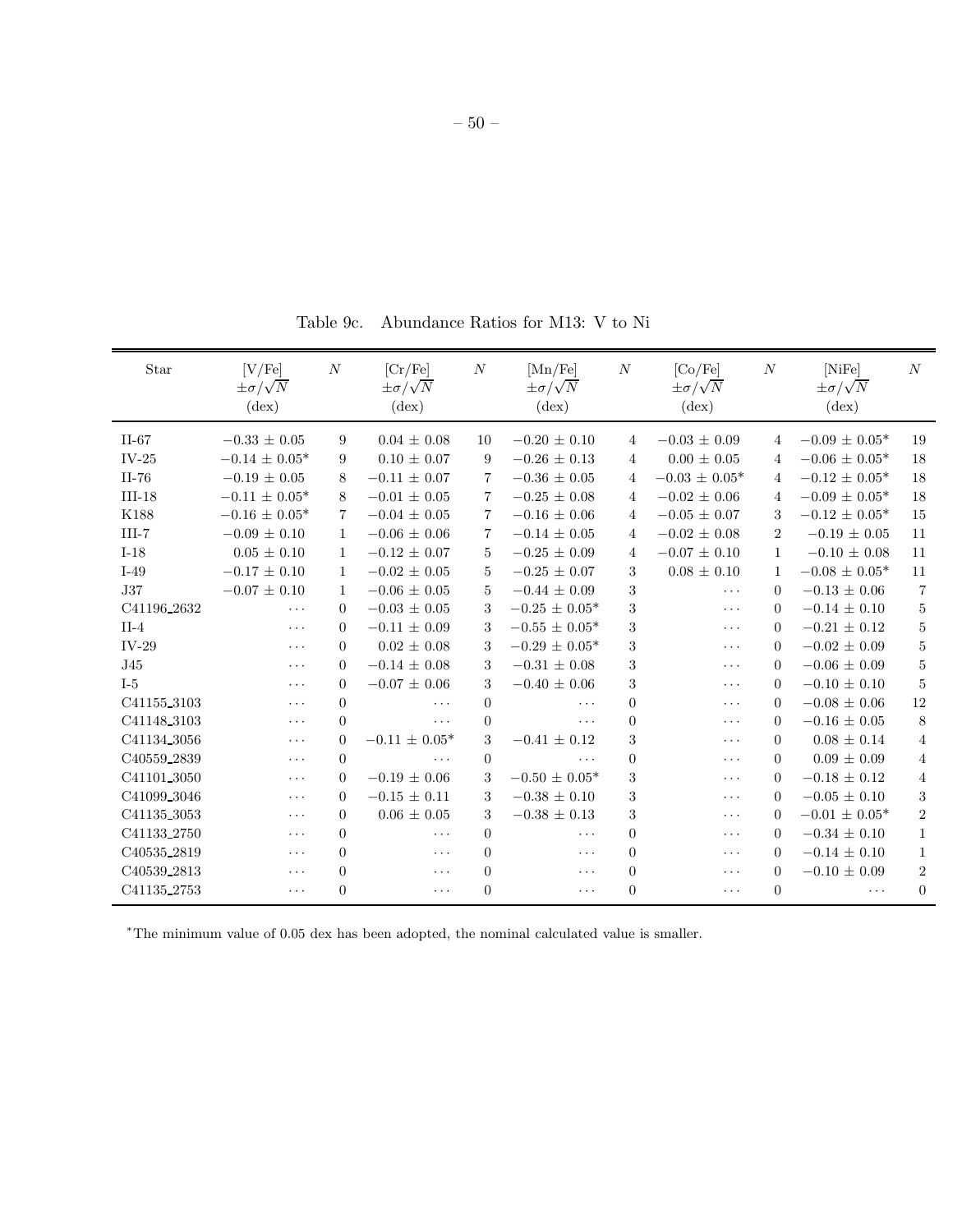Table 9d. Abundance Ratios for M13: Cu to Ba

| Star                    | $\left[ Cu/Fe \right]$<br>$\pm \sigma/\sqrt{N}$<br>$(\text{dex})$ | $\overline{N}$ | [Zn/Fe]<br>$\pm \sigma/\sqrt{N}$<br>$(\text{dex})$ | $\overline{N}$ | [Y/Fe]<br>$\pm \sigma/\sqrt{N}$<br>$(\text{dex})$ | $\boldsymbol{N}$ | $\rm [Zr/Fe]$<br>$\pm \sigma/\sqrt{N}$<br>$(\text{dex})$ | $\boldsymbol{N}$ | [Ba/Fe]<br>$\pm \sigma/\sqrt{N}$<br>$(\text{dex})$ | $\overline{N}$   |
|-------------------------|-------------------------------------------------------------------|----------------|----------------------------------------------------|----------------|---------------------------------------------------|------------------|----------------------------------------------------------|------------------|----------------------------------------------------|------------------|
| $II-67$                 | $-0.55 \pm 0.13$                                                  | $\overline{2}$ | $0.17 \pm 0.14$                                    | $\overline{2}$ | $-0.08 \pm 0.11$                                  | 5                | $-0.37 \pm 0.05$                                         | 3                | $0.43 \pm 0.05^*$                                  | 3                |
| $IV-25$                 | $-0.62 \pm 0.06$                                                  | $\overline{2}$ | $0.02 \pm 0.05^*$                                  | $\overline{2}$ | $-0.18 \pm 0.07$                                  | 5                | $-0.12 \pm 0.05^*$                                       | 3                | $0.28 \pm 0.05$                                    | 3                |
| II-76                   | $-0.62 \pm 0.12$                                                  | $\overline{2}$ | $0.04 \pm 0.05*$                                   | $\overline{2}$ | $-0.26 \pm 0.05*$                                 | 4                | $0.06 \pm 0.06$                                          | 3                | $0.38 \pm 0.06$                                    | $\sqrt{3}$       |
| $III-18$                | $-0.61 \pm 0.13$                                                  | $\overline{2}$ | $-0.05 \pm 0.05^*$                                 | $\overline{2}$ | $-0.26 \pm 0.06$                                  | 5                | $0.05 \pm 0.07$                                          | $\overline{2}$   | $0.36 \pm 0.05$                                    | $\,3$            |
| K188                    | $-0.70 \pm 0.05^*$                                                | $\overline{2}$ | $0.08 \pm 0.05*$                                   | $\overline{2}$ | $-0.13 \pm 0.05$                                  | $\overline{4}$   | $\ldots$ .                                               | $\Omega$         | $0.44 \pm 0.05^*$                                  | $\sqrt{3}$       |
| $III-7$                 | $-0.73 \pm 0.05^*$                                                | $\overline{2}$ | $0.16 \pm 0.05^*$                                  | $\overline{2}$ | $-0.21 \pm 0.05^*$                                | 5                | $\cdots$                                                 | $\Omega$         | $0.44 \pm 0.05$                                    | $\sqrt{3}$       |
| $I-18$                  | $-0.61 \pm 0.08$                                                  | $\overline{2}$ | $0.09 \pm 0.05^*$                                  | $\overline{2}$ | $-0.25 \pm 0.05$                                  | 4                | $\cdots$                                                 | $\Omega$         | $0.37 \pm 0.06$                                    | $\sqrt{3}$       |
| $I-49$                  | $-0.68 \pm 0.11$                                                  | $\overline{2}$ | $0.06 \pm 0.05^*$                                  | $\overline{2}$ | $-0.33 \pm 0.09$                                  | $\overline{4}$   | $\ldots$ .                                               | $\Omega$         | $0.28 \pm 0.05$                                    | $\sqrt{3}$       |
| J37                     | $-0.80 \pm 0.10$                                                  | $\mathbf{1}$   | $-0.02 \pm 0.06$                                   | $\overline{2}$ | $-0.16 \pm 0.08$                                  | 4                | $\cdots$                                                 | $\Omega$         | $0.30 \pm 0.05$                                    | $\sqrt{3}$       |
| C41196 <sub>-2632</sub> | $-0.68 \pm 0.10$                                                  | $\mathbf{1}$   | $-0.14 \pm 0.05$                                   | $\overline{2}$ | $-0.26 \pm 0.08$                                  | $\overline{4}$   | $\cdots$                                                 | $\Omega$         | $0.33 \pm 0.10$                                    | $\,3$            |
| $II-4$                  | $-0.79 \pm 0.10$                                                  | $\mathbf{1}$   | $-0.28 \pm 0.05^*$                                 | $\overline{2}$ | $-0.17 \pm 0.05$                                  | $\overline{4}$   | $\cdots$                                                 | $\Omega$         | $0.37 \pm 0.09$                                    | $\sqrt{3}$       |
| $IV-29$                 | $-0.63 \pm 0.10$                                                  | $\mathbf{1}$   | $-0.04 \pm 0.07$                                   | $\overline{2}$ | $-0.26 \pm 0.05$                                  | $\overline{4}$   | $\cdots$                                                 | $\Omega$         | $0.20 \pm 0.05^*$                                  | $\sqrt{3}$       |
| J45                     | $-0.52 \pm 0.10$                                                  | 1              | $0.00 \pm 0.05*$                                   | $\overline{2}$ | $-0.29 \pm 0.05^*$                                | 4                | $\cdots$                                                 | $\Omega$         | $0.15 \pm 0.05^*$                                  | $\sqrt{3}$       |
| $I-5$                   | $-0.56 \pm 0.10$                                                  | 1              | $0.12 \pm 0.05^*$                                  | $\overline{2}$ | $0.53 \pm 0.05^*$                                 | 3                | $\cdots$                                                 | $\Omega$         | $0.58 \pm 0.06$                                    | $\sqrt{3}$       |
| C41155_3103             | $\ldots$                                                          | $\theta$       | .                                                  | $\overline{0}$ | $\cdots$                                          | $\boldsymbol{0}$ | $\cdots$                                                 | $\Omega$         | $0.12\,\pm\,0.08$                                  | $\,3$            |
| C41148_3103             | $\ldots$ .                                                        | $\theta$       | .                                                  | $\overline{0}$ | $\cdots$                                          | $\overline{0}$   | $\cdots$                                                 | $\Omega$         | $0.01 \pm 0.08$                                    | $\,3$            |
| C41134 <sub>3056</sub>  | $\cdots$                                                          | $\overline{0}$ | $-0.11 \pm 0.10$                                   | 1              | $-0.14 \pm 0.07$                                  | 4                | $\cdots$                                                 | $\Omega$         | $0.37\,\pm\,0.05$                                  | $\,3$            |
| C40559 <sub>-2839</sub> | $\cdots$                                                          | $\Omega$       | .                                                  | $\Omega$       | .                                                 | $\overline{0}$   | $\cdots$                                                 | $\Omega$         | $0.06 \pm 0.08$                                    | $\sqrt{3}$       |
| C41101_3050             | $\ldots$ .                                                        | $\Omega$       | $-0.11 \pm 0.10$                                   | $\mathbf{1}$   | $-0.29 \pm 0.07$                                  | $\overline{4}$   | $\cdots$                                                 | $\Omega$         | $0.22 \pm 0.06$                                    | $\sqrt{3}$       |
| C41099 3046             | $\ldots$ .                                                        | $\Omega$       | $-0.09 \pm 0.10$                                   | 1              | $-0.13 \pm 0.05*$                                 | $\sqrt{3}$       | $\cdots$                                                 | $\Omega$         | $0.39 \pm 0.05$                                    | $\sqrt{3}$       |
| C41135 3053             | $\ldots$                                                          | $\Omega$       | $0.00 \pm 0.10$                                    | 1              | $-0.19 \pm 0.10$                                  | $\mathbf{1}$     | $\cdots$                                                 | $\Omega$         | $0.27 \pm 0.05^*$                                  | $\,3$            |
| C41133_2750             | $\ldots$                                                          | $\Omega$       | .                                                  | $\Omega$       | .                                                 | $\overline{0}$   | $\ddots$                                                 | $\Omega$         | $0.16 \pm 0.13$                                    | $\overline{2}$   |
| C40535_2819             | $\ldots$                                                          | $\theta$       | .                                                  | $\Omega$       | $\cdots$                                          | $\theta$         | $\cdots$                                                 | $\Omega$         | $-0.04 \pm 0.11$                                   | $\boldsymbol{2}$ |
| C40539_2813             | $\ldots$ .                                                        | $\theta$       | $\ddots$                                           | $\theta$       | $\cdots$                                          | $\Omega$         | $\cdots$                                                 | $\Omega$         | $0.03\,\pm\,0.06$                                  | $\,2$            |
| C41135_2753             | $\ldots$                                                          | $\overline{0}$ | $\cdots$                                           | $\overline{0}$ | $\cdots$                                          | $\overline{0}$   | $\ldots$ .                                               | $\overline{0}$   | $0.09 \pm 0.08$                                    | $\overline{2}$   |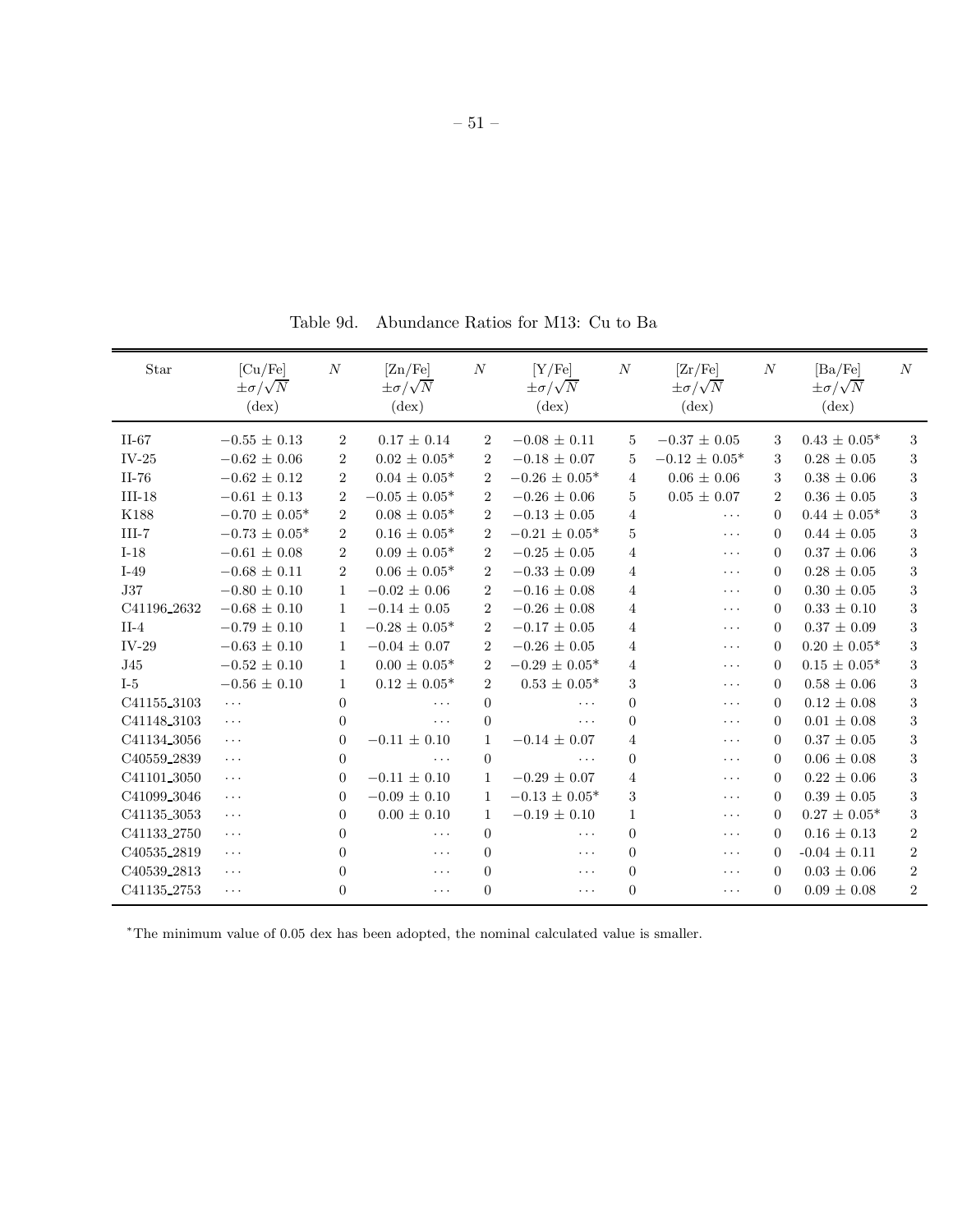| Star        | $\rm [La/Fe]$<br>$\pm \sigma/\sqrt{N}$<br>$(\text{dex})$ | $\cal N$       | [Nd/Fe]<br>$\pm \sigma/\sqrt{N}$<br>$(\text{dex})$ | $\cal N$       | [Eu/Fe]<br>$\pm \sigma/\sqrt{N}$<br>$(\text{dex})$ | $\cal N$       | [Dy/Fe]          | $\boldsymbol{N}$ |
|-------------|----------------------------------------------------------|----------------|----------------------------------------------------|----------------|----------------------------------------------------|----------------|------------------|------------------|
| $II-67$     | $0.12 \pm 0.06$                                          | 3              | $0.41 \pm 0.05$                                    | $\overline{7}$ | $0.56 \pm 0.10$                                    | $\mathbf{1}$   | $-0.03 \pm 0.10$ | 1                |
| $IV-25$     | $0.20 \pm 0.10$                                          | 3              | $0.40 \pm 0.05*$                                   | $\overline{7}$ | $0.59 \pm 0.10$                                    | $\mathbf{1}$   | $0.09 \pm 0.10$  | 1                |
| $II-76$     | $0.11 \pm 0.10$                                          | 3              | $0.21 \pm 0.05^*$                                  | 7              | $0.30 \pm 0.10$                                    | $\mathbf{1}$   | $0.10 \pm 0.10$  | 1                |
| $III-18$    | $0.09 \pm 0.09$                                          | 3              | $0.31 \pm 0.06$                                    | 7              | $0.58 \pm 0.10$                                    | $\mathbf{1}$   | $0.22 \pm 0.10$  | $\mathbf{1}$     |
| K188        | $0.09 \pm 0.09$                                          | 3              | $0.27 \pm 0.05^*$                                  | 7              | $0.67 \pm 0.10$                                    | 1              | .                | $\theta$         |
| $III-7$     | $0.21 \pm 0.05$                                          | 3              | $0.24 \pm 0.07$                                    | 6              | $0.71 \pm 0.10$                                    | 1              | .                | $\theta$         |
| $I-18$      | $0.11 \pm 0.10$                                          | $\overline{2}$ | $0.12 \pm 0.07$                                    | 6              | $0.67 \pm 0.10$                                    | $\mathbf{1}$   | .                | $\theta$         |
| $I-49$      | $0.06 \pm 0.14$                                          | $\overline{2}$ | $0.23 \pm 0.05^*$                                  | $\overline{7}$ | $0.52 \pm 0.10$                                    | $\mathbf{1}$   | $\ddotsc$        | $\Omega$         |
| <b>J37</b>  | $-0.05 \pm 0.10$                                         | 1              | $0.33 \pm 0.06$                                    | 5              | $0.68 \pm 0.10$                                    | $\mathbf{1}$   | .                | $\Omega$         |
| C41196_2632 | $0.04 \pm 0.10$                                          | $\mathbf{1}$   | $0.16 \pm 0.07$                                    | 5              | $0.48 \pm 0.10$                                    | 1              | $\ddotsc$        | 0                |
| $II-4$      | $0.28 \pm 0.10$                                          | 1              | $0.16 \pm 0.09$                                    | 3              |                                                    | $\overline{0}$ | .                | $\Omega$         |
| $IV-29$     | $0.28 \pm 0.05^*$                                        | $\overline{2}$ | $0.35 \pm 0.05^*$                                  | 6              | $0.59 \pm 0.10$                                    | 1              | .                | $\theta$         |
| J45         | .                                                        | $\theta$       | $0.28 \pm 0.05$                                    | 5              | $0.51 \pm 0.10$                                    | 1              | .                | $\Omega$         |
| $I-5$       | $0.23 \pm 0.10$                                          | $\mathbf{1}$   | $0.47 \pm 0.05$                                    | 5              | .                                                  | 0              | .                | 0                |
| C41155_3103 | .                                                        | $\overline{0}$ | $\ddots$                                           | $\overline{0}$ | .                                                  | 0              | .                | $\theta$         |
| C41148_3103 | $\ddots$                                                 | $\Omega$       | $\ddotsc$                                          | $\Omega$       | $\cdots$                                           | 0              | .                | $\Omega$         |
| C41134_3056 | .                                                        | $\Omega$       | $\cdots$                                           | $\Omega$       | .                                                  | $\theta$       | .                | $\Omega$         |
| C40559_2839 | .                                                        | $\Omega$       | .                                                  | $\Omega$       | $\ddots$                                           | 0              | .                | $\Omega$         |
| C41101_3050 | .                                                        | $\Omega$       | $\ddotsc$                                          | $\Omega$       | .                                                  | 0              | .                | $\Omega$         |
| C41099 3046 | .                                                        | $\Omega$       | $\cdots$                                           | $\overline{0}$ | .                                                  | 0              | .                | $\theta$         |
| C41135 3053 | .                                                        | $\Omega$       | $\ddotsc$                                          | $\Omega$       | .                                                  | 0              | .                | $\Omega$         |
| C41133_2750 | .                                                        | $\Omega$       | $\cdots$                                           | $\Omega$       | .                                                  | 0              | .                | $\overline{0}$   |
| C40535_2819 | .                                                        | $\Omega$       | $\ddotsc$                                          | $\Omega$       | .                                                  | 0              | .                | $\theta$         |
| C40539_2813 | .                                                        | $\Omega$       | .                                                  | $\Omega$       | .                                                  | 0              | .                | $\Omega$         |
| C41135_2753 | .                                                        | $\Omega$       | .                                                  | $\overline{0}$ | .                                                  | 0              | .                | $\Omega$         |

Table 9e. Abundance Ratios for M13: La to Dy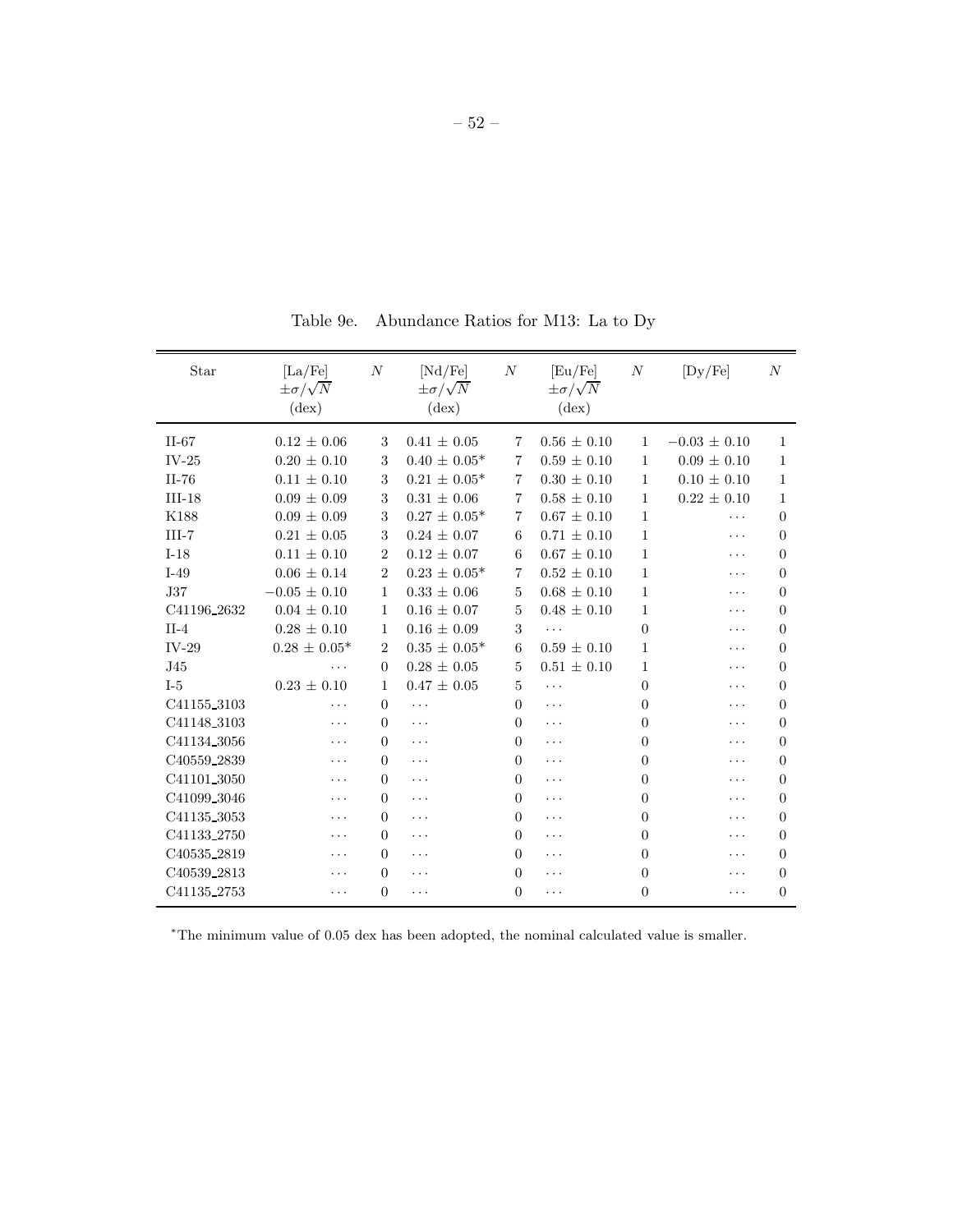| Species        | Mean Abund.<br>$[X/Fe]$ (dex) | $\sigma$<br>$(\text{dex})$ | $\sigma(\text{tot})^{\text{a}}$<br>$(\text{dex})$ | Spread Ratio <sup>b</sup><br>$(\text{dex})$ | No. of<br>Starsf | $x^{2c}$ | $p(x)^{\rm d}$<br>% | Variation <sup>e</sup> |
|----------------|-------------------------------|----------------------------|---------------------------------------------------|---------------------------------------------|------------------|----------|---------------------|------------------------|
| O <sub>I</sub> | 0.18                          | $0.37\,$                   | 0.10                                              | $3.70\,$                                    | $24\,$           | 319      | $<\!\!0.1$          | Yes                    |
| NaI            | 0.14                          | 0.22                       | 0.08                                              | 2.75                                        | 25               | 174      | $<\!\!0.1$          | Yes                    |
| MgI            | $0.24\,$                      | $0.15\,$                   | 0.18                                              | 0.83                                        | 21               | 14.2     | 81.9                | $\rm No$               |
| AlI            | $0.74$ g                      | 0.11                       | $\ddots$                                          | .                                           | 3                | $\ldots$ | $\ldots$            | $\cdots$               |
| SiI            | 0.31                          | 0.11                       | 0.08                                              | 1.37                                        | 21               | 36.9     | 1.9                 | N <sub>o</sub>         |
| CaI            | 0.12                          | $0.07\,$                   | 0.12                                              | $0.58\,$                                    | 25               | 9.1      | 99.7                | No                     |
| ScII           | 0.12                          | 0.11                       | 0.12                                              | $\rm 0.92$                                  | 25               | 19.2     | 74.4                | No                     |
| TiI            | 0.16                          | 0.11                       | 0.13                                              | $0.85\,$                                    | $21\,$           | 15.4     | 75.4                | No                     |
| TiII           | 0.31                          | 0.12                       | 0.15                                              | 0.80                                        | 18               | 9.6      | 92.0                | No                     |
| VI             | $-0.13$                       | 0.10                       | 0.23                                              | 0.43                                        | 9                | 1.6      | 99.1                | No                     |
| CrI            | $-0.06$                       | $0.08\,$                   | 0.14                                              | $0.57\,$                                    | 18               | $5.3\,$  | 99.7                | $\rm No$               |
| MnI            | $-0.32$                       | 0.11                       | 0.18                                              | 0.61                                        | 18               | 6.8      | 98.6                | N <sub>o</sub>         |
| FeI            | $-1.50$                       | 0.07                       | 0.09                                              | 0.78                                        | 25               | 15.6     | 90.1                | N <sub>o</sub>         |
| FeII           | $-1.46$                       | 0.10                       | 0.12                                              | 0.83                                        | 21               | 15.1     | 77.1                | No                     |
| CoI            | $-0.02$                       | 0.04                       | 0.11                                              | 0.36                                        | 8                | 11.5     | 99.2                | N <sub>o</sub>         |
| NiI            | $-0.10$                       | $0.09\,$                   | 0.10                                              | 0.90                                        | $24\,$           | 16.1     | 85.2                | No                     |
| CuI            | $-0.65$                       | 0.08                       | 0.17                                              | 0.47                                        | 14               | 3.2      | 99.7                | No                     |
| ZnI            | $-0.01$                       | 0.11                       | 0.13                                              | 0.85                                        | 18               | 13.0     | $73.9\,$            | No                     |
| YII            | $-0.17$                       | $0.19\,$                   | $0.15\,$                                          | 1.27                                        | 18               | 26.6     | 10.1                | No                     |
| ZrI            | $-0.09$                       | 0.20                       | 0.14                                              | 1.43                                        | $\overline{4}$   | 6.2      | 14.4                | No                     |
| BaII           | 0.26                          | 0.16                       | 0.21                                              | 0.76                                        | 25               | 13.7     | 95.4                | N <sub>o</sub>         |
| LaII           | 0.14                          | 0.10                       | 0.13                                              | 0.77                                        | 13               | 6.8      | 87.2                | No                     |
| NdII           | 0.28                          | 0.10                       | 0.11                                              | 0.91                                        | 14               | 11.5     | $56.9\,$            | No                     |
| EuII           | $0.57\,$                      | $0.11\,$                   | .                                                 | .                                           | $12\,$           | 14.0     | $33.2\,$            | $\rm No$               |
| DyII           | 0.10                          | 0.10                       | $\ddotsc$                                         | .                                           | $\overline{4}$   | 3.1      | 37.2                | No                     |

Table 10. Mean Abundances and Abundance Spreads for Stars in M13

 $^a\sigma(tot)$  is defined in §6.2.

<sup>b</sup>This is the ratio of  $\sigma$  for the M13 sample stars to  $\sigma$ (tot). See text.

 ${}^c x^2 = \sum (y_i - \bar{y})^2 / \sigma_i^2$ , where  $\bar{y} = \sum (y_i / \sigma_i^2) / \sum (1 / \sigma_i^2)$ . A minimum  $\sigma_i = \sigma(\text{tot})$  was adopted  ${}^{d}p(x)$  is the probability of exceding  $x^{2}$  by chance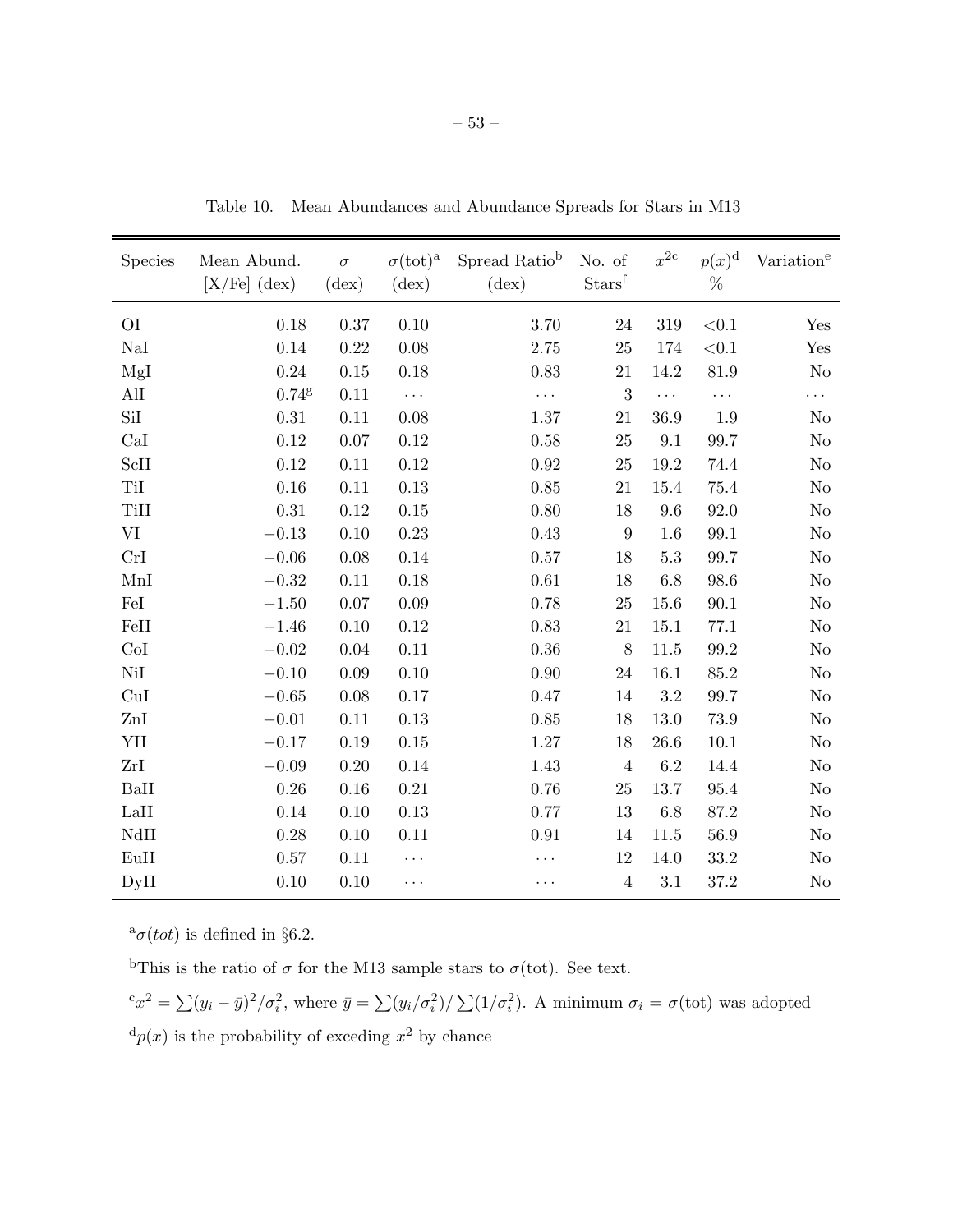<sup>e</sup>If  $p(x) < 0.1\%$  there is abundance variation; if  $p(x) > 0.5\%$  there is no variation.

 $^{\rm f}$  The number of stars in the M13 sample in which lines of this species were detected.

 $g[A]/Fe$  is based on the weak and rarely used line at 5557 Å, detected in only three of the most luminous stars of M13.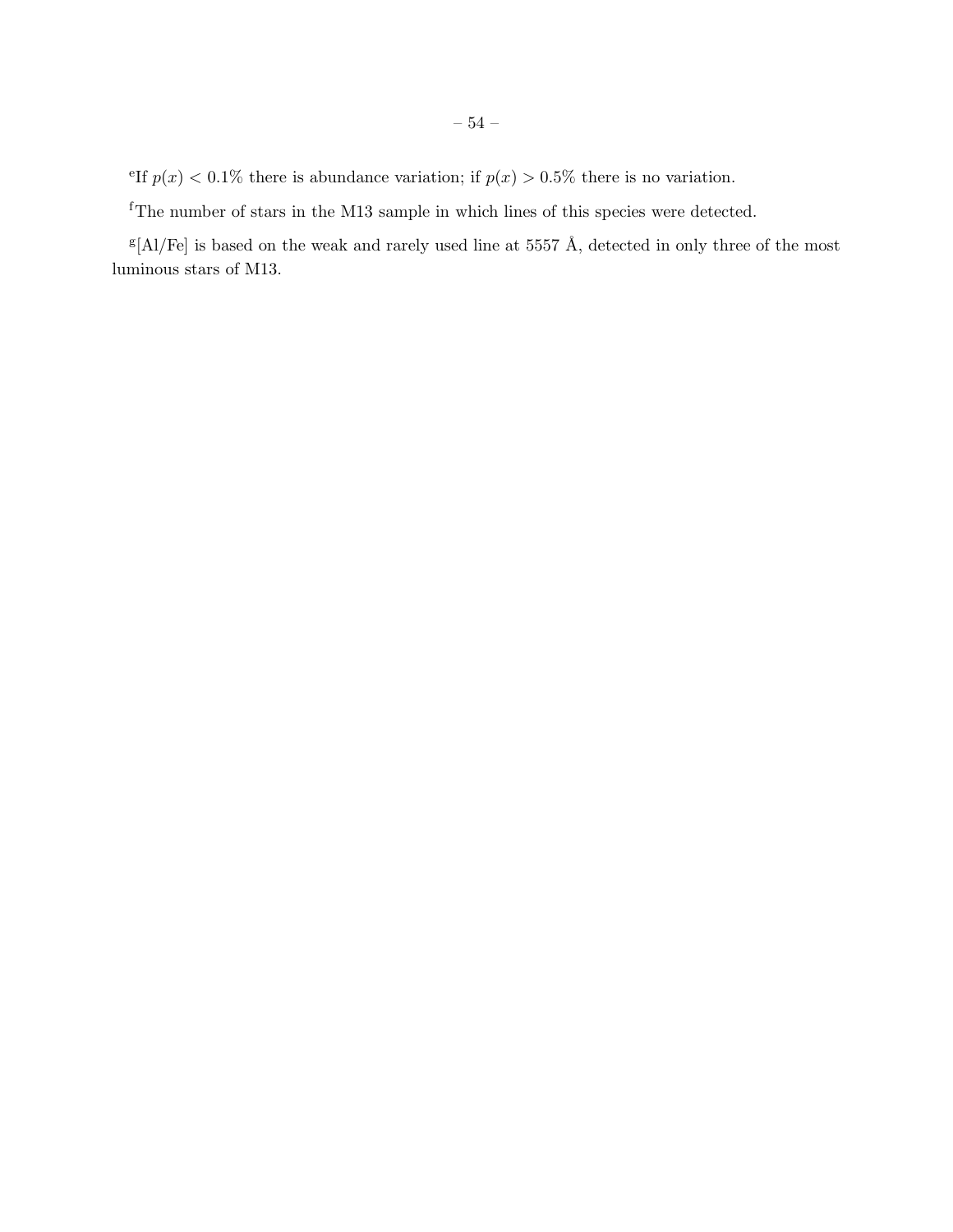|                 |           | This work |           |          | Literature                          |
|-----------------|-----------|-----------|-----------|----------|-------------------------------------|
| ID              | $T_{eff}$ | $\log g$  | $T_{eff}$ | $\log g$ | Reference                           |
|                 |           |           |           | M 3      |                                     |
| VZ 1397         | 3985      | 0.40      | 3950      | 0.40     | Sneden et al. (2004), photometric   |
|                 |           |           | 3925      | 0.10     | Sneden et al. (2004), spectroscopic |
|                 |           |           | 3950      | 0.40     | Kraft et al. (1992)                 |
|                 |           |           | 4000      | 0.6      | Cohen (1978)                        |
| $II-46$         | 3998      | 0.40      | 4050      | 0.40     | Sneden et al. (2004)                |
|                 |           |           | 4000      | 0.60     | Kraft et al. (1992)                 |
|                 |           |           | 4000      | 0.6      | Cohen (1978)                        |
| $\text{III-}28$ | 4200      | 0.60      | 4175      | $0.55\,$ | Cavallo & Nagar $(2000)$            |
|                 |           |           | 4160      | 0.75     | Kraft et al. (1992)                 |
|                 |           |           | 4100      | 0.7      | Cohen (1978)                        |
| VZ 1000         | 4175      | 0.70      | 4125      | 0.60     | Sneden et al. $(2004)$              |
|                 |           |           | 4200      | 0.65     | Cavallo & Nagar $(2000)$            |
|                 |           |           | 4175      | 0.45     | Kraft et al. (1992)                 |
|                 |           |           |           | M 13     |                                     |
| $II-67$         | 3900      | 0.45      | 3900      | 0.37     | Sneden et al. $(2004)$              |
|                 |           |           | 3950      | $0.20\,$ | Kraft et al. (1997)                 |
|                 |           |           | 3950      | $0.30\,$ | Kraft et al. (1992)                 |
| $IV-25$         | 3985      | 0.50      | 3975      | $0.38\,$ | Sneden et al. $(2004)$              |
|                 |           |           | 4000      | 0.15     | Kraft et al. $(1997)$               |
|                 |           |           | 4000      | $0.30\,$ | Kraft et al. (1992)                 |
|                 |           |           | 4000      | 0.5      | Cohen (1978)                        |
| $II-76$         | 4300      | 0.85      | 4285      | 0.80     | Sneden et al. $(2004)$              |
|                 |           |           | 4350      | $1.00\,$ | Kraft et al. (1992)                 |
| $III-18$        | 4350      | 1.00      | 4330      | 0.95     | Sneden et al. $(2004)$              |
|                 |           |           | 4350      | $1.20\,$ | Kraft et al. (1992)                 |
| A1 K188         | 4535      | 1.35      | 4550      | 1.34     | Sneden et al. $(2004)$              |
|                 |           |           | 4550      | 1.50     | Kraft et al. $(1997)$               |

Table 11. Comparison with Atmospheric Parameters From the Literature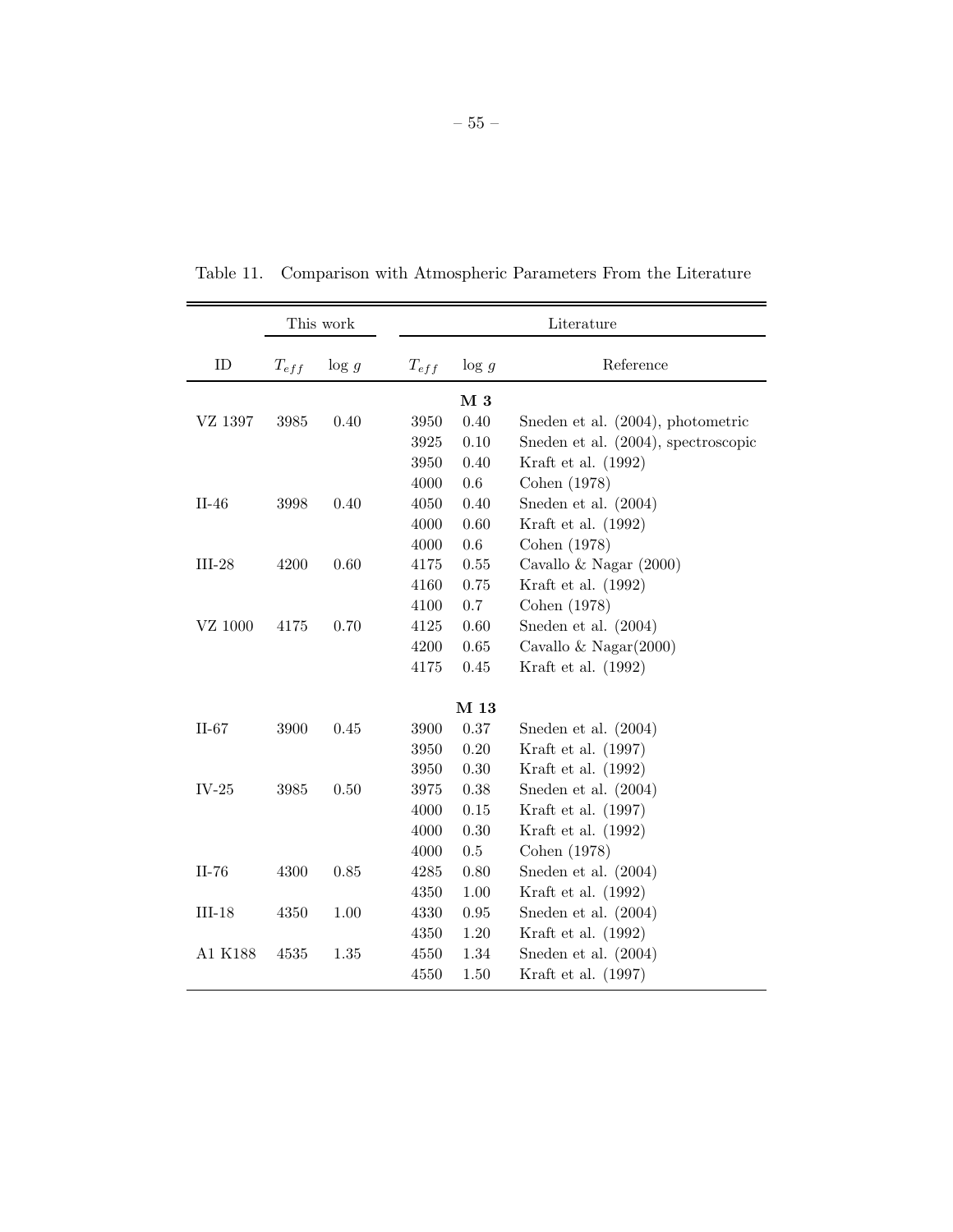| Species           |                | This work          |                | Sneden et al. $(2004)$ | $Us - Sneden$    |
|-------------------|----------------|--------------------|----------------|------------------------|------------------|
|                   | [X/Fe]         | $\sigma_N^{\rm a}$ | [X/Fe]         | ${\sigma_N}^{\rm a}$   | $\Delta([X/Fe])$ |
|                   | $(\text{dex})$ | $(\text{dex})$     | $(\text{dex})$ | $(\text{dex})$         | $(\text{dex})$   |
|                   |                |                    | $M_3$          |                        |                  |
| O <sub>I</sub>    | $+0.33$        | 0.05               | $+0.15$        | 0.03                   | $+0.18$          |
| NaI               | $-0.16$        | 0.06               | $+0.01$        | 0.04                   | $-0.17$          |
| MgI               | $+0.40$        | 0.03               | $+0.22$        | 0.03                   | $+0.18$          |
| SiI               | $+0.27$        | 0.02               | $+0.30$        | 0.01                   | $-0.03$          |
| CaI               | $+0.10$        | 0.01               | $+0.23$        | 0.01                   | $-0.13$          |
| ScII              | $+0.13$        | 0.01               | $-0.11$        | 0.02                   | $+0.24$          |
| TiI               | $+0.17$        | 0.02               | $+0.21$        | 0.01                   | $-0.04$          |
| TiII              | $+0.27$        | 0.03               | $+0.16$        | 0.02                   | $+0.11$          |
| VI                | $-0.14$        | 0.03               | $-0.04$        | 0.02                   | $-0.10$          |
| MnI               | $-0.27$        | 0.03               | $-0.37$        | 0.01                   | $+0.10$          |
| FeI <sup>b</sup>  | $-1.39$        | 0.02               | $-1.62$        | 0.01                   | $+0.23$          |
| FeII <sup>b</sup> | $-1.43$        | 0.02               | $-1.55$        | 0.02                   | $+0.12$          |
| NiI               | $-0.16$        | 0.02               | $-0.05$        | 0.01                   | $-0.11$          |
| BaII              | $+0.15$        | 0.03               | $+0.21$        | 0.02                   | $-0.06$          |
| LaII              | $+0.04$        | 0.02               | $+0.09$        | 0.02                   | $-0.05$          |
| EuII              | $+0.50$        | 0.01               | $+0.54$        | 0.03                   | $-0.04$          |
|                   |                |                    | M 13           |                        |                  |
| <b>OI</b>         | $+0.18$        | 0.08               | $-0.13$        | 0.06                   | $+0.31$          |
| NaI               | $+0.14$        | 0.04               | $+0.21$        | 0.04                   | $-0.07$          |
| MgI               | $+0.24$        | 0.03               | $+0.11$        | 0.03                   | $+0.21$          |
| AlI               | $+0.74$        | 0.06               | $+0.75$        | 0.11                   | $-0.01$          |
| FeI <sup>b</sup>  | $-1.50$        | 0.01               | $-1.63$        | 0.03                   | $+0.13$          |
| FeII <sup>b</sup> | $-1.46$        | 0.02               | $-1.49$        | 0.06                   | $+0.03$          |
| BaII              | $+0.26$        | 0.03               | $+0.24$        | 0.03                   | $+0.02$          |
| LaII              | $+0.14$        | 0.03               | $+0.11$        | 0.03                   | $+0.03$          |
| EuII              | $+0.57$        | 0.03               | $+0.49$        | 0.03                   | $+0.08$          |

Table 12. Comparison of Deduced Abundance Ratios with Sneden et al. (2004)

 $^{\rm a}\sigma_N$  is the uncertainty in the mean value of [X/Fe] for the cluster, i.e.  $\sigma/\sqrt{N_{stars}}$ 

<sup>b</sup>These values are [Fe/H].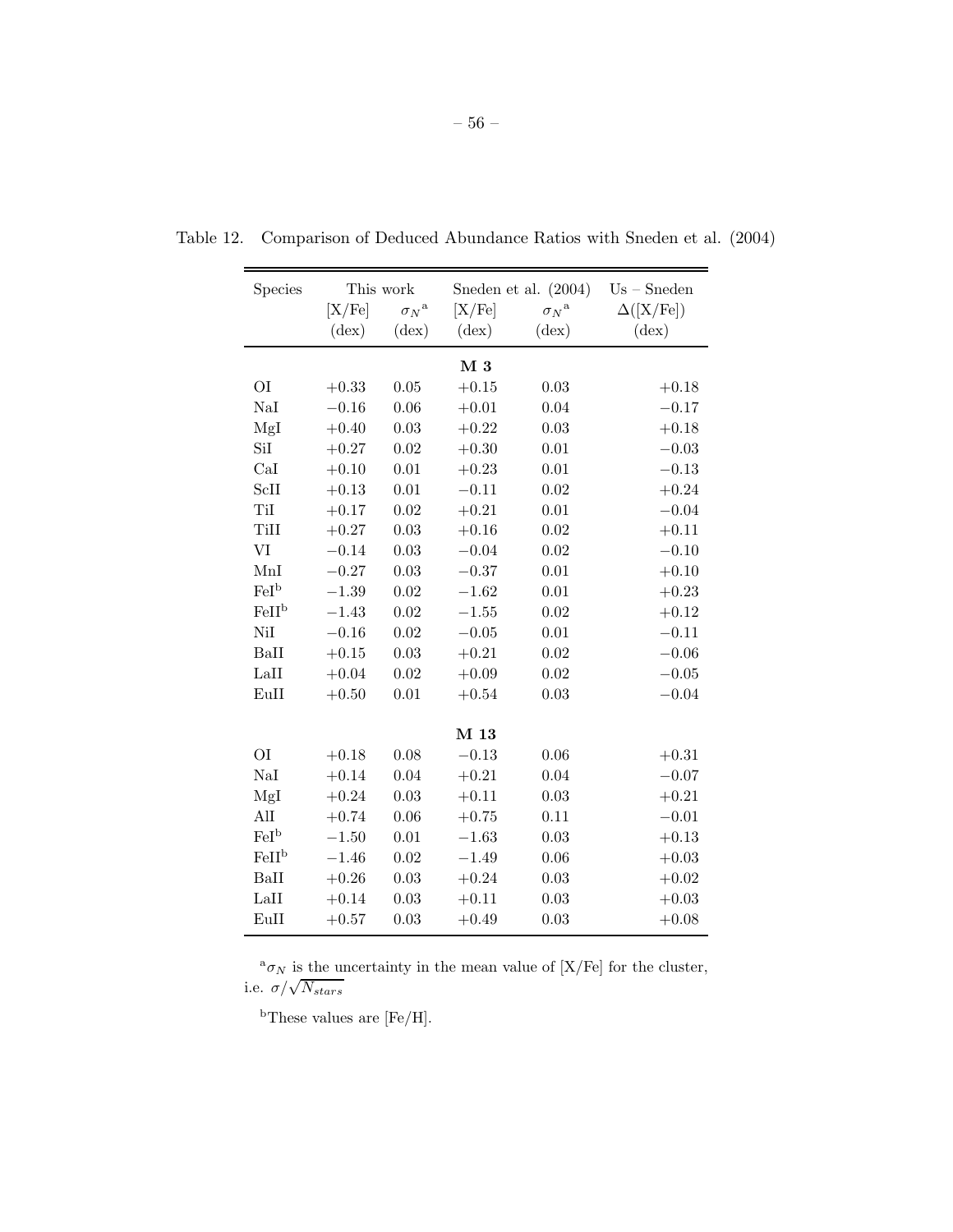| <b>Species</b>   | VZ 1397 | $II-46$   | VZ1000  | $\sigma$ |
|------------------|---------|-----------|---------|----------|
| [O/Fe]           | 0.21    | $-0.13\,$ | 0.02    | $0.17\,$ |
| [Na/Fe]          | 0.09    | 0.14      | 0.17    | 0.04     |
| [Mg/Fe]          | 0.09    | .         |         | .        |
| [Si/Fe]          | 0.03    | 0.10      | 0.09    | 0.04     |
| [Ca/Fe]          | $-0.04$ | $-0.04$   | 0.01    | 0.03     |
| [Sc/Fe]          | $-0.12$ | 0.09      | 0.19    | 0.16     |
| [Ti/Fe]          | 0.03    | $-0.09$   | 0.05    | 0.08     |
| $\rm [V/Fe]$     | 0.15    | $-0.10$   | $-0.04$ | 0.13     |
| [Mn/Fe]          | 0.09    | 0.10      | $-0.05$ | 0.08     |
| $[{\rm Fe/H}]$   | $-0.06$ | $-0.16$   | $-0.08$ | 0.05     |
| [Ni/Fe]          | 0.08    | 0.12      | 0.00    | 0.06     |
| $[\text{Ba/Fe}]$ | 0.21    | 0.24      | 0.15    | 0.05     |
| $[\text{La/Fe}]$ | 0.16    | .         |         |          |
| [Eu/Fe]          | 0.07    | 0.24      | $-0.20$ | 0.22     |

Table 13a. Star by Star Comparison of Abundances for M3<sup>a</sup>

 $a[X/Fe]$ (this work) –  $[X/Fe]$ (Sneden *et al.* 2004) – (mean  $\Delta$  from Table 12).

| <b>Species</b>       | II-67   | $IV-25$ | $II-76$ | $III-18$ | K188    | $\sigma$ |
|----------------------|---------|---------|---------|----------|---------|----------|
| [O/Fe]               | 0.17    | 0.44    | $-0.06$ | $-0.40$  | $-0.28$ | 0.34     |
| [Na/Fe]              | $-0.03$ | $-0.04$ | 0.02    | $-0.01$  | $-0.02$ | 0.02     |
| [Mg/Fe]              | 0.06    | 0.06    | .       | .        | $-0.16$ | 0.13     |
| [A1/Fe]              | $-0.51$ | $-0.35$ | .       | .        | .       | 0.11     |
| [Fe/H]               | 0.05    | 0.04    | $-0.04$ | $-0.04$  | 0.14    | 0.07     |
| [Ba/Fe]              | 0.29    | 0.14    | .       | .        | 0.14    | 0.09     |
| $\left[La/Fe\right]$ | 0.20    | 0.30    |         | .        | $-0.32$ | 0.33     |
| [Eu/Fe]              | 0.09    | 0.17    |         |          | $-0.10$ | 0.14     |

Table 13b. Star by Star Comparison of Abundances for M13<sup>a</sup>

<sup>a</sup>[X/Fe](this work) – [X/Fe](Sneden *et al.* 2004) – (mean  $\Delta$ from Table 12).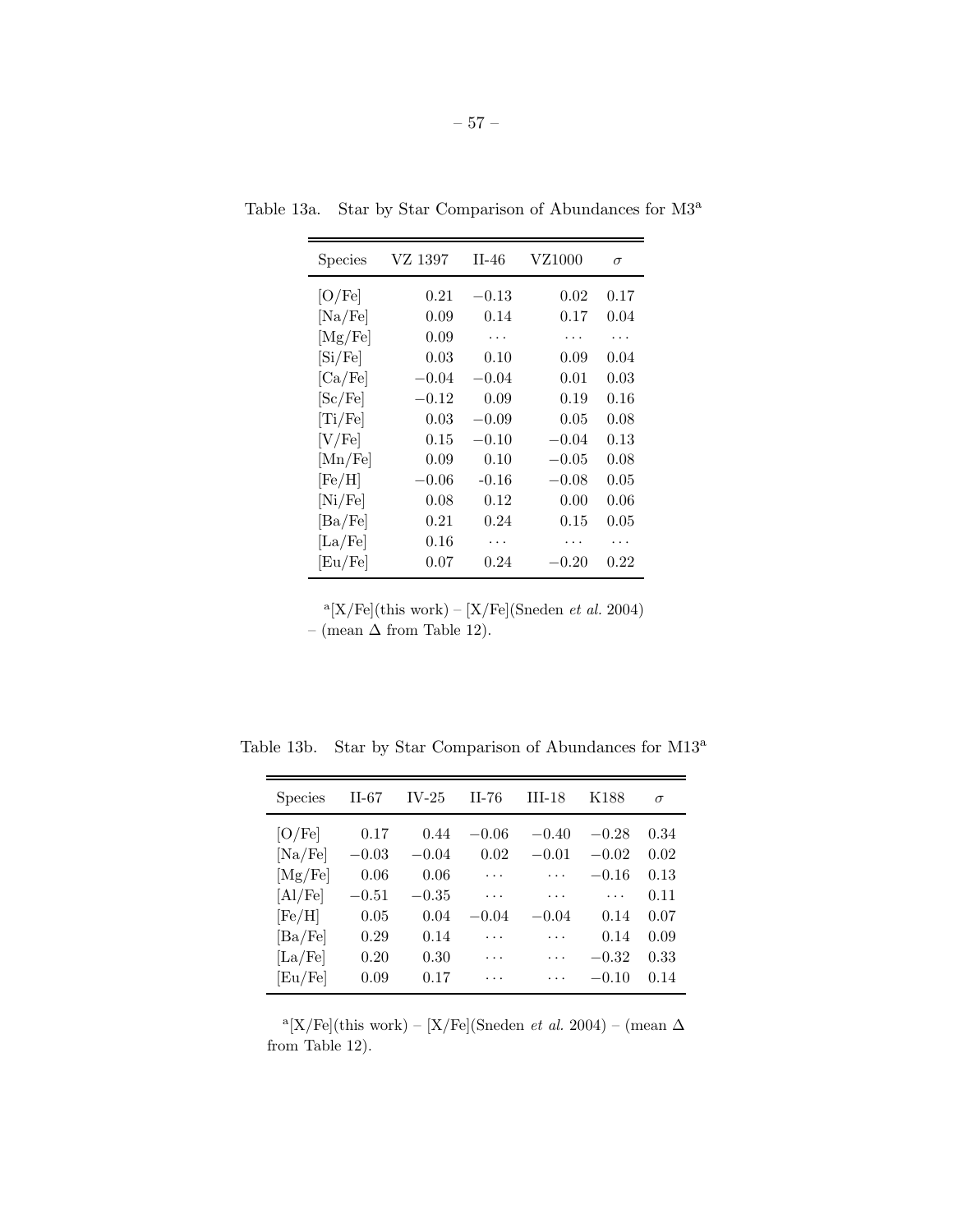

Fig. 1a.— The  $B - V$  CMD for a sector of M3 is shown with data from the database of Stetson (2000). The 13 stars observed with HIRES are indicated by large filled circles.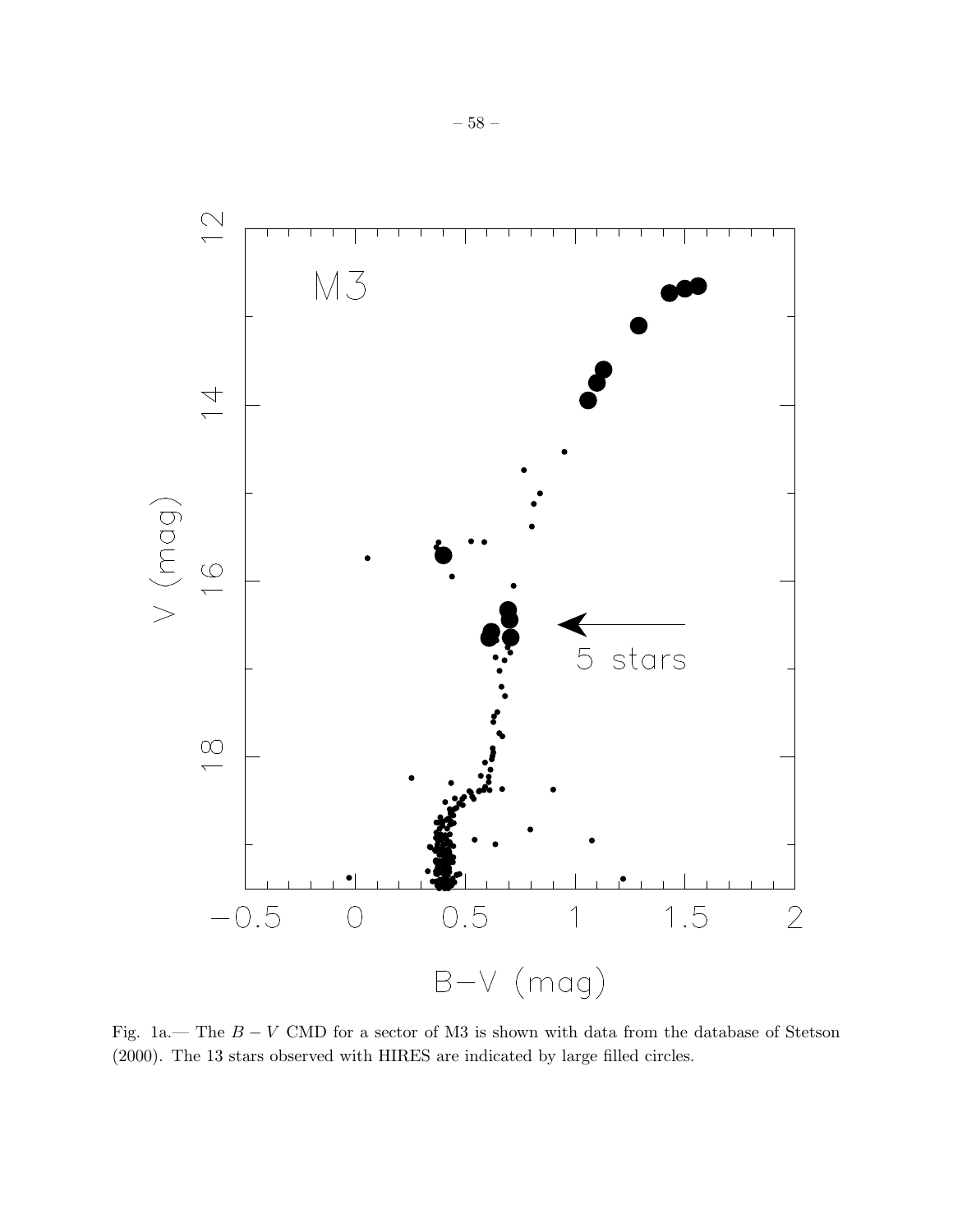

Fig. 1b.— The  $V - I$  locus for M13 from Johnson & Bolte (1998) is shown with the 27 cluster members observed with HIRES superposed (large circles). Open circles denote those sample stars without *I* photometry from the database of Stetson (2000).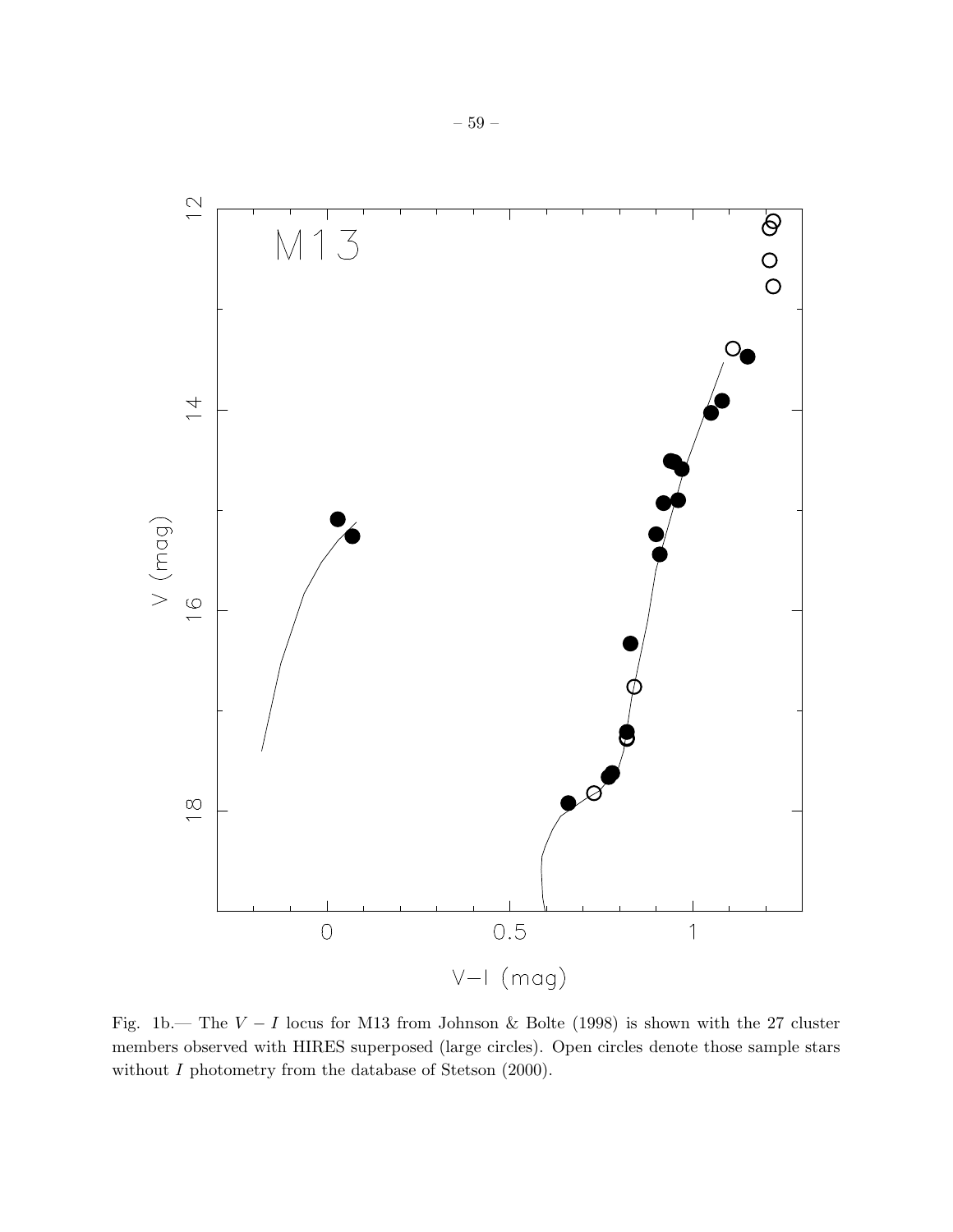

Fig. 2.— The [Fe/H] from lines of Fe I is shown as a function of  $T_{eff}$  in the upper panel, while the lower panel shows the ionization equilibrium of Fe for our sample of 13 stars in M3. The open circle indicates the HB star. The error bars on the left margin are those of the most luminous giants, while the error bars on the right margin are those of the faintest stars in our sample. The dotted horizontal line indicates the mean value for our sample in this globular cluster.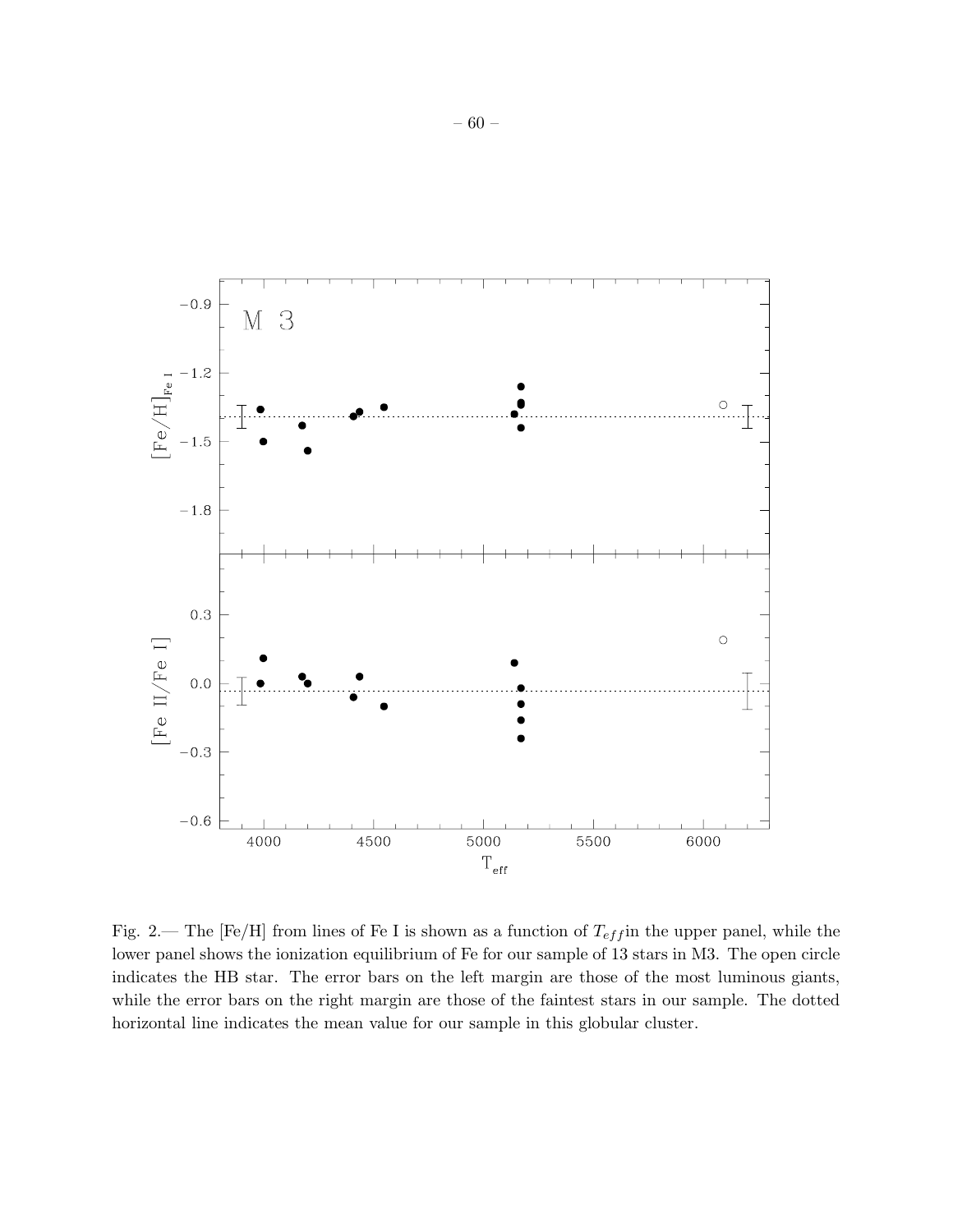

Fig. 3.— [X/Fe] for the elements O, Na, Mg and Si are shown as a function of  $T_{eff}$  for our sample of 13 stars in M3. The open circle indicates the HB star. The error bars for the most luminous and least luminous stars, as well as the cluster mean, are indicated as in Figure 2.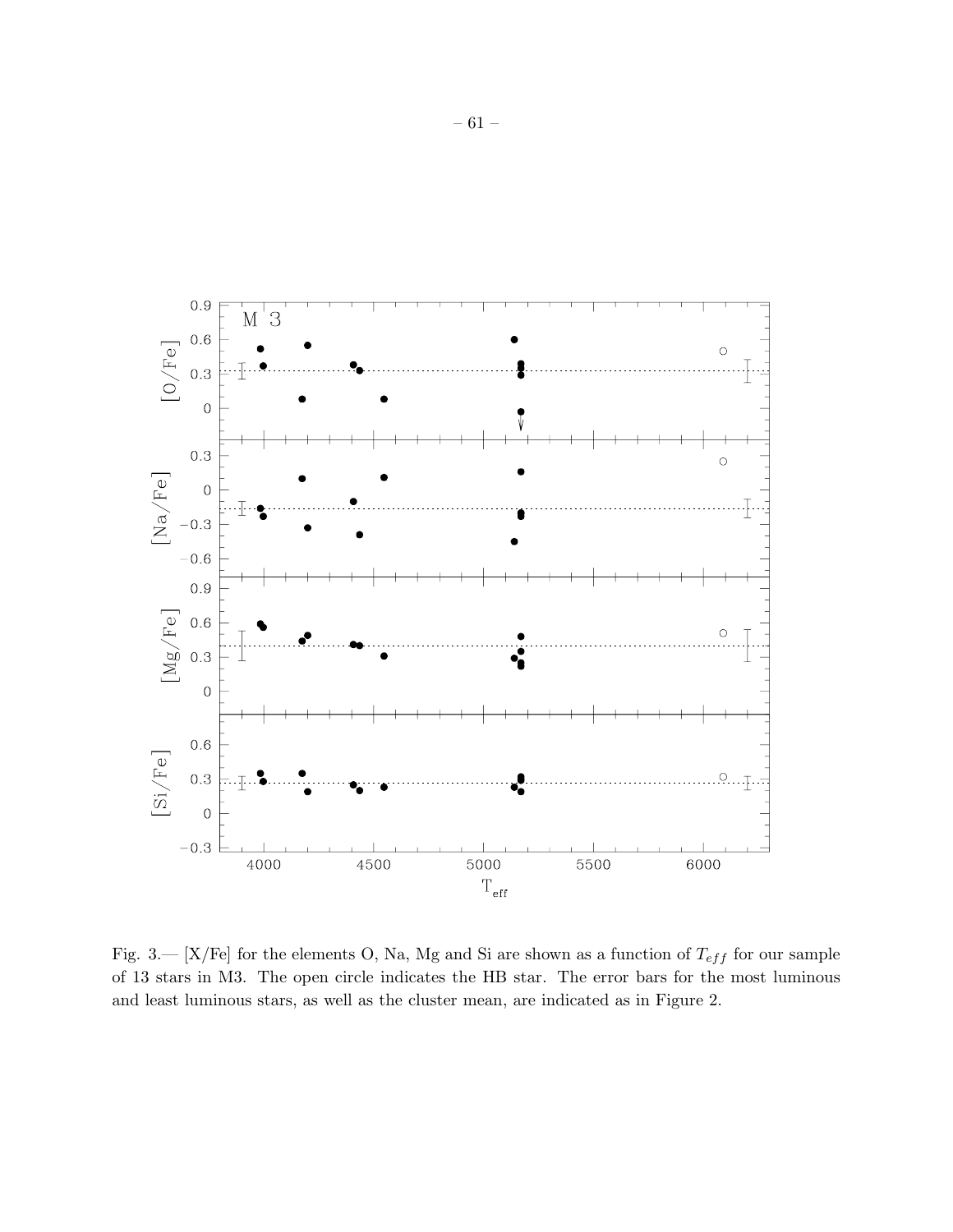

Fig. 4.— Same as Figure 3 for the elements Ca, Sc, Ti and V in M3.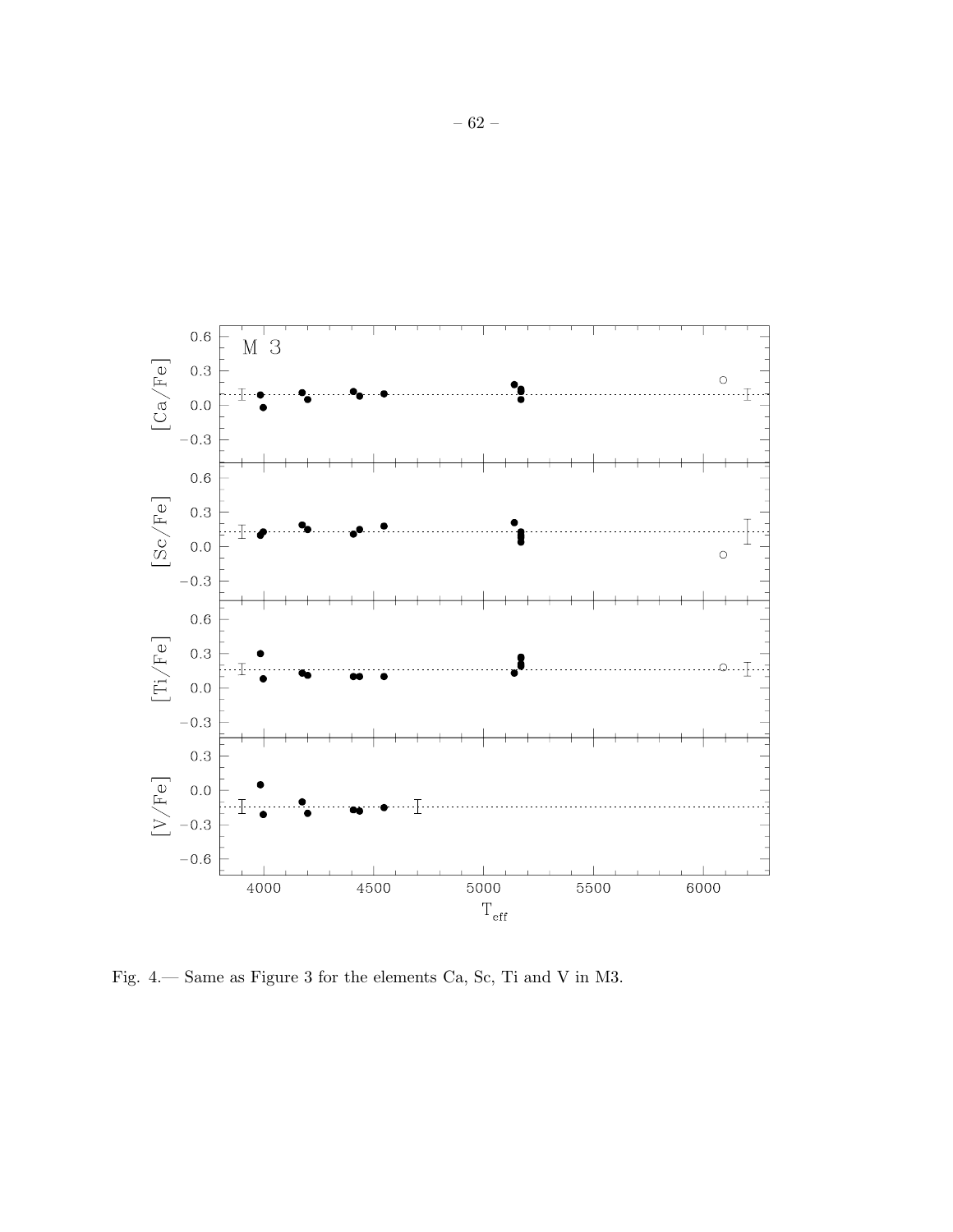

Fig. 5.— Same as Figure 3 for the elements Cr, Mn, Co and Ni in M3.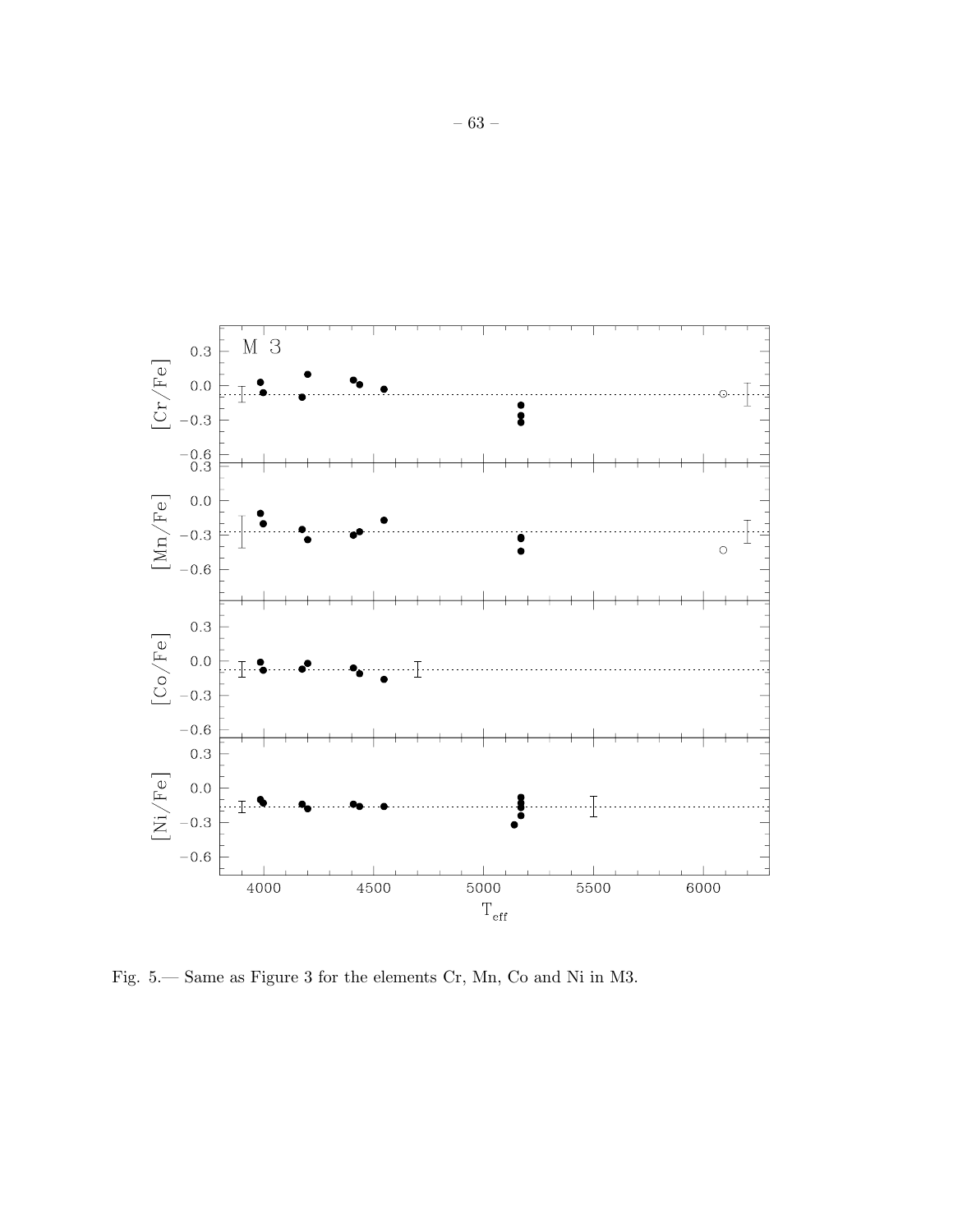

Fig. 6.— Same as Figure 3 for the elements Cu, Zn, Y and Zr in M3.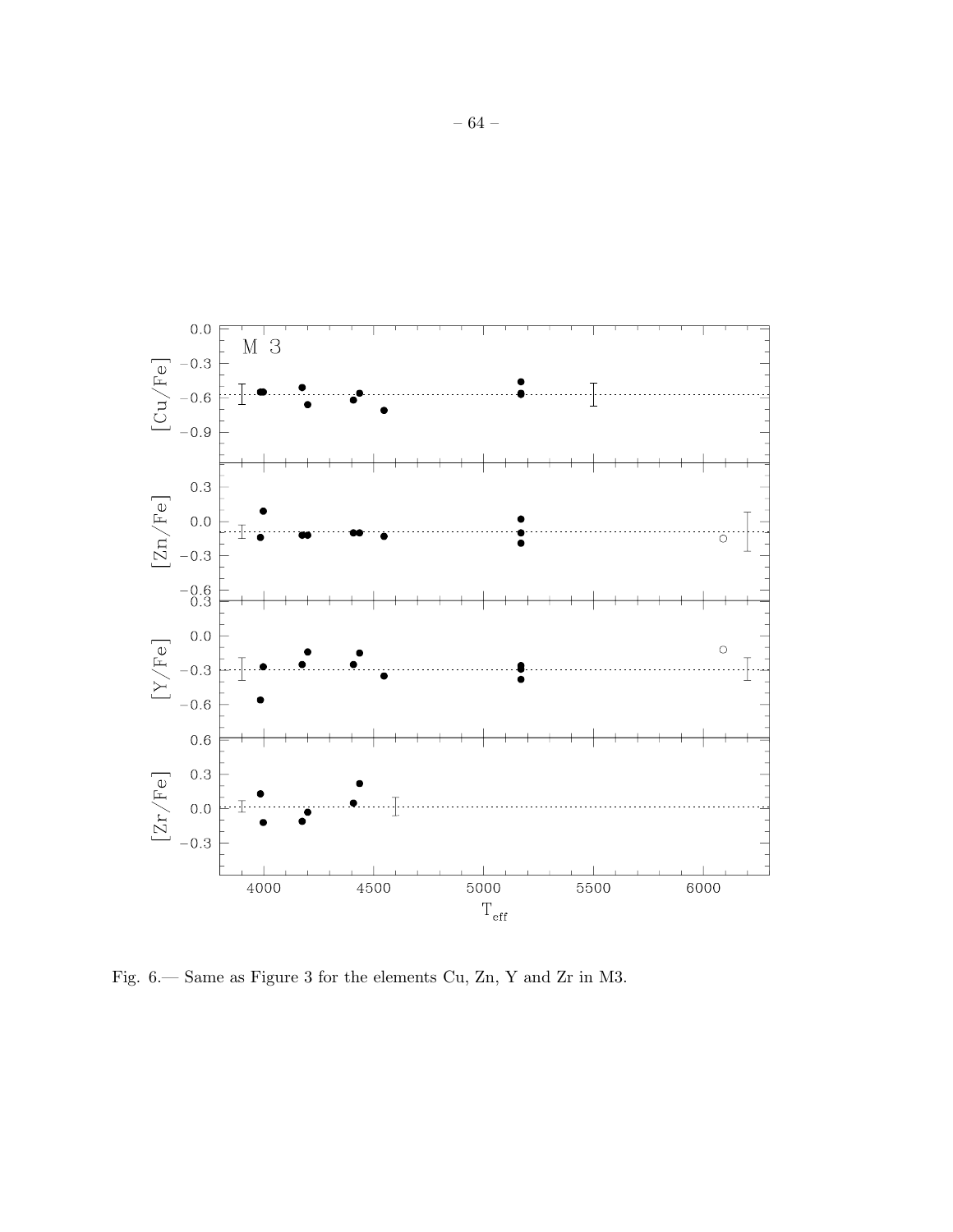

Fig. 7. Same as Figure 3 for the elements Ba, La, Nd, Eu and Dy in M3.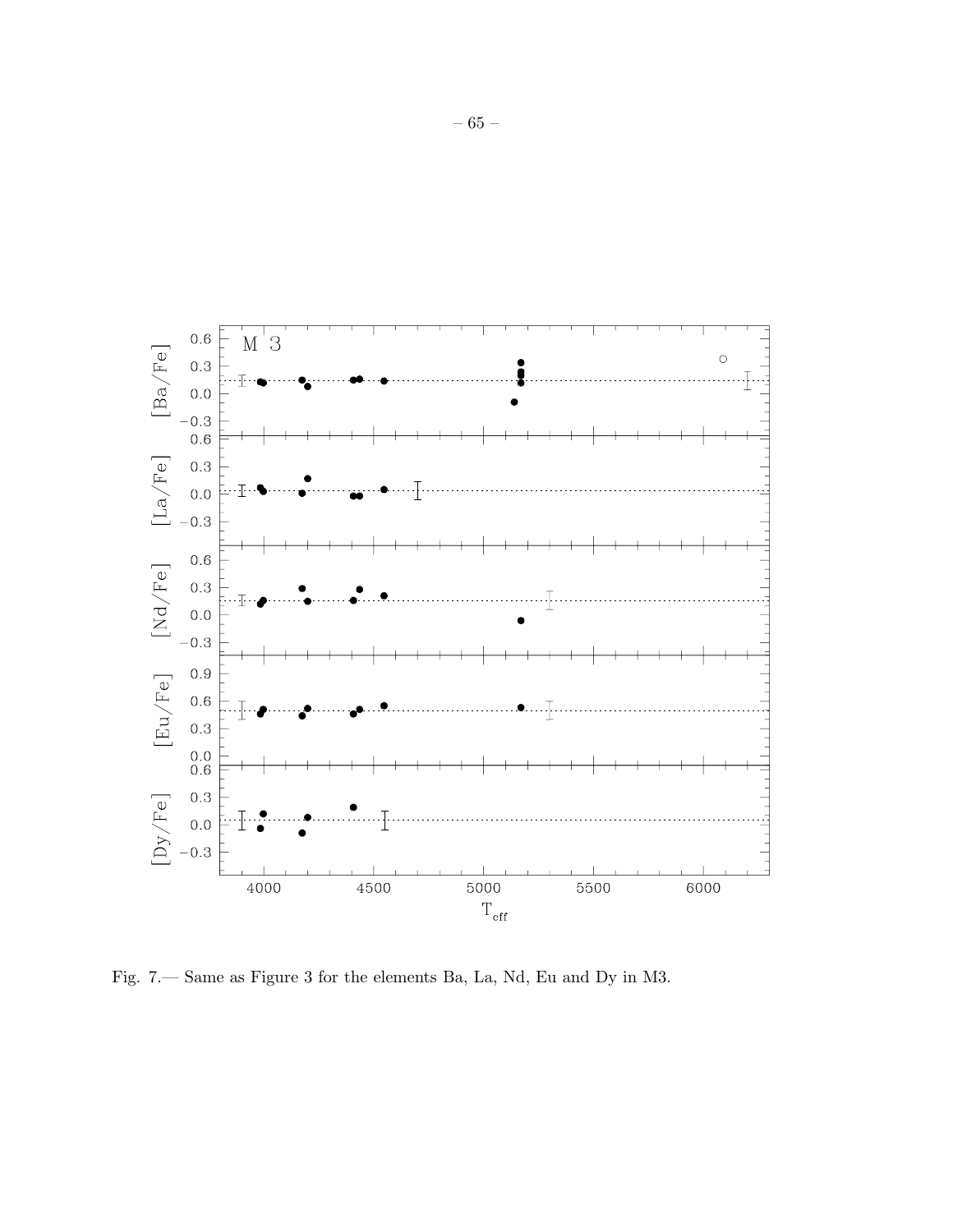

Fig. 8.— The ratio [Na/Fe] is shown as a function of [O/Fe] for our sample of 13 stars in M3. The filled circles denote the luminous RGB stars; the open circles the lower luminosity giants. The error bars typical of the most luminous and least luminous stars in our sample are indicated. The line represents the relationship found by Sneden *et al.* (2004), with a shift of  $+0.07$  dex in [O/Fe] applied; the line is solid between the first and third quartiles of his sample and is dashed outside that regime.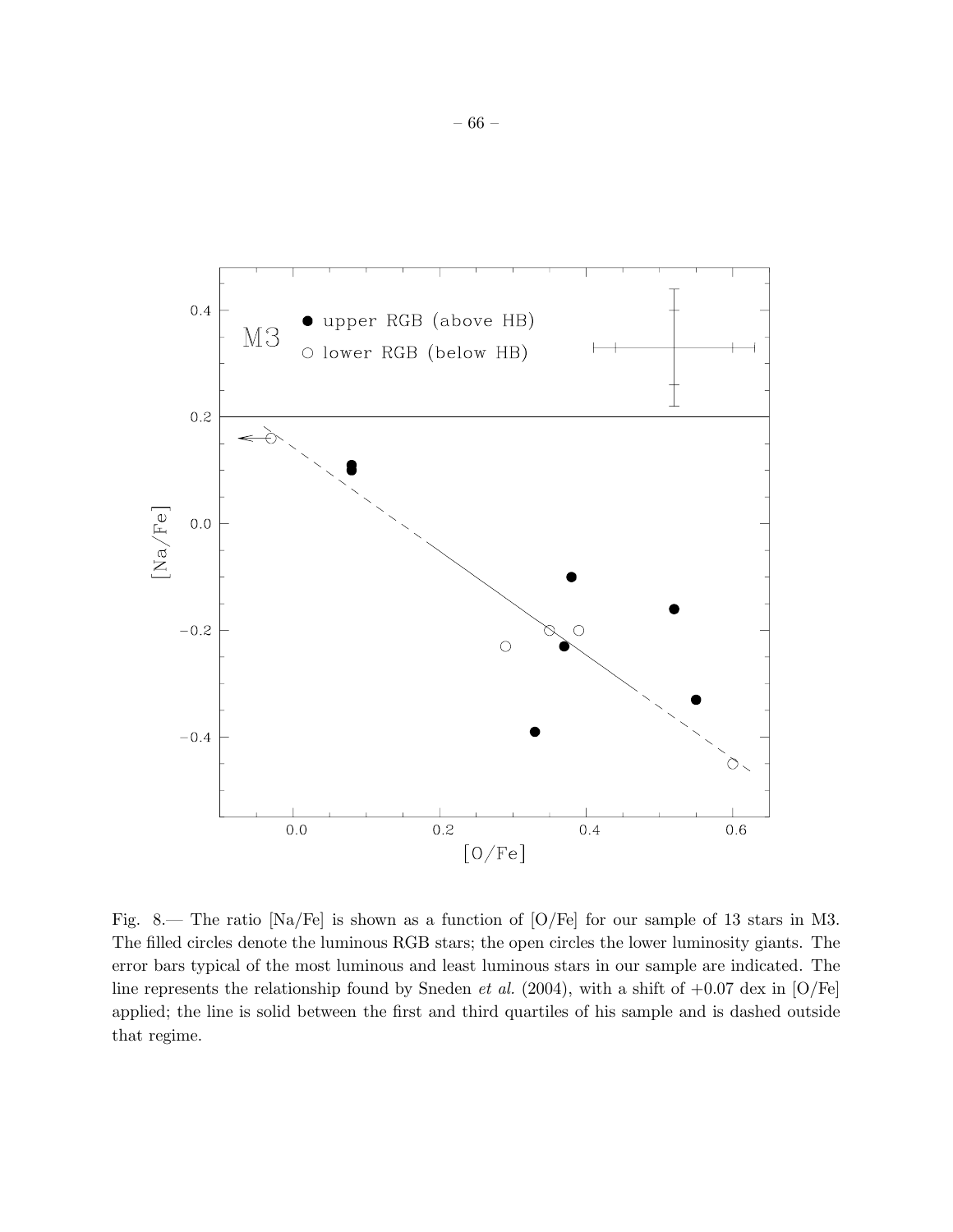

Fig. 9.— The [Fe/H] from lines of Fe I is shown as a function of  $T_{eff}$  in the upper panel, while the lower panel shows the ionization equilibrium of Fe for our sample of 25 stars in M13. The error bars on the left margin are those of the most luminous giants, while the error bars on the right margin are those of the faintest stars in our sample. The dotted horizontal line indicates the mean value for our sample in this globular cluster.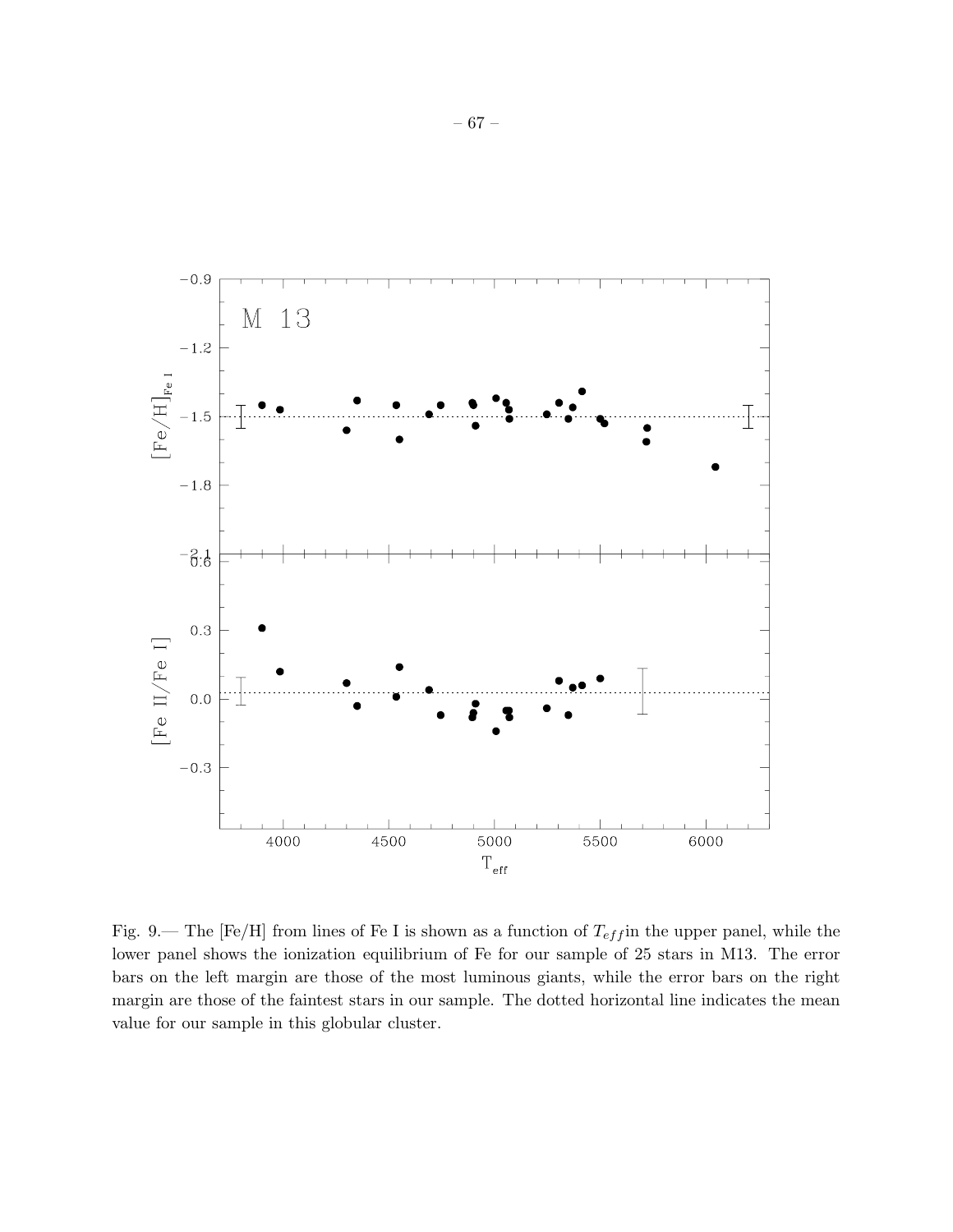

Fig. 10.— [X/Fe] for the elements O, Na, Mg and Si are shown as a function of  $T_{eff}$  for our sample of 13 stars in M13. The error bars for the most luminous and least luminous stars, as well as the cluster mean, are indicated as in Figure 2.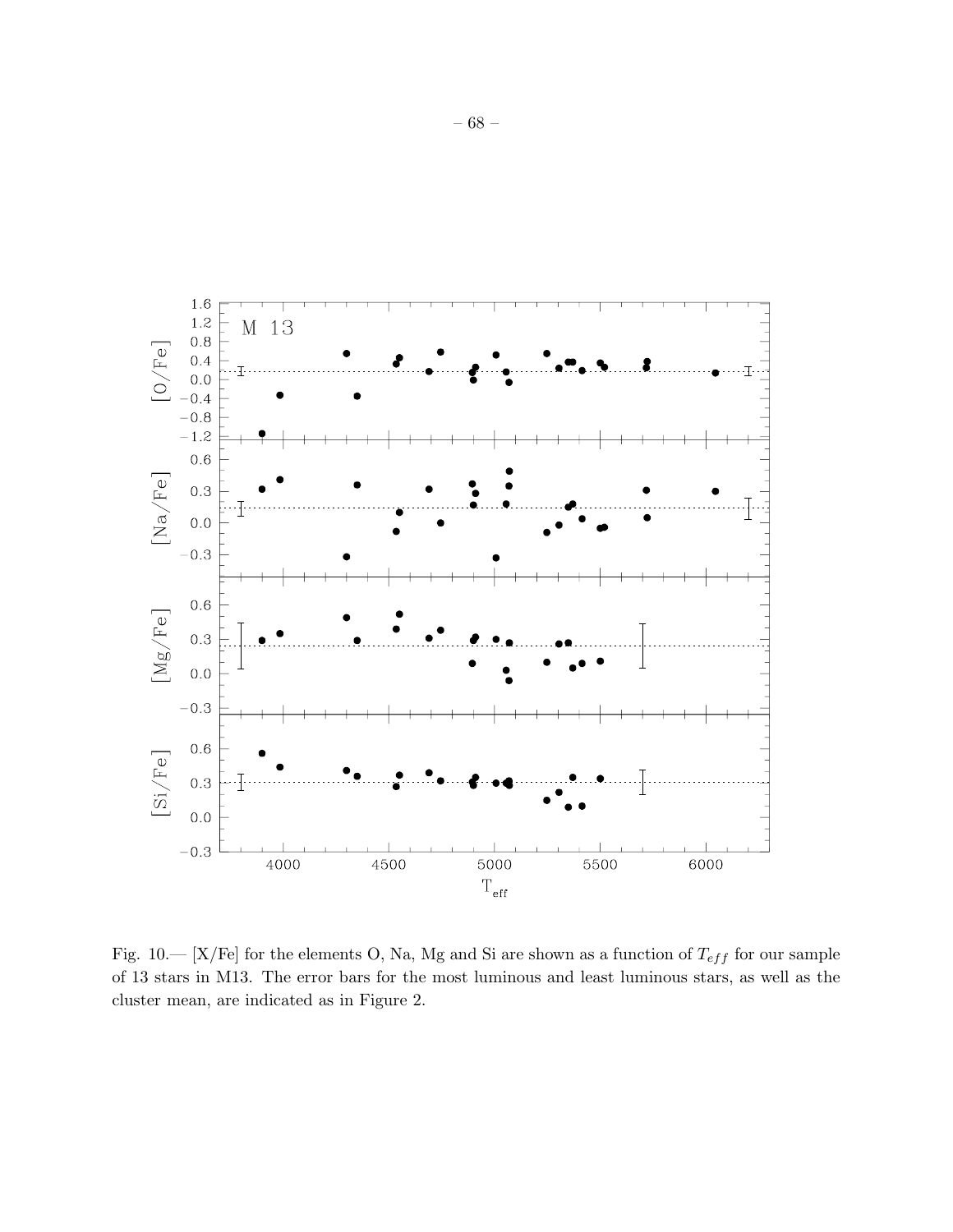

Fig. 11.— Same as Figure 10 for the elements Ca, Sc, Ti and V in M13.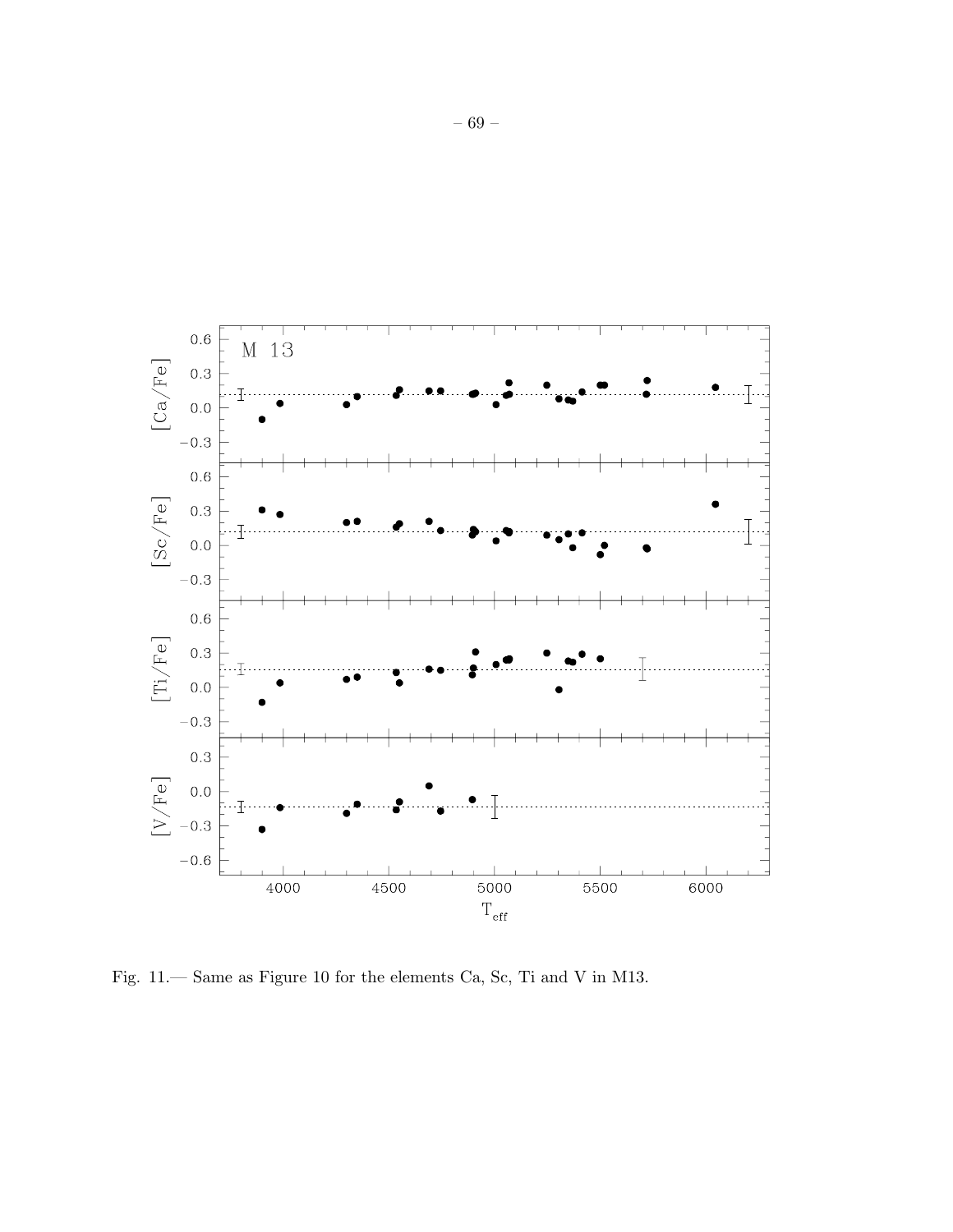

Fig. 12.— Same as Figure 10 for the elements Cr, Mn, Co and Ni in M13.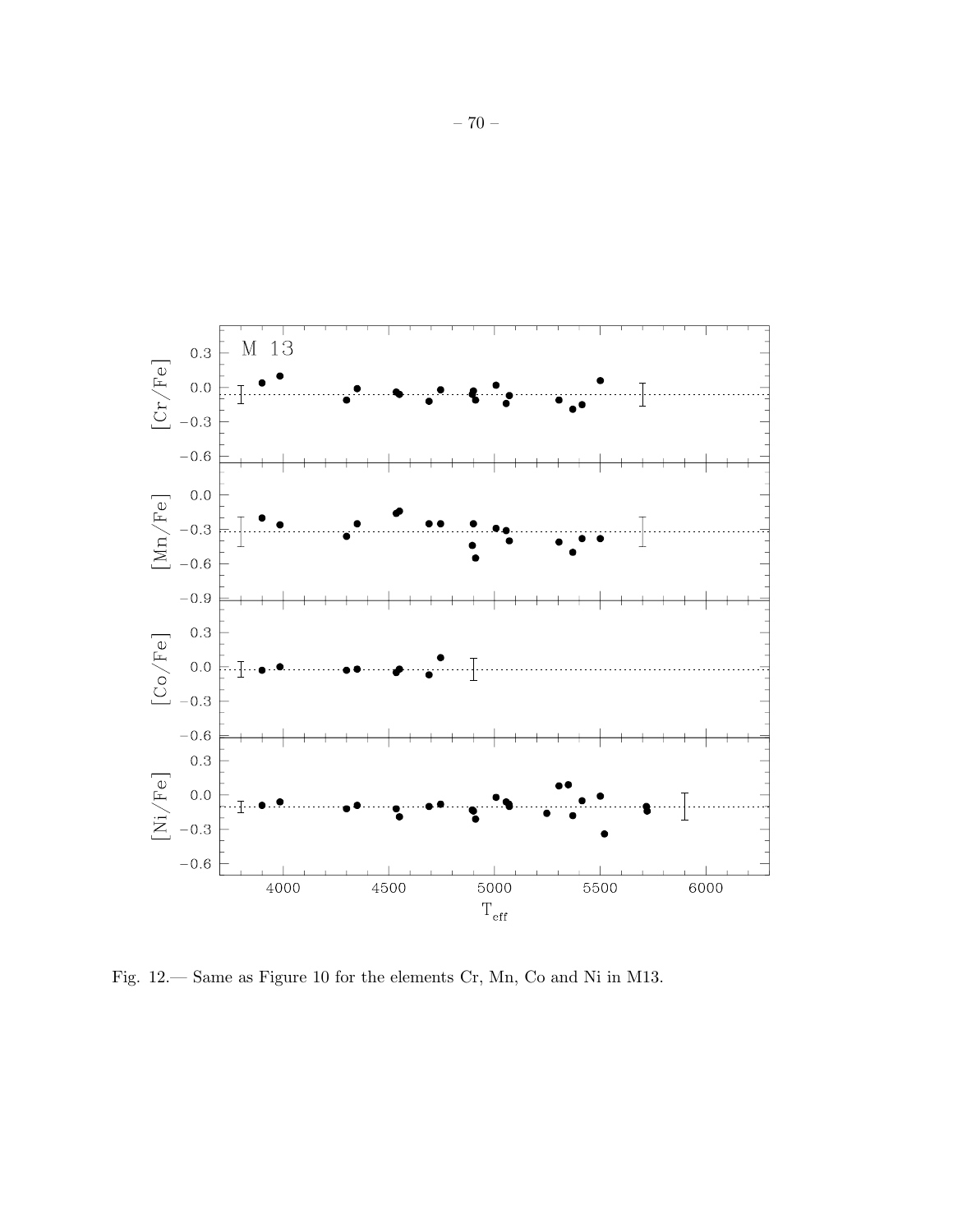

Fig. 13.— Same as Figure 10 for the elements Cu, Zn, Y and Zr for M13.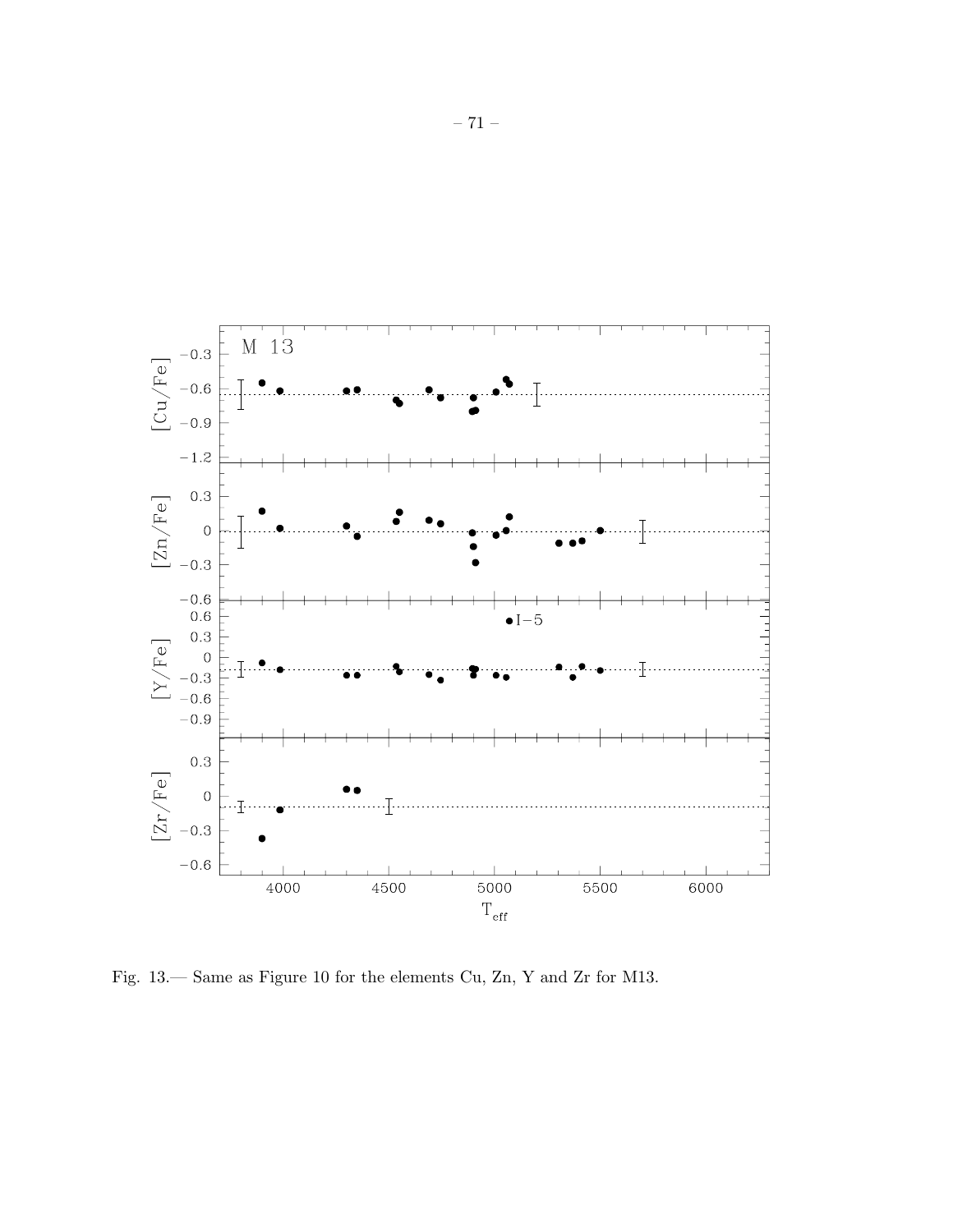

Fig. 14.— Same as Figure 10 for the elements Ba, La, Nd, Eu and Dy in M13.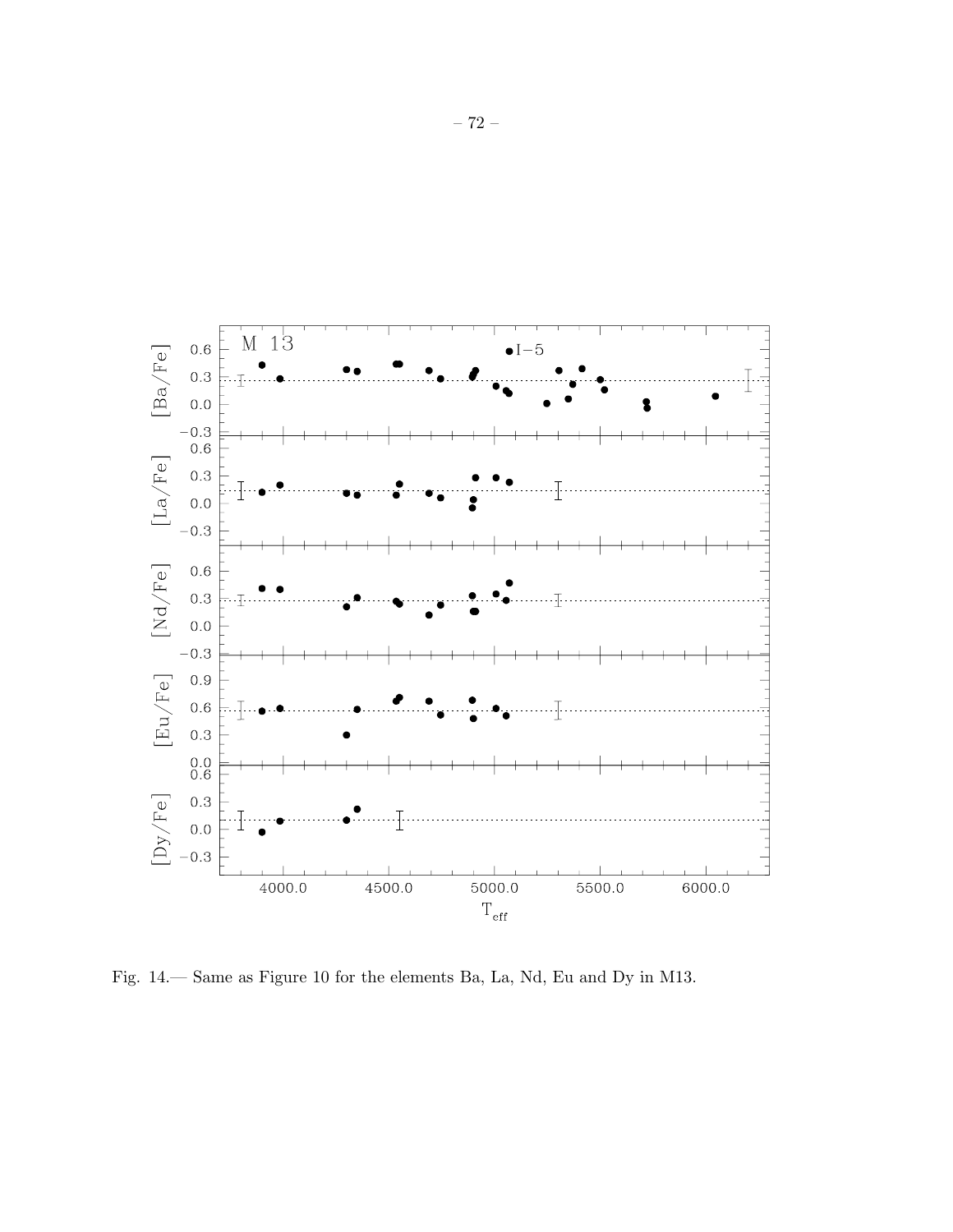

Fig. 15.— A section of the spectrum of the Y-rich star M13 I–5 is shown in the region of several Y II lines. The same region in the spectrum of star M13 J45, a star 0.5 mag brighter in V along the RGB, hence slightly cooler than star I–5, is shown for comparison.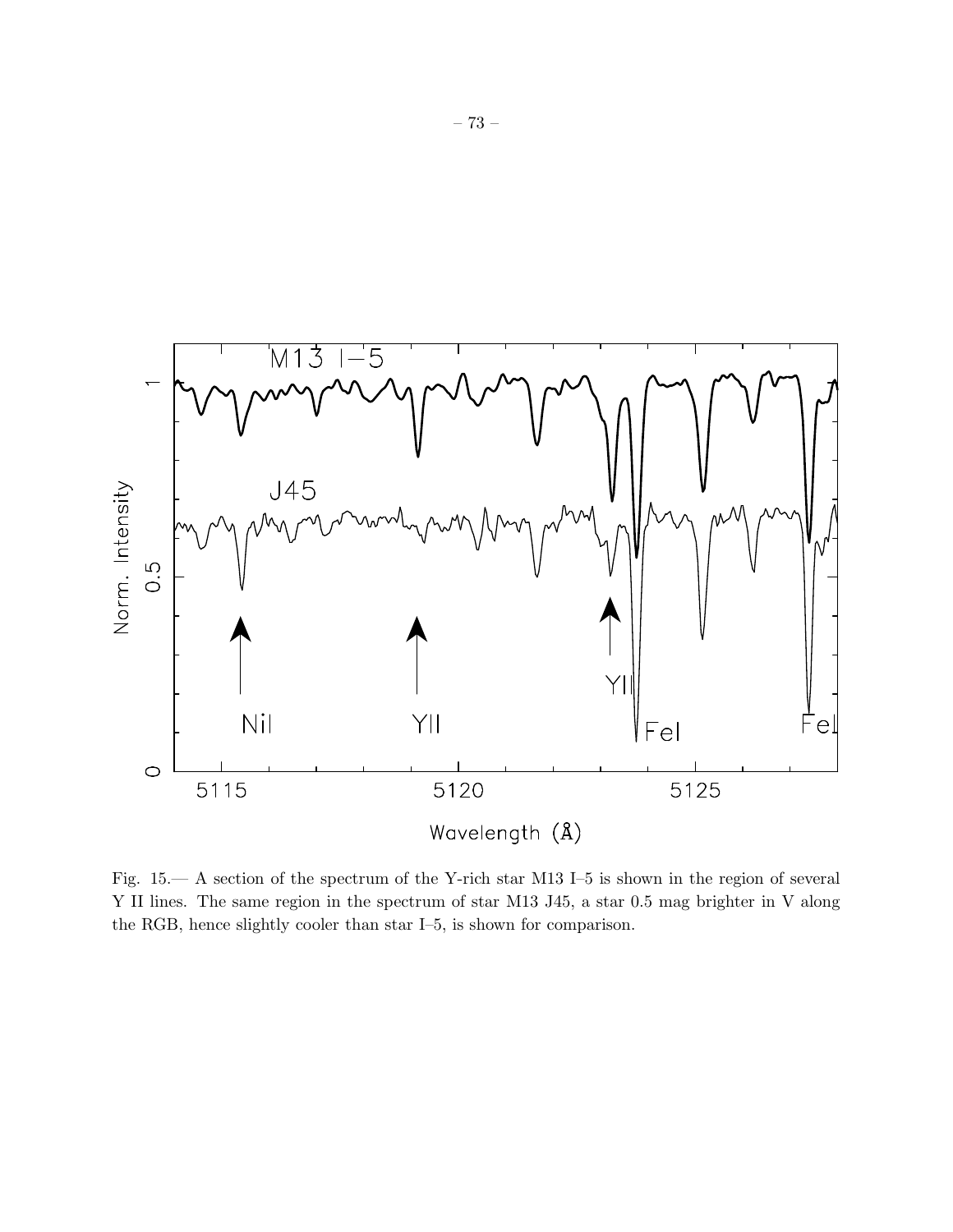

Fig.  $16$ — The ratio [Na/Fe] is shown as a function of [O/Fe] for 24 of our sample of 25 stars in M13. The error bars typical of the most luminous and least luminous stars in our sample are indicated. The line represents the relationship found for M3, with a vertical offset of of  $+0.22 \text{ dex}$ ; the line extends over the range covered by the sample of Sneden *et al.* (2004), it is solid between the first and third quartiles of their sample and is dashed outside that regime. The different symbols denote the luminosity of the star.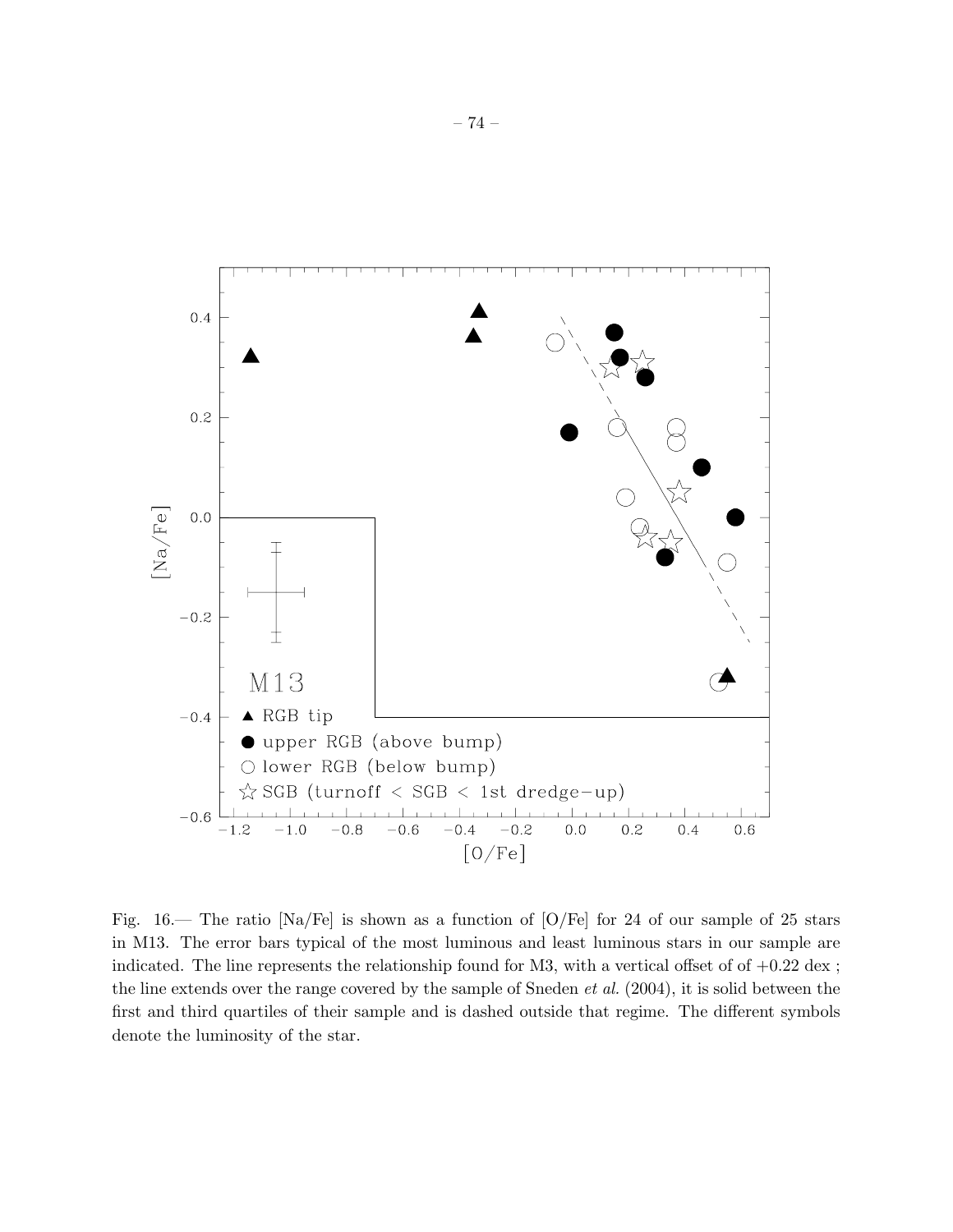

Fig. 17.— The ratio [Mg/Fe] is shown as a function of [O/Fe] for 20 of our sample of 25 stars in M13. The different symbols denote the luminosity of the star. The error bars typical of the most luminous and least luminous stars in our sample are indicated.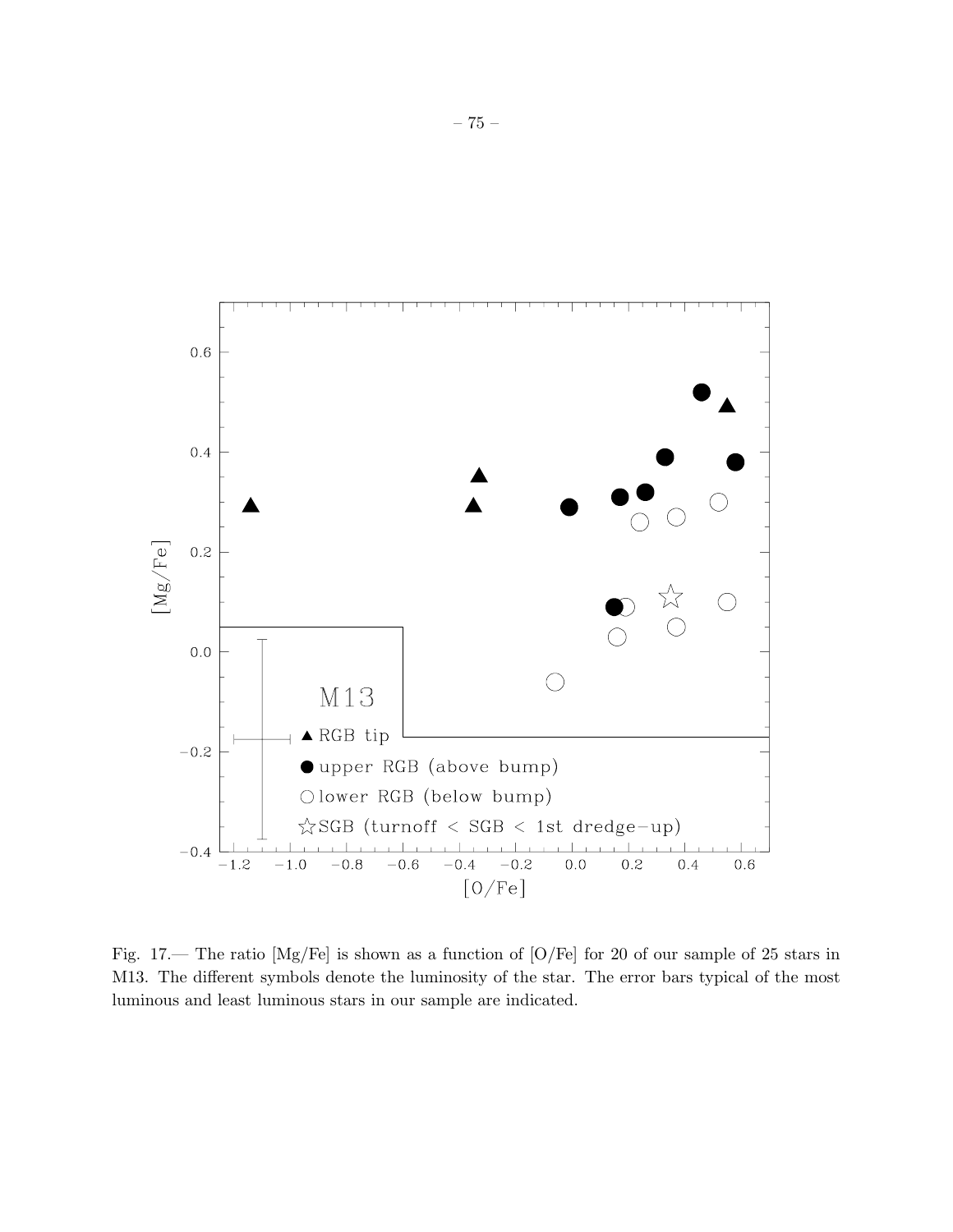

Fig. 18.— The ratio [Mg/Fe] is shown as a function of [Na/Fe] for 21 of our sample of 25 stars in M13. The different symbols denote the luminosity of the star. The error bars typical of the most luminous and least luminous stars in our sample are indicated.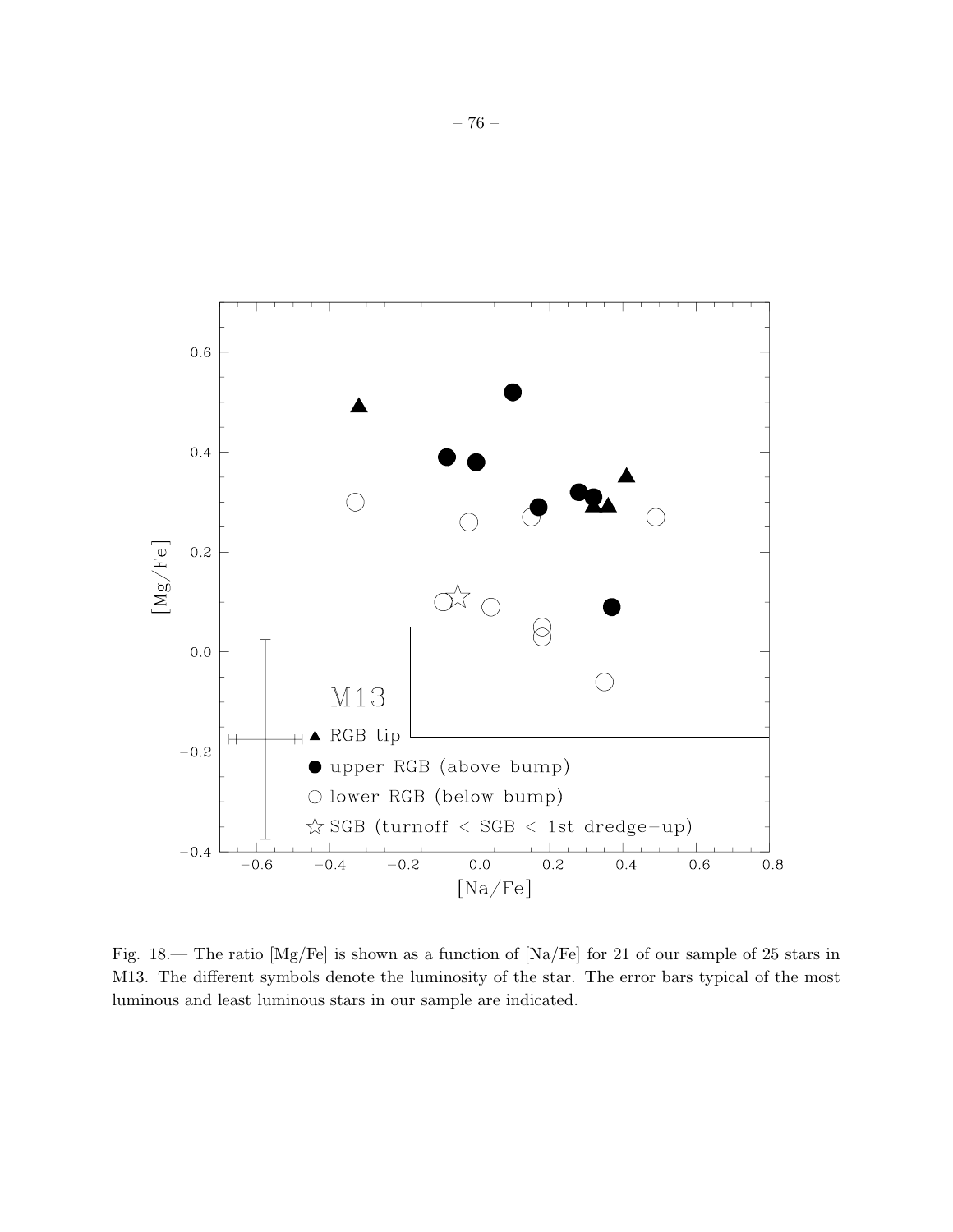

Fig. 19.— The sum of C+N+O (lower panel) and of C+N (upper panel) is shown as a function of  $T_{eff}$  for 12 stars in M13. The different symbols denote the luminosity of the star (as in Figure 16). The dashed horizontal line in the lower panel is the mean of  $(C+N+O)/H$ , while the solid horizontal line is the cluster mean for [Fe/H].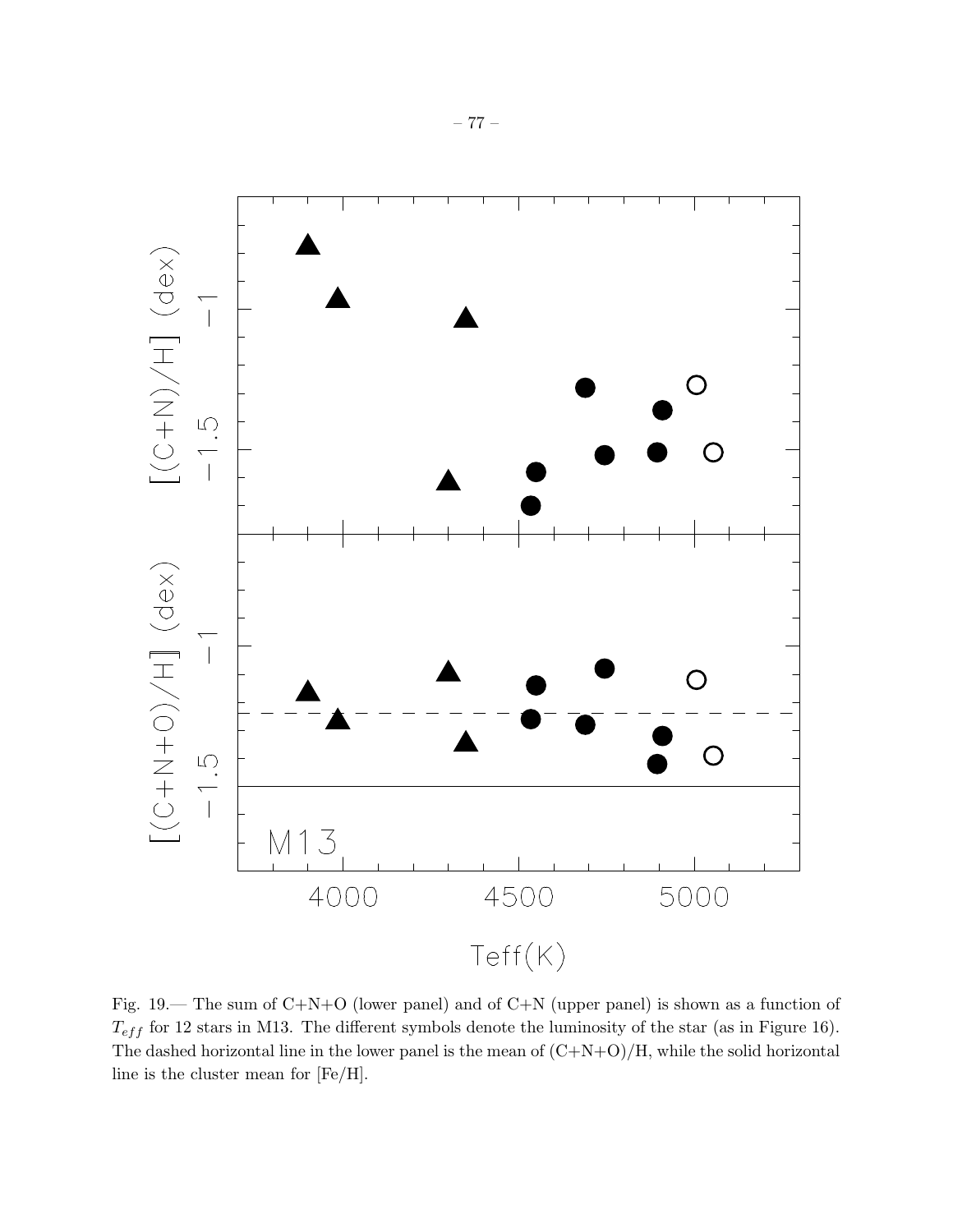

Atomic Number

Fig. 20.— The abundance ratios [X/Fe] are shown as a function of atomic number for M3 and for M13. Filled circles are used for M13 and open circles for M3, while a filled triangle denotes the [Y/Fe] for the peculiar star M13 I–5. Elements with consecutive atomic numbers whose abundances have been determined are indicated by solid (dashed) lines. For those elements which show starto-star variation, ranges are indicated for C, N (both from Briley, Cohen & Stetson 2004), O, Na, Mg, and Al, where the Al range is from Sneden *et al.* (2004). A typical error bar is shown at the lower right.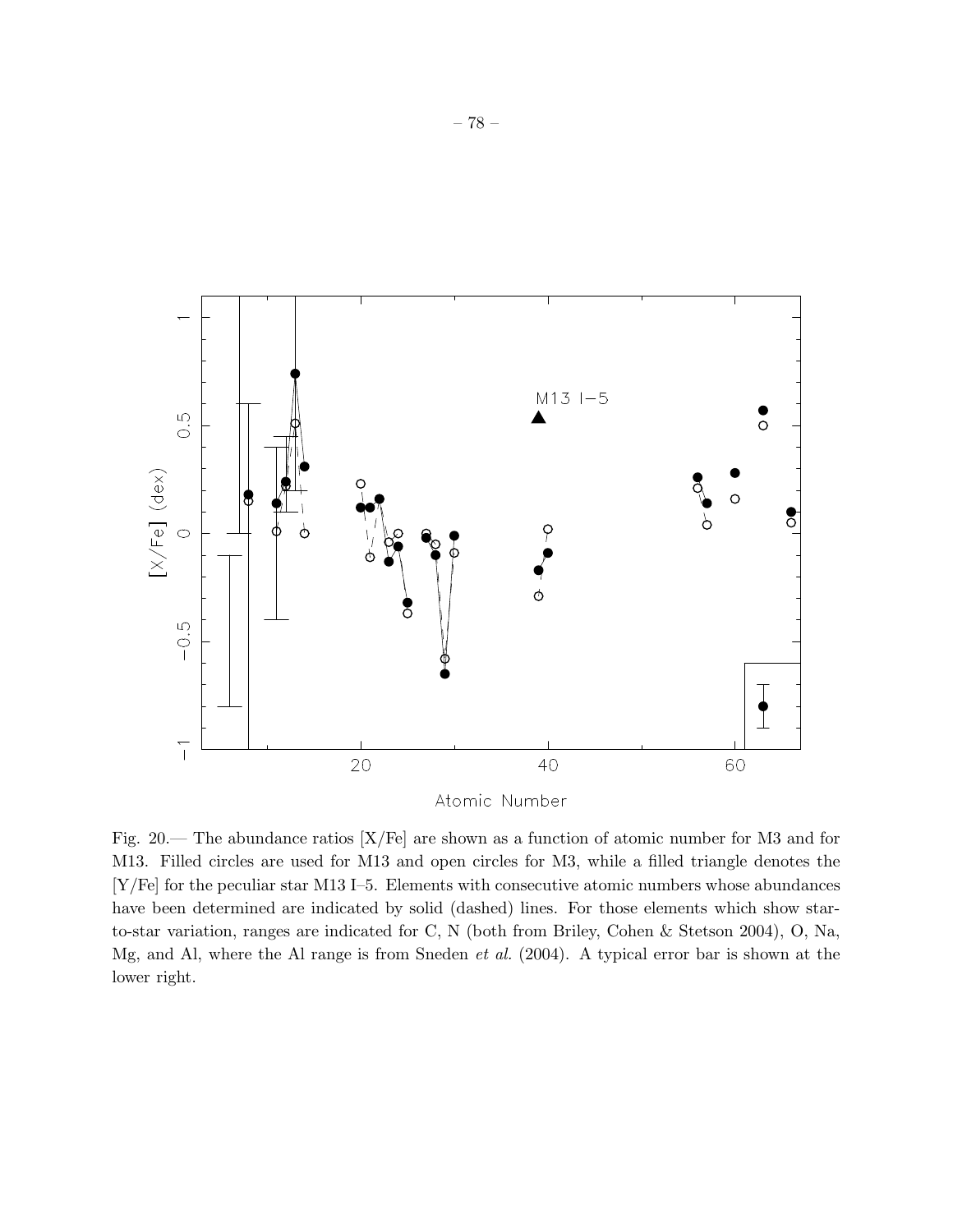

Fig. 21.— The abundance ratio [Ti/Fe] is shown as a function of [Fe/H] for a sample of 13 Galactic GCs (see text for references), indicated as large filled circles. This is compared to the same relationship for halo field stars (sources and symbols indicated on the figure). An error bar typical of the GCs is shown for the lowest metallicity GC.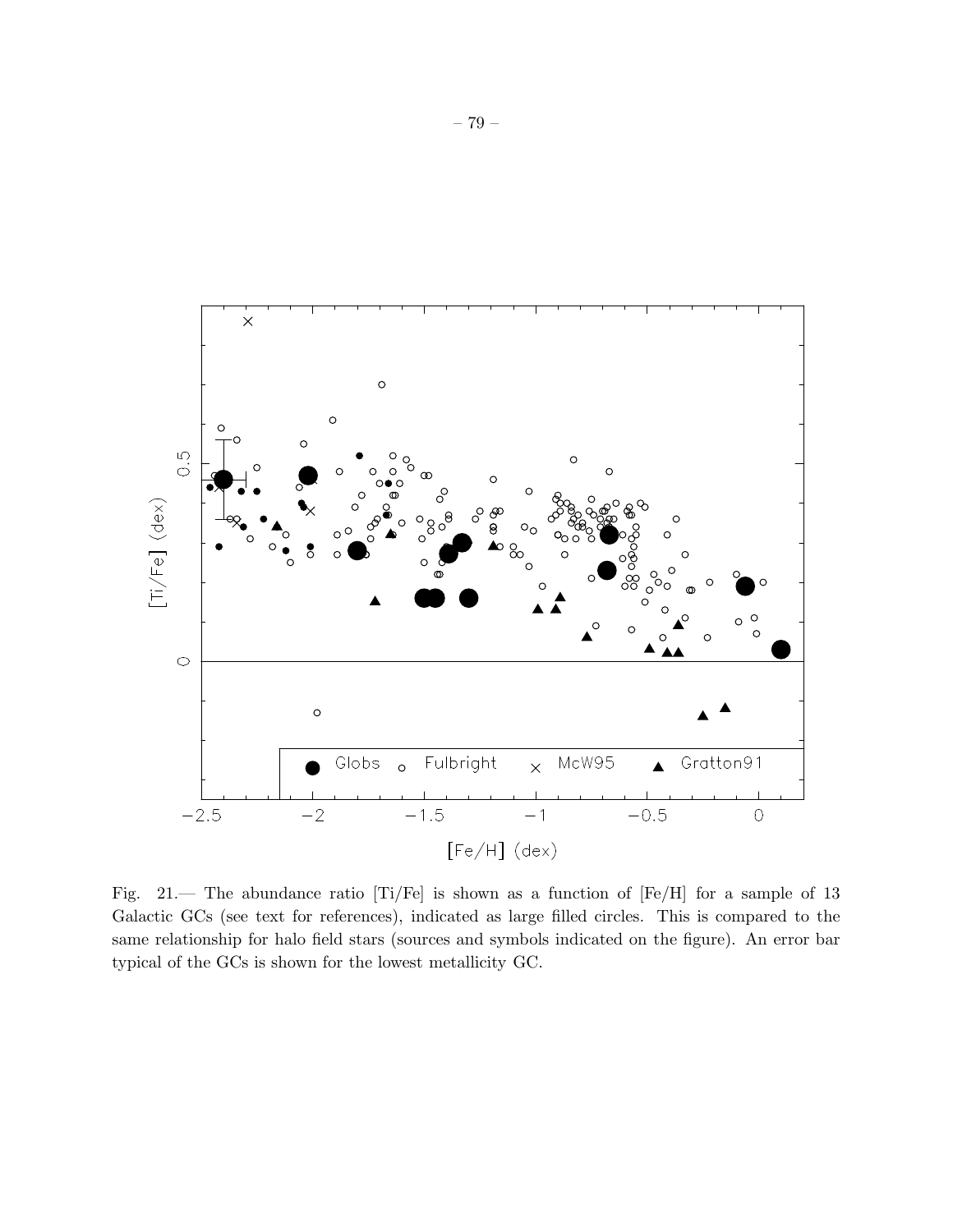

Fig. 22.— The same as Figure 21, but for [Ba/Fe].